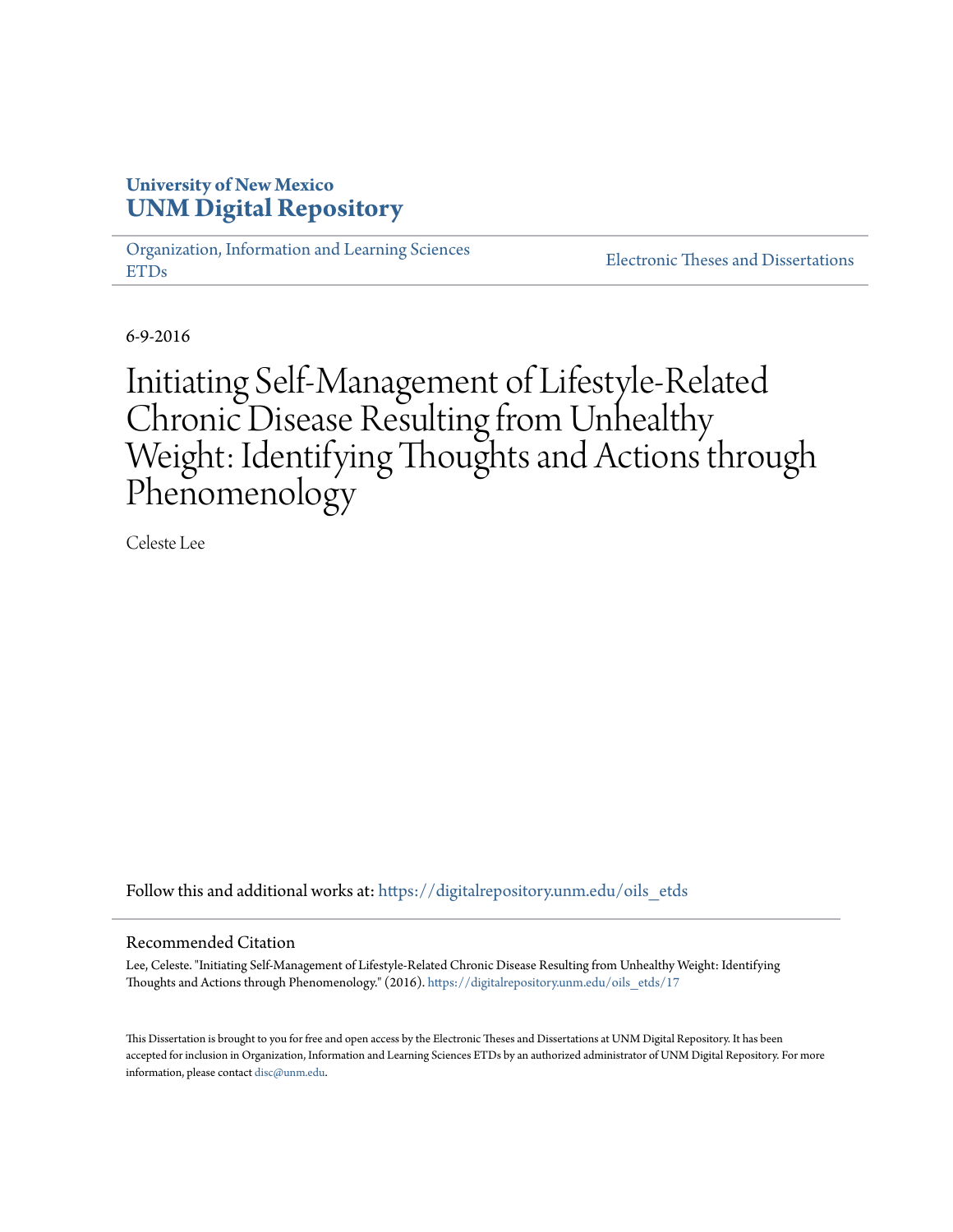## **Celeste L. Lee**

*Candidate*

## **Organizational Learning & Instructional Technology**

*Department*

This dissertation is approved, and is acceptable in quality and form for publication:

*Approved by the Dissertation Committee*

Dr. Victor Wai Tung Law

Dr. Patricia Boverie **Dr. Patricia** 

Dr. Leonard Kravitz

Dr. Diana Jean Torrez **Dr. 2008**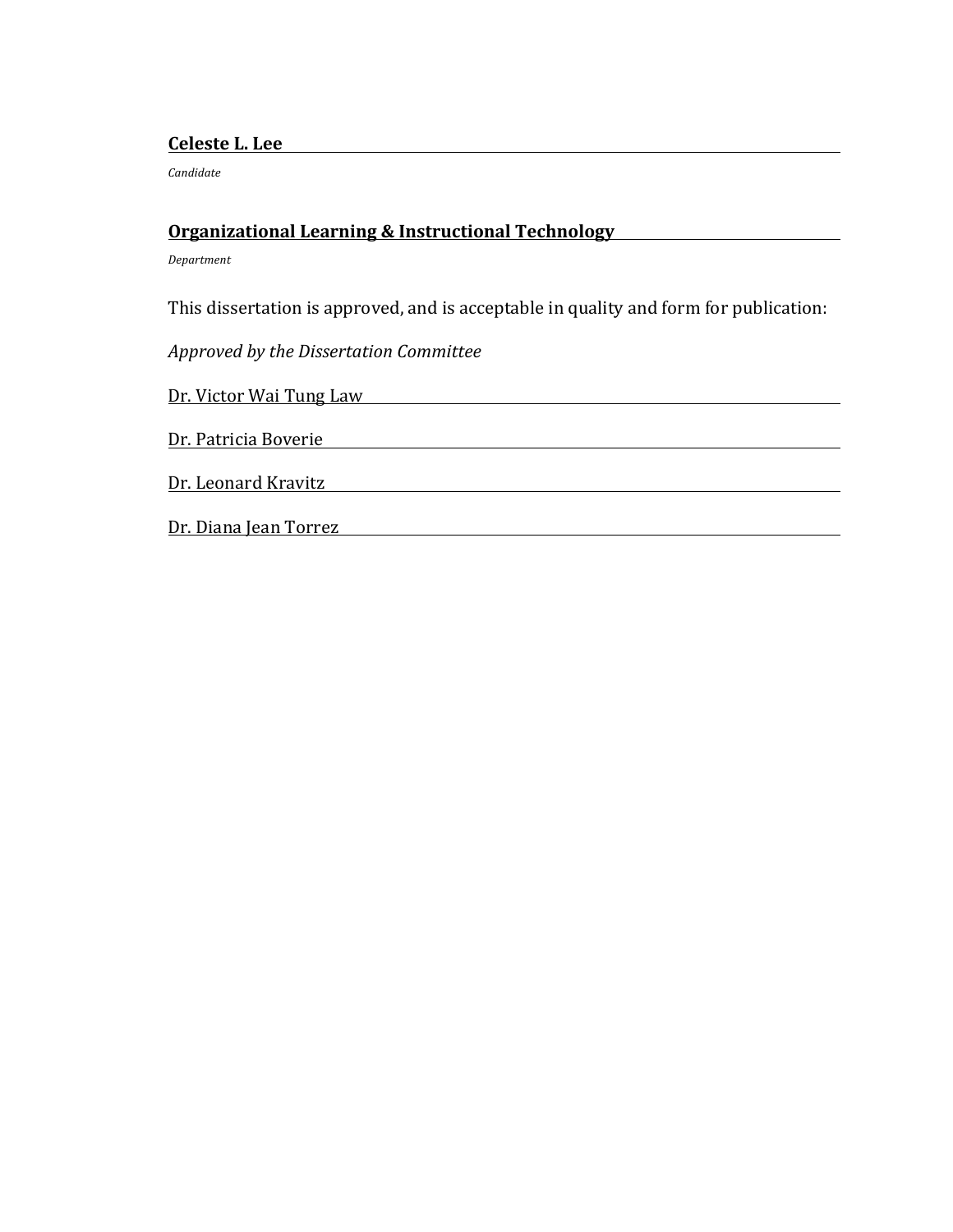# **INITIATING SELF-MANAGEMENT OF LIFESTYLE-RELATED CHRONIC DISEASE RESULTING FROM UNHEALTHY WEIGHT: IDENTIFYING THOUGHTS AND**

## **ACTIONS THROUGH PHENOMENOLOGY**

**BY**

## **CELESTE L. LEE**

A.A., Psychology, City College of San Francisco, 1971 B.A., Psychology, University of California, Davis, 1973 Certification, Baking & Pastry Arts, Diablo Valley College, 2004 M.B.A., Les Roches International School of Hotel Management, 2006 B.S., Nutrition, University of New Mexico, 2008 M.S., Nutrition, University of New Mexico, 2010

> DISSERTATION Submitted in Partial Fulfillment of the Requirements for the Degree of **Doctor of Philosophy**

## **Organizational Learning & Instructional Technology**

The University of New Mexico Albuquerque, New Mexico

**May, 2016**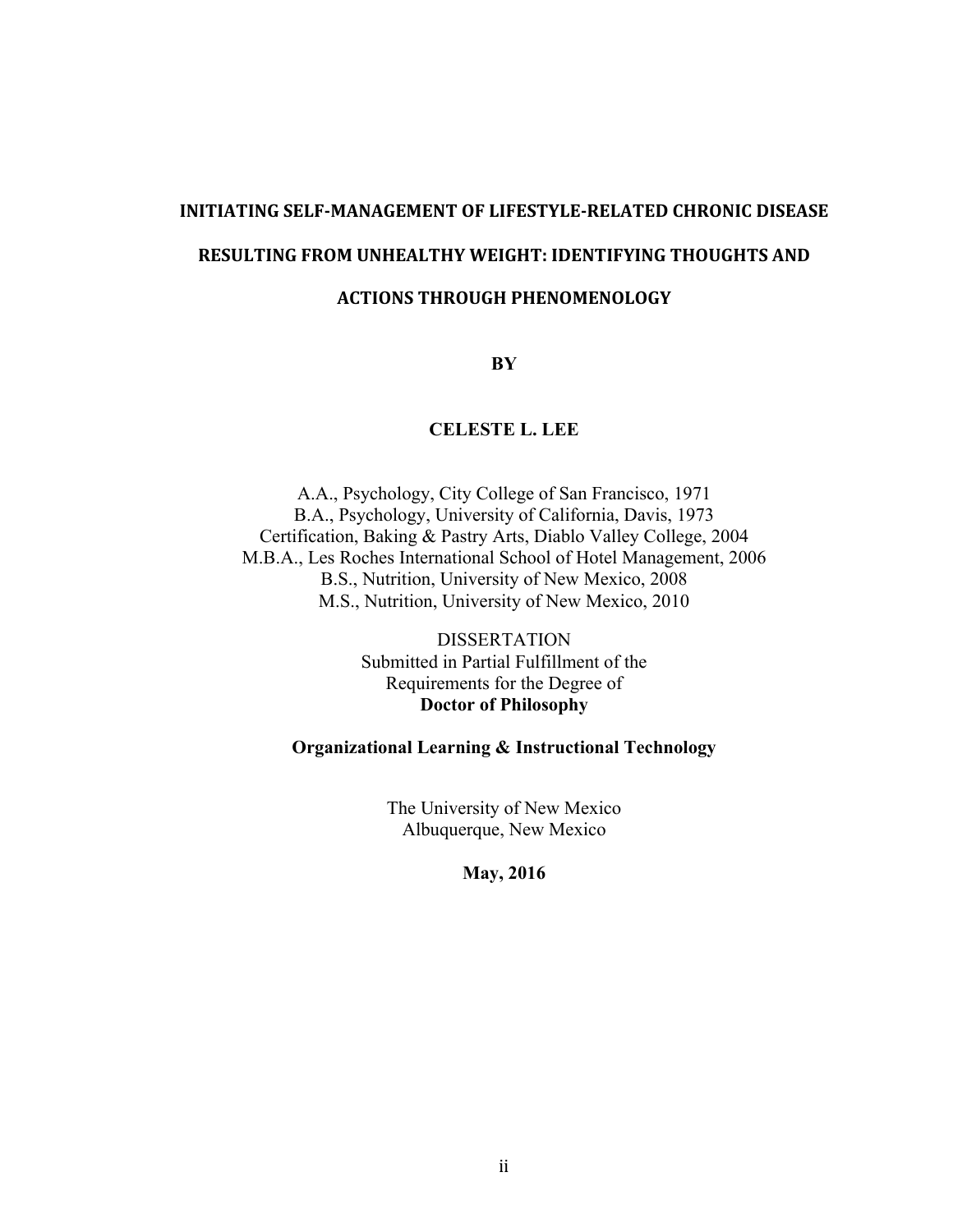### **DEDICATION**

I dedicate this work to God, through Jesus Christ. Without His guidance, my talent and character would not have been revealed. He is from whom I derive my strength, fortitude, knowledge and intuition, overcoming many obstacles for His glory. Romans  $8:28$  guides me in the continuance of my faith.

I dedicate this study to two mentors, Dr. Christopher Michael Joseph "Coffee:" Brown and Dr. Carole A. Conn. Dr. Brown offered uncanny insight and big-picture perspectives and unrelenting support towards this endeavor. His foresight into the future possibilities for me has been insightful and challenging.

Dr. Conn has been instrumental in promoting my spirit, strength and in sharing wisdom and knowledge. Her generosity of spirit has been limitless.

Finally with unreserved respect and humility, I dedicate this achievement to my daughter, Juliana Kaye Lee. Were it not for her personhood of consistent and unrelenting character, integrity, guidance and persistence, this study would not have been initiated, fought for and completed. With unconditional love to you, my daughter, Juliana, I offer this work as evidence of the impact you have made in my life. Juliana, you have been my unwavering light and guidepost.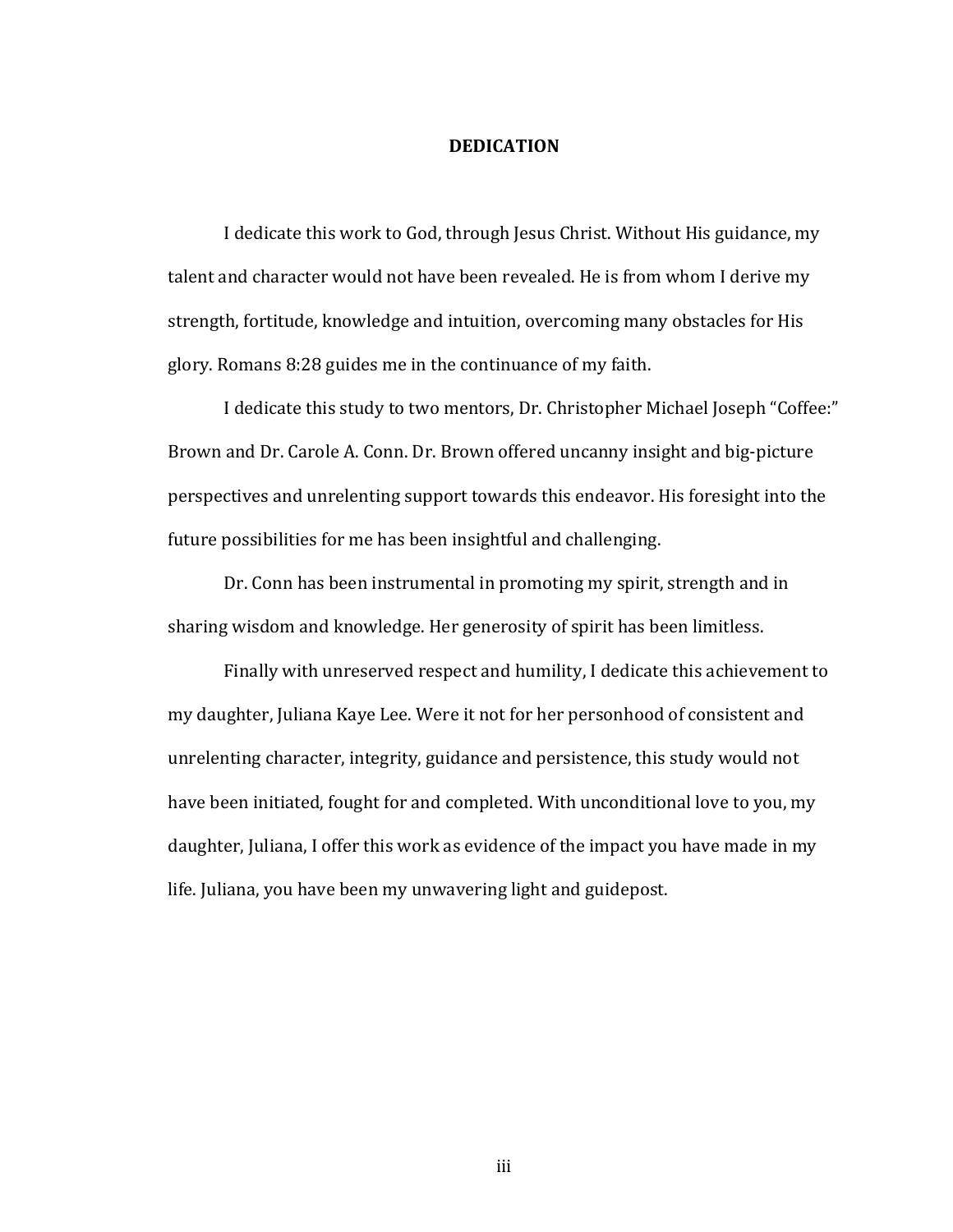## **ACKNOWLEDGMENTS**

I acknowledge many, many individuals who have unselfishly, unabashedly and patiently guided me to the end of this endeavor.

Additionally, I acknowledge my dissertation committee members, Dr. Victor Wai Tung Law (chair), Dr. Patricia Boverie, Dr. Leonard Kravitz and Dr. Diana Jean Torrez. Unified, each added significantly to the completion of my doctorate. I am blessed that they have unselfishly guided, cajoled and supported me.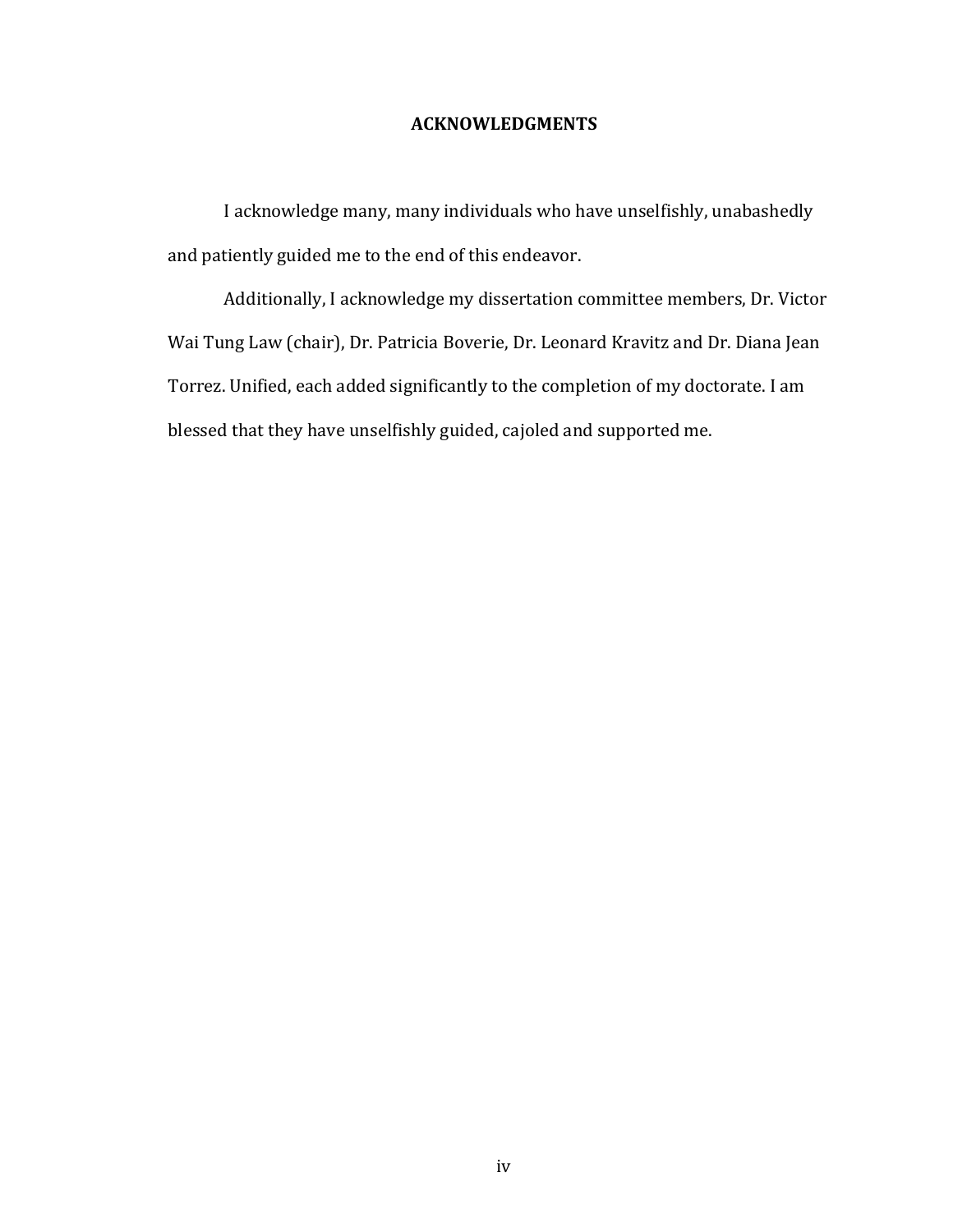## **INITIATING SELF-MANAGEMENT OF LIFESTYLE-RELATED CHRONIC DISEASE RESULTING FROM UNHEALTHY WEIGHT: IDENTIFYING THOUGHTS AND ACTIONS THROUGH PHENOMENOLOGY**

**by**

#### **Celeste L. Lee**

## **A.A., PSYCHOLOGY, CITY COLLEGE OF SAN FRANCISCO, 1971 B.A., PSYCHOLOGY, UNIVERSITY OF CALIFORNIA, DAVIS, 1973 CERTIFICATION, BAKING & PASTRY ARTS, DIABLO VALLEY COLLEGE, 2004 M.B.A., FINANCE, LES ROCHES INTERNATIONAL SCHOOL OF HOTEL MANAGEMENT, 2006 B.S., NUTRITION, UNIVERSITY OF NEW MEXICO, 2008 M.S., NUTRITION, UNIVERSITY OF NEW MEXICO, 2010 PHD, ORGANIZATIONAL LEARNING & INSTRUCTIONAL TECHNOLOGY, UNIVERSITY OF NEW MEXICO, 2016**

#### **ABSTRACT**

A heuristic phenomenological approach drew out participants' identified factors that initiated self-management of unhealthy weight-related chronic diseases; resulting in severity attenuation of current chronic disease(s) and lowered risk of comorbidity development. Prior to this study, there have been three omissions relating to older individuals who have unhealthy weight-related chronic diseases. First, direct first-person narratives of the process to self-management have not been reported. Second, the self-identification of the initiating factors leading to selfmanagement has not been found in scholarly literature. Finally, cognitive reflection, an activity that results in paradigmatic shifts in adult behaviors has not been discussed from the first-person perspective (Cranton, 2006; Taylor, 2009; Taylor &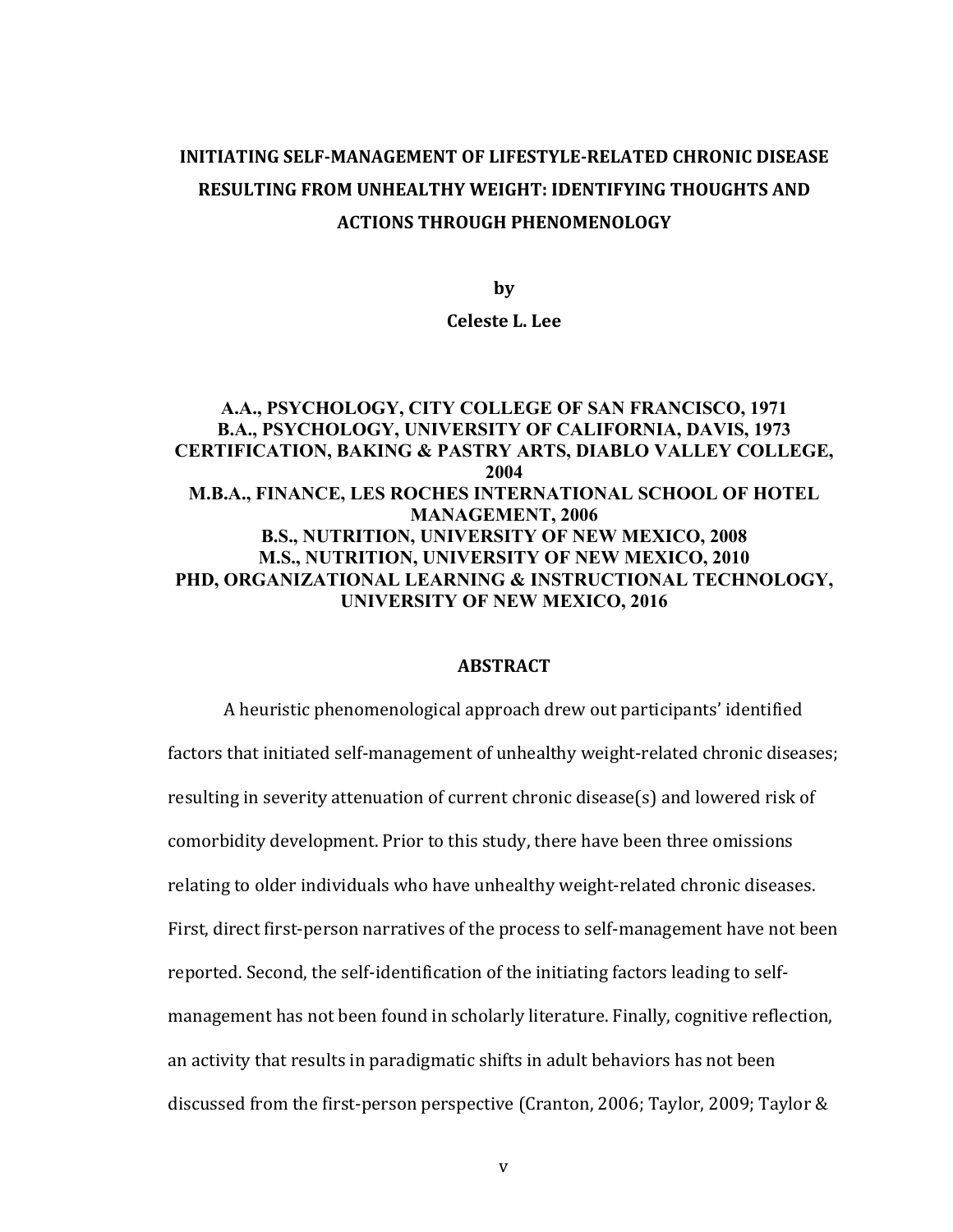Cranton, 2012). Narratives of 10 participants resulted in understanding the challenges of managing chronic health conditions and factors associated with selfmanagement, from these first-person perspectives. Two themes of factors that initiated the self-management process were developed, emanating from each participant's conscious acknowledgment and acceptance of responsibility. The themes identified were (a) acknowledgment of the significant, "last straw" diagnosis and (b) conscientiously accepting physical limitations resulting from respective chronic disease(s).

It has been important to acknowledge the need for such a study from societal and personal perspectives. First, because individuals are living longer, the risk of developing chronic diseases such as hypertension, type-2 diabetes, cardiovascular disease is further enhanced if the individual has unhealthy weight (Ginsberg  $&$ MacCallum, 2009; Morrell, Lofgren, Burke, & Reilly, 2012). Voluntary lifestyle choices of poor nutrition and lack of routine physical activity significantly contribute to the etiology of unhealthy weight, while healthy weight can significantly reduce this risk and sustain and increase quality of life as aging proceeds (Centers for Disease Control and Prevention, 2005). While the necessity to maintain a healthy weight through aging is well documented (Centers for Disease Control and Prevention, 2014; Clark & Brancati, 2000), statistics continue to reflect increasing numbers of older individuals succumbing to unhealthy weight and concomitant chronic disease (Kart, Metress, & Metress, 1992). This study obtains information directly from participants who have experienced a paradigmatic shift to self-management of weight and concomitant chronic diseases as evidenced by

vi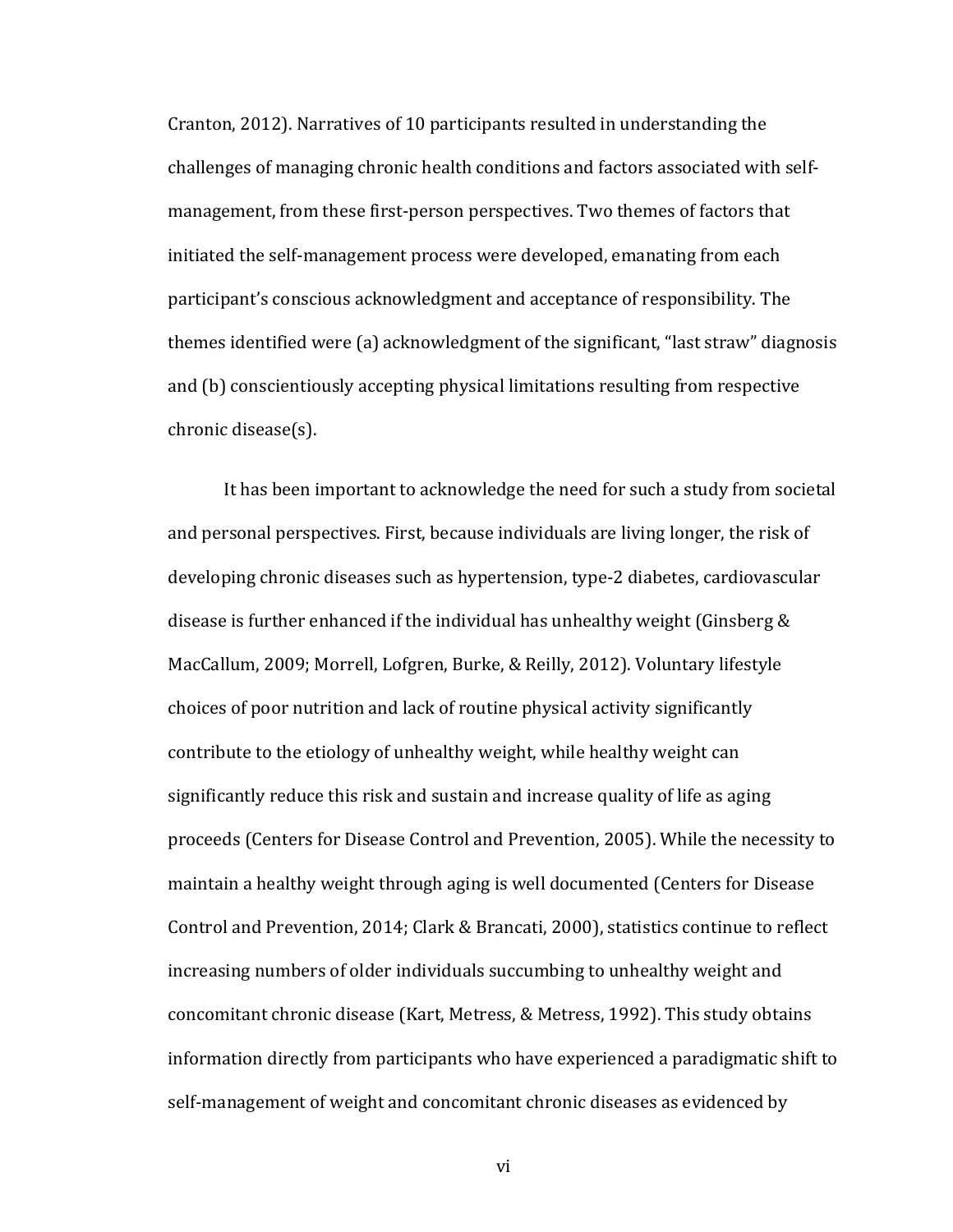participation in self-management programs and reductions of risks associated with weight and other comorbidities. Delimitations of a small homogeneous population segment do not preclude the value of the study. Limitations include employing heuristic phenomenology and a nonvalidated data collection instrument. However, this study provides a novel approach of data gathering from the first-person perspective. A future study should focus on the transformative learning process of transformative learning theory within the first phase of transtheoretical model of the stages of change theory to better understand the self-identified factors associated with how these factors initiated the self-management process. The efforts extended in this study should be of interest to individuals engaged in adult learning, healthcare and public health.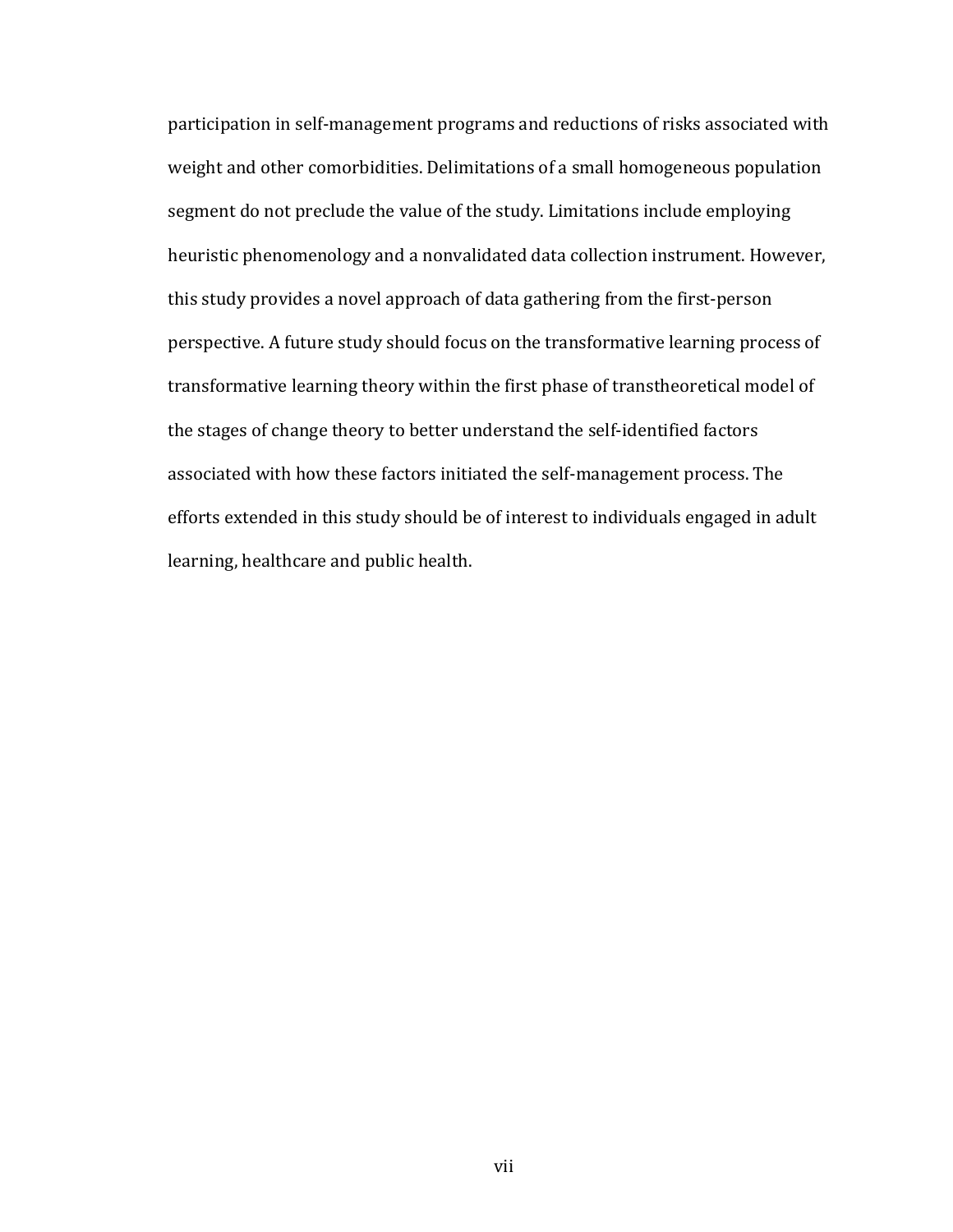## **LIST OF TABLES**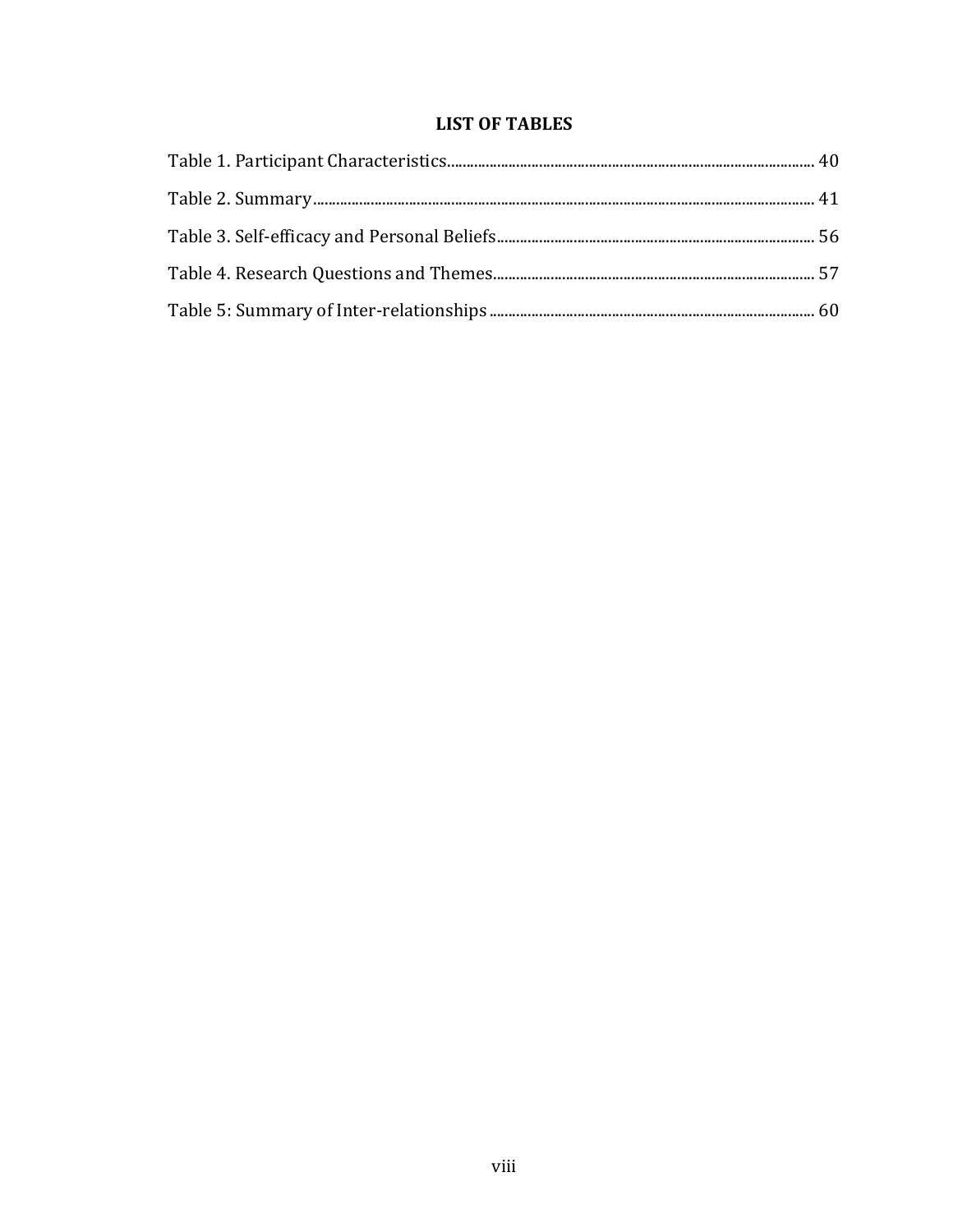## **TABLE OF CONTENTS**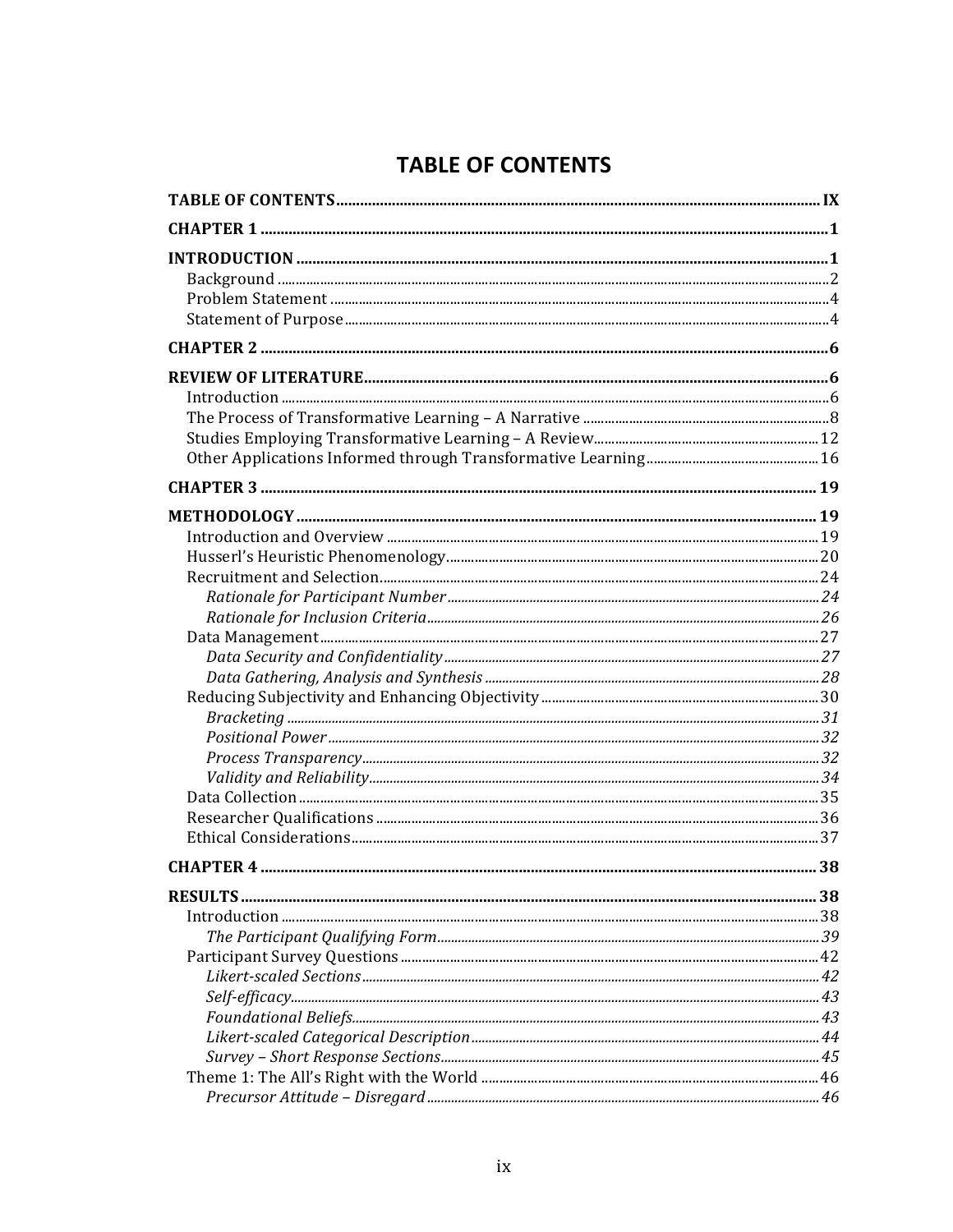| Relating Participant Characteristics to Self-efficacy and Foundational Beliefs 54 |  |
|-----------------------------------------------------------------------------------|--|
|                                                                                   |  |
|                                                                                   |  |
|                                                                                   |  |
|                                                                                   |  |
|                                                                                   |  |
| Relating Initiation to Demographics, Self-efficacy and Foundational Beliefs  59   |  |
|                                                                                   |  |
|                                                                                   |  |
|                                                                                   |  |
|                                                                                   |  |
|                                                                                   |  |
|                                                                                   |  |
|                                                                                   |  |
|                                                                                   |  |
|                                                                                   |  |
|                                                                                   |  |
|                                                                                   |  |
|                                                                                   |  |
|                                                                                   |  |
|                                                                                   |  |
|                                                                                   |  |
|                                                                                   |  |
|                                                                                   |  |
|                                                                                   |  |
|                                                                                   |  |
|                                                                                   |  |
|                                                                                   |  |
|                                                                                   |  |
|                                                                                   |  |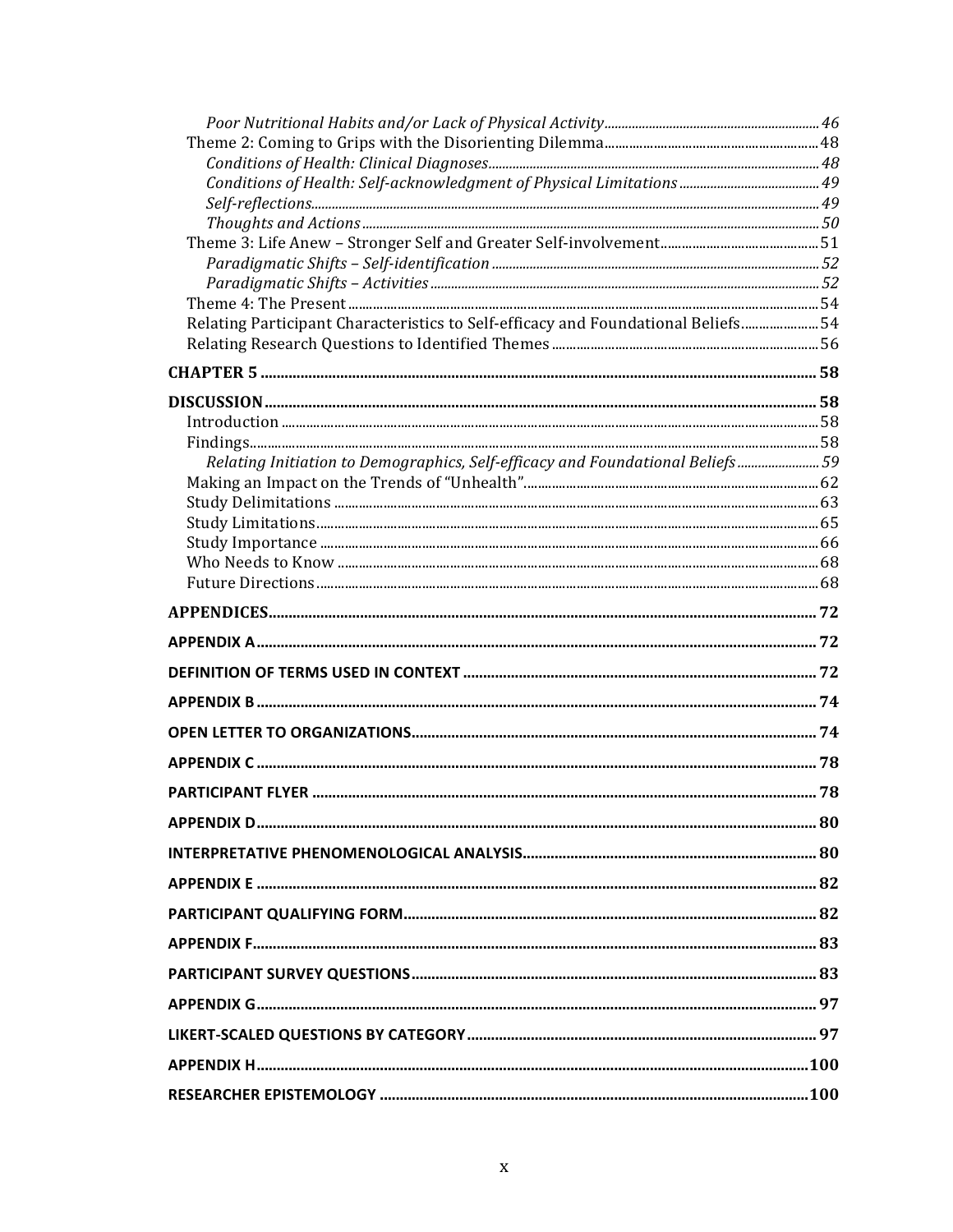|--|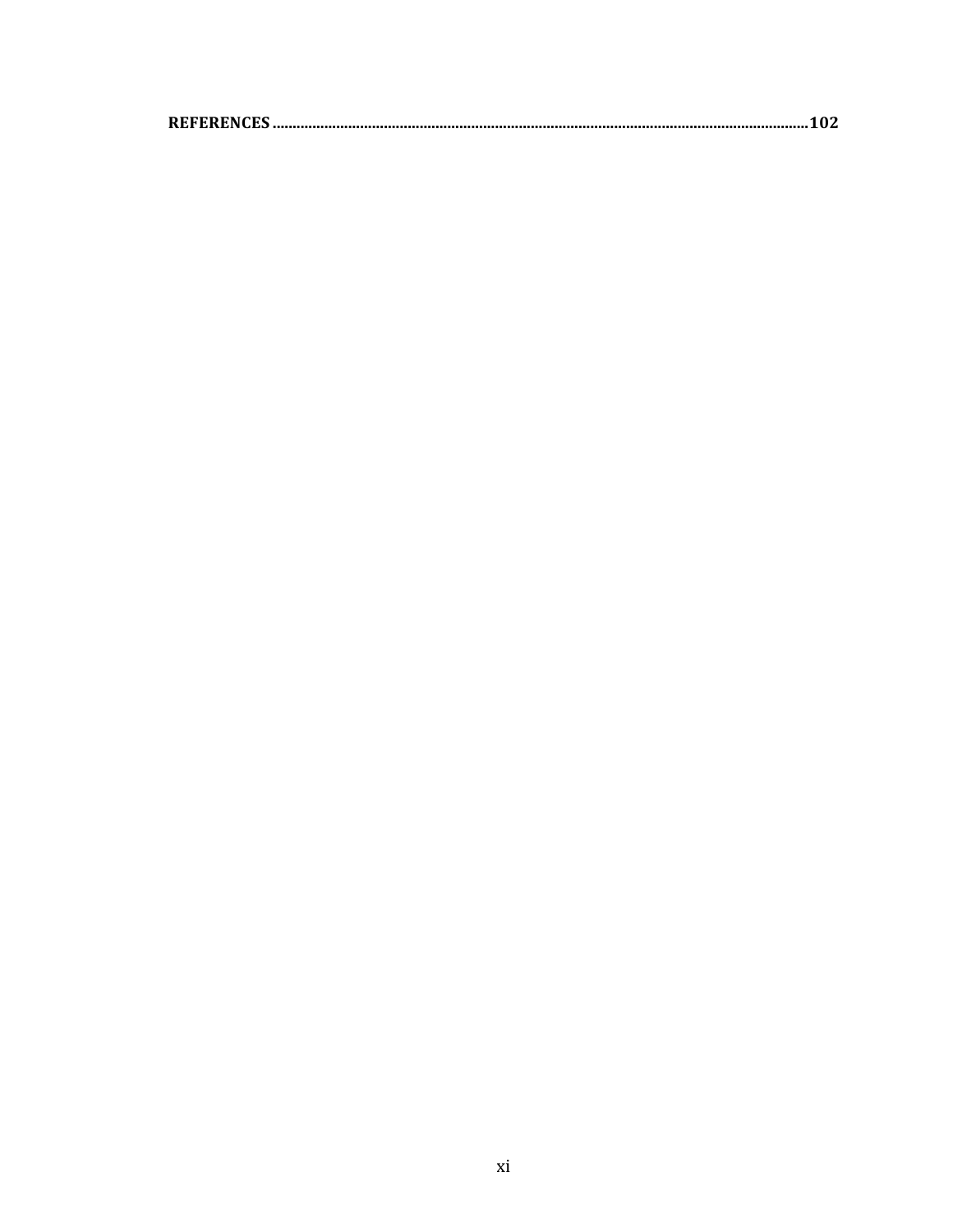## **Chapter 1**

## **Introduction**

Development of obesity, an unhealthy weight condition has multiple etiologies. In this study, obesity, resulting from poor lifestyle choices of nutrition and lack of routine physical activity (Adams et al., 2006; O'Rourke, 2009), is the focus. This type of obesity has resulted in increasing numbers of individuals who have developed related chronic diseases (Villareal, Apovian, Kushner, & Klein, 2005). With chronic disease development, life quality diminishes, a result of reduced life quality as individuals attend to chronic disease-related disabilities and symptoms (Devins, 2010; Fries, 1980). Although self-management has improved life quality through reduced weight that ameliorates the severity of existing conditions and mitigates the risk of comorbidity development  $(Adams et al., 2006; O'Rourke, 2009)$ , not all individuals so afflicted take up self-management, as evidenced by growing numbers of individuals who are identified as obese (Finucane et al., 2011). With evidence of the positive effects of self-management, why have more individuals, as evidenced by growing numbers of obese individuals not initiated the process (Mokdad et al., 2003; Mokdad, Marks, Stroup, & Gerberding, 2000)? This quandary led to the development of the following research questions:

What are the thoughts and actions that an individual with a chronic disease diagnosis has identified as contributory to initiating self-management?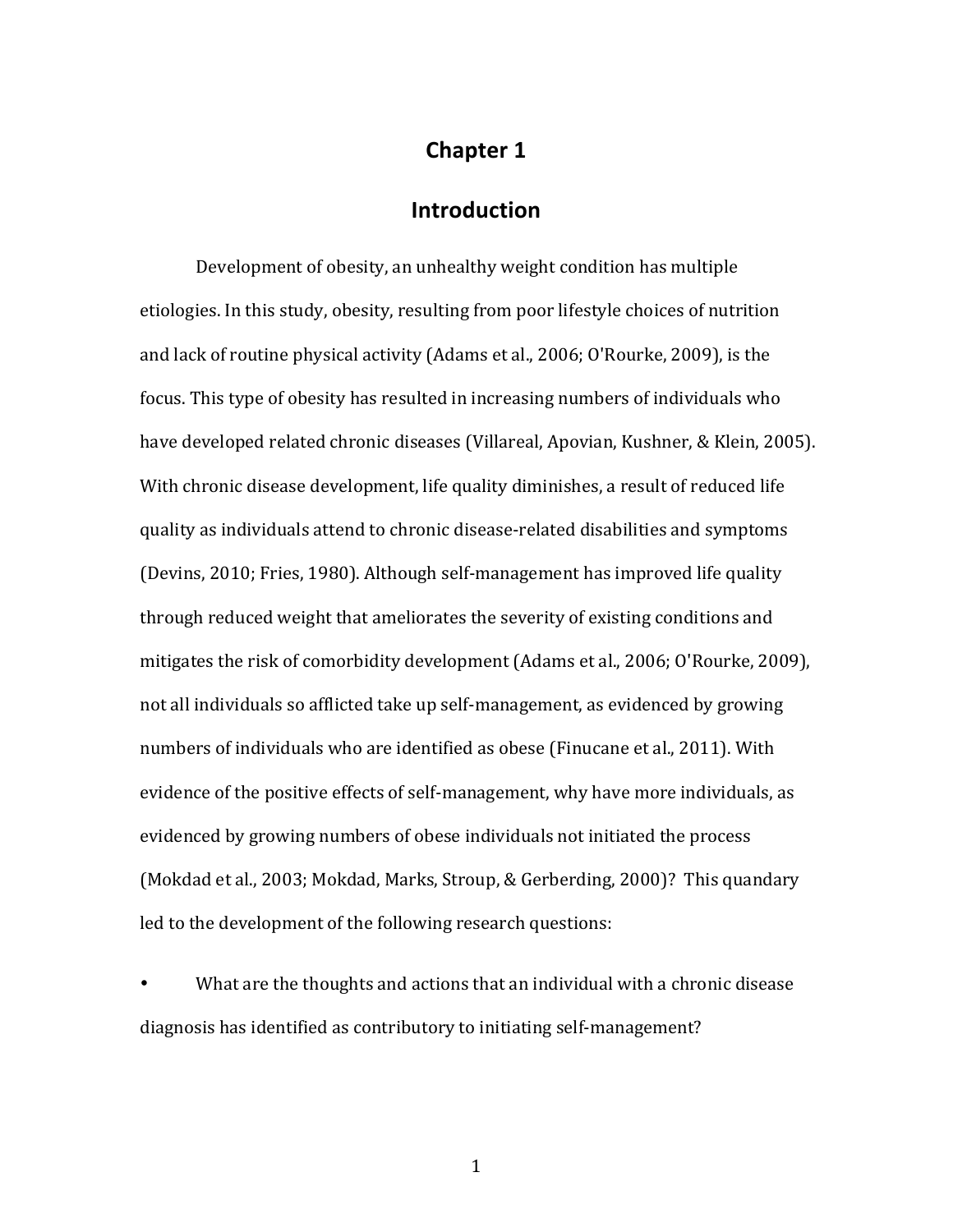How, from the perspective of the individual, do these thoughts and actions contribute to initiating self-management?

#### **Background**

Obesity, a ratio of weight to height, expressed as kilograms/meters<sup>2</sup> (Hubert, Bloch, Oehlert, & Fries, 2002) has reached epidemic proportions. As of 2014, 34.9% of adults, aged 19and older, have been classified as obese (Ogden, Carroll, Kit, & Flegal, 2014). Obesity is a significant risk factor for various chronic diseases (Hubert et al., 2002) that from chronic inflammation. These diseases include type-2 diabetes and atherosclerosis (O'Rourke, 2009); hypertension and hypercholesterolemia (Clark & Brancati, 2000) and insulin resistance, hypertriglyceridemia and coronary heart disease (Pi-Sunyer, 1993). Documented are two other causative factors of chronic disease development, heritability (Thornton-Wells, Moore, & Haines, 2004), and older age (Ashima, 2009).

A discussion of heritability and advancing age are beyond the scope of this study. However, given that we will all age and that older age is one of the significant, evidenced-based risk factors for chronic disease-development (Salihu, Bonnema, & Alio, 2009), we must consider its impact. Further, given that individuals living in the United States have an average life expectancy of 78.3 years (Centers for Disease Control and Prevention, 2014), reducing accompanying risk resulting from one significant source, unhealthy weight, can reduce overall morbidity, enhancing life quality.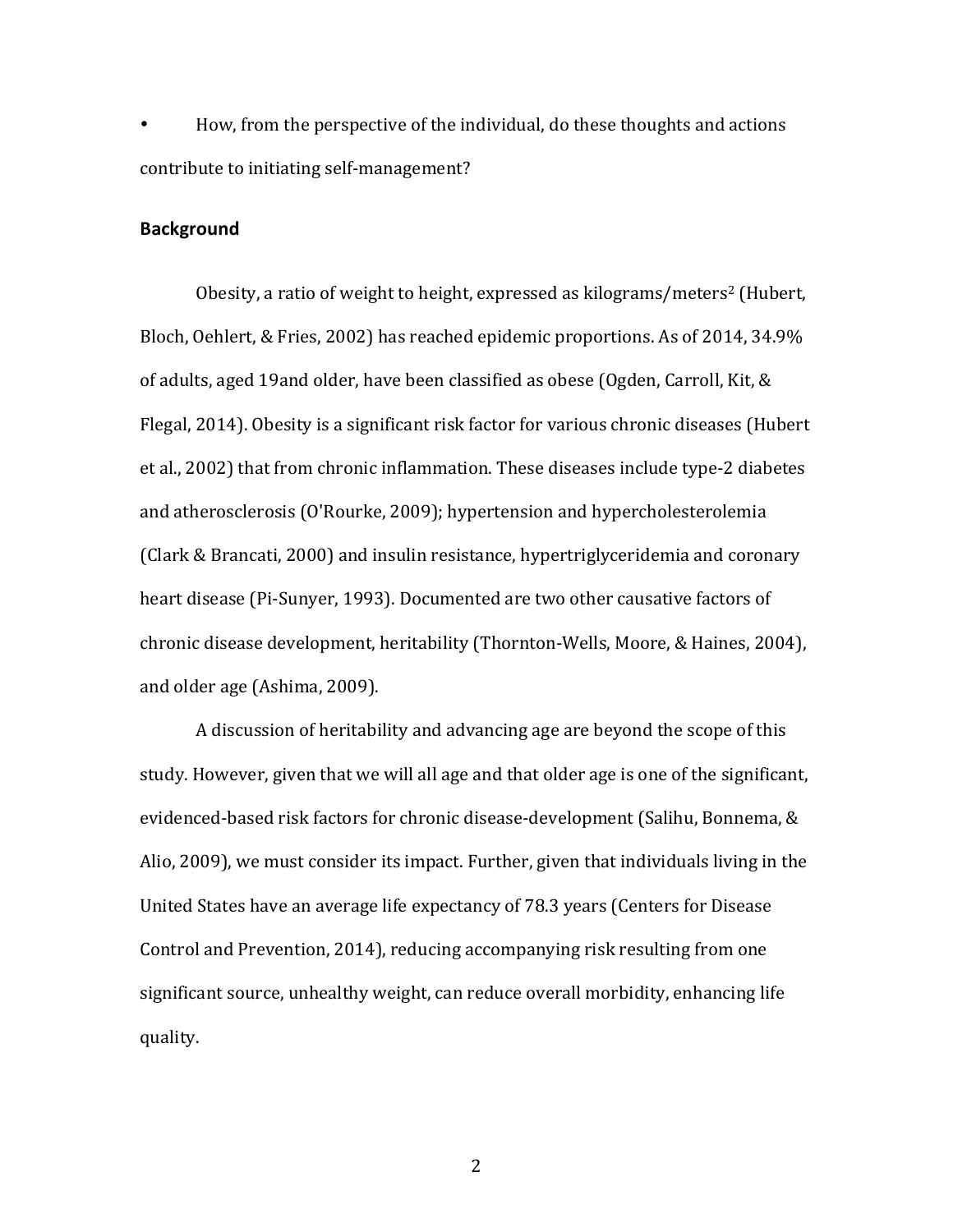Reduced life quality of individuals afflicted with obesity-related lifestyle adds further importance to this study. More than  $25\%$  of U.S. residents have multiple chronic diseases (Ward & Schiller, 2013). Living with multiple chronic diseases has resulted in early mortality of individuals of about  $16\%$  (Mokdad et al., 2000). Together, obesity-related chronic disease and increased life expectancy widen the gap between the development of the first chronic disease (morbidity) and death (mortality) (Crimmins & Beltrán-Sánchez, 2010; Hubert et al., 2002). The term for this gap is the "morbidity gap." The morbidity gap currently spans  $10-12$  years (Crimmins & Beltrán-Sánchez, 2010; Hubert et al., 2002). In a retrospective longitudinal study (1986-1998) of 418 individuals, statistically significant results linked poor lifestyle choices to an increased morbidity gap (Hubert et al., 2002). However, lifestyle choices of good nutrition and routine physical activity can reduce risk of chronic-disease development by helping individuals maintain a healthy weight (Villareal et al., 2005). Further, upon the development of a chronic disease, many individuals can reduce the severity of existing diseases and mitigate the risk of comorbidities through self-management (Barclay-Goddard, King, Dubouloz, & Schwartz, 2012).

Therefore, attenuating chronic-disease severity and ameliorating comorbidity are positive motivational forces. Yet, many individuals do not initiate self-management, as evidenced by the growth in the number of individuals who become obese (Mokdad et al., 2003) and individuals who develop obesity-related chronic disease (Villareal et al., 2005). Why? One important reason is that selfmanagement requires change. Change requires modification of one's core beliefs,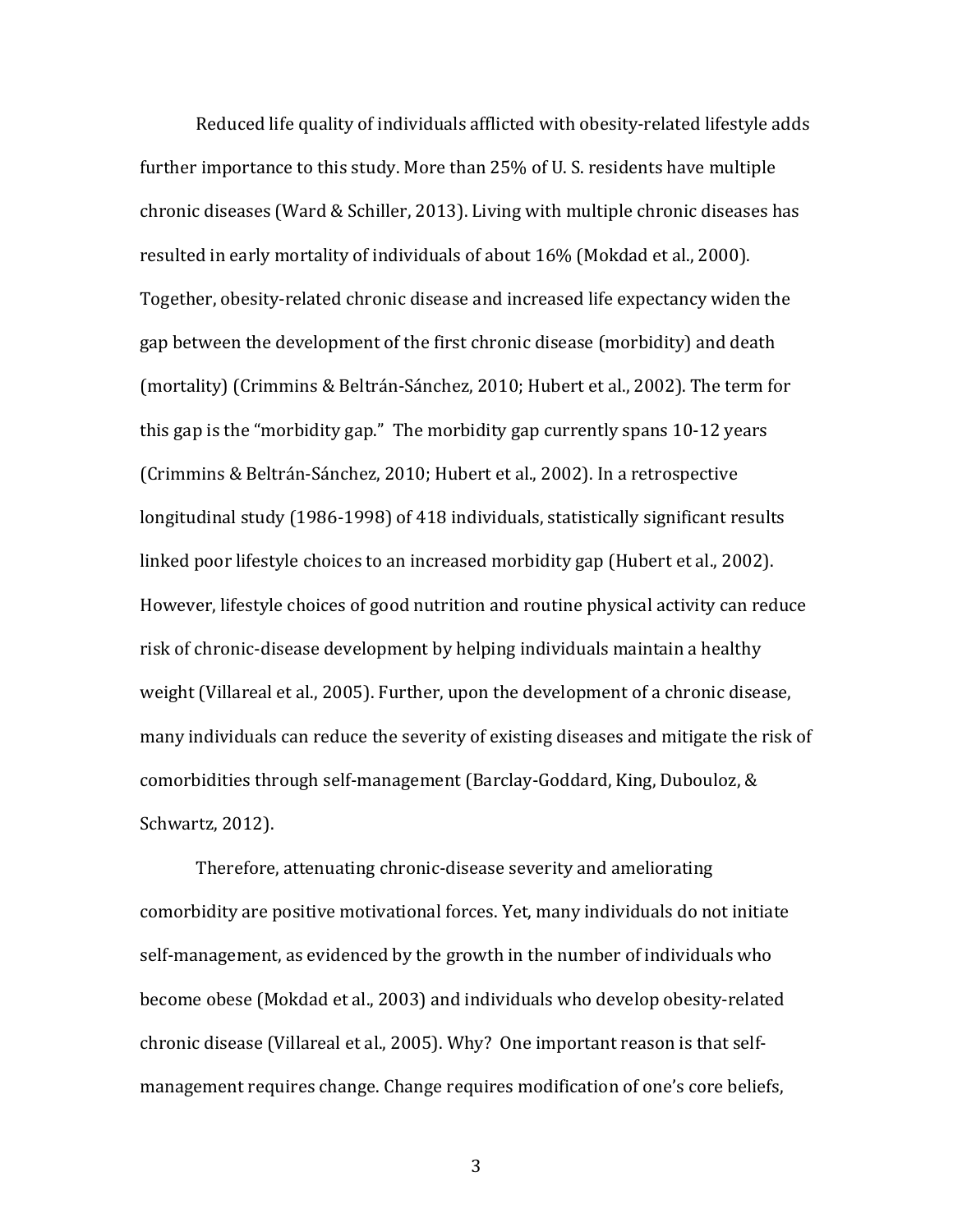practices and values (Mezirow, 1978). That is the importance of the study. It seeks to identify the contributory factors of participants' journeys and how these factors led to initiation of self-management.

### **Problem Statement**

A significant etiology of many chronic diseases and their symptoms is obesity (Mokdad et al., 2003; Mokdad et al., 2000). Obesity has resulted from poor lifestyle choices of nutrition and lack of routine physical activity. Maintaining a healthy weight promotes life qualities such as physical independence (Villareal et al., 2005). While self-management has proven to attenuate the severity and to reduce risk of comorbidity, many individuals have not initiated the process. A possible reason has been that although theories have identified processes of change and the readiness of change and programs have been developed around these theories, there has been an omission: the self-identification of factors by individuals who have initiated selfmanagement. 

## **Statement of Purpose**

The purpose of the study was two-fold. The first was to develop themes of self-identified thoughts and actions of individuals who initiated self-management of their chronic diseases. Related to this first purpose, the second was to elucidate how these thoughts and actions initiated self-management.

Three reasons for the cited purpose statements follow. First, the previous statistics have noted that increasingly greater numbers of adults are succumbing to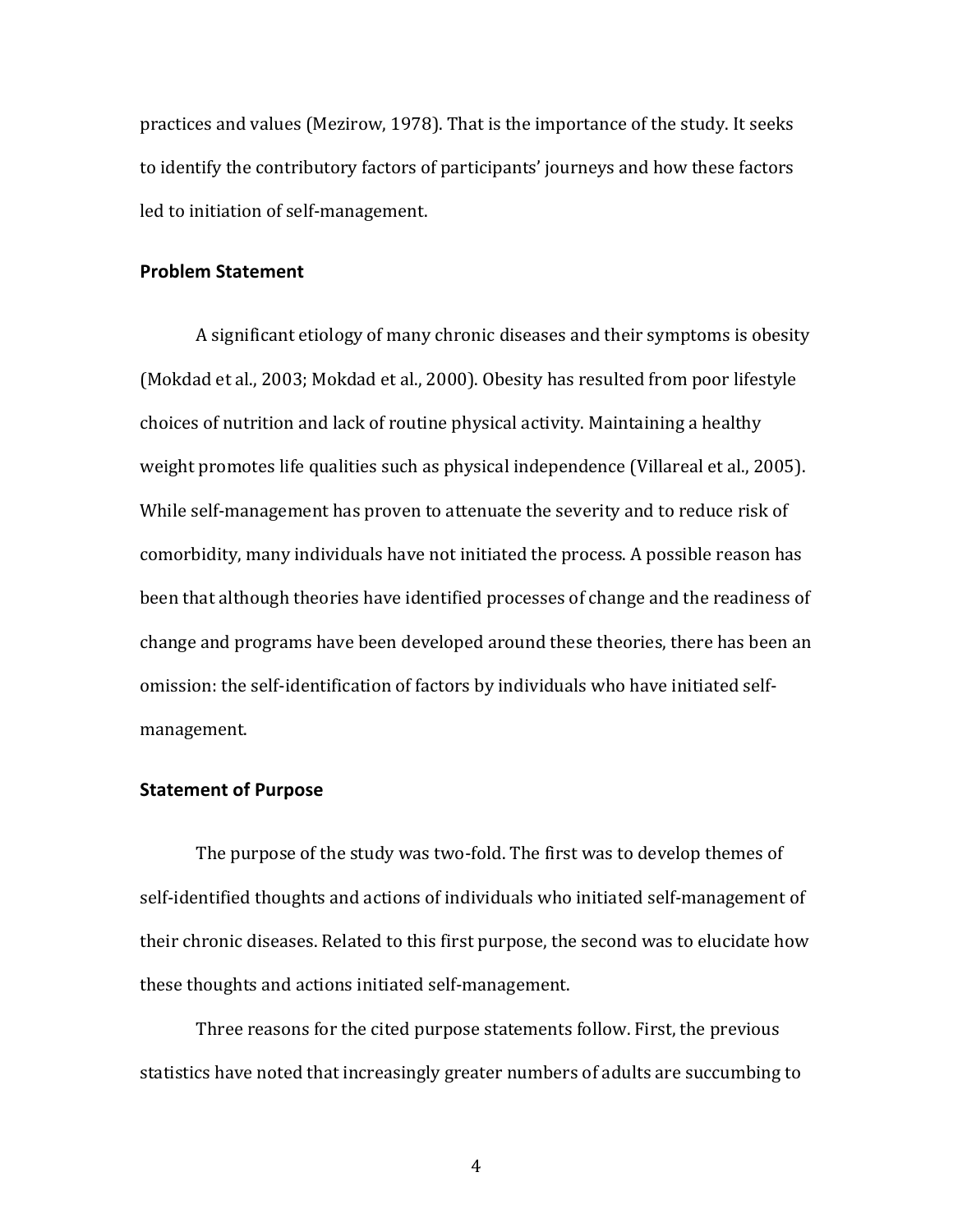unhealthy weight-related chronic diseases stemming primarily from unhealthy choices of nutrition and a lack of routine physical activity (Mokdad et al., 2003; Mokdad et al., 2000). Second, the progression of unhealthy weight that initiates the development of related chronic diseases, culminating in early mortality, is well documented (Mokdad et al., 2000). As discussed, growing numbers of individuals succumb to weight-related chronic disease(s) regardless of evidence that maintaining a healthy weight can reduce its development (Villareal et al., 2005). Third, as will be presented in Chapter  $2$  – Literature Review, there was a dearth of information consisting of first-person narratives. These first-person narratives were critical in understanding the paradigmatic shift from a lack of self-management of health, as evidenced by unhealthy weight, to self-management as evidenced by weight-reduction, attenuation of symptom severity and amelioration of comorbidity development.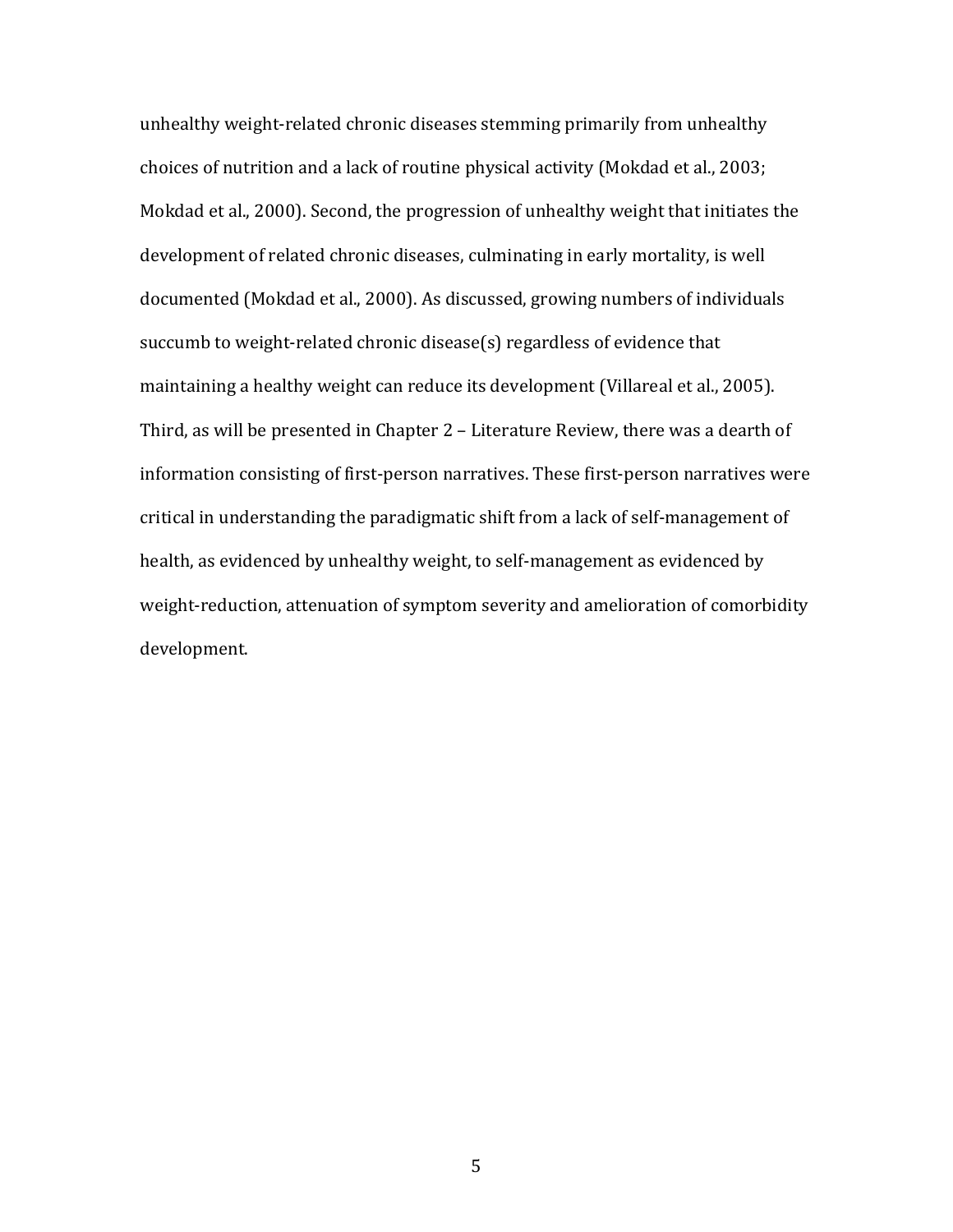## **Chapter 2**

## **Review of Literature**

### **Introduction**

Self-identified factors by individuals who have initiated self-management of chronic disease are not reflected in literature, yet some studies have alluded to psychosocial influences as being important to behavioral change. Two of these psychosocial factors are belief in self and the socio-constructivist environment in which learning takes place. Although self-efficacy (Bandura, 1993) is important (Abramson, Seligman, & Teasdale, 1978; Bandura, 1997; James, 1890; Rosenstock, Strecher, & Becker, 1988), studies have not established a link between self-efficacy and management of chronic disease. Other theories have addressed the social collaborative nature of change but have not explained how social collaboration initiated change (Bandura, 2000; Dillenbourg, 1999). Programs that teach selfmanagement techniques also have not identified initiating factors to attendance and participation (Lorig et al., 1999). Peer-reviewed studies of behavioral change identified constructs of transformative learning theory (Mezirow, 1978) from their perspectives rather than from first-person narratives. The development of transformative learning theory arose from a trend surfacing in the late 1970s, subsequently addressed by Mezirow in 1978.

When asked to determine why adults made pivotal lifestyle changes, Mezirow (1978) developed the transformative learning theory. Retrospectively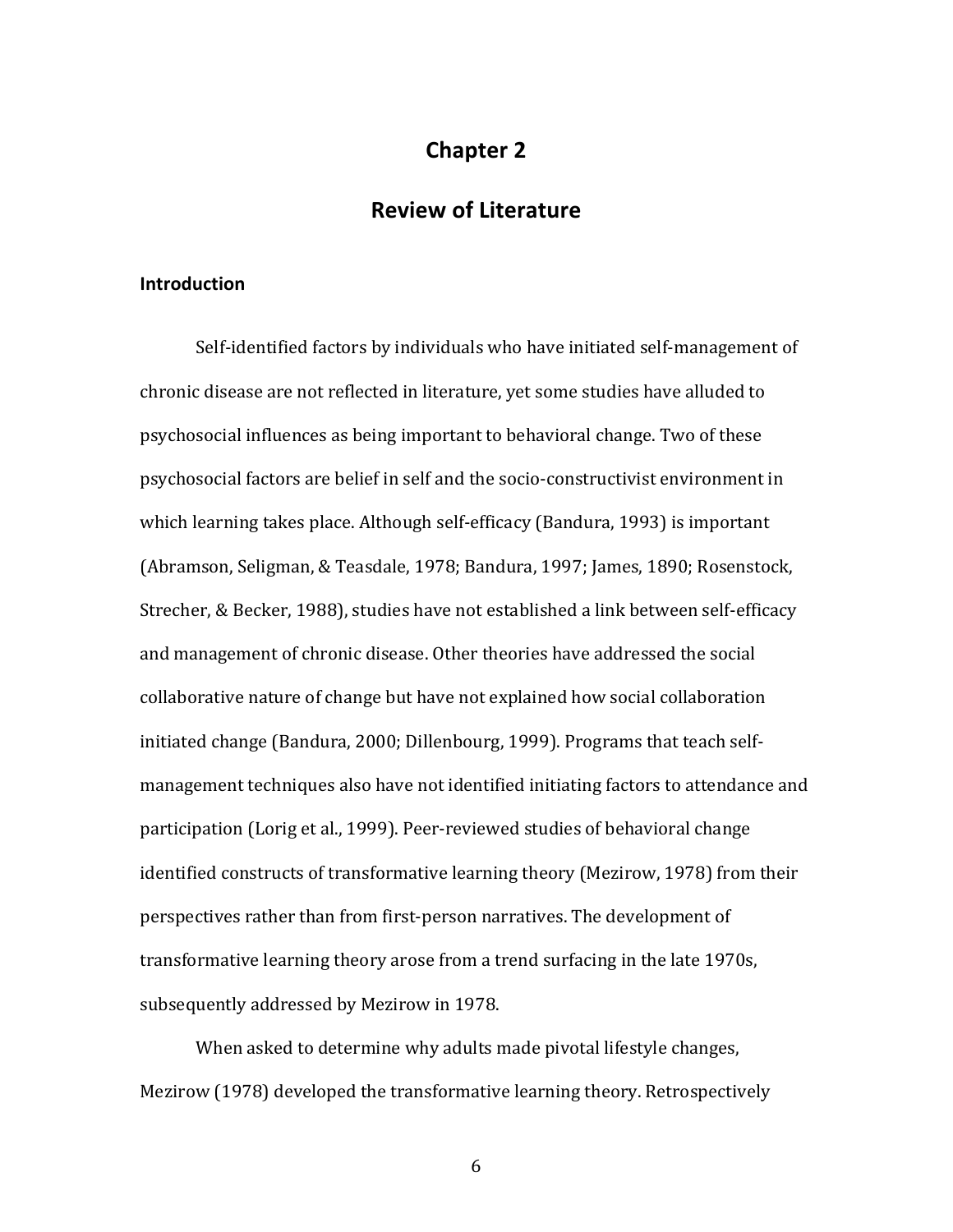developed, the theory suggested that when an individual acknowledged an event of great magnitude, cognitive processes were initiated that resulted in externalized change. Mezirow named the event of great magnitude a "disorienting dilemma (Mezirow, 1978)."

In peer-reviewed literature, transformative learning theory's efficacy in explaining significant personal change has been documented. Changes included new careers, enhanced self-efficacy, cultural assimilation and nonweight-related chronic disease management (Aujoulat, Marcolongo, Bonadiman, & Deccache, 2008; Carpenter, Brockopp, & Andrykowski, 1999; Coady, 2013; Kessler, Dubouloz, Urbanowski, & Egan, 2009; Skeath et al., 2013). Given the theory's breadth of application, I have extended the theory's applicability to this study because a change to self-management of health is as significant as other changes involving paradigmatic shifts involving personal lifestyles. I have deemed that this shift is one of 180 degrees: from not managing health (a previous way of thinking and doing) to managing health (a new way of thinking and doing). The lack of management, as evidenced by unhealthy weight, has resulted in chronic disease(s) directly attributable to unhealthy weight. Following Mezirow's logic, I have opined that the conscious recognition of one's "un-health" is of such a personal significance that its recognition has manifested itself as a disorienting dilemma for the individual. Regardless of the individual's prior belief ("I may weigh more than I should but I am still healthy.") or the disparity between thought and reality ("Unhealthy weight won't get me sick."), it is the conscious acknowledgment of "I have a chronic disease" or "I can no longer ..." that creates the disorienting dilemma. It takes conscious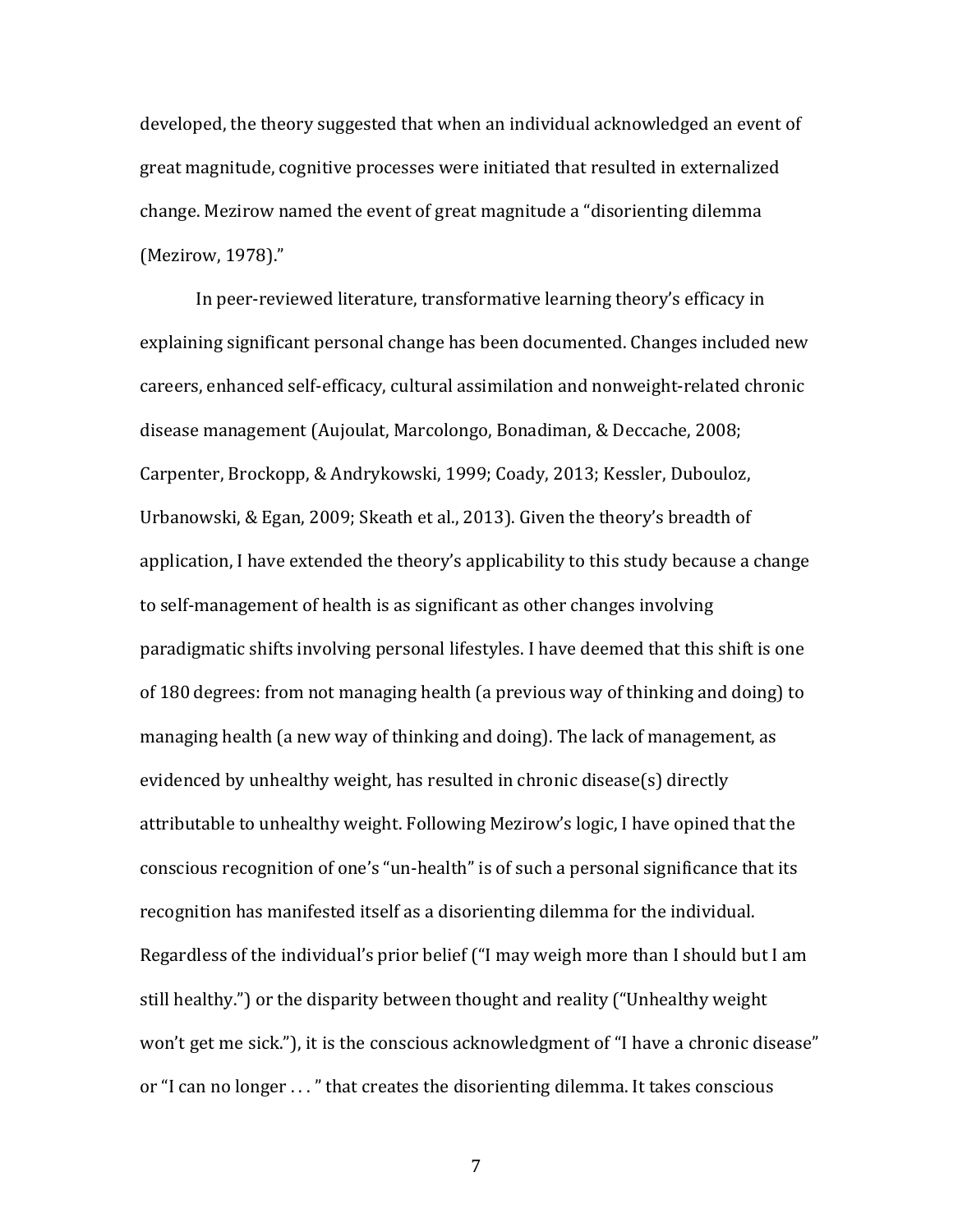acknowledgment of un-wellness. This acknowledgment has resulted in the individual questioning one's entire system of beliefs and frames of reference; thereby initiating the transforming learning process (Mezirow, 1978). It has taken the conscious acknowledgment of the disorienting dilemma to initiate change and the once-held frame of reference, "I am healthy" that is now quashed by acknowledgment and acceptance.

I further uncovered a second omission in literature. I was unable to find personal narratives of the change process to self-management of chronic disease. The researchers discussed study results. While I have recognized that these studies were not qualitative personal narratives or case studies, personal narratives represent a significant void in literature. To illustrate Mezirow's constructs in context, I have presented a narrative of a fictitious individual as he proceeds through his transformative learning journey. (Appendix  $A -$  Definition of Terms Used in Context includes definitions). The synopsis of literature reviews follows.

## **The Process of Transformative Learning – A Narrative**

A transformative learning event starts with an individual's consciousnessraising event (physical or mental) that significantly upturns the individual's equanimity. Paralleling transformative learning literature, I present this scenario, from a first-person perspective: (a) I am facing a critical issue; (b) my current foundation (beliefs, experiences, ways of being and doing) are insufficient to resolve this issue; (c) I need to solve this issue; (d) maybe, I need new information; (e) I've researched, spoken to others and have gotten information; (f) from all this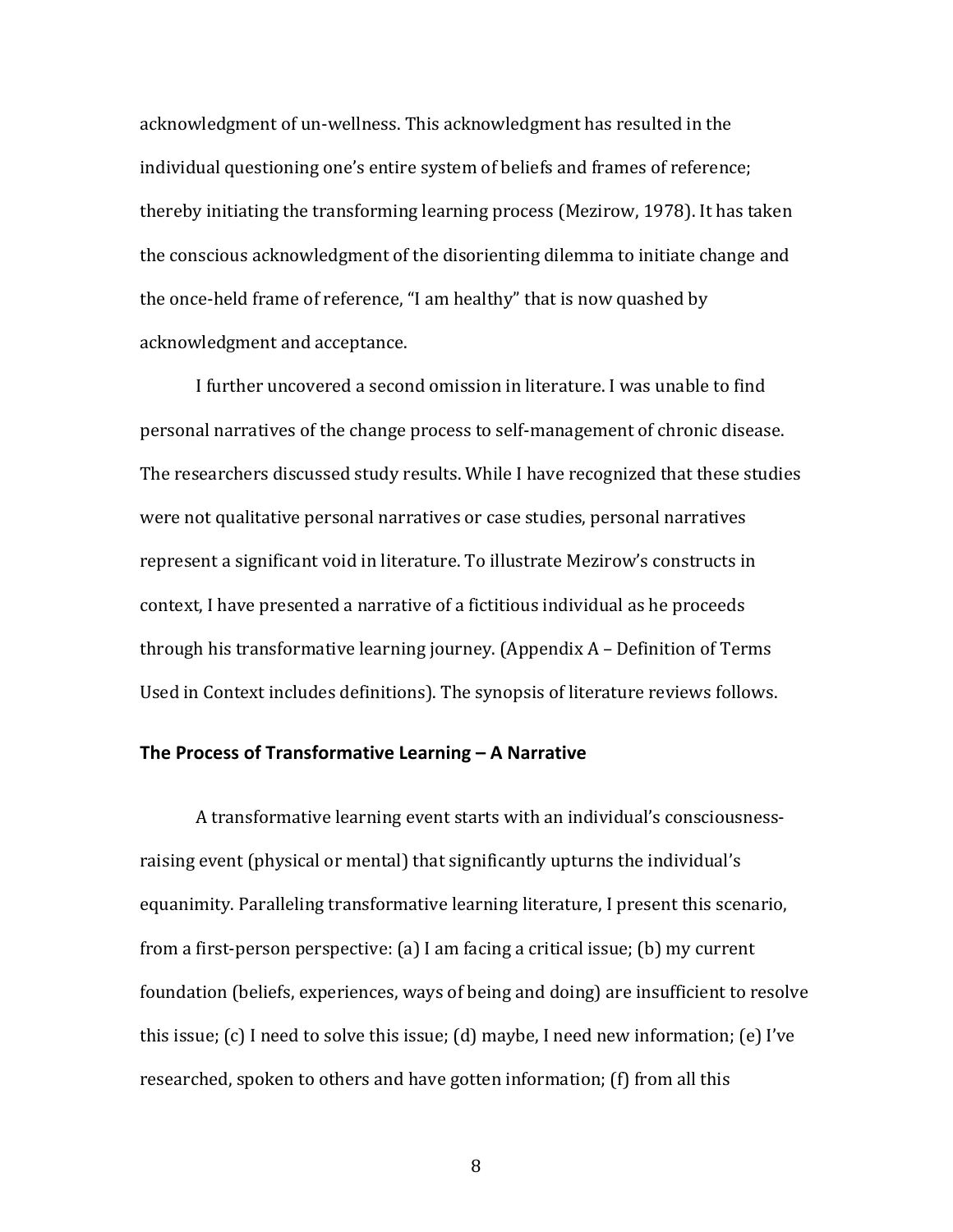information, I may have found a tenable solution;  $(g)$  I am planning to make changes; (h) I have made changes and (i) from my shifted perspectives of this significant issue, I am incorporating changes. This was the fictional narrative of Nikolai Jackson Yazunaki's experience.

Nikolai Jackson Yazunaki (hereafter referred to as NJY) is a midlevel territory manager for a software company whose clients are service providers engaged in medical billing and healthcare information. NIY is responsible for the business' multiple sites.

NJY is 54 years old, married and has two adolescent children. He is involved in managing his territory and his family with little time for much else. Traveling consumes 40% of his life and he often eats on the run. After rounds of meetings, he prefers to collapse in his hotel suite with a martini and fat-laden potato skins. NJY had not been feeling well the past 18 months, but he has dismissed these aches and pains as age-related and of no concern, although his once trim waist is now 40 inches in girth. At present, NJY is in a consultation with his primary care physician.

NJY hears the words, "You, my man, were lucky . . . this time. Your elevated blood glucose levels might have killed you! You have type-2 diabetes." NJY is floored. This statement from the man's primary care physician, is now the "disorienting dilemma," aka, a life crisis that cannot be ignored any longer (Mezirow, 1978). 

Prior to this event, NJY was, he thought, in "good" health, an estimation derived from his "frame of reference" or the collective of stored knowledge or foundation of beliefs consisting of his experiences, expectations and thoughts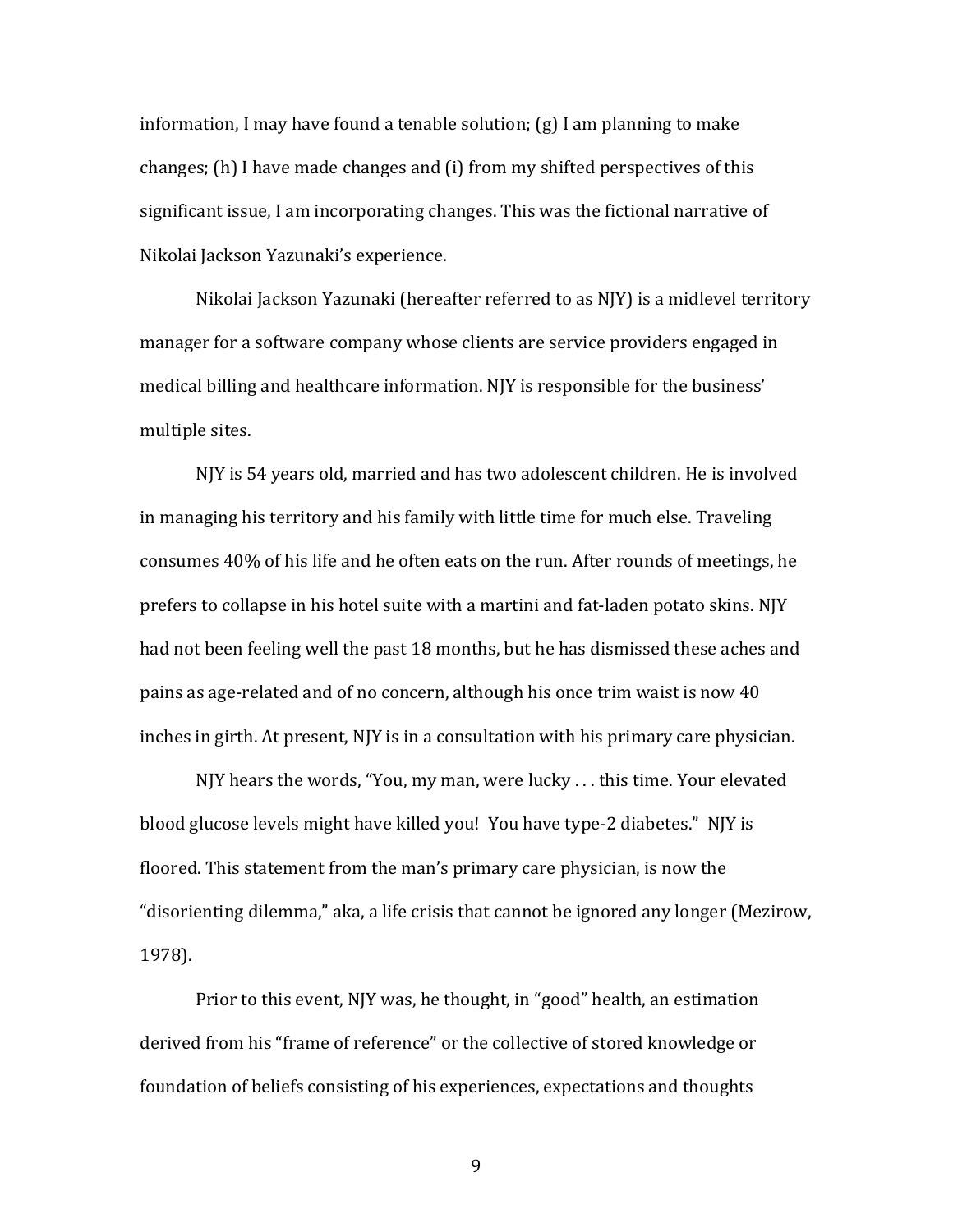garnered through his life (Cranton, 2006). This frame of reference served NJY very well, prior to this diagnosis. However, unbeknownst to him, his frame of reference was the personal discriminating filter through which he gathered and kept or tossed out experiences and knowledge (Dubouloz et al., 2010). What he accepted and added to this collective contributed to his paradigm of good health  $-$  good health without much regard to the nagging and mild discomfort. After coming to grips with this diagnosis of type-2 diabetes, NJY reflected.

Critical reflection is a process of higher-order thinking (Mezirow, 1990) and  $is$ "... a generic term for those intellectual and affective activities in which individuals engage to explore their experiences in order to lead to new understandings and appreciation (p. 19)" (Boud, Keogh, & Walker, 1994). Reflection influences affect and cognition (Mezirow, 1997), resulting in more- encompassing perspectives and views because it changes one's original beliefs, perceptions and feelings. After engaging in critical reflection, NJY came to the realization that the basis of his premise, "I am healthy," is false. Now NJY must choose. He thinks he must query his personal involvement with this disorienting dilemma of a newly diagnosed chronic disease or ignore it.

He cogitates. "Is my health important to me? What does this all mean? Should I care? Is my prior belief that all's OK still correct? Must I involve myself to regain health? Do I need to make a change?" These statements are identified as "premise reflection" (Cranton, 2006) or the question "Is the basis of my belief sound?" Critical reflection of one's premises is requisite for transforming of one's frame of reference (Cranton, 2006; Mezirow, 1991, 2000). Through premise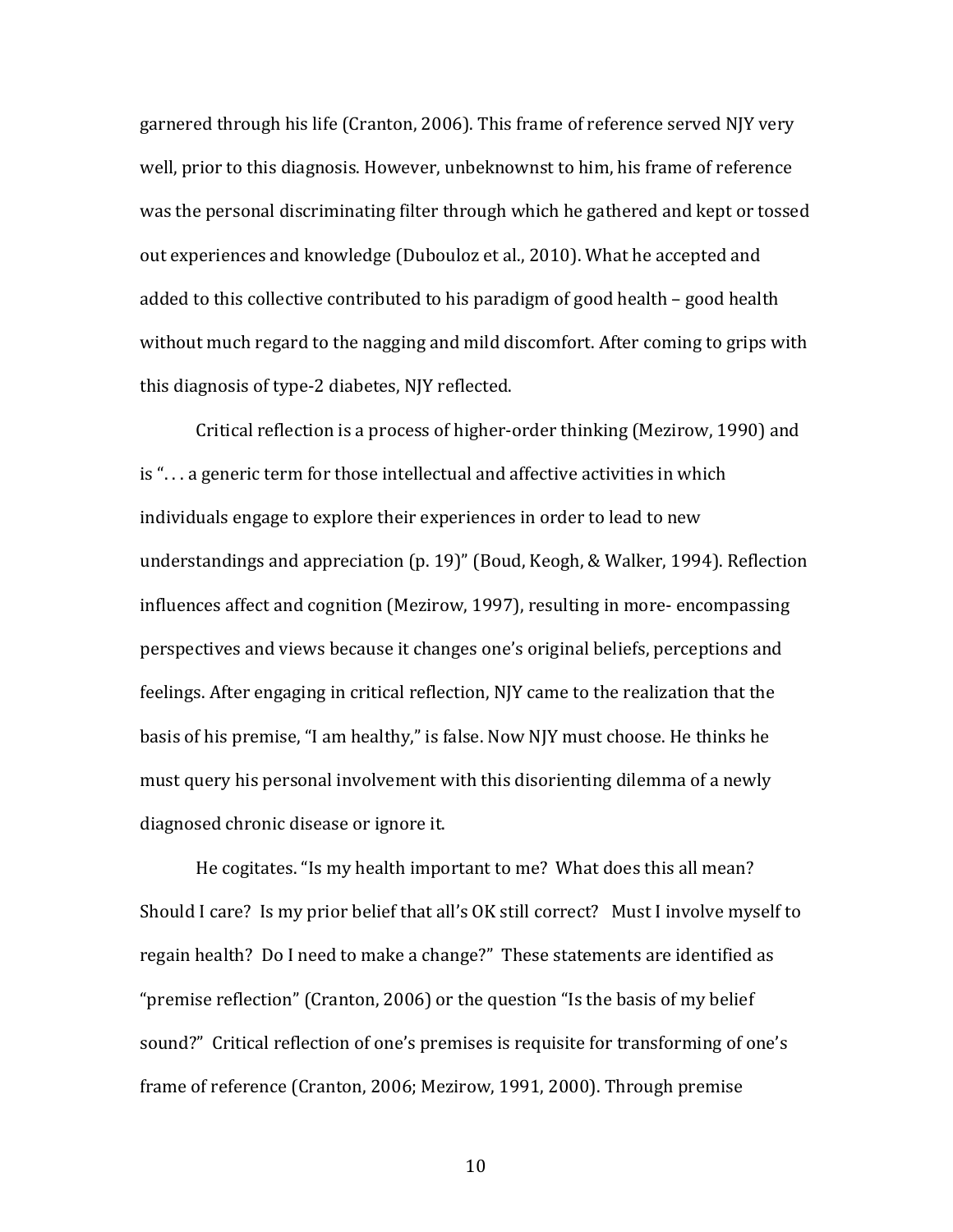reflection, the individual has developed a new way of viewing himself/herself (Cranton, 2006). By engaging in reflective activities, the individual has opportunities to adjust problematic opinions with knowledge that guides resolution (Mezirow, 1990). Reflections raise important questions: the voracity, truth and perceptual aspects of one's reality versus what actually may be forthcoming. Activating critical reflection initiates transformative learning. This is because a transformative learning experience " $\ldots$  involves a fundamental questioning and reordering of how one thinks or acts  $(p. 139)$ " (Brookfield, 1995) by opening up options of new awareness and new perspectives (Husserl, 1931).

By initiating critical reflection, NJY has voluntarily sought to realign his existing paradigm of "I'm healthy and my aches and pains are just 'life'."  $N$  NJY has sought information and tried on new roles that are more encompassing of his new reality and are reflective of the situation (Taylor, 1997). NJY is motivated. He is motivated to acquire new knowledge through the cognitive activities of assessing needs, acquiring knowledge and reformulating his paradigm of health. As noted by Mezirow (1978), Kessler et al. (2009) concluded that acquiring knowledge and choosing to act were integral to transformative change. During this discordant time, the individual reconstructs and reframes previously held beliefs and attitudes. The end result is a more encompassing and more accurate perspective (Cranton, 2006) of self, responsibilities, roles and actions.

After nine months, NJY and his primary care physician (PCP) meet. His PCP starts: "You are on your way, my man!  $A1<sub>C</sub>$  (measure of one's blood glucose control)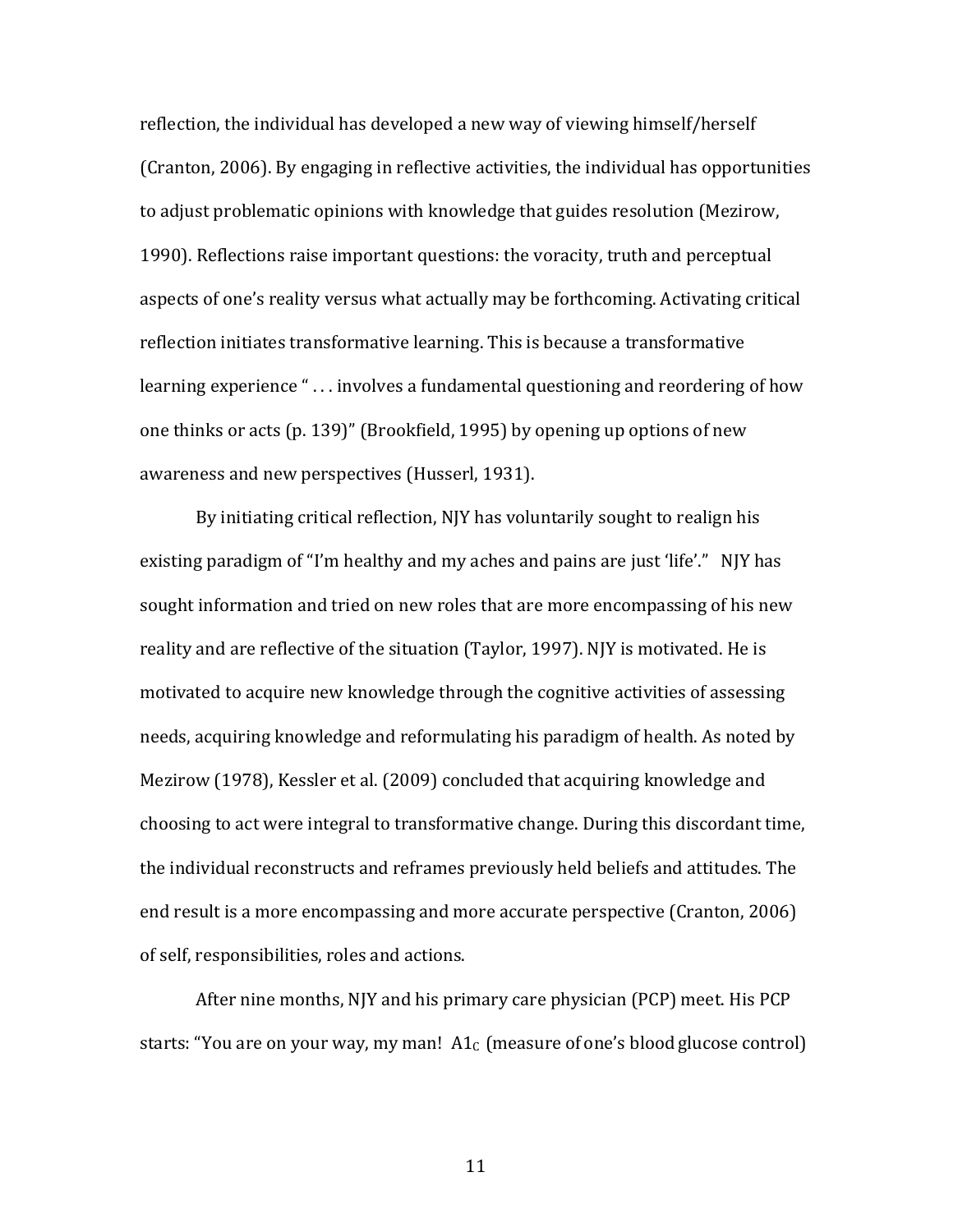is down to 9.5. Your waist is  $38$  inches ... and you're not sucking your gut!" NJY is on his way to reducing the severity of his type-2 diabetes-related symptoms.

NJY sought new information and changed his involvement in selfmanagement of his weight. Results were apparent. NJY overcame his prior paradigm of: "I can do whatever." NJY now makes time for exercise (uses the treadmill at the hotel and parks his car on the perimeter of the hotel property) and refreshes himself with seltzer water and lime and requests salt-free pretzels to accompany his beverage. He has modified his perspective of what health means. He understands that "good" health requires his involvement – making good choices regarding nutrition and exercise.

While the narrative is fictitious, the process of transformative learningconstructs was identified and constructs of the theory (disorienting dilemma, frame of reference, critical reflection, meaning making, seeking information and integrating new knowledge with prior knowledge) were applied to the narrative.

The next section in this chapter identifies transformative learning constructs both within and outside healthcare to reinforce the breadth of the theory's applicability. In these studies, paradigmatic perspective shifts enabled individuals to become "... critically aware of [their] own tacit assumptions and expectations and those of others and assess their relevance for making an interpretation" (Mezirow,  $2000$ , p., 4).

#### **Studies Employing Transformative Learning – A Review**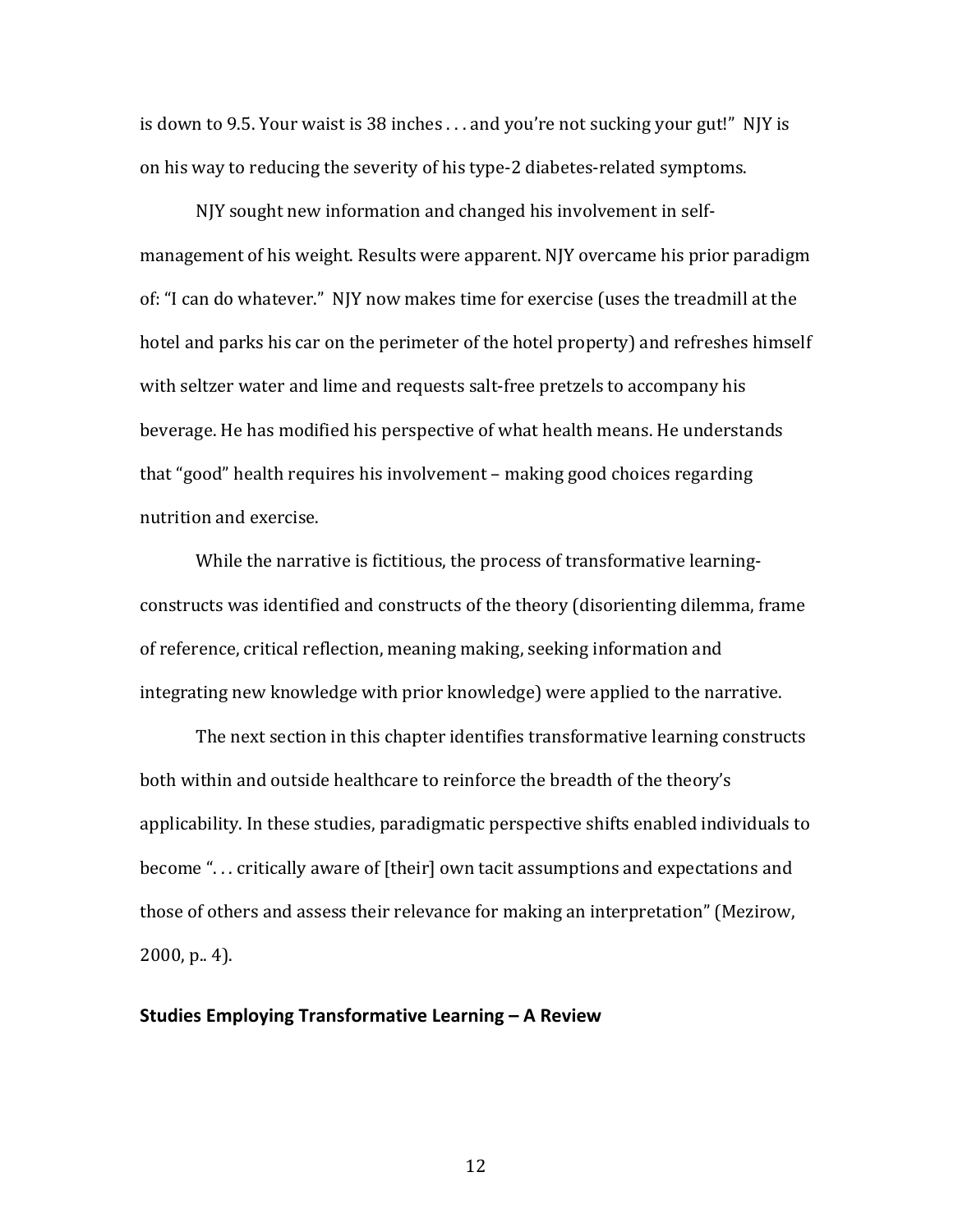A void in the literature remains: I have been unable to find peer-reviewed literature in which transformative learning theory was used to explain thoughts and actions of individuals who have initiated self-management of unhealthy weightrelated chronic disease. However, the theory has been used to explain the processes of change. A brief review is presented to illustrate how the theory has helped individuals make sense and move forward.

In another study, involuntary childlessness (inability to conceive and bear children) confronted the women who were a part of the study. The disorienting dilemma of involuntary childlessness activated critical reflection, a key cognitive process in the realigning of the individual to the new reality: one not defined exclusively by biological childlessness. Rather, women were able to view themselves more positively in light of their "childless" state (Mälkki, 2012).

In a 2000 study, meaning making-processes facilitated the transformation of individuals living with HIV/AIDS. Prior frames of reference (foundational beliefs and practices) guided these individuals to pursue lives of merit and not be identified as individuals with HIV/AIDS. The diagnosis of HIV/AIDS refocused their priorities. Many sought to be of service, to leave a legacy. Shortsightedness was replaced by wanting to be of service (Baumgartner, 2005). These new life purposes came about through diagnoses that activated critical reflective activities. In reflection of the premises and meanings of their lives, many developed new priorities. The transformative learning process resulted in these individuals reidentifying themselves as valued contributors to society now living with HIV/AIDS (Baumgartner, 2005). Living with HIV/AIDS created new paradigms for these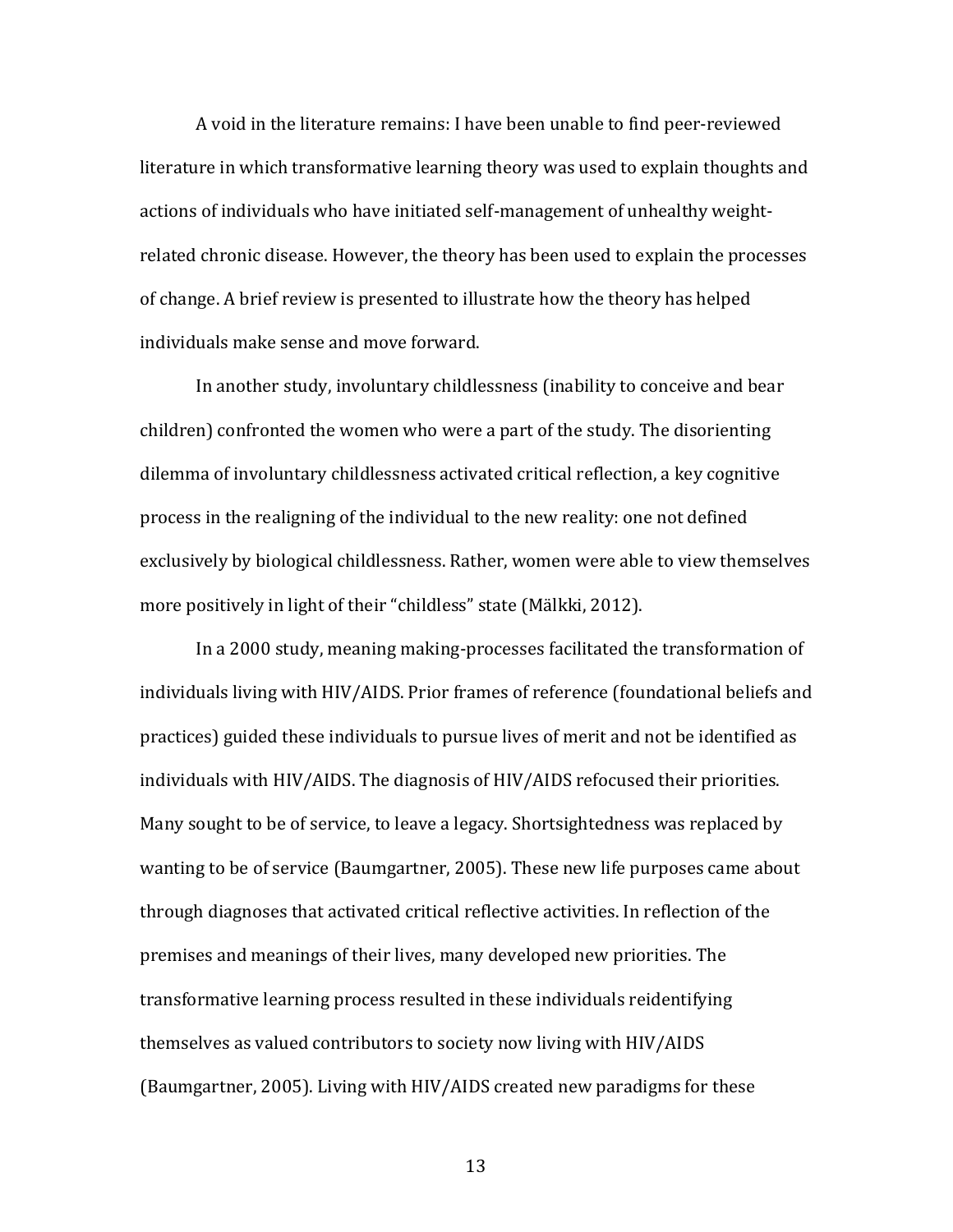individuals – one can have a life-altering disease but need not be defined and diminished by their disease. Living with cancer is a similar paradigm, as this next study illustrates.

The next study focuses on cancer. Cancer can dash a person's frame of reference about living disease free. The newly diagnosed individual now questions pre-set goals. However, in this quest for redefining one's purpose in life or meaning making, post cancer, the diagnosis resulted in renewal and personal growth for these individuals (Lee, 2008). In another cancer study, participants stated that they had a more positive-outlook after the diagnosis. In reflection, they recognized that they had tapped into knowledge and resources of which they were not previously aware (Skeath et al., 2013). Participant statements were suggestive of the transformative learning process: new ways of dealing with life issues not related to cancer; employing different abilities, functions and sources to manage situations and the integration of the new ways of doing and being with the old ways of doing and being (Skeath et al., 2013).

New ways of doing and being were revealed in the next study on chronic pain from arthritis.

Opportunities for sharing similar pain experiences through group discussions enabled individuals to challenge prior knowledge and feelings about their lives with pain and disease. Through the transformative process, these individuals redefined how they dealt with pain through self-management and acknowledged that self-management offered hope in pain mitigation (Ashe, Taylor, & Dubouloz, 2005). Chronic pain and chronic debility were two conditions in which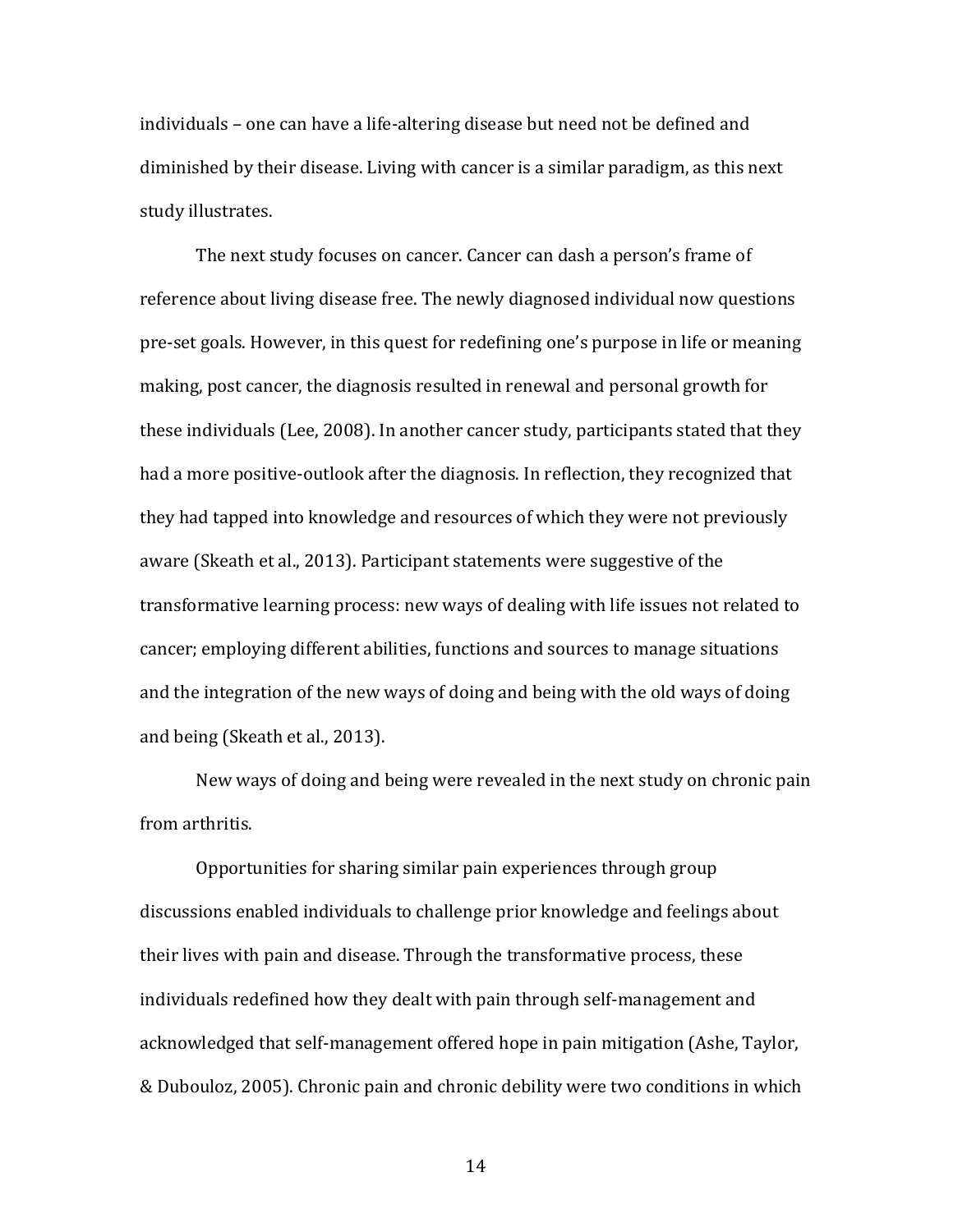these individuals developed meaning from experiences and integrated selfmanagement into their lives.

In yet another study, voluntary choices and actions helped stroke victims learn to cope. Coping with physical limitations and feelings of personal vulnerability resulted in transformative learning through voluntarily seeking and using new knowledge. New knowledge guided the individuals to make sense of their strokes, resulting in redefining themselves with stroke without concomitant feelings of vulnerability and limitations. Transformative learning constructs of reflection, meaning making, seeking knowledge and integrating knowledge to enhance their lives were identified. The shift from being individuals with stroke to seeking recovery and building competencies in living with a stroke were noted. Researchers identified an iterative process in which learning led to recovery that generated more motivation to live competently with their chronic illnesses (Kessler et al., 2009).

In these studies, the process of transformative learning was identified through the theory's constructs. Prior to these disorienting dilemmas (chronic debilitating health conditions), each group of individuals identified themselves through their core foundational beliefs, thoughts and practices. Subsequent to these diagnoses, each had to make sense of the disease and how the diagnoses affected them. Initially, all appeared to be defined by and identified themselves as: "I am now a person with a disease." Through critical reflection, these individuals were able shift the paradigm of "I am a person with a disease" to "I am a person with a disease but I need not be defined by my disease." Many sought knowledge that helped them make sense of their lives with disease. Many elected to contribute to society as a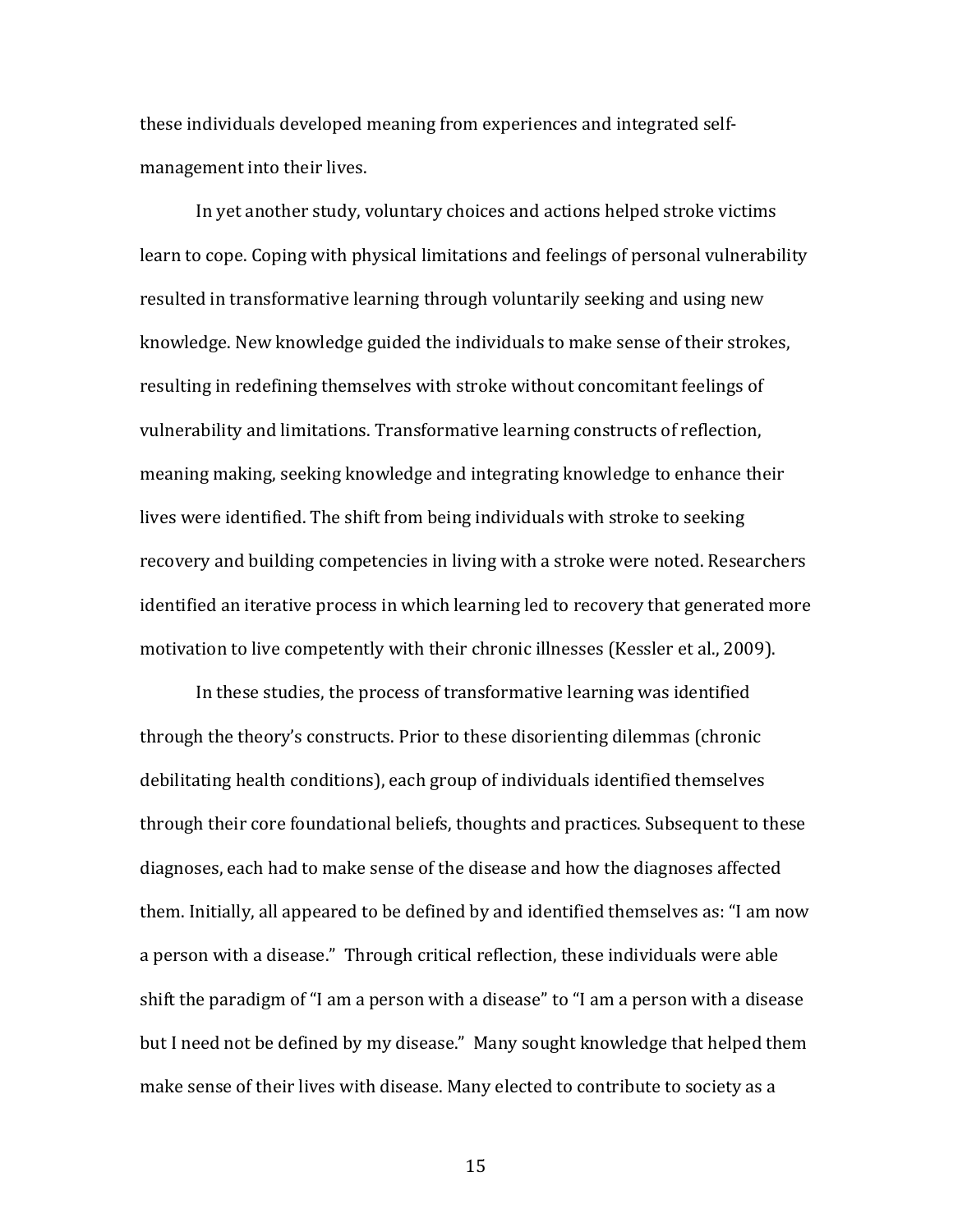way of integrating themselves into opportunities that redefined their individual contributory worth. Contributory worth was one positive outcome of their disorienting dilemma of chronic disease.

Recognition of untapped abilities, skills and thoughts were other unrecognized skills. While these studies did not identify all constructs of transformative learning theory, they did provide evidence of the predictive nature of the theory in guiding individuals to live with their diseases. It is important to develop the breadth of the theory of transformative learning through a discussion of the theory's applicability in applications different from chronic health.

## **Other Applications Informed through Transformative Learning**

A 2001 phenomenological approach identified the processes of 175 graduate-level teachers in training who were required to include technology adjunctive to their face-to-face teaching. Data triangulation included reflective essays, journal entries and follow-up interviews. Participants expressed similar transformative processes: Technology was incorporated into teaching practices that redefined their roles as facilitators, not just as information "conduits." The most significant outcome expressed by participants was greater self-efficacy (King, 2002).

A phenomenological study of efficacy online  $(75%)$  versus face-to-face  $(25%)$ learning was discovered through the reflections of 59 graduate students. These individuals experienced foundational changes of respective beliefs, habits and assumptions, the ability to deal with technology, and with online self-directed learning and collaborative online learning. Students added to existing knowledge by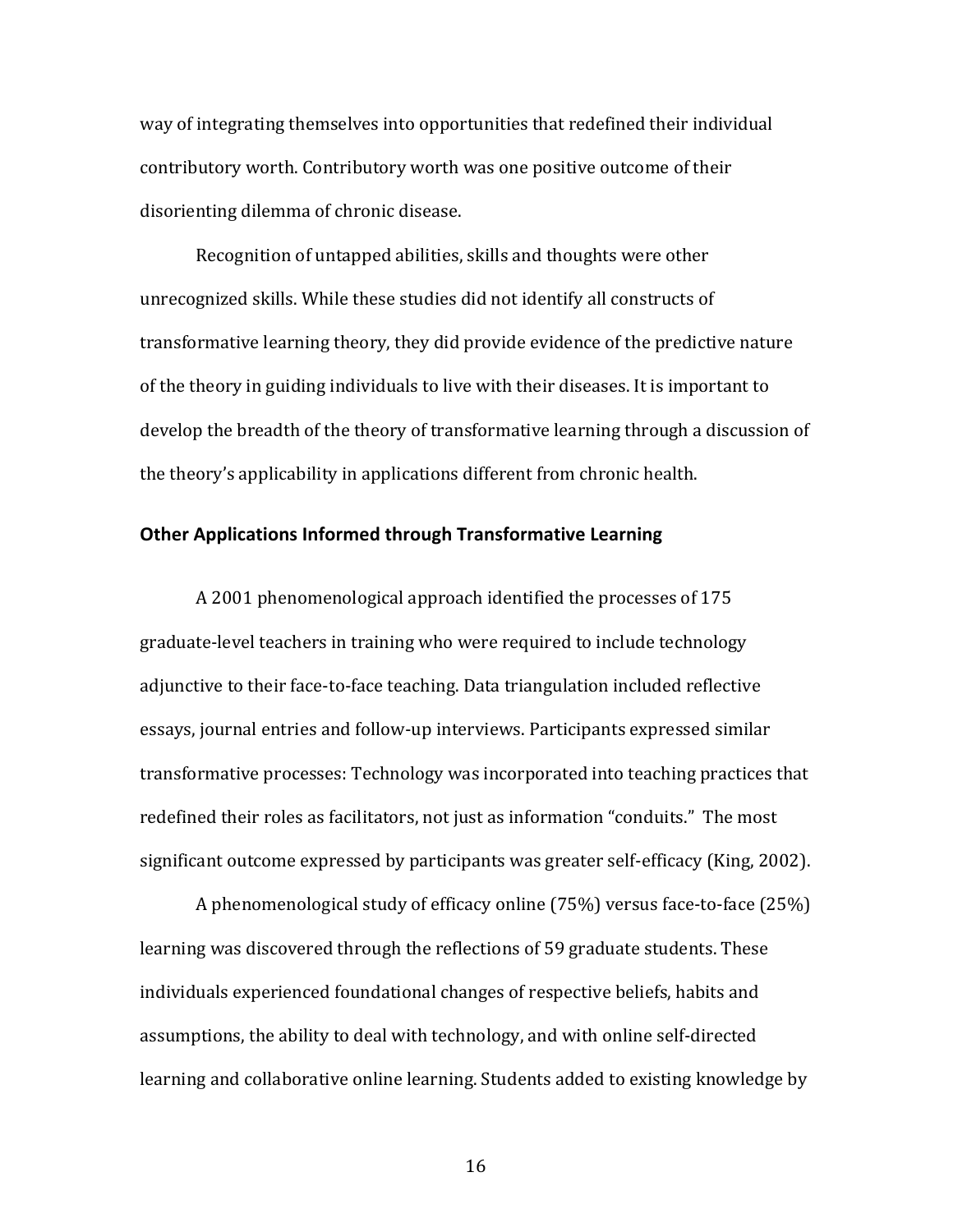embedding new "tips and tricks" into teaching practices. Embedded design elements were identified as strategies that promoted transformation. These strategies included opportunities for dialogue, interaction and self-reflection amongst students. Other strategies included the role of the instructor as a facilitator and faceto-face time before and after the online course was conducted (Boyer, Maher,  $&$ Kirkman, 2006).

In a newer study, 17 indigenous Formosan-Taiwanese college students identified tenets of transformative learning as empowering, overcoming identity conflicts through reforming their identities (Chen, 2012). These students articulated constructs of identity conflict, identity action and identity reformation. These were similar to Mezirow constructs of disorienting dilemma, seeking new knowledge and integrating the new self with the former self. The end results were changed perspectives (frames of reference) and enhanced self-affirmation (self-efficacy) (Chen, 2012).

In these three studies, paradigm shifts were noted: incorporating online learning into instruction (King, 2002), comfort with learning in an online environment (Boyer et al., 2006) and enhanced self-identity (Chen, 2012). Further, constructs of critical reflection, paradigm shifts in abilities and thoughts, meaning making of the new ability to understand and use technology and re-defining self with new knowledge were identified.

A review of existing literature corroborated Mezirow's process of adult learning through transformation. Further, Mezirow's constructs were identified in discussion sections of studies. Even applicability of transformative learning theory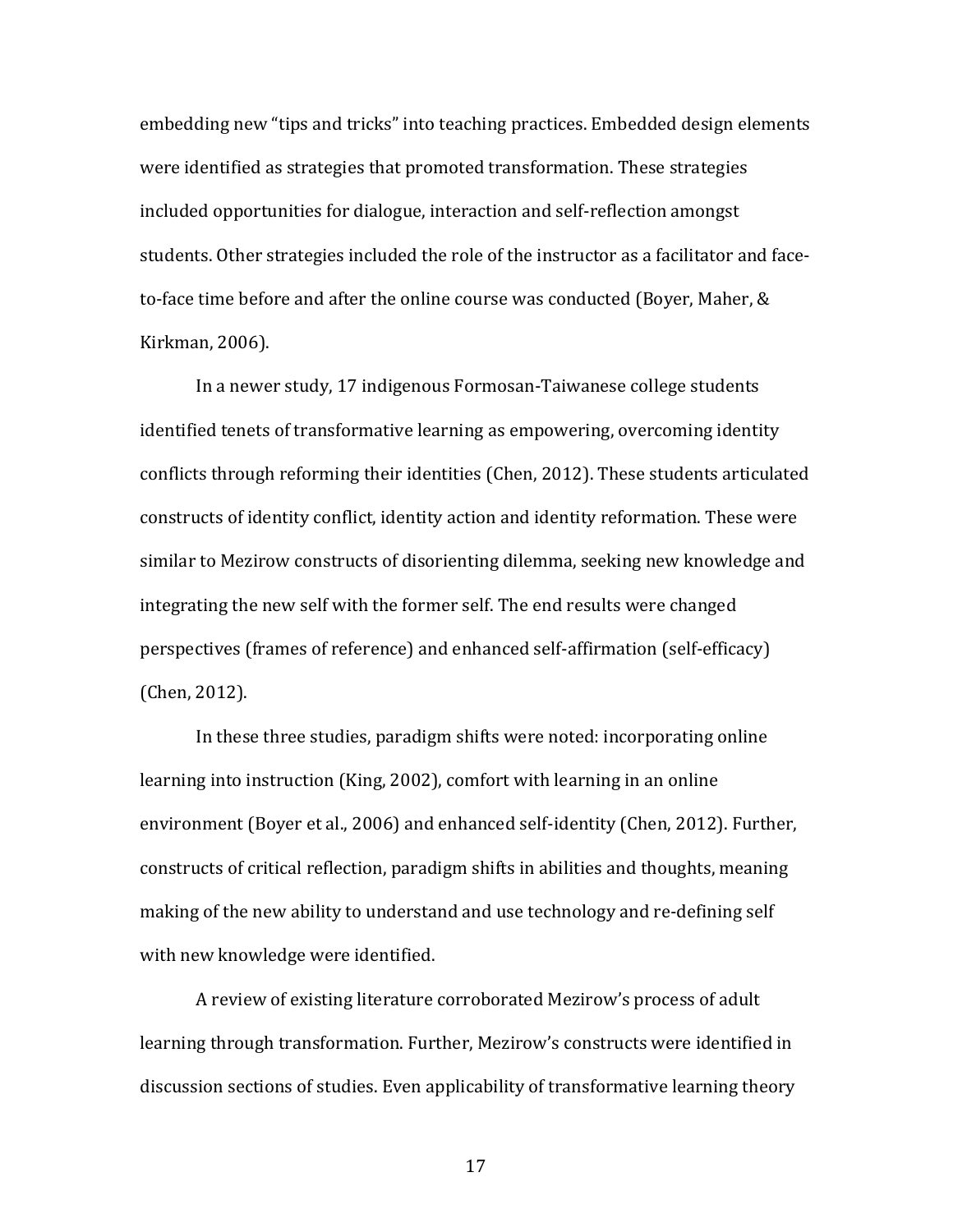outside the realm of healthcare was well documented. However, existing literature does reflect firsthand accounts from participants of "What" factors and "How" these factors influenced the paradigmatic shift to self-management.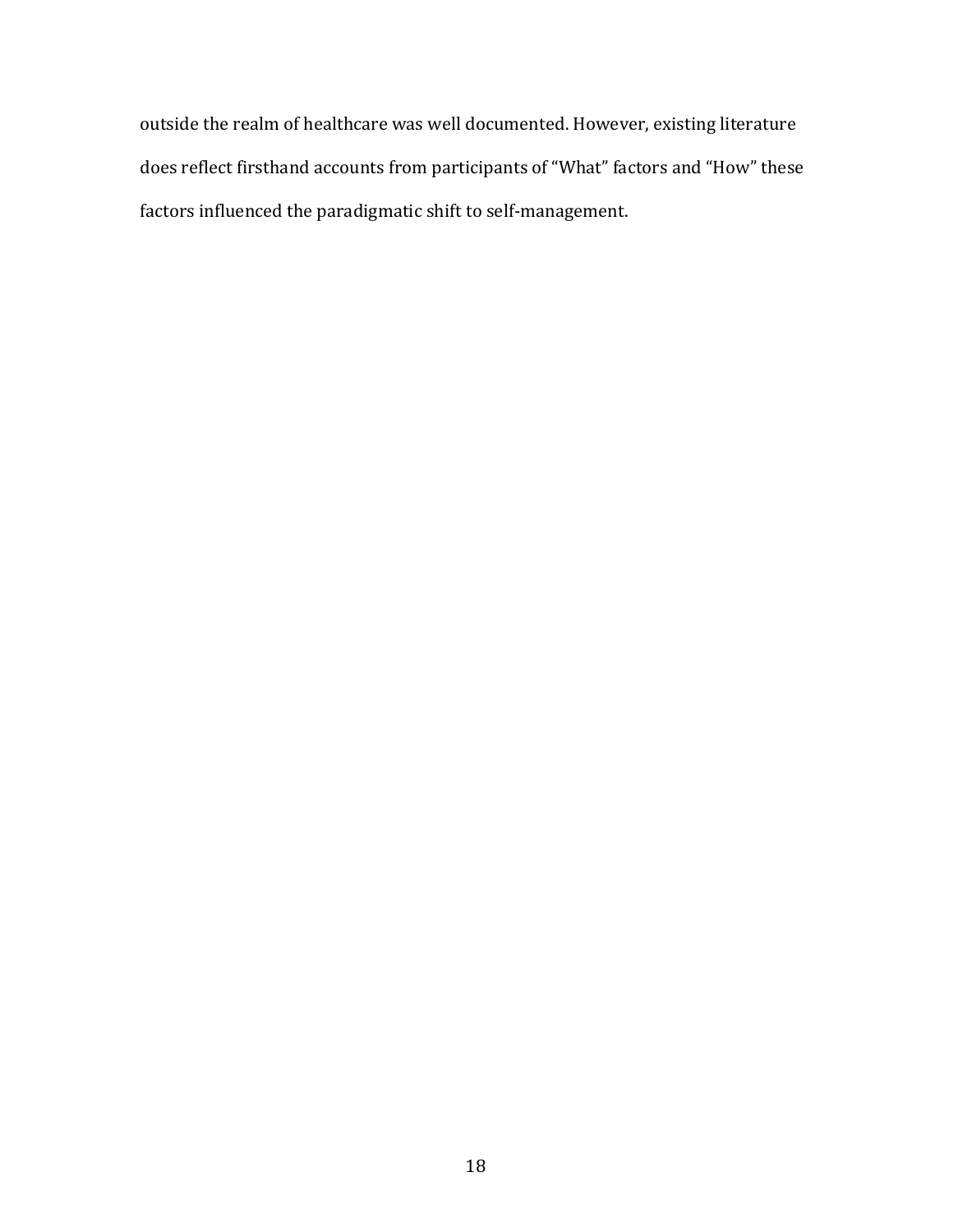## **Chapter 3**

## **Methodology**

### **Introduction and Overview**

After review of the five qualitative approaches suggested by Creswell (2007), phenomenology was used to ground the study and provide the lens through which interpretation of results was made. I sought to uncover, analyze and synthesize through participant communication (written, electronic and face-to-face) each participant's experience of respective factors that initiated change. The phenomenological approach guided study participants through their own processes of discovery. Discovery enabled each participant to consciously articulate and identify factors that promoted the transformative process to self-management.

A survey was used to guide discovery. Question content was prefaced with "What" or "how," not "why." I have opined that prefacing questions with "What" or "How" tend to preclude reflection whereas "why" tends to invoke reflective processes through the individual questioning the premises of statements. Further, prefacing questions with "What" and "How" precludes close-ended "yes" and/or "no" responses. Participants articulated original thoughts and actions that initiated selfmanagement. After articulation, participants were then asked to reflect on how these thoughts and actions initiated self-management. The deliberate process of nonreflective discourse followed by reflective communication enhanced participant discovery. Invoking reflection after personal communication enhanced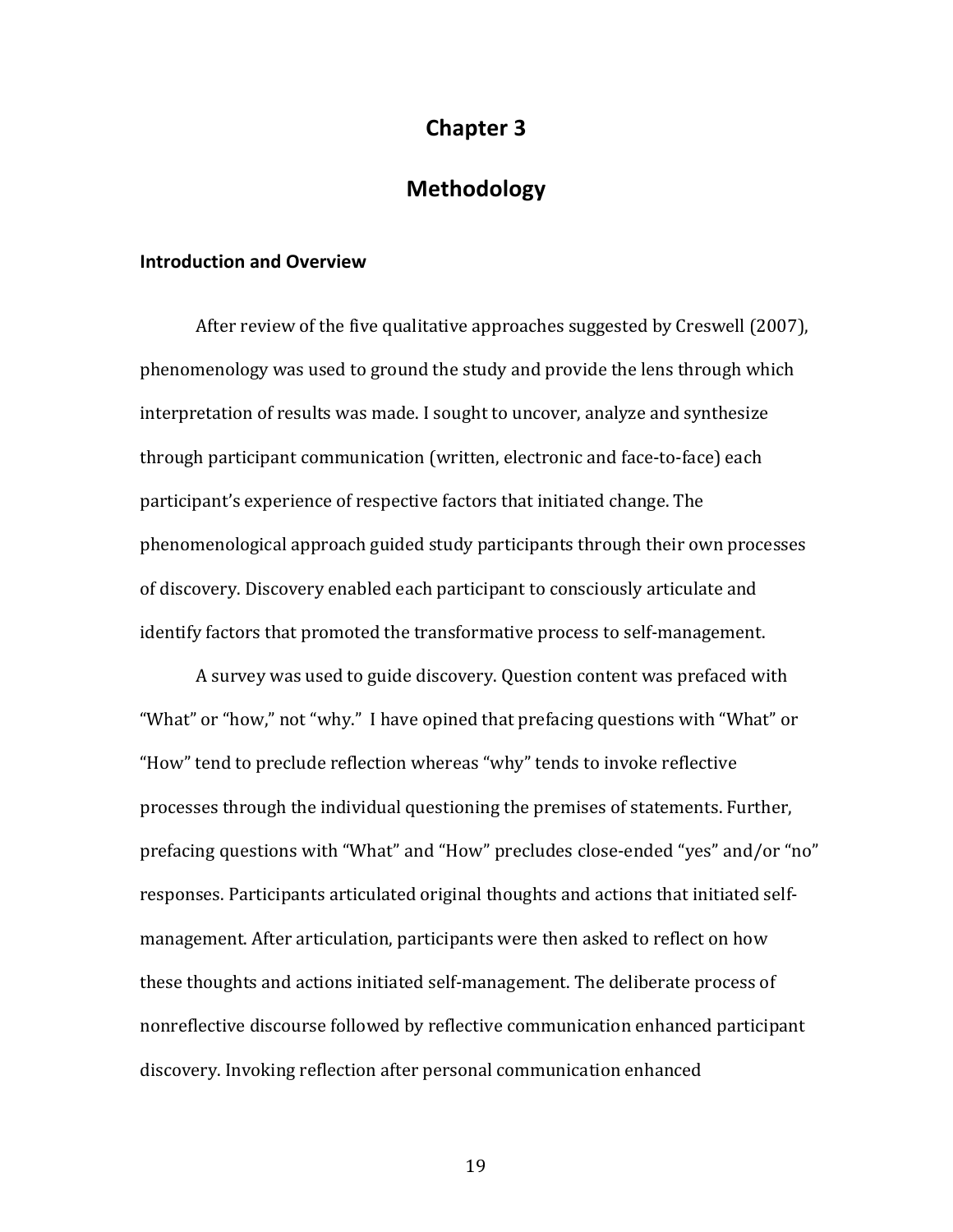opportunities. It was the participant's words, gestures and phrases that were unabashed put forth, i.e., without judgment (that may have been personally censured). Each opportunity for the participant to communicate added to the breadth and depth of progress towards change. The collective of all communication became representative of each individual's transformative learning process.

The transformative learning theory was predictive of the paradigmatic shift from nonmanagement of health (as evidenced by unhealthy weight and development of related chronic disease) to self-management (as evidenced by reductions in weight and participating in self-management programs). The constructs and processes of transformative learning theory were conveyed in Chapter 2 - Review of Literature.

#### **Husserl's Heuristic Phenomenology**

Two phenomenological approaches were reviewed for this study: Husserlian heuristic phenomenology and Heideggerian hermeneutical phenomenology. In this chapter, Husserl's approach of heuristic phenomenology and constructs guided the methodological approach, including recruitment of and selection of participants, data gathering tactics and analysis and results compilation. The choice of Husserl's heuristic approach over Heidegger's hermeneutical is first presented, followed by additional information supporting Husserl's phenomenological approach.

Heidegger, a student of Husserl, initially aligned himself to Husserl's philosophical approach of heuristic (discovery of self) phenomenology. Later, Heidegger departed from Husserl's approach in favor of hermeneutical (experiential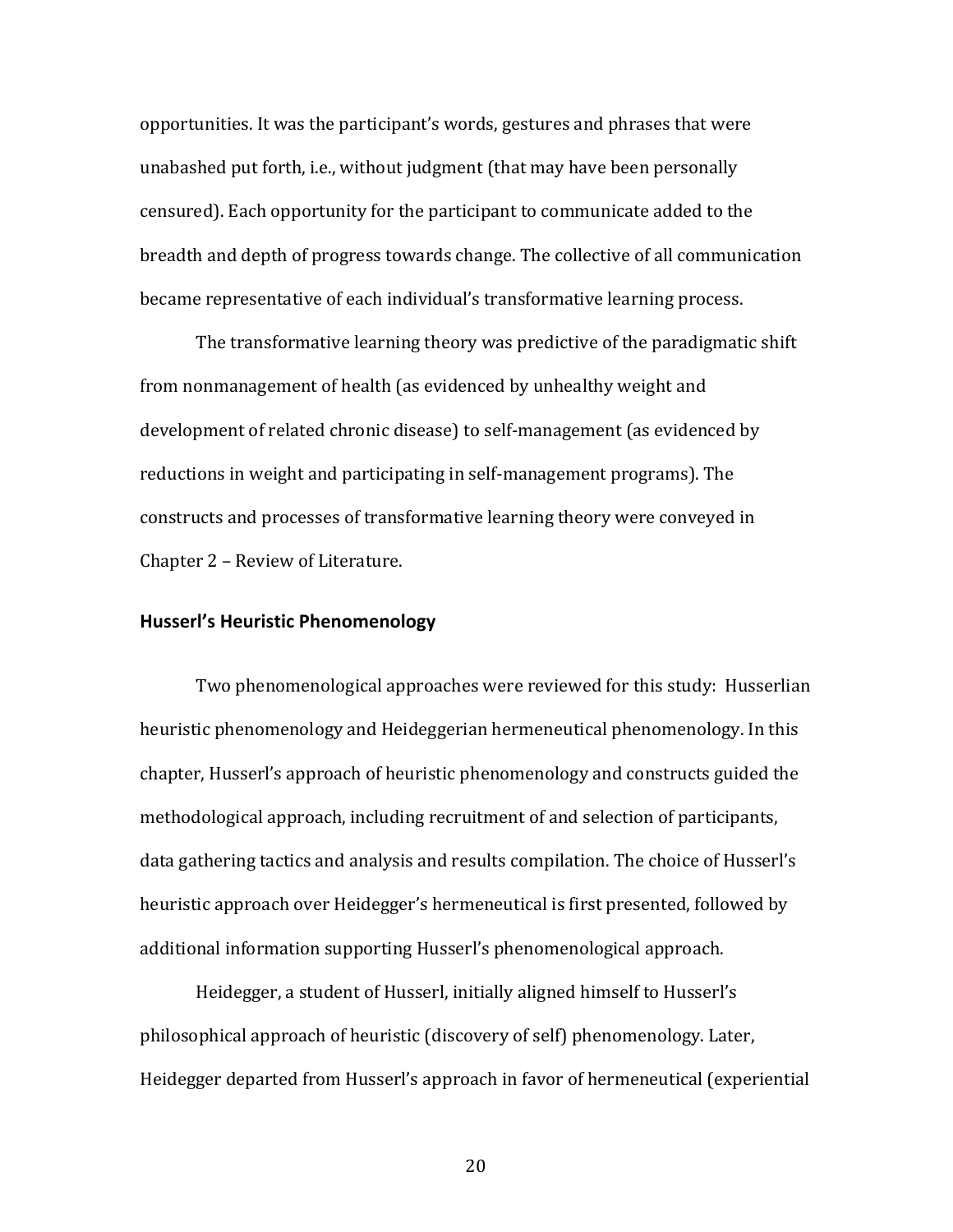interpretation) phenomenology. Heidegger was concerned with the individual understanding one's place in the world whereas Husserl stated that the goals of an individual were to understand the essence of a relationship with objects of the world, potentially to learn something about oneself.

In this study, the object is the disorienting dilemma. Other constructs include consciousness or intentionality, reflective periods identified as the epoché and the reduction proper and the noesis or noetic properties of the phenomenological experience compared with the noema or noematic properties of the phenomenon.

Foundational to binding these constructs is the transcendent nature of the object's properties (van Manen, 2014). The transcendent nature of an object is that properties of objects reveal themselves and then hide. Therefore, it takes multiple opportunities of the individual with the object to fully comprehend the object, and in this application the object is the disorienting dilemma.

As noted, heuristic phenomenology enhances opportunities for the participant to make discoveries about oneself relative to objects of the world. To optimize discovery, the individual must be conscious of the intention to spend time with the object (disorienting dilemma) yet remain apart from the world. Relative to this study, discovery is between the participant and the object of the world, the disorienting dilemma.

Whether properties of objects were revealed or hidden is predicated on how the individual relates to the object. In each encounter with the object, the individual must be in a state of intentionality. Intentionality is conscious and conscientious focus, without activating cognitive reflection (Husserl, 1931; Smith, Haree, & Van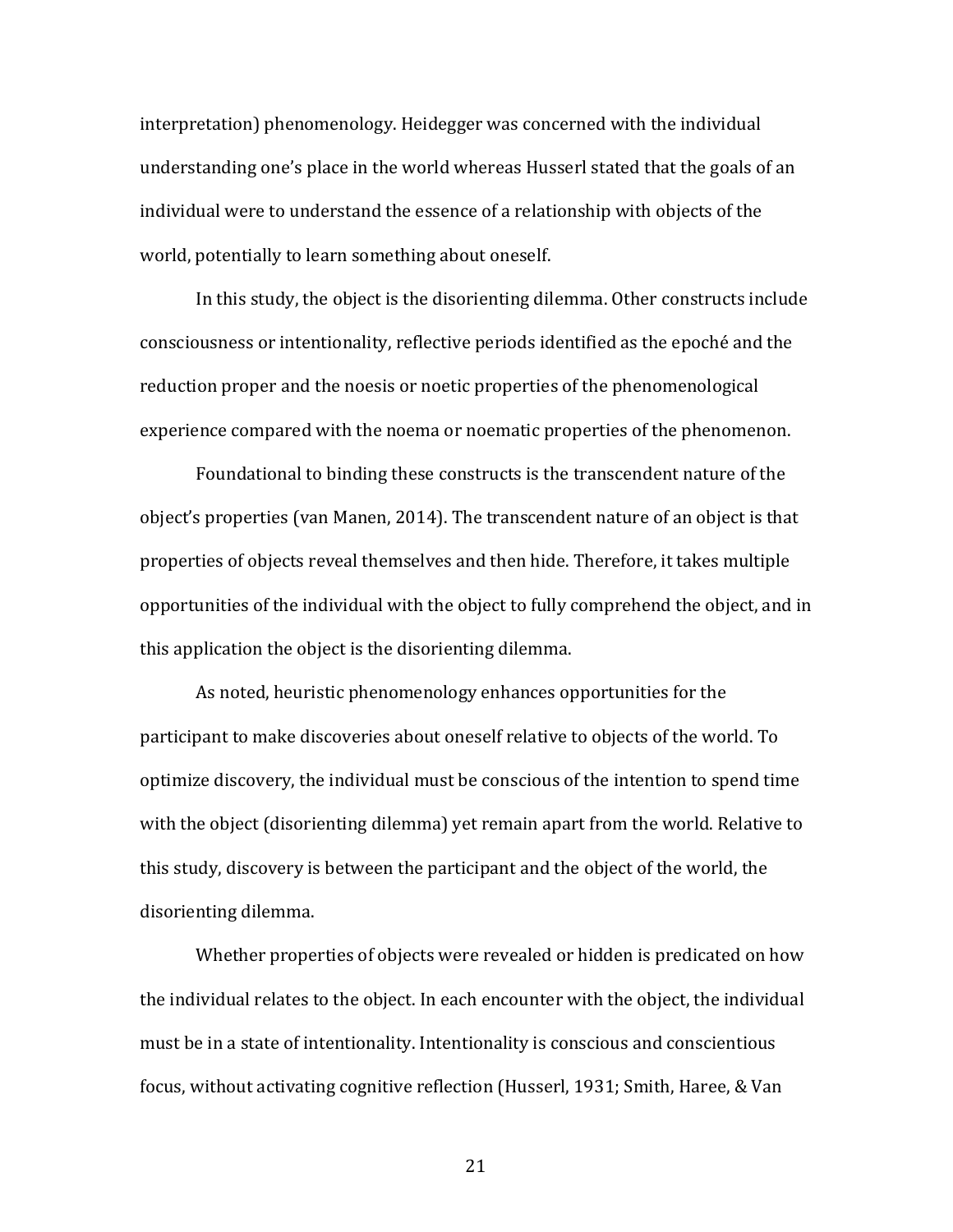Langerhove, 1995). Reflection precludes an individual from grasping the true essence of a relationship with the object because the focus on the object is influenced by the individual's thoughts about one's own thoughts. With each encounter (intentionality event) between participant and object, the object reveals properties through the individual's activation of consciousness that result in making sense or developing meaning making (Husserl, 1931; Smith et al., 1995). In a single encounter, identified properties are the object's noetic properties that taken together, is the object's "noesis." As noted previously, the revealing of these properties is fleeting because of the transcendent nature of these properties: the present becomes the past and the future is the present (Husserl, 1931; van Manen, 2014). The fleeting nature of time is the importance of intentionality and conscientious focus. Further, at a single encounter with the object, all properties are beyond the understanding of the individual. The revealing and then unrevealing of these properties spurs the participant to continue spending time with the object; to develop more complete understanding with the object (van Manen, 2014). Through repeated experiences, a fairly complete understanding of the relationship between oneself and the object of one's focus is realized.

The objective of the data collection instrument for this study, the survey, was to delve deeply into the participant's experience with the object of consciousness, the transformative process to self-management. Survey questions explored the constructs from different angles, guiding the participant to develop greater depths of understanding. With each encounter, the participant came to understand the truer essence or the "noema" of the experience. It should be noted that both Husserl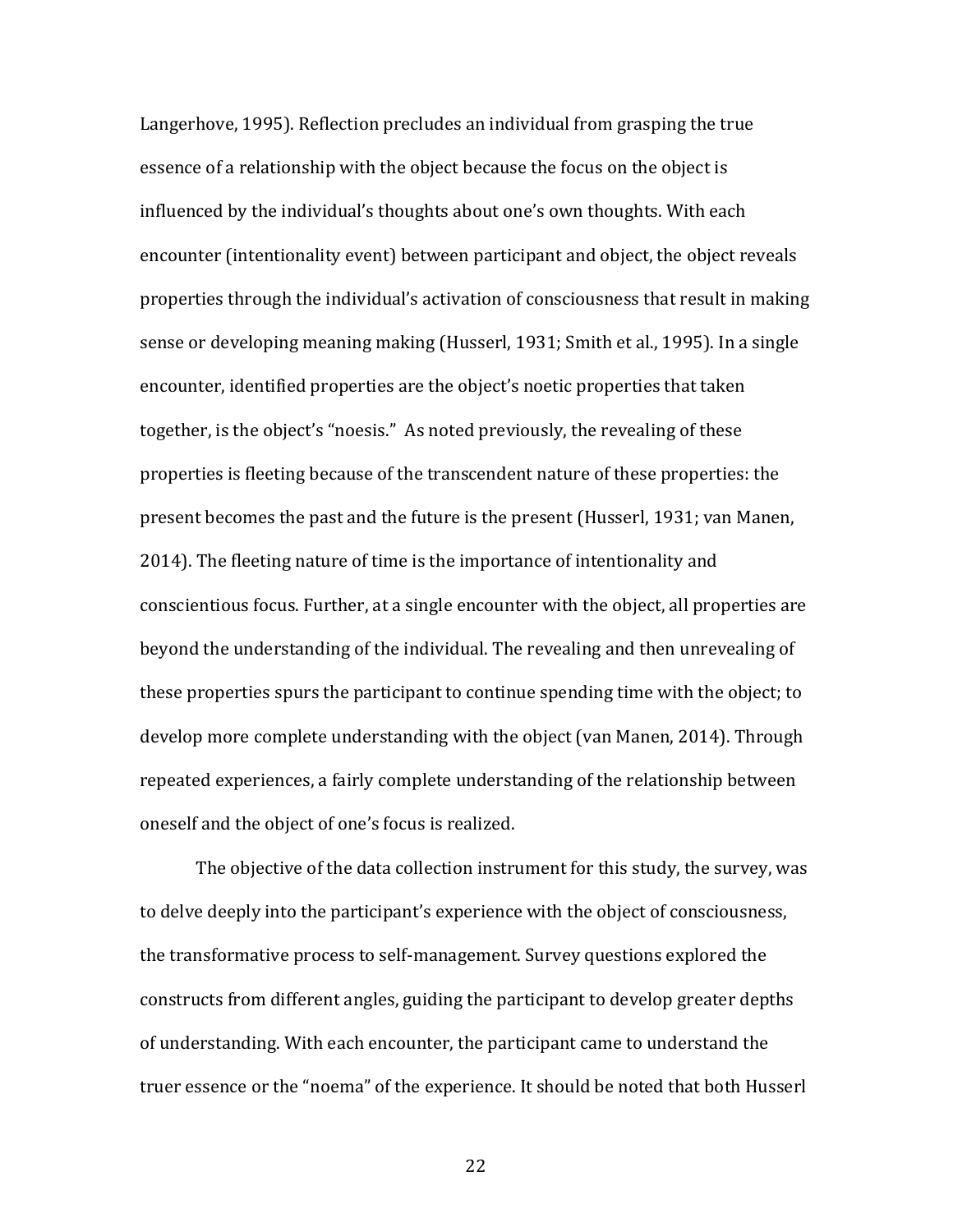and van Manen conceded that true properties of the object were never fully discoverable regardless of the number of opportunities with the object, however, this does not obviate the importance of any individual getting to an understanding of one's disorienting dilemma. Further, in having developed the methodological approach, it was hoped that the collective comments of the 10 participants would convey a truth that would be more objective of identified factors that initiated selfmanagement of chronic disease.

Another construct of heuristic phenomenology is one's suspension or the nonactivation of cognitive reflection. The two identified periods of suspended reflection are the epoché and the reduction proper. The epoché is the initial act of reflective suspension (van Manen, 2014). The reduction proper is identified as the continuation of the epoché (Husserl, 1931). The critical nature of suspended reflection, Husserl noted, ensures that an individual would have developed a greater understanding without reflecting on thoughts, beliefs, and experiences of prior encounters that might be deemed as criticism and thereby dismissed. Refraining from reflection, thereby dismissing pre-event thoughts, beliefs and experiences, the participant enhances meaning making. The participant takes in each "intentionality" event as a new experience, encounter or event.

Having discussed my rationale for employing transformative learning theory to address the first research question, "What," and embedding Husserl's transcendental phenomenological approach to address the second research question, "How," this chapter proceeds onto participant recruitment and selection. It is followed by information of constructs employed to reduce subjectivity and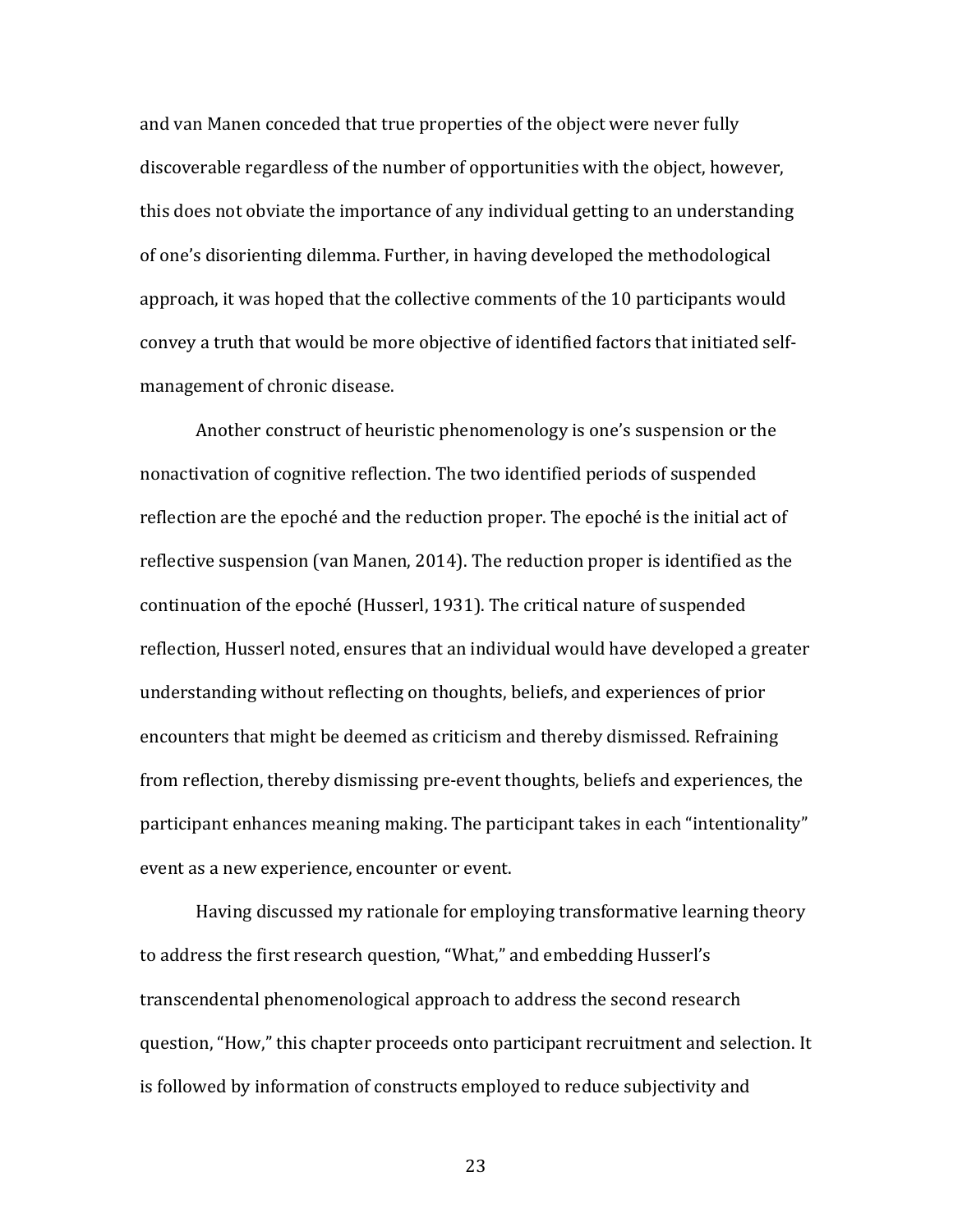enhance objectivity, transferability, dependability, and validity. These constructs are bracketing, positional power, process transparency and validity and reliability. The chapter concludes with a discussion of study delimitations and limitations.

### **Recruitment and Selection**

After the University of New Mexico's Institutional Review Board's approval, I approached organizations that provided evidence-based nutrition and physical exercise programs. The rationale for approaching these organizations was that if clients were participating in the program offerings, their participation could be considered as evidence of self-management. These programs are offered to individuals who live or work in a large southwestern city. The recruitment process included cold calls, emailing information (Appendix B), and meeting with designated members of these companies. Upon approval from these companies, clients were recruited via flyer (Appendix C). The recruitment period lasted five months. An additional recruitment tactic employed was a network comprised of "friends of friends." 

#### **Rationale for Participant Number**

Recommendation of participant numbers in phenomenological studies range from  $\text{six} - 25$  (Creswell, 2007; Morse, 2000), predicated upon several study factors These factors are data saturation, a representative participant pool, the first occurrence of a specific datum point and a representative sample of the population. I assessed, and therefore defined, that a representative sample of the population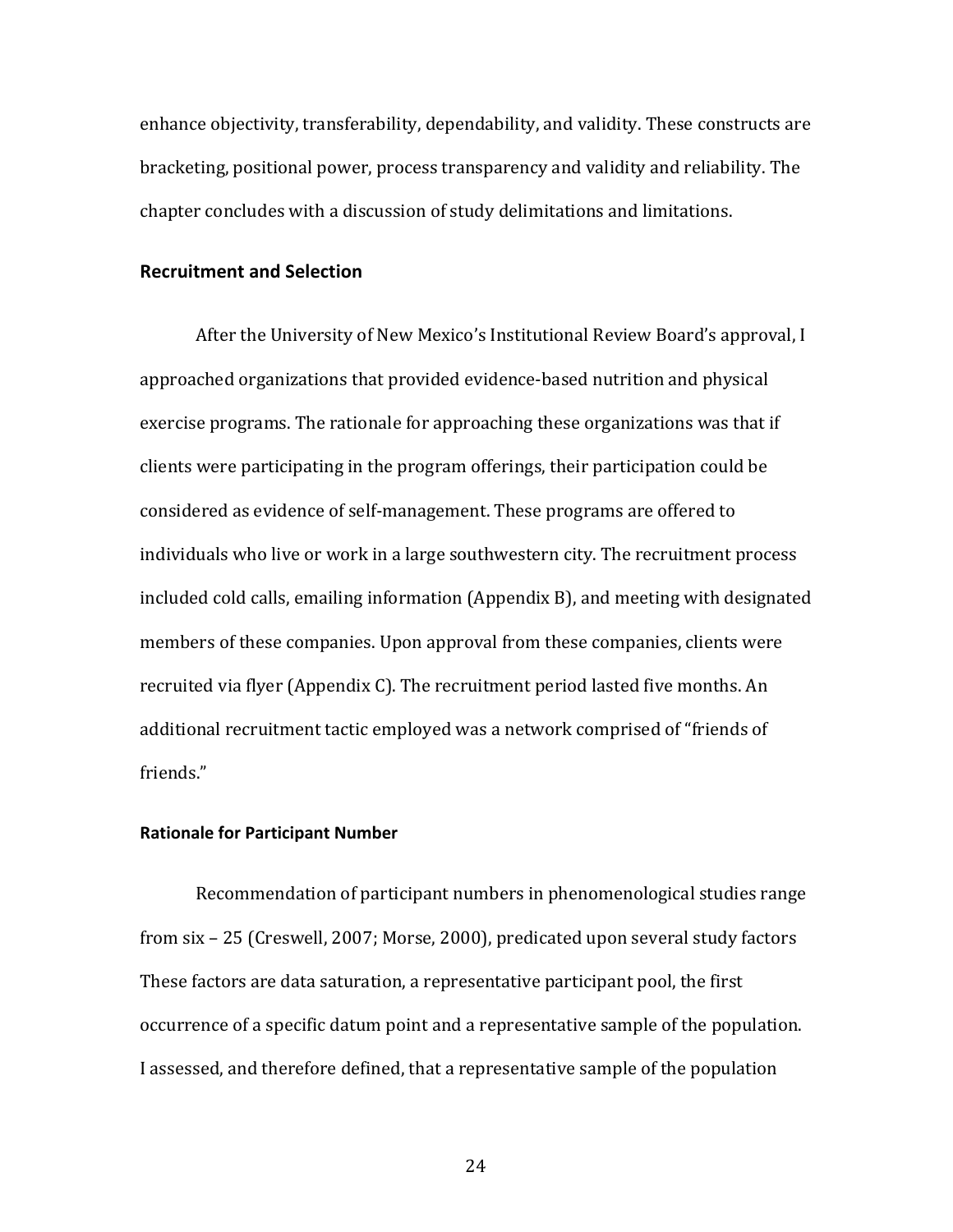included individuals who were able to address the research questions through conscious reflection of their involvement with the transformative process to selfmanagement. The four factors to consider in the total participant number are now discussed. 

The first factor is data saturation. If a repetitive pattern has occurred, then data saturation is evident (Glaser & Strauss, 1967). Saturation was met through repetitive statements of the initiating factors that created disorienting dilemmas.

Second, the participant representation of this study was sufficient for recommending transferability to a similar population because statistics from the federal Centers for Disease Control and Prevention (2014) show that relatively equal numbers of both genders develop unhealthy weight and subsequent weightrelated chronic diseases. Therefore, the data collected from six men and four women were representative of the population of unhealthy-weight individuals who developed related chronic diseases (The rationale for other inclusion criteria is included in the next section: Rationale for Inclusion Criteria.).

Third, the more data elements there are, the richer the study. However, there is a "balancing" act to consider: Adding more participants versus drawing out as much information from each participant as possible. I chose the latter because I was focused on each participant understanding the personal journey to selfmanagement. The purpose was not to enrich the study by simply identifying factors without benefitting participants.

Finally, the purpose of this study was to develop themes from data to address the research questions. Thus, the sample for this study was to obtain a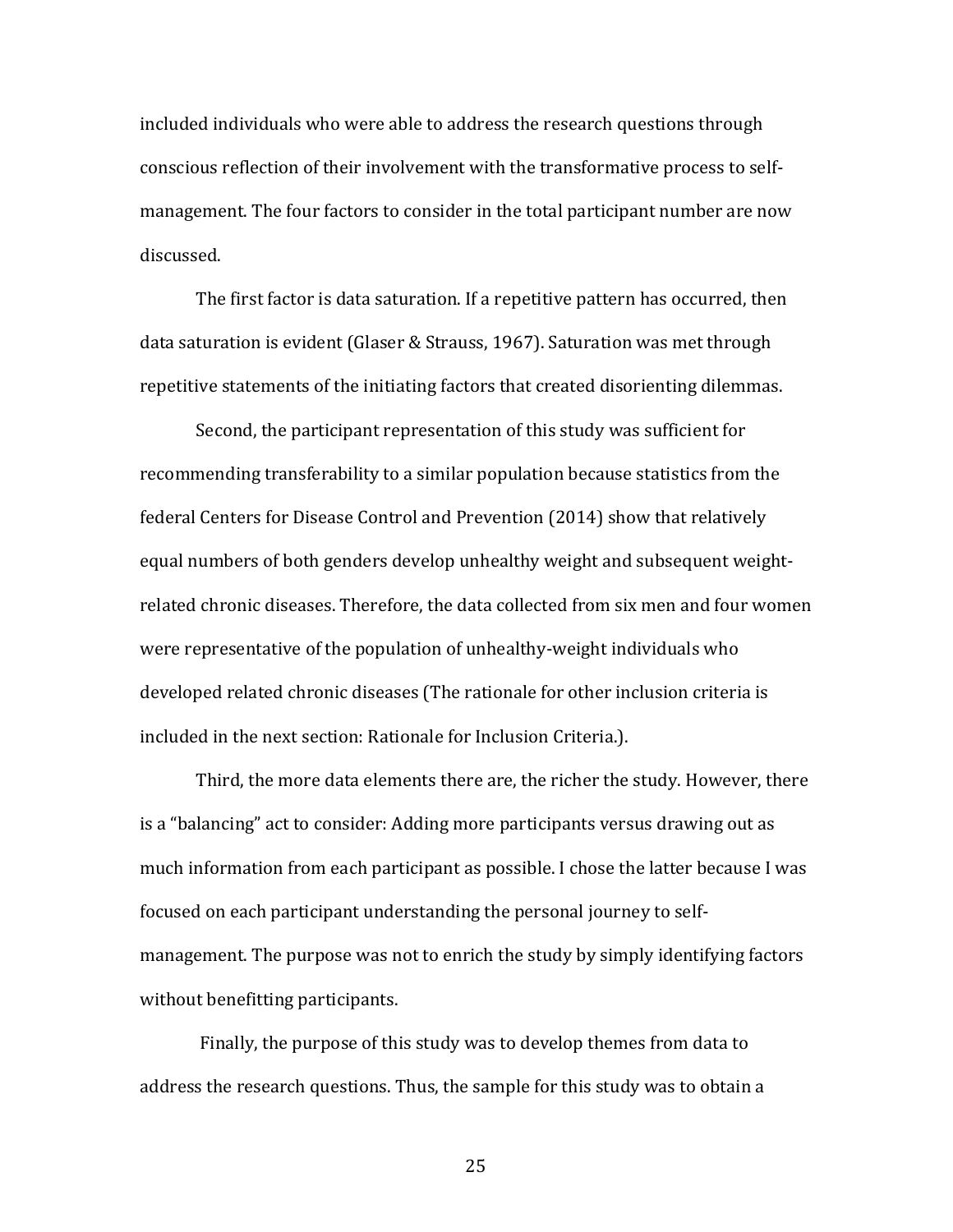purposive sample able to address the research questions related to selfmanagement of chronic disease (Smith et al., 1995). Additional commentary is reserved for Chapter 5 - Discussion.

Following these recommendations, I chose 10 participants who met most of the inclusion criteria of the study: Six from facilities and four from friends of friends. This participant pool, comprised of six men and four women was appropriate and recommended for two reasons: small participant numbers enhance depth of data (Higginbottom, 2004) and provide sufficient information in a qualitative phenomenological study (Creswell, 2007; Jansen, 2010; Morse, 1994).

### **Rationale for Inclusion Criteria**

The rationale for participant inclusion criteria is addressed. All participants met inclusion criteria, except for "obesity." The rationale for inclusion criteria is now addressed. 

Body mass index (BMI) of  $\geq$ 30.0 kg/m<sup>2</sup> at initiation of self-management; objectively classified by the unhealthy weight termed "obesity." Rationale: Evidence-based support exists for initiation of a cascade of deleterious chronic diseases resulting from obesity (Nejat, Polotsky, & Pal, 2010).

• A chronological age greater than or equal to 50. Rationale: Individuals  $50+$ are probably more likely to  $\alpha$  have time to devote to making changes because children are older,  $(b)$  be motivated to reduce further risk and severity if they are working,  $(c)$  have financial resources to make lifestyle changes, and  $(d)$  be skilled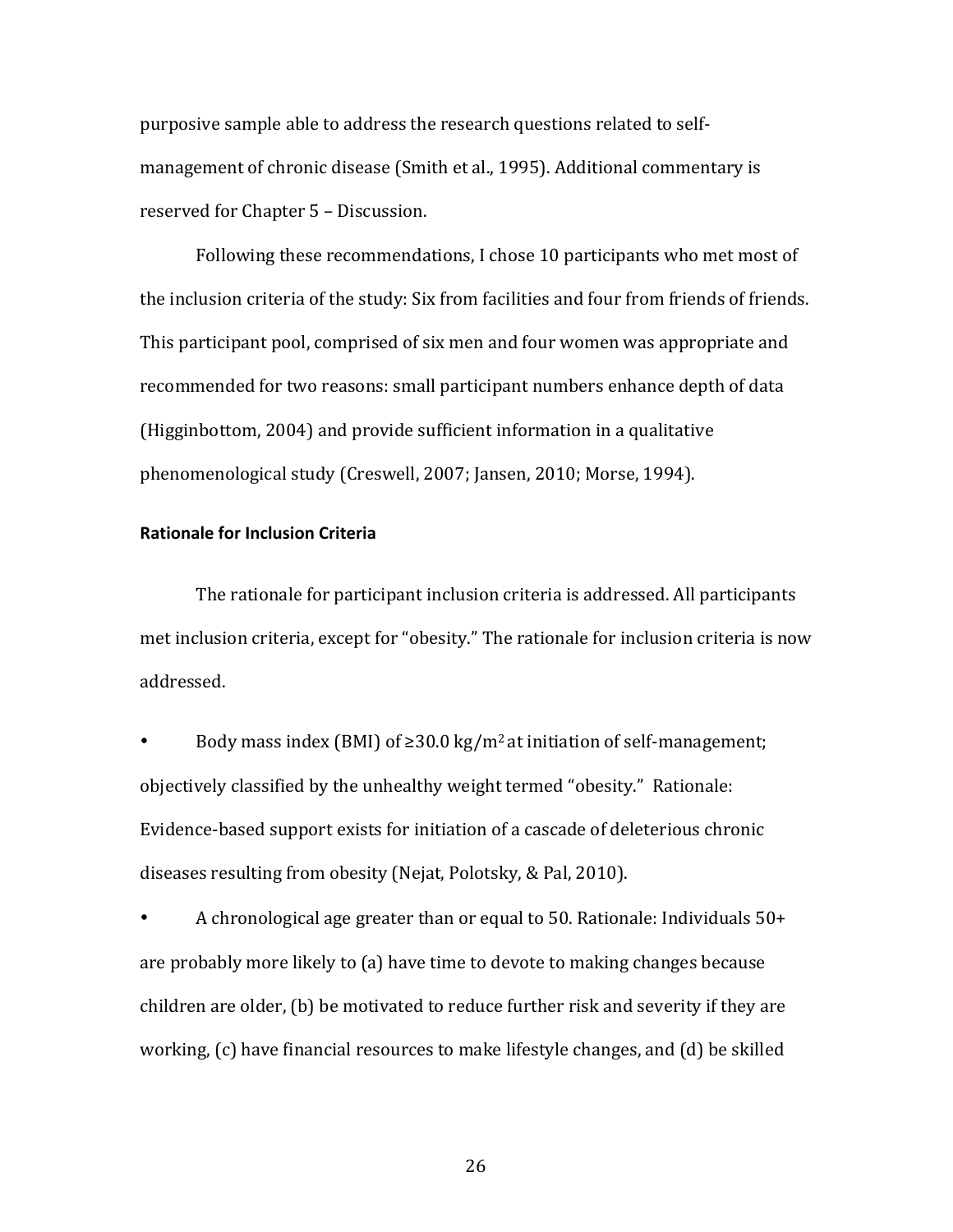with technology sufficiently to participate in a computer-generated survey instrument. 

Diagnosed with one or more of the following obesity-related chronic diseases: atherosclerosis, stroke, hypertension or type-2 diabetes. Rationale: etiology of obesity increases risk (Nejat et al., 2010).

Diagnosed within the past six months to five years. Rationale: The individual is likely to have initiated some form of self-management within six months to five years of diagnosis.

Participating in some form of healthy nutrition and/or routine exercise. Rationale: indicative of involvement.

### Data Management

Content of this section includes data handling, gathering, analysis and synthesis. Data handling is the first topic discussed and addresses data security and confidentiality. 

### **Data Security and Confidentiality**

Since its receipt, all participant information has been strictly maintained for my purview. Only I have received and reviewed participant documents. No one else has had access to these documents. I have not used the services of any other individual to help with this study. Data from participants were either delivered in person, by the U. S. Postal Service or was attached to an email. Documents are secured in a private location, accessible only by me. All emails containing attached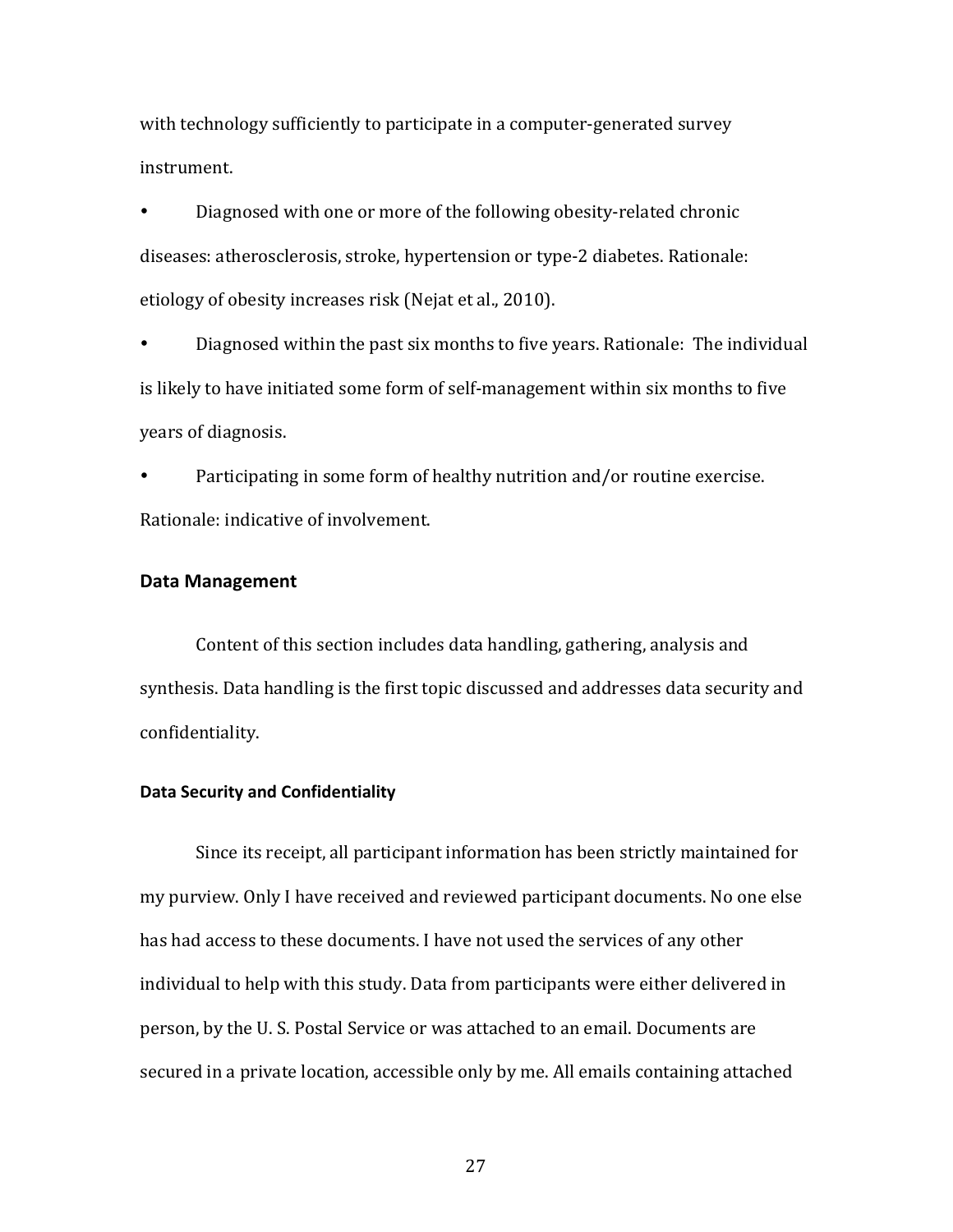study data were deleted upon my retrieval and uploaded to my MacBook Pro. Participant documents containing relevant study data were recorded in my MacBook Pro. My MacBook Pro was safely secured in my residence. No jump drives were used to store data. Any printing of data was done at my home and destroyed via a double-cut electric shredder that I retained in my home office. Hard copies of UNM IRB required documents, upon receipt by me, have been in my personal possession. All real participant identifying information in this study was substituted through the use of three-letter acronyms. After approval of and completion of this study, all participant documents will be delivered to the Department of Organization, Learning and Information Sciences as mandated by the UNM IRB at its Albuquerque campus. 

At the conclusion of this study, all participant documents will be stored in the Organization, Instruction & Learning Sciences  $(0, I & LS)$  department at UNM's Albuquerque campus in a locked file cabinet within a locked office. Outer department offices also will be locked.

# **Data Gathering, Analysis and Synthesis**

All data was gathered directly from participants. Subsequently, to ensure confidentiality and maintain security, all data was analyzed from my MacBook Pro. No other individual was privy to the data derived from the participant qualifying form or the participant survey. Personal meetings with participants included only the participant and me, with the exception of one of the participants whose spouse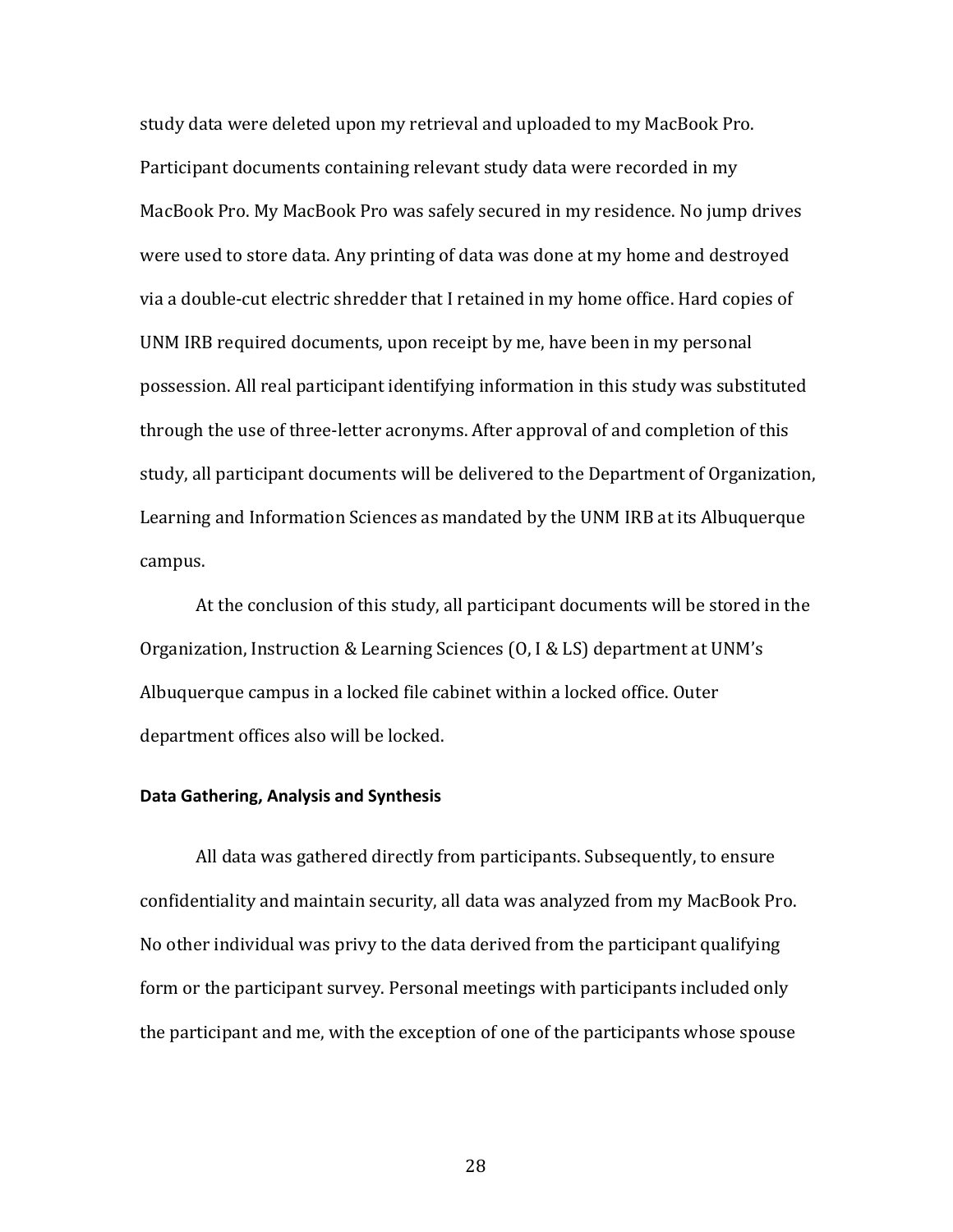attended during the initial meeting. Both spouses agreed to meet in this manner. Subsequently, all communication was between only the participant and me.

In the data analysis, I took an interpretative phenomenological approach (Smith et al., 1995) (Information in detail appears in Appendix D). An interpretative phenomenological approach goes beyond simply reporting participant statements to guiding participants to understand the meaning behind the statements, enhancing one's knowledge of one's experiences (Smith et al., 1995).

Meaning behind the participants' experiences was also enhanced through prefacing the research questions with "What" and "How." I am suggesting that both words are more likely to draw out immediate, nonthinking responses, rather than prefacing questions with "Why." "Why" questions would be more likely to draw out responses after participant reflections and other cognitive activities. The goal of asking these questions was for participants to identify how objects, thoughts or activities initiated self-management and then, through further query, to initiate the reflective processes necessary to develop meaning making or sense making. Meaning making and sense making of events are what distinguishes transformative learning from simple adult learning (Cranton, 2006; Taylor & Cranton, 2012) through a process whereby an individual resolves a disorienting dilemma (Courtenay, Merriam, & Reeves, 1998).

Data gathering, analysis and synthesis were performed twice: first each participant's data, then data from all participants. The process of combining all participant data led to thematic development. Given a five-month recruitment period, participant data was received in a staggered manner. This provided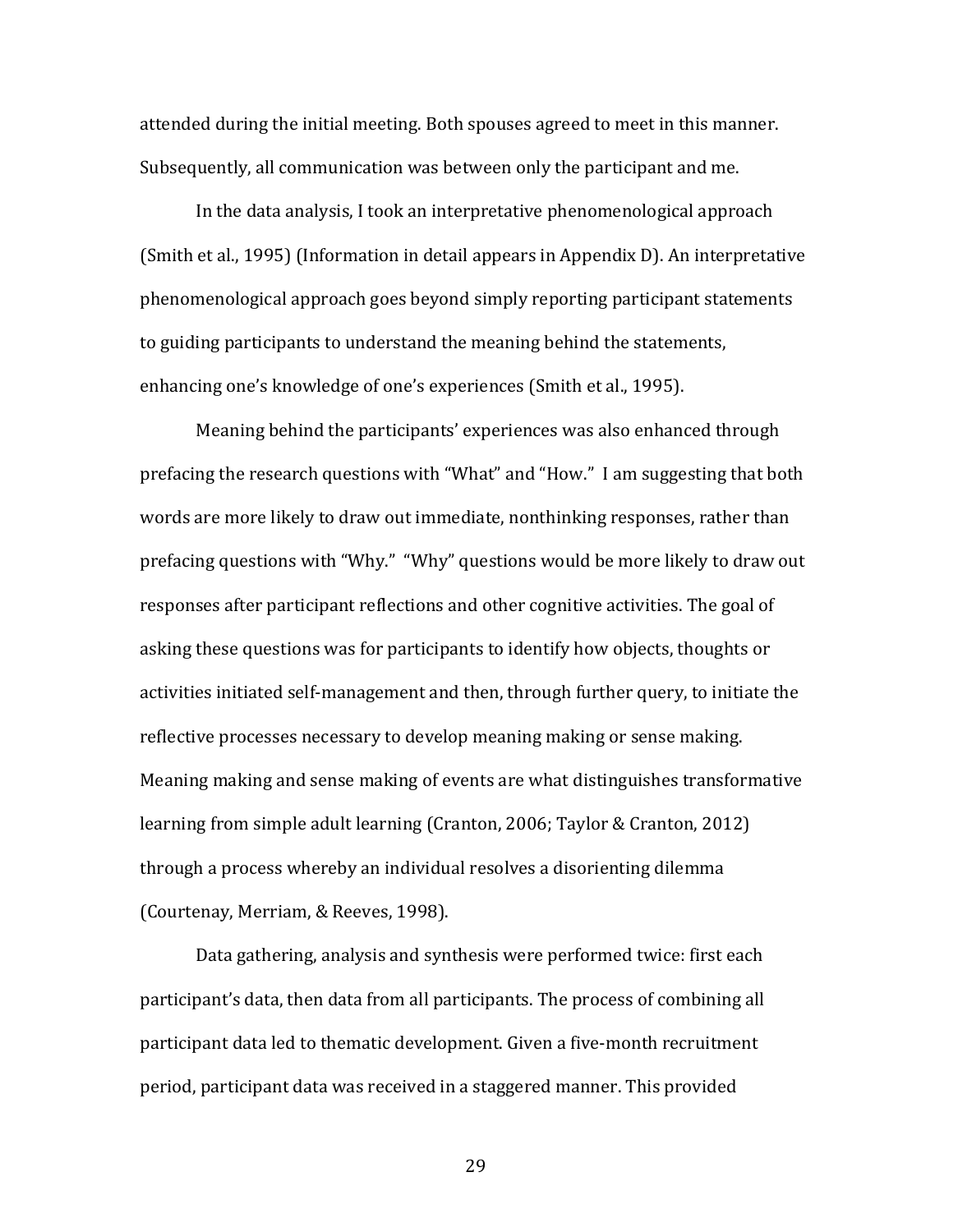sufficient time for me to communicate with each participant shortly upon receipt that increased the participant's ability to recall responses and elaborate on ambiguous statements.

Another significant issue of the quality of qualitative studies is that these studies are perceived to have less contributory value to knowledge because the methodology employed, especially in the area of data analysis, is not as rigorous. My response is that it depends on the objective of the study. This study sought, without bias, to identify the factors that promoted self-management and how these factors promoted the change to self-management. This study was not designed to determine whether previously identified factors were the more likely factors that prompted self-management. The benefits of this approach are reduction of researcher subjectivity and participant cognitive activities including reflection that may have reduced "from the gut" responses.

Given the statement that qualitative studies are not as rigorous as quantitative studies provides an appropriate segue to addressing the common benchmarks of validity and reliability. Increasing validity and reliability is an efficacious and recommended undertaking to ensure greater contributory value to a study, achievable through increasing objectivity and decreasing subjectivity. However, increasing objectivity and decreasing subjectivity in a qualitative study decreases a significant benefit in conducting a qualitative study, that of rich, deep and meaningful data. This study now acknowledges how a balance of increasing objectivity and decreasing subjectivity was addressed.

### **Reducing Subjectivity and Enhancing Objectivity**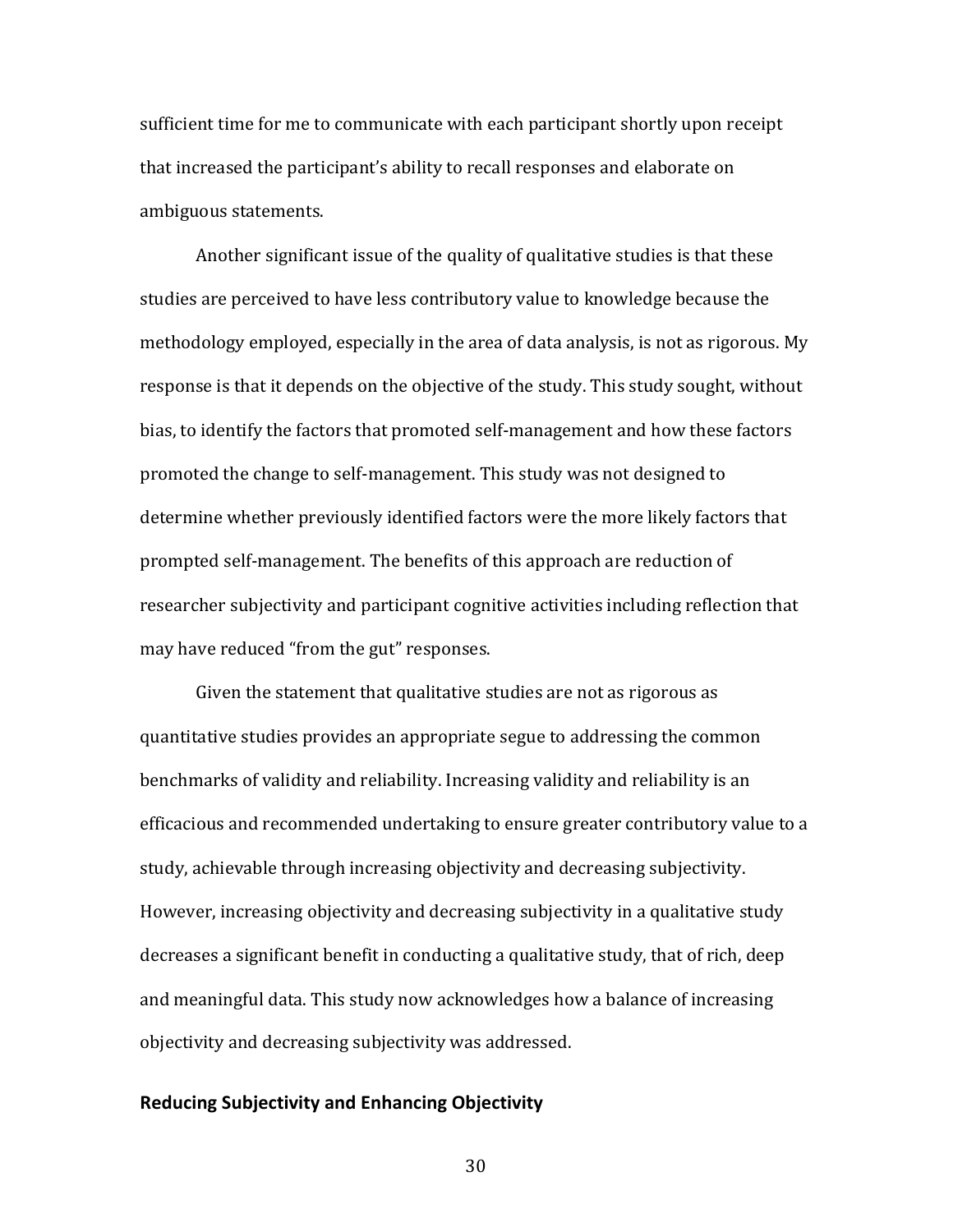Balancing subjectivity and objectivity is an important goal because achieving balance addresses the question of whether the study was worth conducting. Further, were the results and implications of the study of sufficient scholarly quality that the study might be used as a springboard for future research? Answering these questions lies in how subjectivity and objectivity were handled in the study's methodology. Excessive subjectivity can result in deep and meaningful thoughts, beliefs, actions, and processes that are highly emotional but lack transferability to a larger population. Heavy reliance on objectively through appropriate methods and processes can produce weak and uninteresting data. The manner in which I have managed the balance between subjectivity and objectivity is addressed through identified factors related to these constructs. Balancing subjectivity and objectivity was developed through bracketing, recognition of positional power, process transparency and the constructs of validity and reliability.

#### **Bracketing**

Bracketing is a way to manage subjective bias (Smith et al., 1995). Bracketing requires reflective suspension (Husserl, 1931; van Manen, 2014). I consciously refrained from using preconceptions and reflections of past studies. Further, I abstained from reflecting on my experiences with transformative learning. Finally, in study methodology, I minimized overall subjectivity. First, I designed the survey to query similar constructs. I thereby did not permit a single statement to be representative of any specific thought, action or belief. I also provided participants with multiple opportunities to address similar constructs. Second, I analyzed the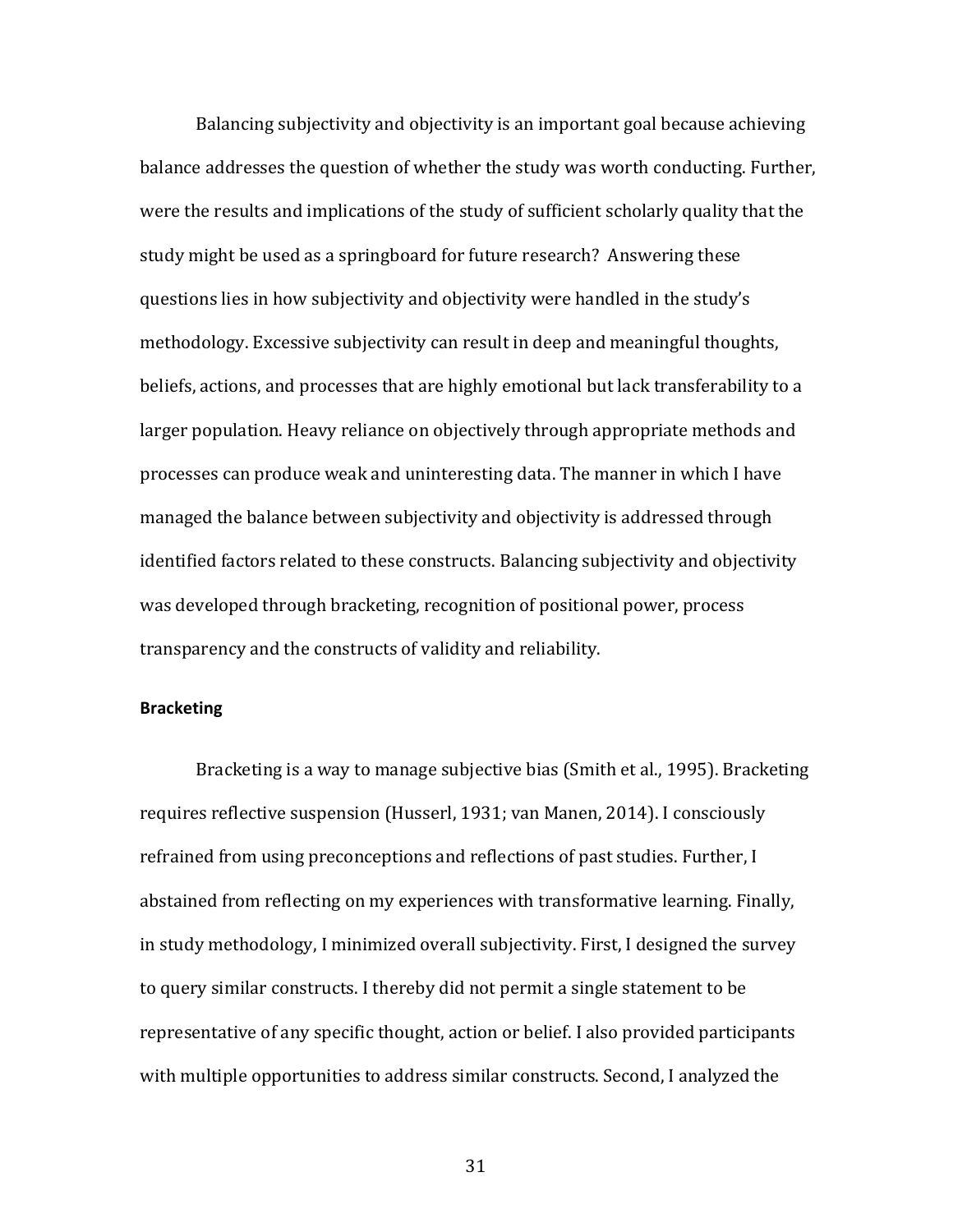data from each person separately, through which I gained a comprehensive, total picture of one's transformative experience; thereby not being influenced by any single participant's overall experience with that of another participant. Finally, I analyzed individual participant data, searching for ambiguities, conflicts and incomplete data and then I reconnected with participants to resolve ambiguities. These and similar tactics were suggested when conducting phenomenological research (Moustakis, 1994b; Savin-Baden & Major, 2013a; van Manen, 2014).

# **Positional Power**

Positional power is defined as the perception that an individual holds greater "power" over another and that power inequities will most likely exist between two individuals (Takacs, 2003). Power inequities are sometimes manifested as a participant thinking, "I'm going to give them what they want." The deliberate tactic of offering each participant a choice of a day/date, time and location was employed to mitigate feelings of positional power. My tactic was to ease into the situation with innocuous questions at face-to-face meetings or to send the qualifying form and survey via email or US mail. There were no situations in which participant's emotional equanimity was compromised. I minimized positional power through various intake methods predicated upon various levels of contact ranging from faceto-face contact to email communication until a participant was comfortable enough to communicate in person.

#### **Process Transparency**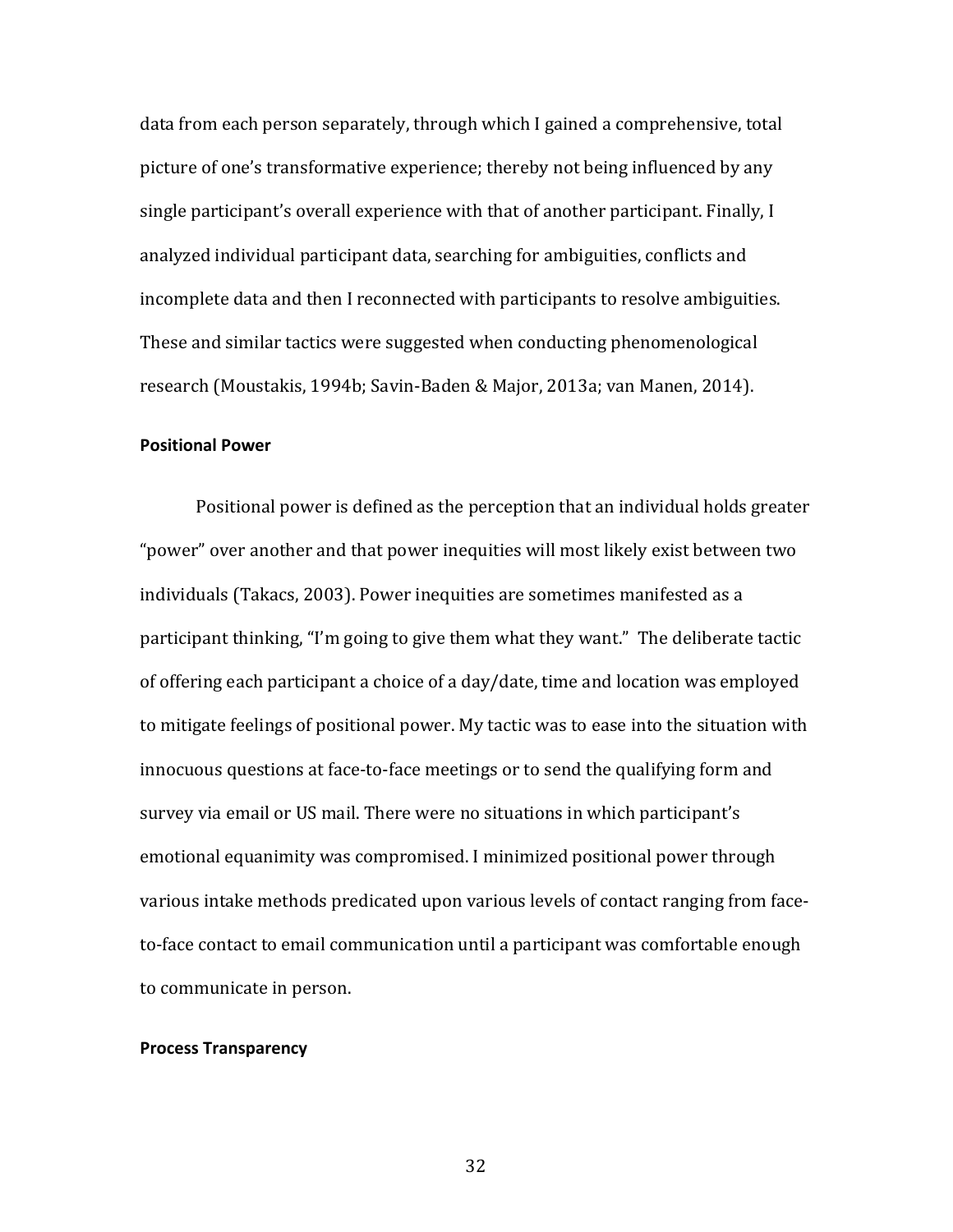To further reduce subjectivity in methodology, I employed process transparency, defined as fully articulating all procedures relative to a scholarly study (Padgett, 2009). Process transparency was performed in this manner (Higginbottom, 2004): First, I fully disclosed how I recruited participants and how I conducted data gathering and analysis. Equal opportunities were provided to all individuals who were affiliated with health organizations via posting of the flyer in conspicuous public places. Additionally, I sought another recruitment method: friends of friends. I also spoke with friends who had expressed significant health changes to acquaintances of mine. These activities were evidenced through the IRB process and content contained within the IRB documents that were approved and submitted. The selection of individuals for participation was predicated only on meeting inclusion criteria. If the situation had arisen where equally qualified individuals sought participation at the same time, exceeding the potential number that I noted in UNM's IRB documents, I would have selected all individuals. This situation did not come to pass. Second, as noted previously, I analyzed each participant's data apart from the other participants. This separate analysis enabled me to fully understand each participant's transformative experience and not be influenced by the "ifs" and "whys" of other participants.

Finally, as noted, all participants were provided choices in the conveyance of their respective histories. Data from each participant was comprised of verbal conversation and data from the qualifying form and the participant survey. Regardless of the method, each participant's data was triangulated with a minimum of three data gathering processes consisting of face-to-face, email, phone, or US mail.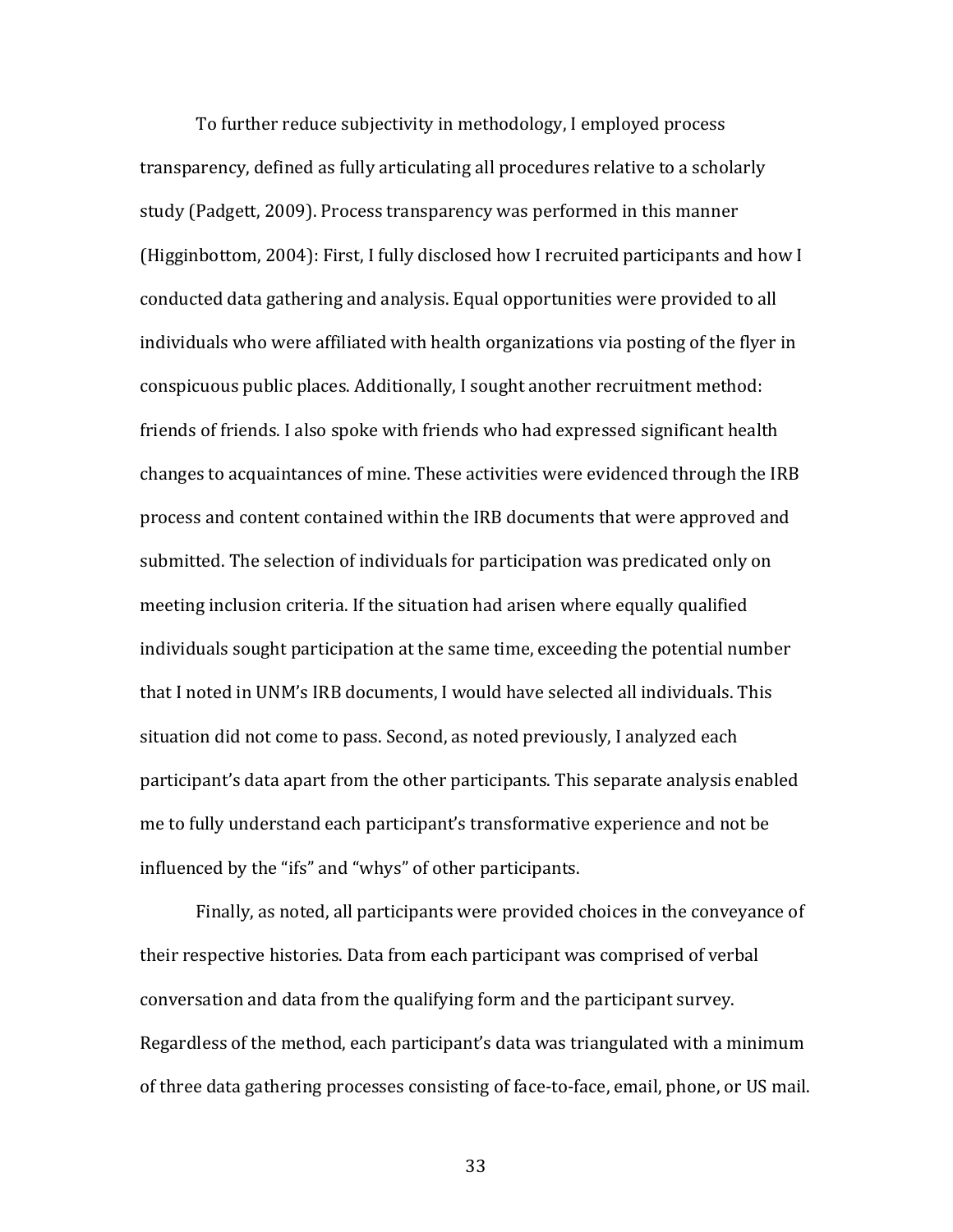As noted at the beginning of this section, "Reducing Subjectivity & Enhancing Objectivity," validity and reliability, hallmarks of qualitative research will now be presented. 

#### **Validity and Reliability**

Constructs of validity and reliability in qualitative research are developed through the researcher working with persons and objects in a naturalistic setting (Golafshani, 2003). In this setting, the relationship between the participant and the object of their transformative experience results in deep, rich data without manipulating the setting in which the phenomenon is observed (Golafshani, 2003).

Acceptable validity and reliability in qualitative studies is enhanced through data triangulation (Golafshani, 2003) because data from multiple sources mitigate the shortcomings of individual data gathering methods (Patton, 2002). Additional tactics to mitigate doubt in qualitative studies include meeting construct validity (Cozby & Bates, 2012; Golafshani, 2003) and presentation of researcher epistemology (Appendix E). Researcher epistemology adds to process transparency (Creswell & Miller, 2000; Golafshani, 2003) which was previously discussed.

Construct validity is the benchmark in qualitative research: If construct validity is met, content and criterion validity are implied  $(Cozby \&$  Bates, 2012; Golafshani, 2003). Construct validity was met by the iterative processes of revising participant intake documents post previous studies (2013 and 2014); literature reviews of peer-reviewed research that documented efficacy of phenomenology in studies focused on paradigmatic shifts in personal behavior; due diligence applied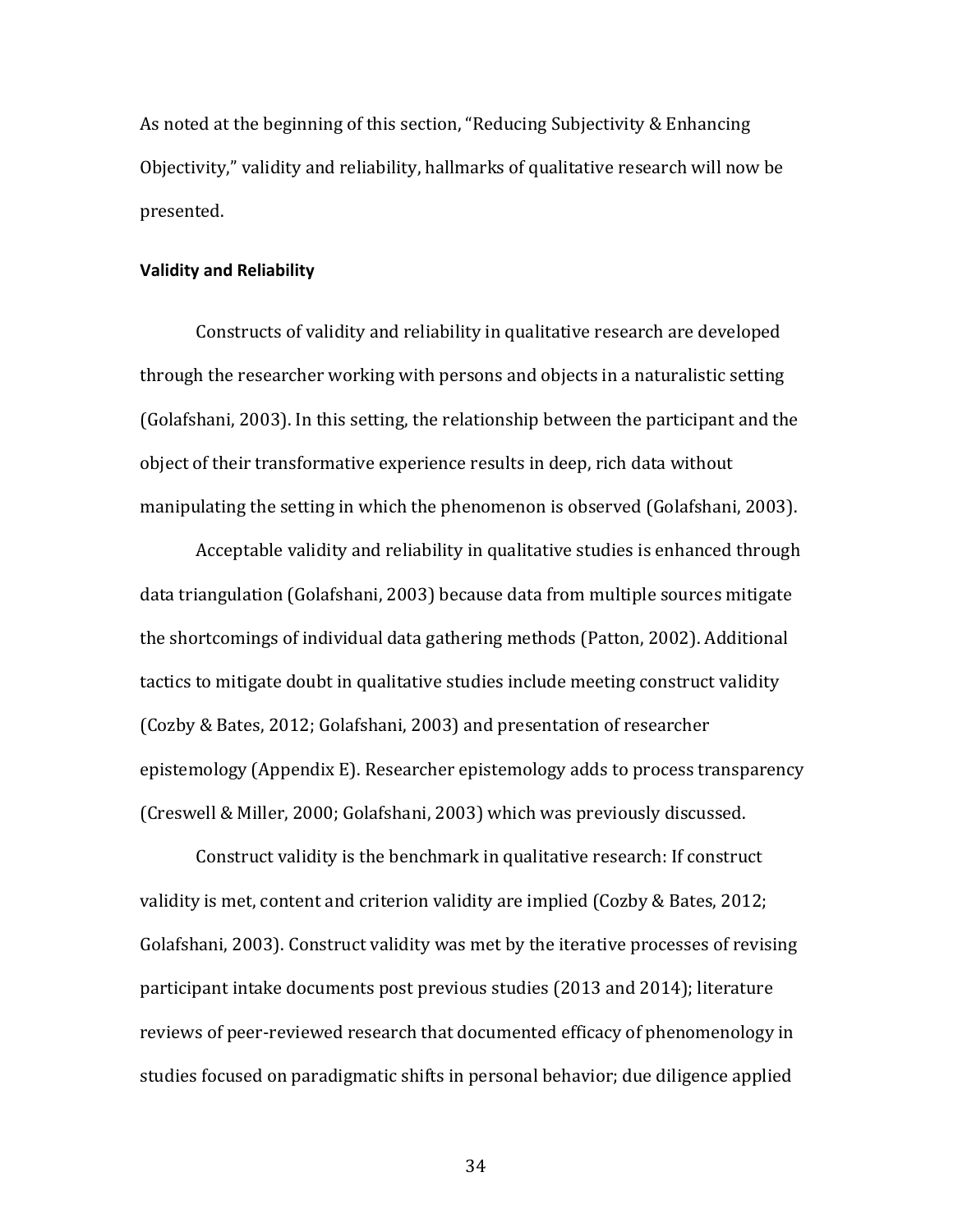to sequencing survey questions and the deliberate decision to query constructs with questions framed differently.

Reliability denotes consistency (Lincoln & Guba, 1985) of response. The methodological design enhanced the consistency of responses through survey questions that approached specific constructs from different angles and from the responses of the 10 participants. Further, reliability was met through an openended question format and communications with participants that encouraged them to broaden and deepen initial responses.

# **Data Collection**

After interest was expressed to participate in this study, individuals were qualified via a short demographic profile instrument, the Participant Qualifying Form (Appendix F). Subsequently, 17 individuals were provided with the data intake instrument, the Participant Survey Questions (Appendix G). The format and content of these documents were developed from qualitative research methodologies ((Bloomberg & Volpe, 2012; Creswell, 2007; Fink, 2003; Savin-Baden & Major, 2013b). Further refinement of these documents came from a completed case study in 2013 and a two-person phenomenological study conducted in 2014. Document deliveries were made via US mail, provided in person or were emailattached. After the follow-up, seven individuals eliminated themselves with comments ranging from self-disqualification to lack of interest.

The primary data collection instrument, the Participant Survey Questions, consisted of Likert-scaled questions and short responses. Surveys of this nature are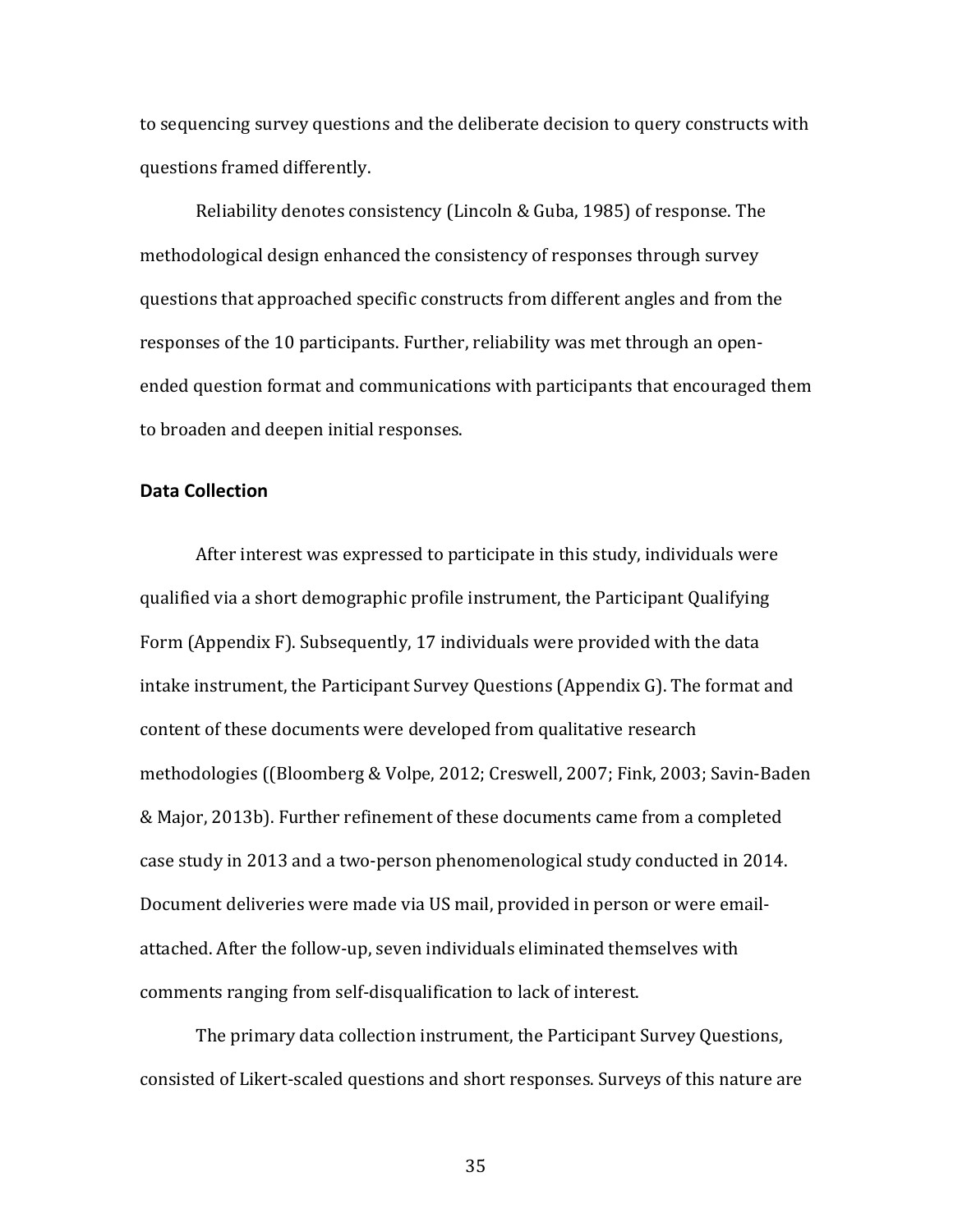recommended to draw out diverse opinions (Jansen, 2010) from purposive samples of the population (Smith et al., 1995) by enhancing opportunities for conveyance of depth and breadth of participants' meanings and experiences (Fink, 2003).

### **Researcher Qualifications**

This study culminates an approximate 14-year commitment to understanding the role of an individual's psychological and physiological makeup in one's propensity to maintain health through one's life. The intention of my commitment is evidenced by a pursuit of health education and certifications that have brought together disciplines integral to the maintenance of human health. These disciplines include, psychology, nutrition, physical activity and culinary training and experience. One might view my education, commitment and experience as a triangle of three disciplines -- psychology, nutrition and physical activity, all critical to health maintenance. Further, my past careers in project management, social (health) marketing and service marketing provided real work skills that I have used in the current course of my education. Most recently, positions in teaching, nutritional counseling, program development, volunteerism and facilitating adult health education classes have reinforced and enhanced what I have learned in my doctoral studies program.

With regard to specific scholarly studies, I have conducted two other studies with a similar objective of identifying thoughts and actions in a transformational process leading to self-management: a case study (2013) and a phenomenological study consisting of two individuals (2014). In each study, I remained cognizant of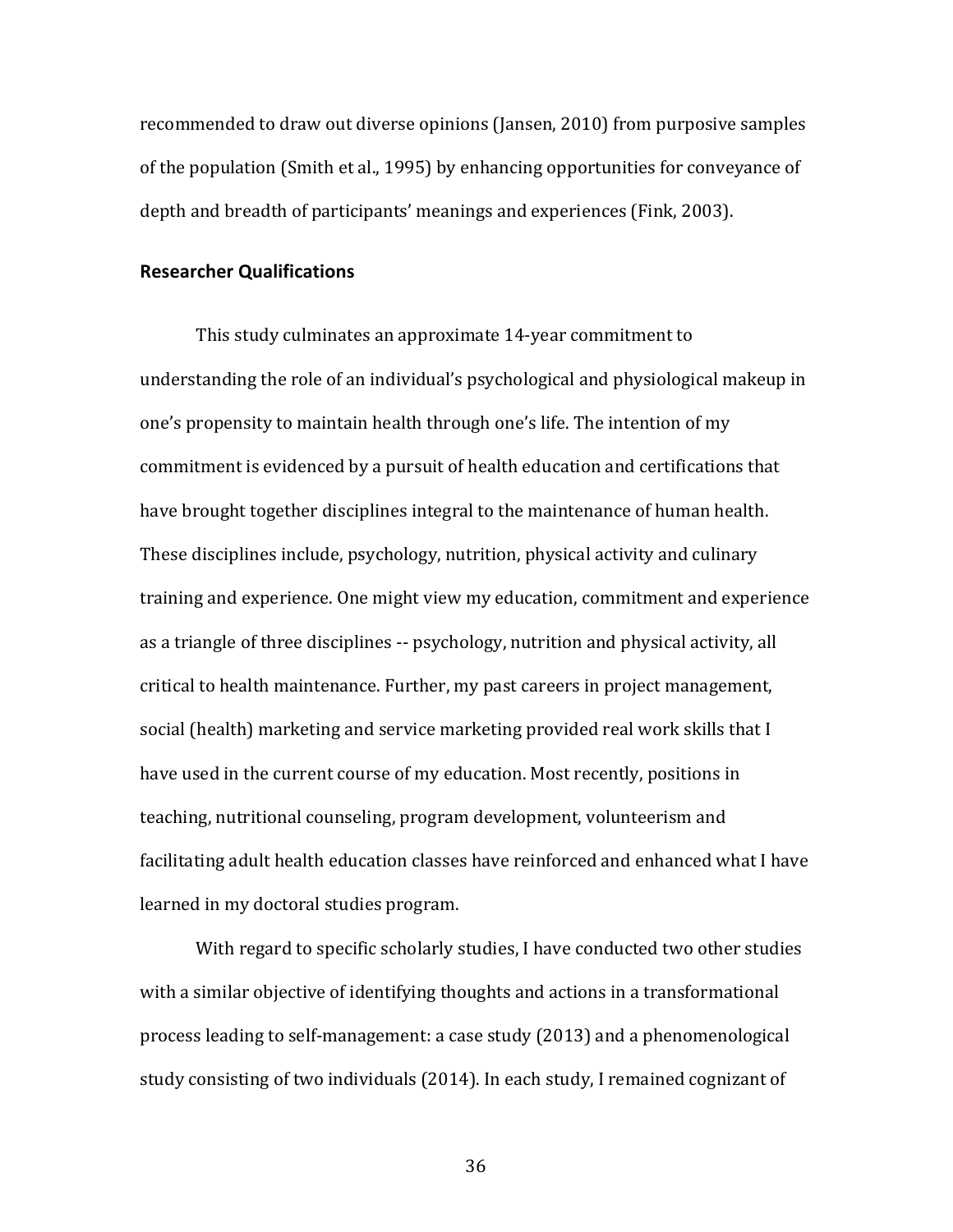bracketing views and suspending reflection, taking in participant comments with impartiality. 

With relevant experience and education, staying abreast of psychological and nutritional information and an unbroken seven-year period of developing this study, I have been sufficiently prepared to develop, conduct and finish this study.

# **Ethical Considerations**

UNM's IRB approved an extension through May 13, 2016. The population of interest has not been deemed "protected." While I had prepared for the possibility for loss of participant composure or uncomfortable pregnant pauses, no such event occurred. No person-to-person sessions needed to be rescheduled.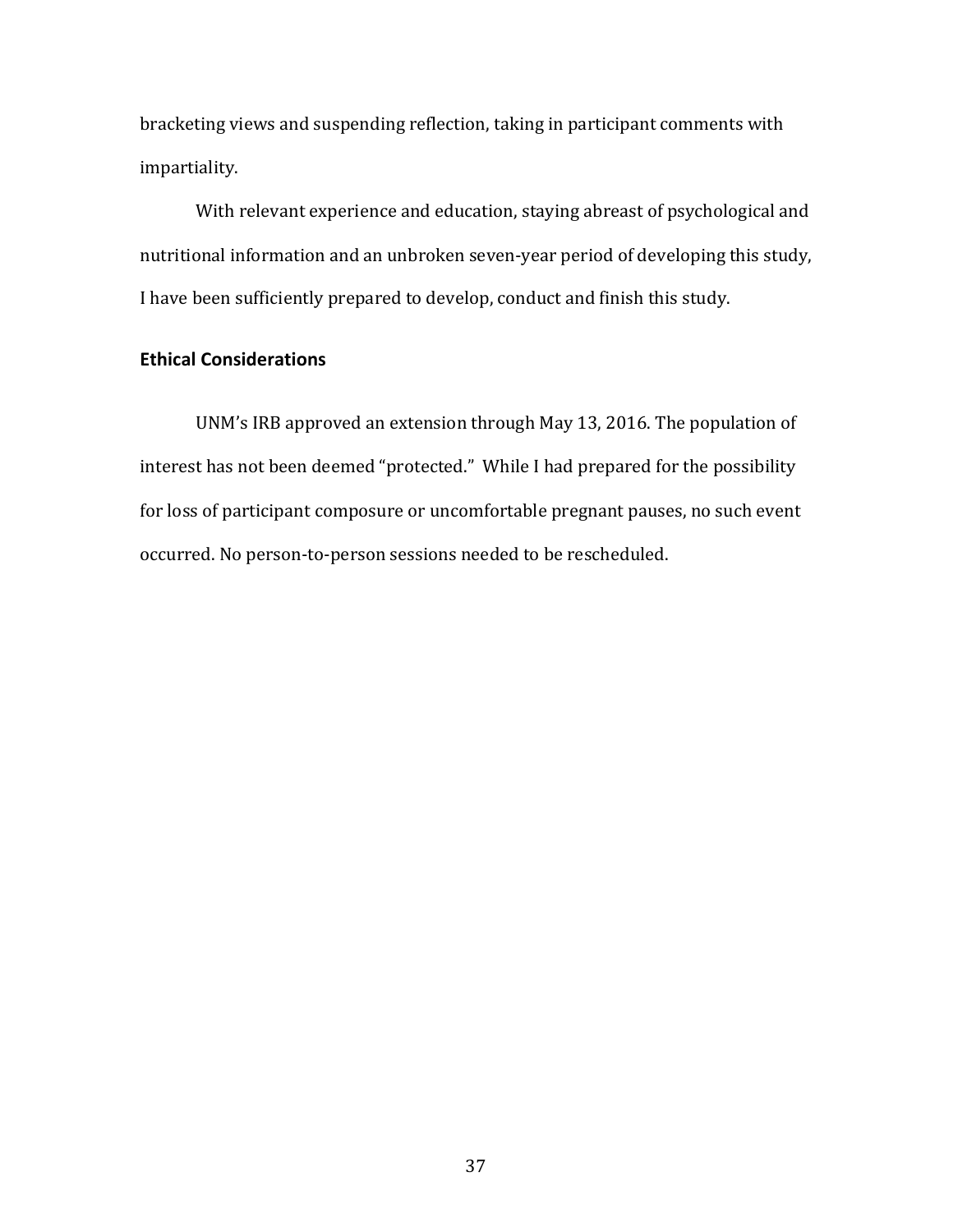# **Chapter 4**

# **Results**

### **Introduction**

Chapter 1 discussed the rationale for conducting this study. Research questions were stated. Chapter 2 consisted of reviewing existing research. Research questions posed at the juncture of completing numerous literature reviews failed to answer the following research questions.

What are the thoughts and actions that an individual with a chronic disease diagnosis has identified as contributory to initiating self-management?

How, from the perspective of the individual, do these thoughts and actions contribute to initiating self-management?

Chapter 3 provided the rationale for employing a transcendental phenomenological approach predicated upon the discovery of influencing factors initiating health self-management. This chapter also included the rationale for employing interpretative phenomenology because of its alignment to Husserlian phenomenology. Data methods were discussed at length including the rationale for participant inclusion criteria and survey design. At the start of the study, participants met all inclusion criteria except for a BMI  $\geq$  30.0 kg/m<sup>2</sup>. However, I chose to accept those individuals for participation. A statement was provided at the end of this chapter. Finally, Chapter 3 discussed methods including my qualifications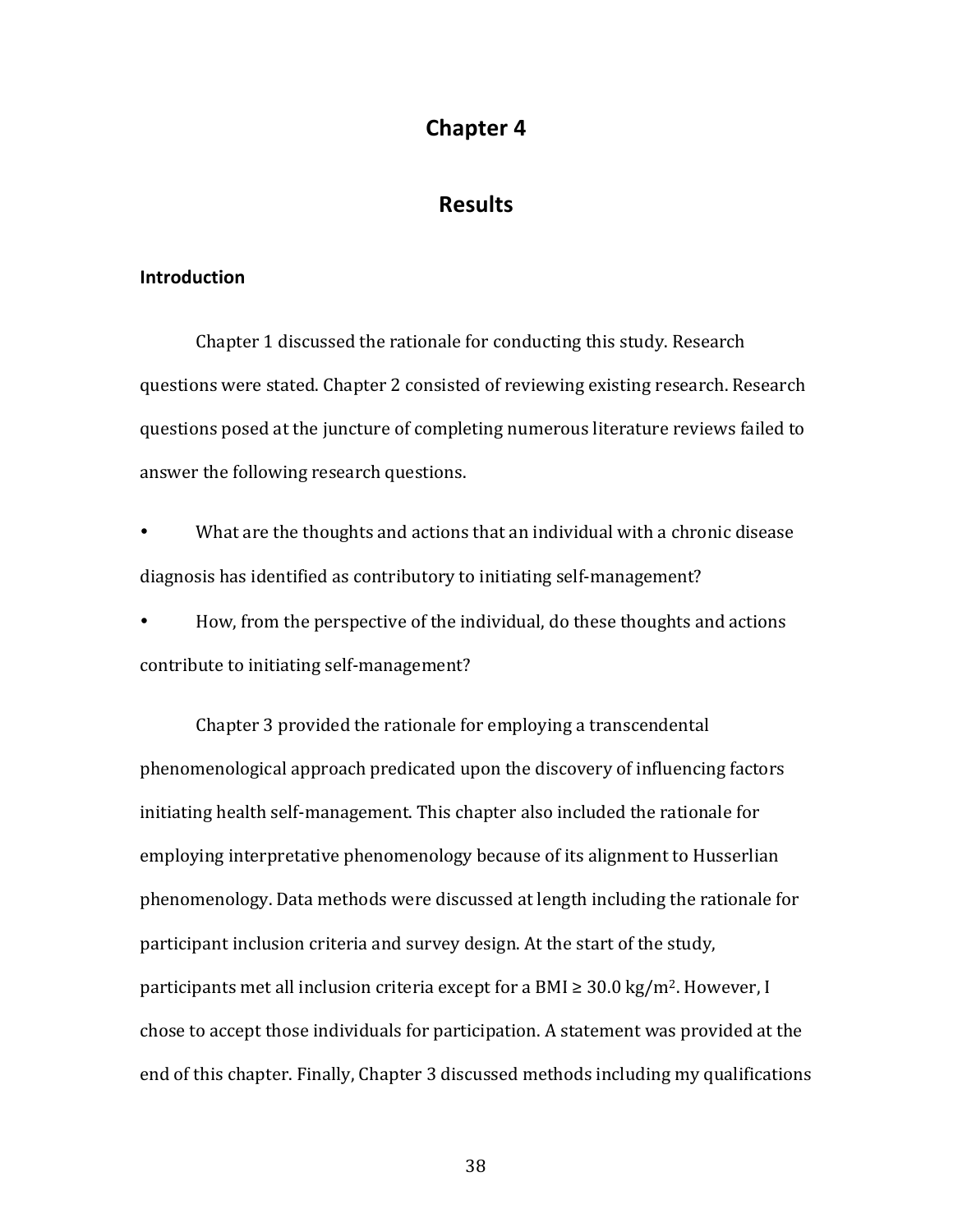as a qualitative researcher, how I incorporated UNM's IRB requirements; data management (receipt, compilation, analysis); participant confidentiality and qualitative issues of transferability, study delimitations and limitations.

This chapter, Chapter 4, now addresses study results. The two documents used to collect participant data are the Participant Qualifying Form (Appendix D) and Participant Survey Questions (Appendix E).

#### **The Participant Qualifying Form**

This form serves several purposes. The first, as annotated in Table  $1 -$ Participant Demographics provides evidence that participants meet inclusion criteria. With the exception of body mass index, all participants meet inclusion criteria for participation (age, type of chronic health condition and a time of six months to five years between health diagnosis to self-management. There was one exception: one participant initiated self-management after 6.6 years). Although some individuals had BMIs that were lower than  $30.0 \text{ kg/m}^2$ , I accepted them because all of the participants have presented with evidence-based chronic diseases resulting from unhealthy weight. Additionally, participant comments reflected that each was likely obese at the time of self-management initiation: however confirmability could not be established because only five of the 10 remembered their weight prior to being contacted for participation in this study.

The second purpose of the qualifying form was to provide evidence that the participants met inclusion criteria. As mentioned, all participants met inclusion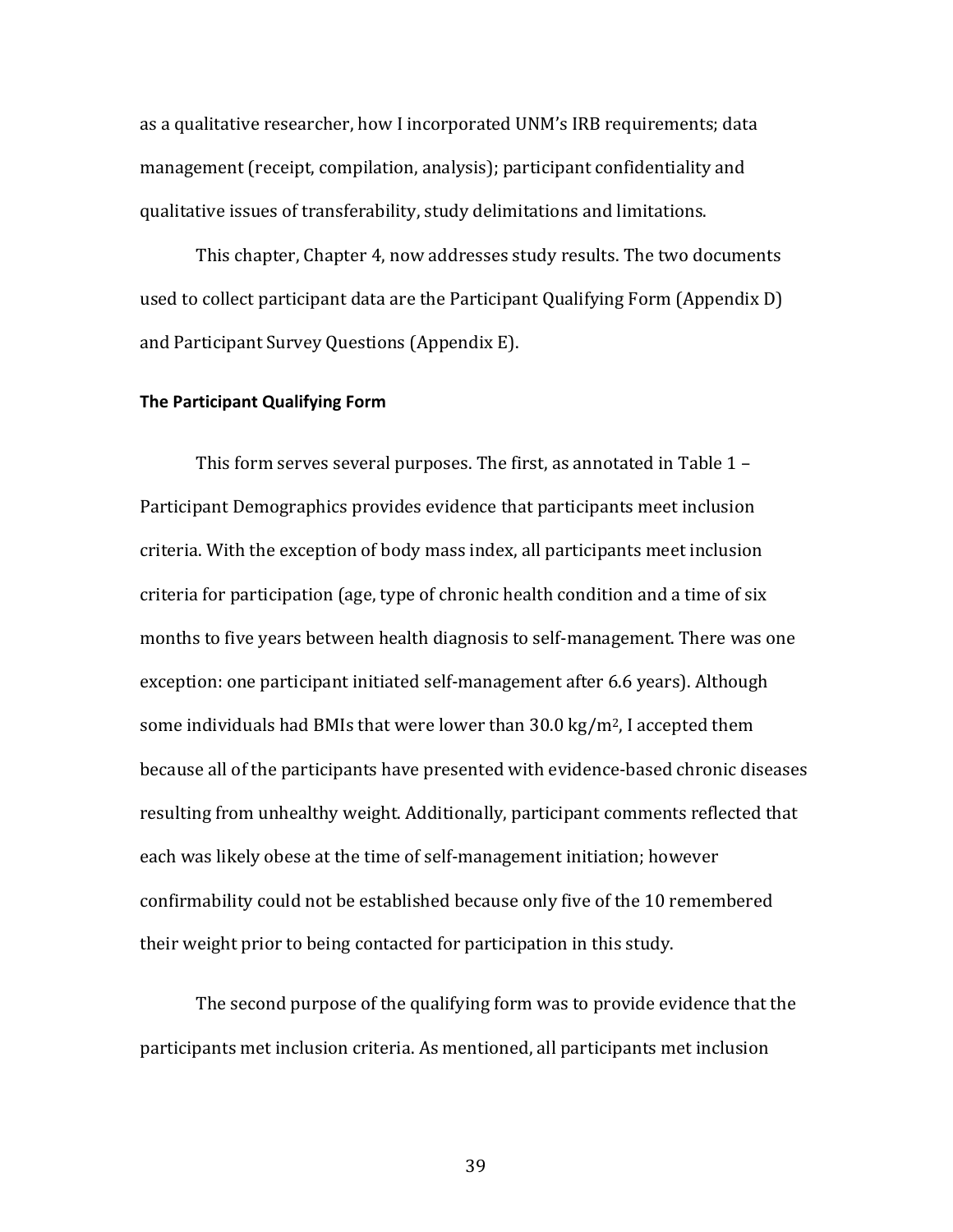criteria for participation except for BMIs lower that  $30.0 \text{ kg/m}^2$  and one participant who did not initiate self-management until 6.6 years post diagnosis.

A third purpose was to determine if links could be established between any of the following nominal and ordinal variables: demographics, anthropometrics, the intervening time between disease diagnosis and initiation of self-management, relationships between intervening time and disease type, and foundational beliefs (aging relationship to disease, disability and pain, role of self-responsibility and role of personal lifestyle choices.) Table 1 - Participant Characteristics provides details for all participants.

The final purpose was to provide evidence of self-management of health through documenting changes in BMIs (prior and current). Discussion of nominal and ordinal variables noted above is discussed later in Chapter 5 - Discussion.

| Pseudonym                              | <b>DET</b>                  | LKL              | <b>DMD</b> | PAL                                                                         | <b>WMP</b>                                 | <b>PPH</b>                                    | <b>DLW</b> | <b>DFD</b> | <b>MFS</b>        | <b>CFP</b>                         |
|----------------------------------------|-----------------------------|------------------|------------|-----------------------------------------------------------------------------|--------------------------------------------|-----------------------------------------------|------------|------------|-------------------|------------------------------------|
| Gender                                 | Male                        | Male             | Male       | Male                                                                        | Male                                       | Male                                          | Female     | Female     | Female            | Female                             |
| Age Range                              | 50-55                       | 61-65            | 61-65      | $70+$                                                                       | $70+$                                      | 66-70                                         | 56-60      | 61-65      | 66-70             | $70+$                              |
|                                        | 50-75K                      | $50 -$           | > 75K      | N/R                                                                         | $25 -$                                     | 50-75K                                        | < 10K      | > 75K      | $10 -$            | < 10K                              |
| Income $($1K)$                         |                             | 75K              |            |                                                                             | 35K                                        |                                               |            |            | 25K               |                                    |
| Diagnosis to<br>Management<br>(months) | $\mathbf{1}$                | 3                | 12         | 12                                                                          | 67                                         | 44                                            | 33         | 1          | 3                 | 3                                  |
| Disease                                | $DM-II1$<br>asthma,<br>gout | HTN <sup>2</sup> | N/R        | High<br>$C^3$ &<br>TAG <sup>4</sup> .<br>DM-<br>$II1$ ,<br>HTN <sup>2</sup> | CVD <sup>8</sup><br>High<br>C <sup>3</sup> | $DM-II1$<br>arthritis<br>$&$ TAG <sup>4</sup> | HTN.       | $DM-II1$   | COPD <sup>5</sup> | $A6$ , HTN <sup>2</sup><br>$MI7$ , |
| Current BMI                            | 28.0                        | 29.5             | 28.8       | 22.5                                                                        | 28.0                                       | 28.8                                          | 28.4       | 29.8       | 26.2              | 22.5                               |
| Prior BMI                              | 38.0                        | N/K              | N/K        | 25.7                                                                        | 32.3                                       | N/K                                           | N/K        | N/K        | 31.5              | 25.7                               |

|  |  | Table 1. Participant Characteristics |
|--|--|--------------------------------------|
|--|--|--------------------------------------|

Note. Key for abbreviations include: 1DM-II is type-2 diabetes, <sup>2</sup>HTN is hypertension, <sup>3</sup>C is cholesterol, <sup>4</sup>TAG is triglycerides, <sup>5</sup>COPD is chronic obstructive pulmonary disease, <sup>6</sup>A is atherosclerosis, 7MI is myocardial infarction or heart attack and <sup>8</sup>CVD is cardiovascular disease.

A portion of Table 1 is consolidated into Table 2 – Summary. Inclusion

criteria were the demographic characteristics of gender, age range and income and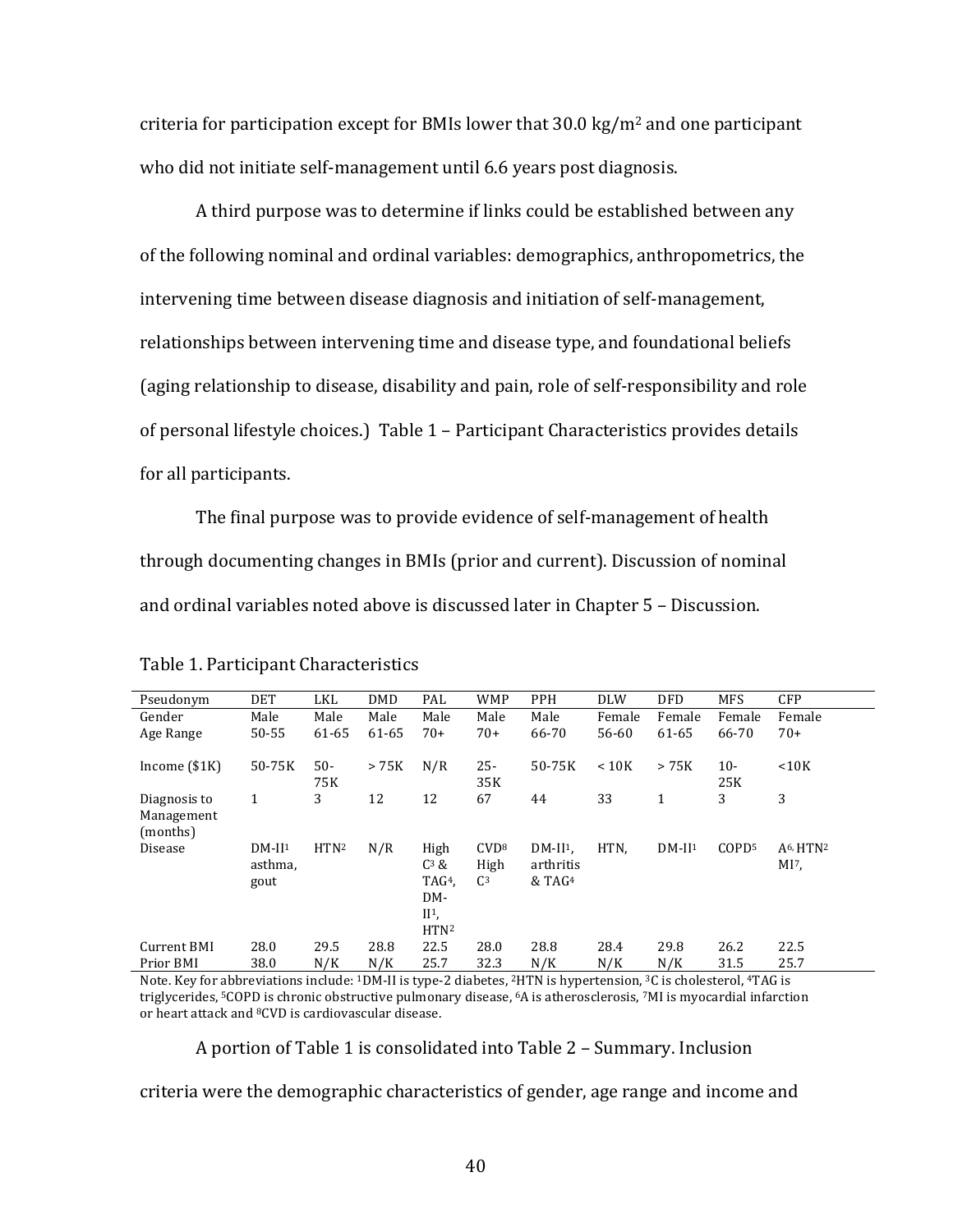months from chronic disease diagnosis to self-management initiation. First, one purpose was to provide a summary of the numbers of individuals who were slotted into each of the demographic categories and secondly, to provide easy-to-review information of months from diagnosis to disease, disease type(s) and BMI that will be discussed in Chapter 5. Some highlights include an almost 50/50 split of genders (six men and 4 women), a fairly even distribution of participants ranging from 50- $70+$  years of age, a fairly even distribution of income from less than \$10,000 to more than \$75,000 annually and a dichotomous split of participants who began selfmanagement shortly upon diagnosis and participants who waited to begin the process.

| Characteristic          | Number of Individuals |
|-------------------------|-----------------------|
| Gender                  |                       |
| Male                    | 6                     |
| Female                  | 4                     |
| Age range               |                       |
| 50-55                   | 1                     |
| 56-60                   | $\overline{2}$        |
| 61-65                   | 3                     |
| 66-70                   | $\overline{2}$        |
| $70+$                   | $\overline{2}$        |
| Income (\$1,000)        |                       |
| < 10K                   | 2                     |
| 10-25K                  | $\mathbf{1}$          |
| 26-35K                  | 2                     |
| 35-50K                  | $\boldsymbol{0}$      |
| 50-75K                  | 3                     |
| >75K                    | $\overline{2}$        |
| Diagnosis to management |                       |
| 1-3 months              | 5                     |
| 4-11 months             | 0                     |
| 1-5 years               | 4                     |
| > 5 years               | $\overline{1}$        |

|  |  | Table 2. Summary |
|--|--|------------------|
|--|--|------------------|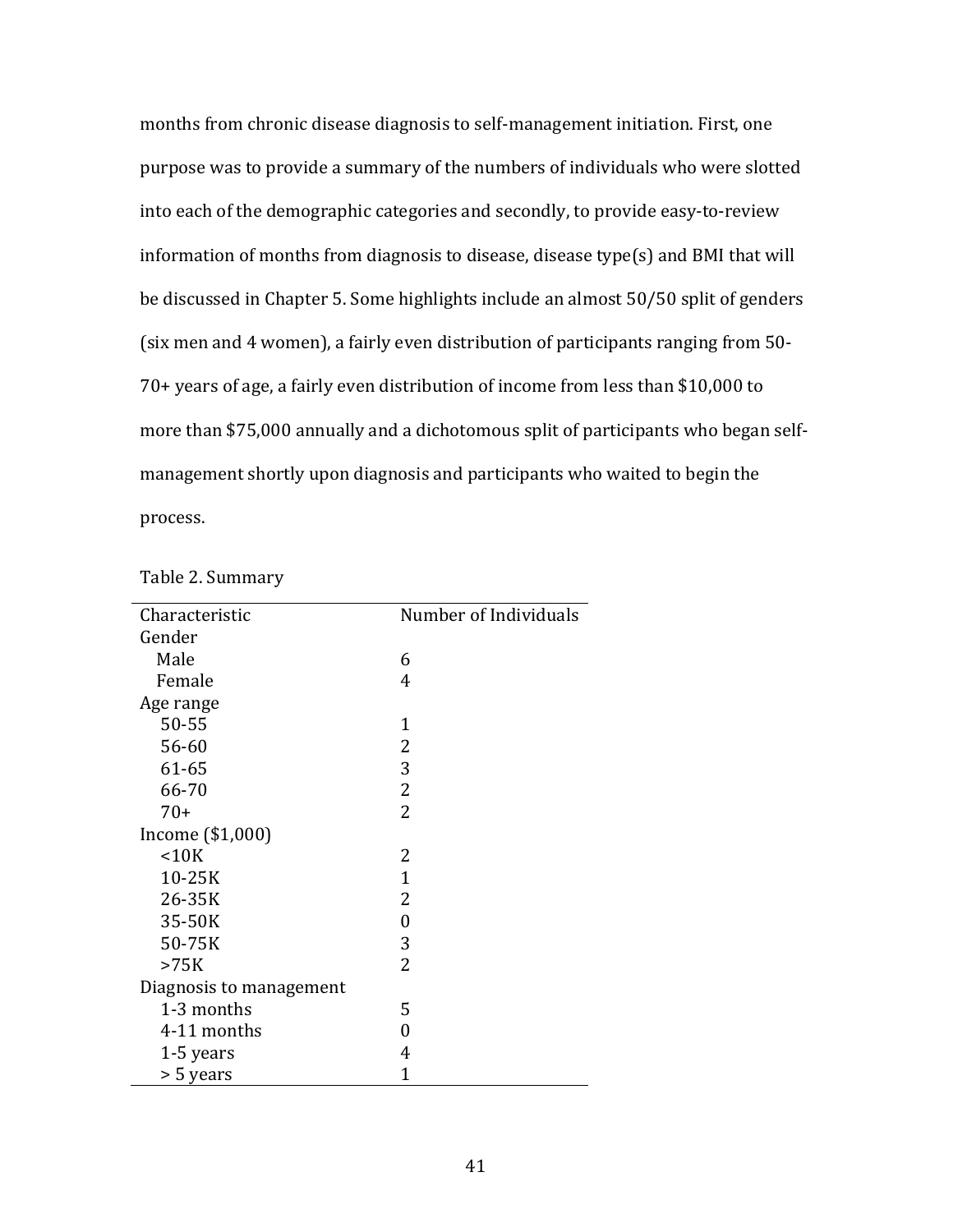#### **Participant Survey Questions**

The Participant Survey Questions document consisted of three Likert-scaled and four open-ended short response sections. The Likert-scaled questions and short response questions had specific aims. The Likert-scaled questions served to assess two constructs, related to changes in thoughts and actions. These two constructs, self-efficacy and foundational beliefs are subsequently discussed in this chapter (These two constructs were also discussed in Chapter 2 in the literature review and personal narrative sections.).

#### **Likert-scaled Sections**

Questions in the three Likert-scaled sections consisted of two categories: self-efficacy and foundational beliefs. Subcategories of questions were developed from these two categories. Self-efficacy was divided into questions pertaining to high self-efficacy and low self-efficacy. Foundational beliefs were divided into three categories. The first were beliefs about the relationship between aging and disease and between disability and pain. The second set of questions focused on opinions of one's personal role in chronic disease development. The final set queried each participant's foundational beliefs of lifestyle choices in the development of their chronic condition. The importance of levels of self-efficacy and foundational beliefs is because these constructs act as filters through which individuals process information and experiences (Cranton, 2006; Taylor, 2009).

Likert-scaled questions were restricted to four responses: (Strongly Disagree  $-1$ , Disagree  $-2$ , Agree  $-3$  and Strongly Agree  $-4$ ). Prior to data analysis, "3" and "4"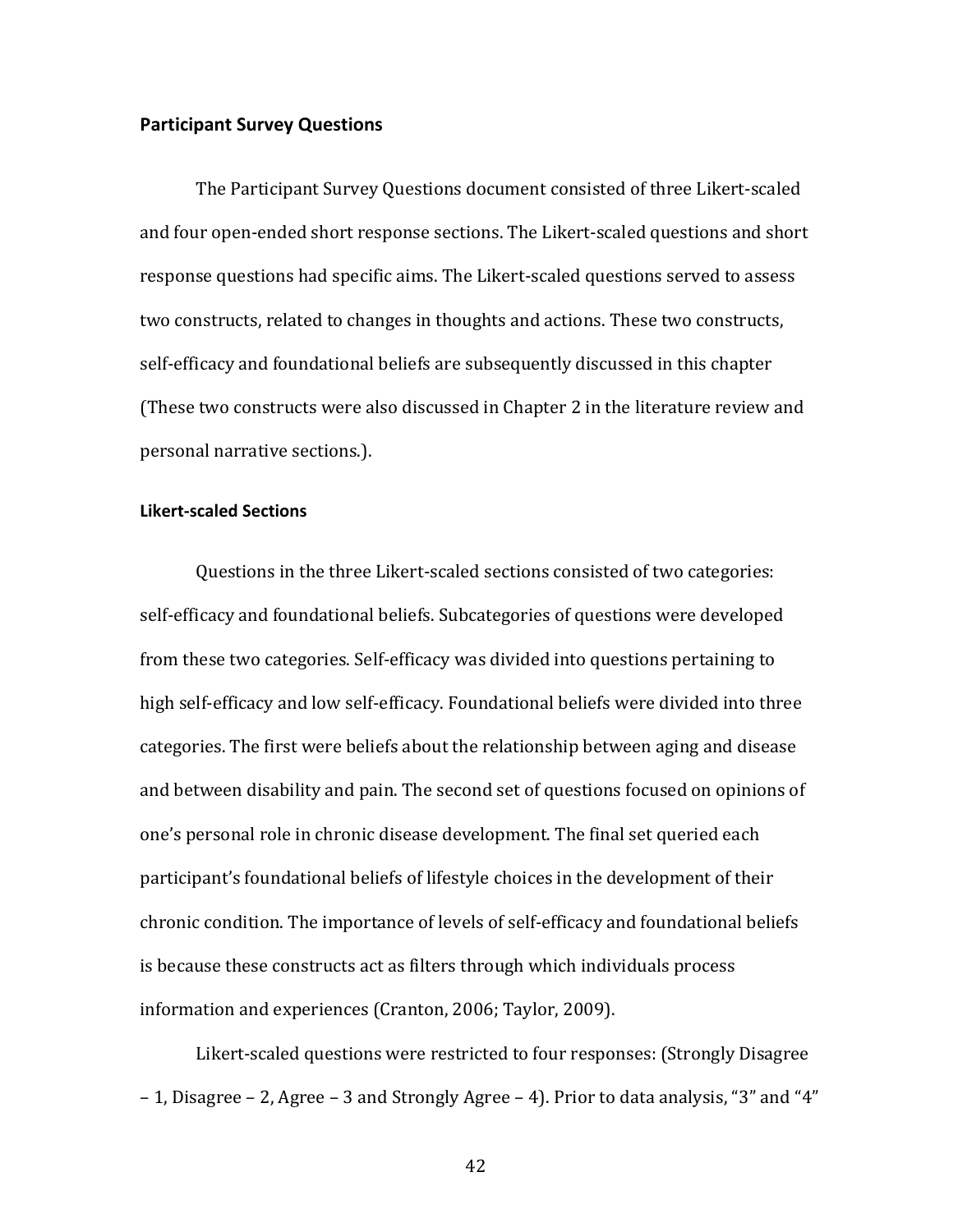responses were changed to "4" and "5." The purpose of initially using consecutive numerical values (1, 2, 3 and 4) was to avoid participant confusion: "What happened to '3'?" Prior to the data analysis, I replaced the responses of "3" and "4" with "4" and "5". The predominant purpose of eliminating the "No Opinion  $-3$ " or a neutral response precluded the possibility of a "social desirability" bias (DeMaio, 1985), i.e., responses emanating from, "I want to please the researcher" (Garland, 1991).

#### **Self-efficacy**

Self-efficacy is the belief in one's ability to complete tasks (Bandura, 1993). Self-efficacy is identified as instrumental in developing empowerment. Empowerment is identified as assuming personal responsibility with activities such as self-management of chronic disease (Aujoulat et al., 2008). The questions of the survey categorized into high self-efficacy or low self-efficacy were established based upon my extensive research of the construct. Of secondary importance was my education in behavioral psychology and my experience employing psychological counseling techniques in training conducted in business and educational environments.

### **Foundational Beliefs**

Foundational beliefs are entities held by individuals (Husserl, 1931) from which emanate thoughts and actions and as previously noted affect receptivity to change as influenced by the degrees to which these beliefs filter new knowledge put in front of the individual (Cranton, 2006; Mezirow, 1990; Moustakis, 1994a; Taylor, 1997; van Manen, 2014). Beliefs regarding the relationship of aging to development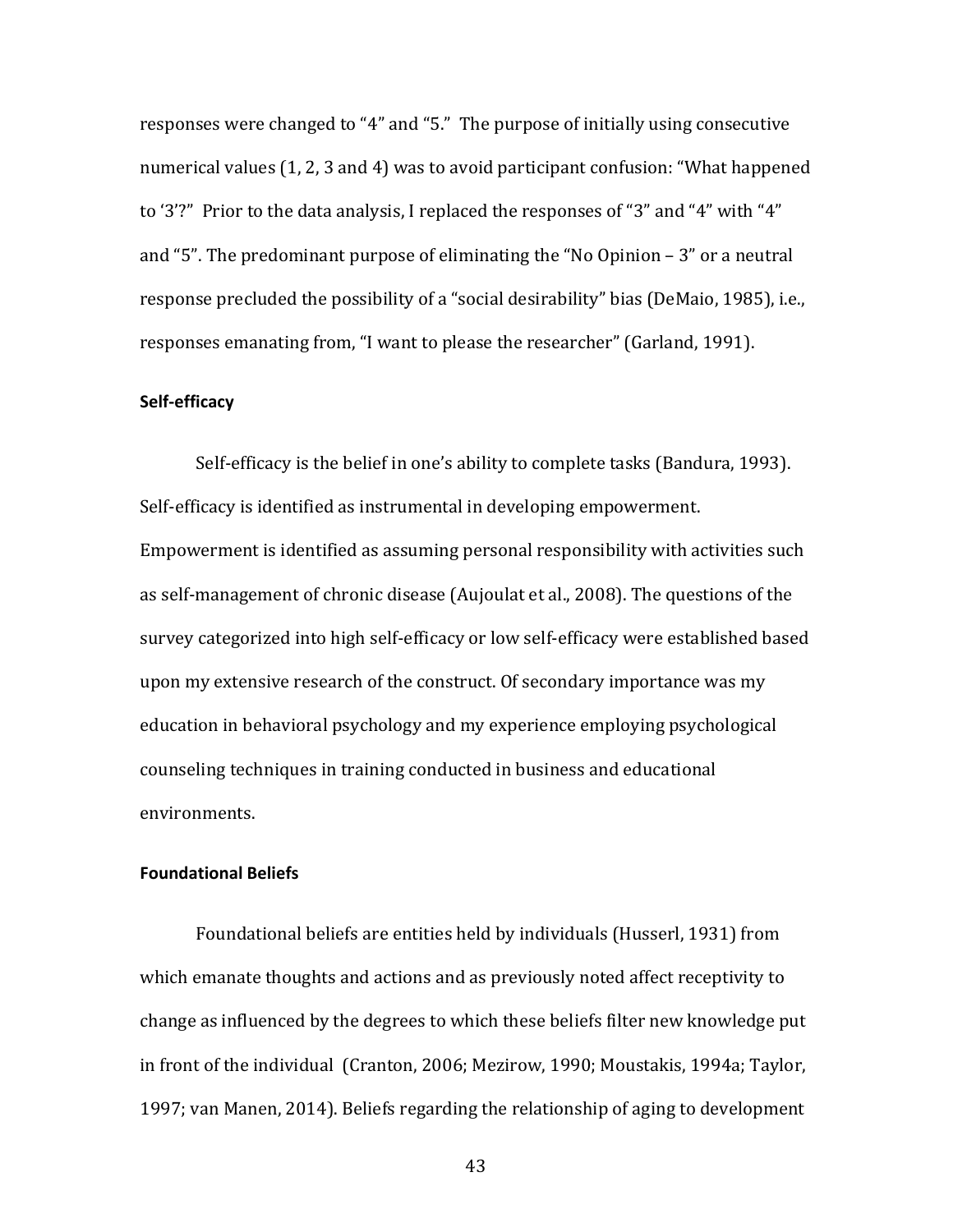of pain, disability and disease potentially preclude action to attenuate (Chang, Chang, & Shen, 1984; Kirby, Dennis, Bazeley, & Harris, 2013; Levy & Langer, 1994). Foundational beliefs about one's role may create motivation to change or dampen thoughts of change (Aujoulat et al., 2008).

### **Likert-scaled Categorical Description**

There were 45 questions, 18 focused on self-efficacy. The other 27 questions focused on foundational beliefs. Question content representative of each of these five areas is noted below with specific questions appearing in Appendix G.

| Category Type               | <b>Question Content</b>                                        |
|-----------------------------|----------------------------------------------------------------|
| High Self-efficacy          | Levels of self-belief, self-initiative, can do attitudes, etc. |
| Low Self-efficacy           | Affected by opinions of others, appearances by others.         |
| Belief: Aging and Health    | Perceptions of disease and pain associated with aging.         |
| Belief: Self-responsibility | Failure to perceive own role in current health                 |
|                             | condition.                                                     |
| Belief: Lifestyle Choice    | Choices of healthful nutrition and routine physical            |
|                             | activity.                                                      |

In relating these numbers to study participants, affirmation of acknowledged self-responsibility and greater self-efficacy were not surprising results because at the time of this study all participants were engaged in self-managing. While one might argue the circuitous nature of this previous statement, literature has reflected that self-efficacy (Bandura, 1997), acknowledging personal responsibility (Aujoulat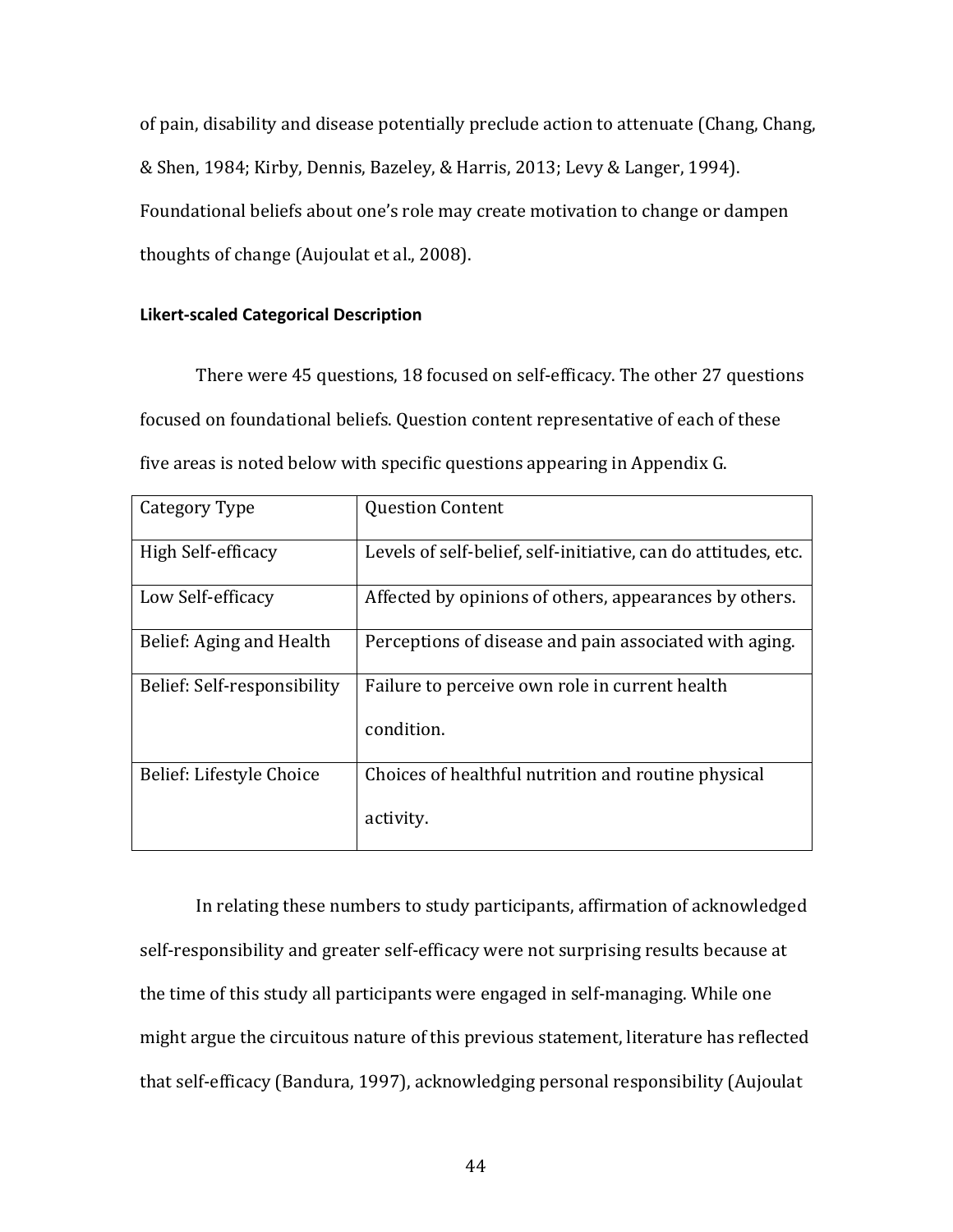et al., 2008) and acting on critical reflection (Brookfield, 1995) are important elements in transformative learning. In this study, all three elements were identified by participants in their short responses to questions embedded in the various sections of the survey.

#### **Survey – Short Response Sections**

Short response sections of the survey were embedded into four sections. Question content dove more deeply into foundational beliefs and relationship to current health status. Other questions sought to have participants identify thoughts and whether these thoughts contributed to external behaviors and actions, identified as self-management.

To refresh, I present the research questions:

What are the thoughts and actions that an individual with a chronic disease diagnosis has identified as contributory to initiating self-management?

How, from the perspective of the individual, do these thoughts and actions contribute to initiating self-management?

The operative words, I have suggested for this qualitative study are "What" and "How." These prefacing words, in my experience, initiate responses of nouns objects) and verbs (actions). Nouns (thoughts, actions or objects) and verbs (how these thoughts and actions initiated the process of self-management) are identified through participant statements.

The transformative process was initiated by an event of such significance that the participant was unable to "get a grip" on it through the processing of this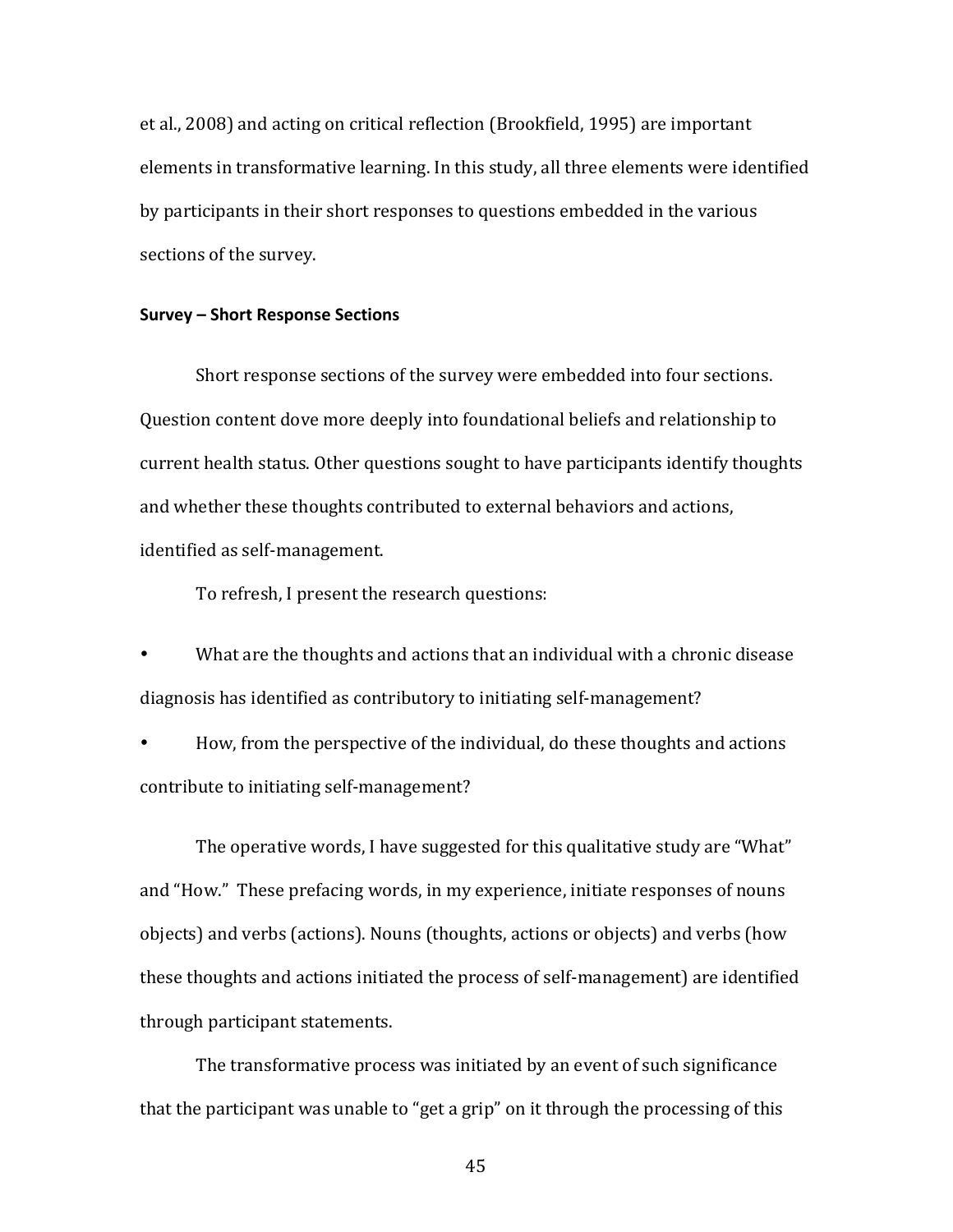event through the current and usual set of collective beliefs, thoughts and values. In this application of transformative learning, the event was the diagnosis of a chronic disease; prior to which each participant believed they were in relatively good health. Three themes comprised of periods -- pre, at pivotal moment and post -- were derived from participant surveys and personal communication. Subcategories were identified where data appeared indicative of sub-themes.

#### Theme 1: The All's Right with the World

Persistent evidence of the development of specific chronic diseases was linked to unhealthy weight; however, study participants had not initially acknowledged this nor had they chosen to attenuate the progression of increased weight. There are two categories of narrative.

#### **Precursor Attitude – Disregard**

In this category, participants expressed an apparent disregard for their progressing negative health.

"I ate when I felt like it  $\dots$ " (PPH)

"I pretty much ate what I felt like eating." (PAL)

"... but was led by my emotions to do whatever felt good at the time!" (DMD)

### Poor Nutritional Habits and/or Lack of Physical Activity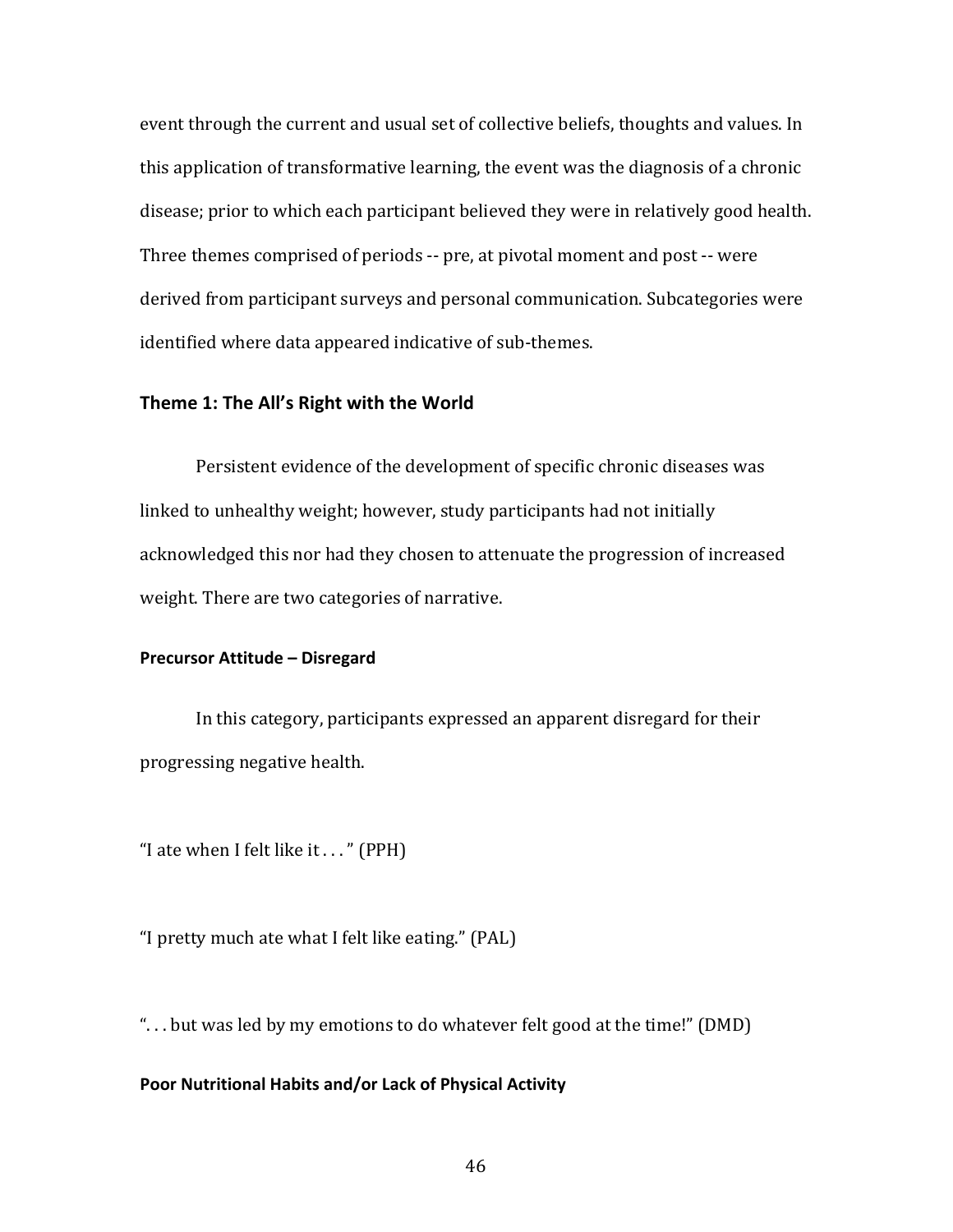Here are the comments from participants who in retrospect, expressed precursors of unhealthy weight resulting from a lack of physical activity and poor nutritional habits. DMD, LKL, DFD and MFS acknowledged that both poor choices of food and a lack of exercise were contributory to unhealthy weight and increased risk of chronic disease. Participant comments indicated that a lack of routine physical activity and poor nutrition were equally disregarded, resulting in progressively unhealthy weights.

"[I wish I would have taken] more time . . . [for] exercise. Eating smaller portion[s]  $\ldots$  healthier food  $\ldots$  avoid[ed] eating fast food like [f]ried [c]hicken, French fries, fatty food, less rice and [less] starchy food." (LKL)

PPH stated, "... eating 4-5 times a day."

Stated DFD: "I did very little  $\dots$  poor eating  $\dots$  limited exercise  $\dots$  watch [TV]  $\dots$  lay around."

"Too much ice cream!" (CFP)

"Fault was with inactivity, failure to pursue regular regime of aerobic and resistance exercises." (WMP)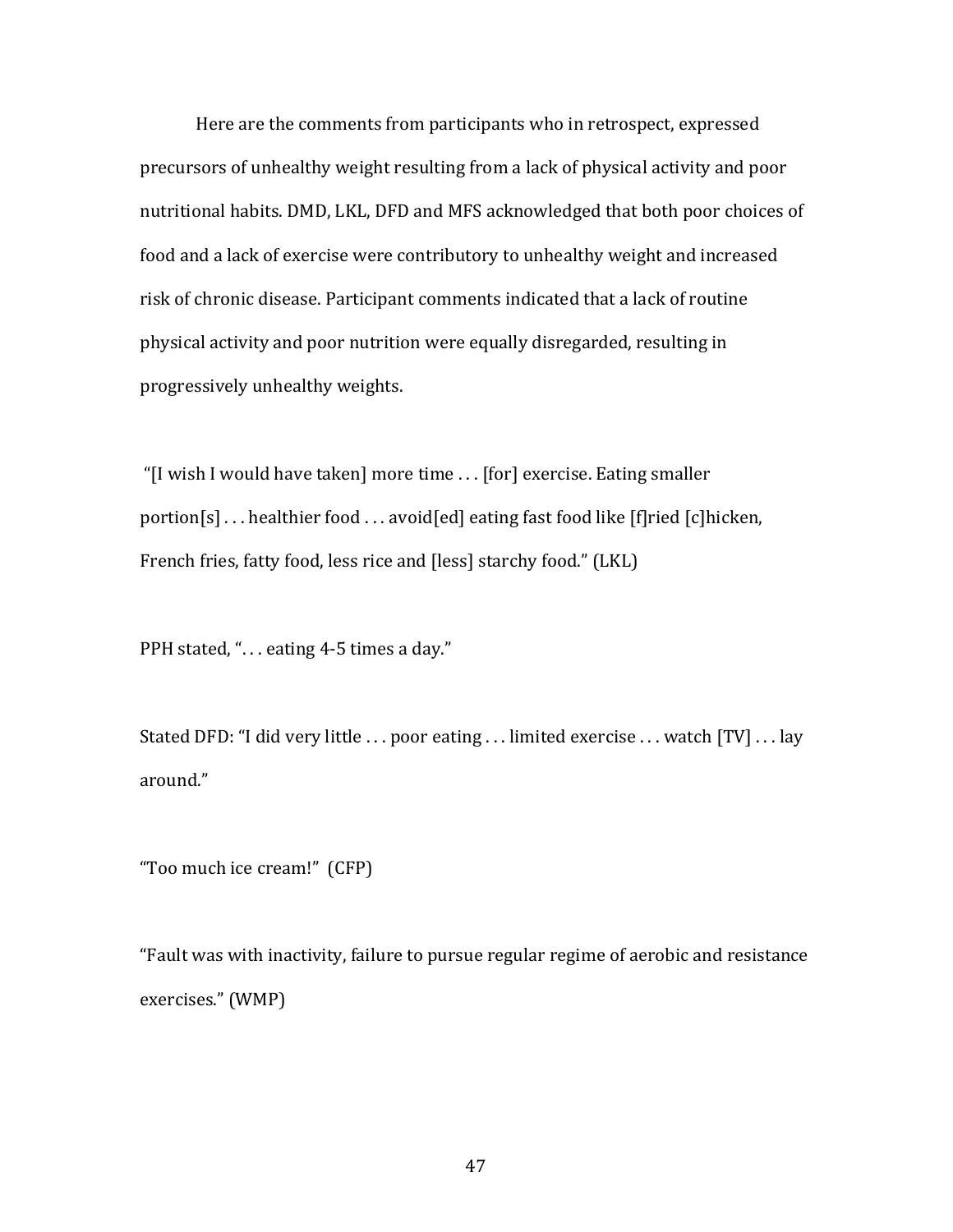"My unhealthy weight is caused by poor eating habits and lack of daily exercise. I could have avoided 'junk food.' " (MFS)

Although there appeared to be an apparent disconnect between a disregard for progressive deleterious health and acknowledgment of poor lifestyle choices, it might be explained that acknowledgment was activated through this survey; perhaps likened to "meaning making." Theme 2, which follows, expresses the conundrum of these participants.

# Theme 2: Coming to Grips with the Disorienting Dilemma

Firstly, participants, initially, not alarmed with increasing poor health, as evidenced by Theme 1: "The All's Right with the World" period are beginning to face reality. However, negative situations presented themselves such that each participant could no longer ignore: evidence of poor health and/or reduced physical abilities. 

#### **Conditions of Health: Clinical Diagnoses**

While a few participants received diagnoses of chronic health conditions prior to the diagnosis that initiated self-management, their statements reflected the "straw that broke the camel's back," the final diagnosis.

"Lab tests." (PML)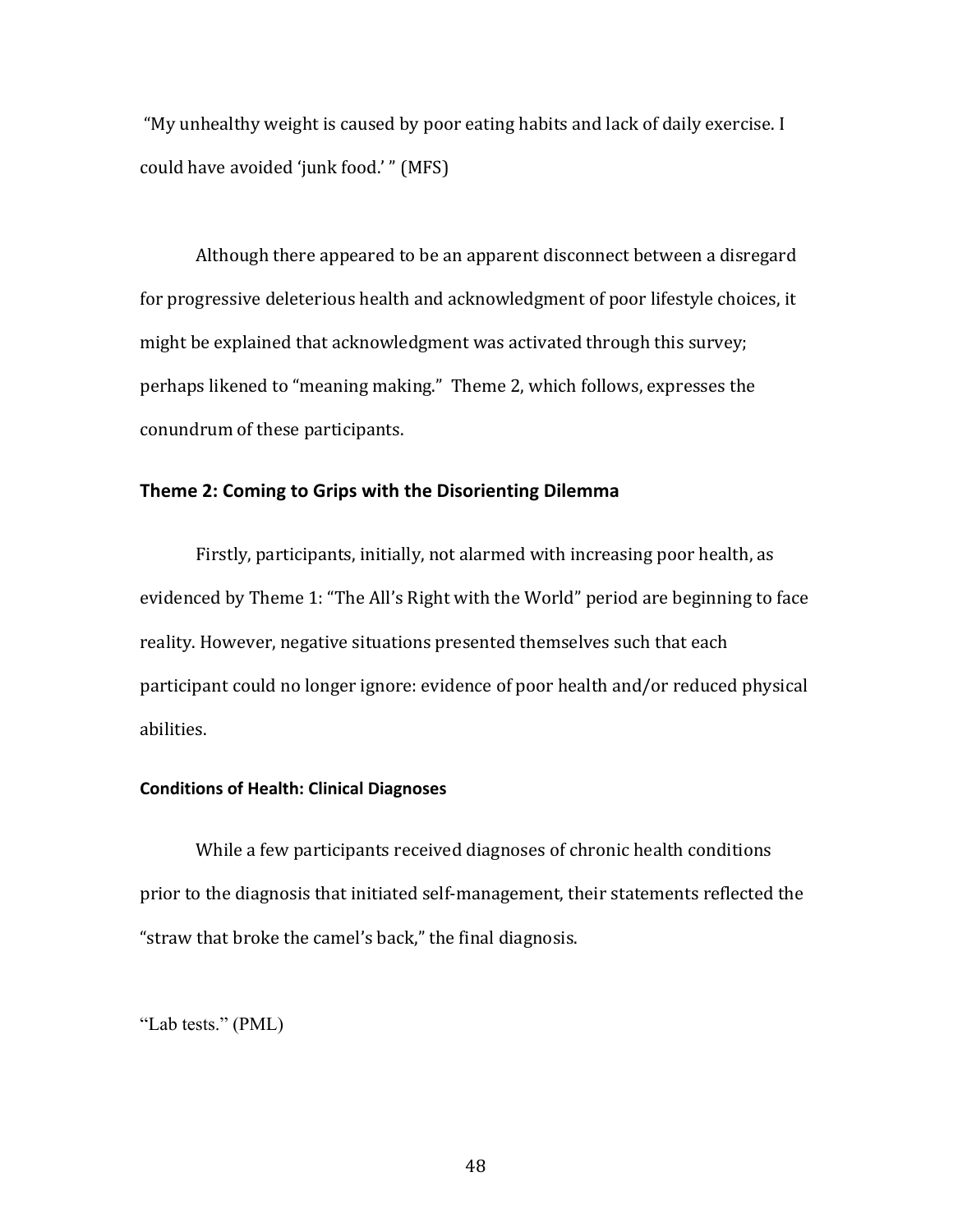"[The] doctor's diagnosis." (PPH)

"My heart attacks." (CFP)

"[... one of the ICU doctors...] 'Change or Die.' " (DET). DET's diagnosis came about suddenly, "Definitely being admitted (to the emergency room) was my wake-up call, I thought I had all the time in the world . . . [I was] too young to have DKA (diabetic ketoacidosis)." 

# **Conditions of Health: Self-acknowledgment of Physical Limitations**

In this second section, the "straw that broke the camel's back" was selfacknowledgment of physical limitations and its relation to their respective chronic diseases.

"I tried to complete a simple task  $\dots$  left me huffing, out of breath and strength." (DMD) 

PAL stated, "... fatigue."

MFS noted: "My weight [was] causing problems with my ability to inhale oxygen to a fuller extent."

# **Self-reflections**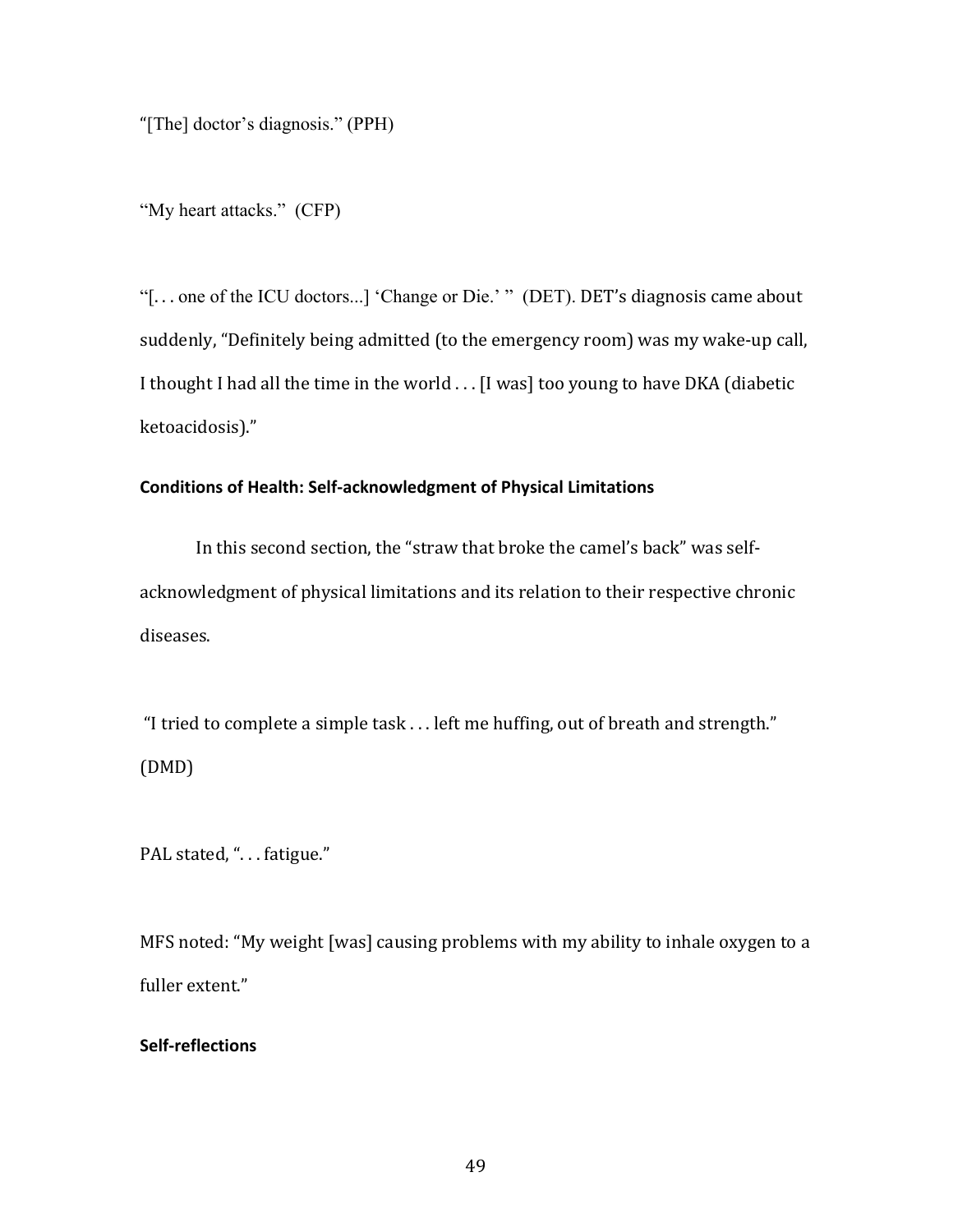Overall, the statements by DFD and DMD were reflective of and acknowledgment of recognized self-responsibilities. "I did very little to help myself remain healthy... I have contributed to this [current chronic disease]. I['m] ashamed of my self-afflicted behavior. I could have avoided .... "Definitely, this was selfinflicted! 

DMD said: "I successfully repressed the reality of my weight from active thoughts.... [I] excused myself... My work encouraged a sedentary lifestyle. I was totally irresponsible in my health choices because I never felt bad  $\dots$  I had no gauges to stop my out-of-control behaviors."

"... pack trip in Wyoming ... outfitters were discussing which horse to put me on because of my weight. [That] was the clincher." (DFW)

"Seeing coworkers, friends and family getting sick and pass[ing] away." (LKL)

Psychological and physiological limitations were articulated consistently.

#### **Thoughts and Actions**

Emanating from self-reflections, these participants articulated thoughts and actions that continued to provoke changes to self-management of their chronic diseases.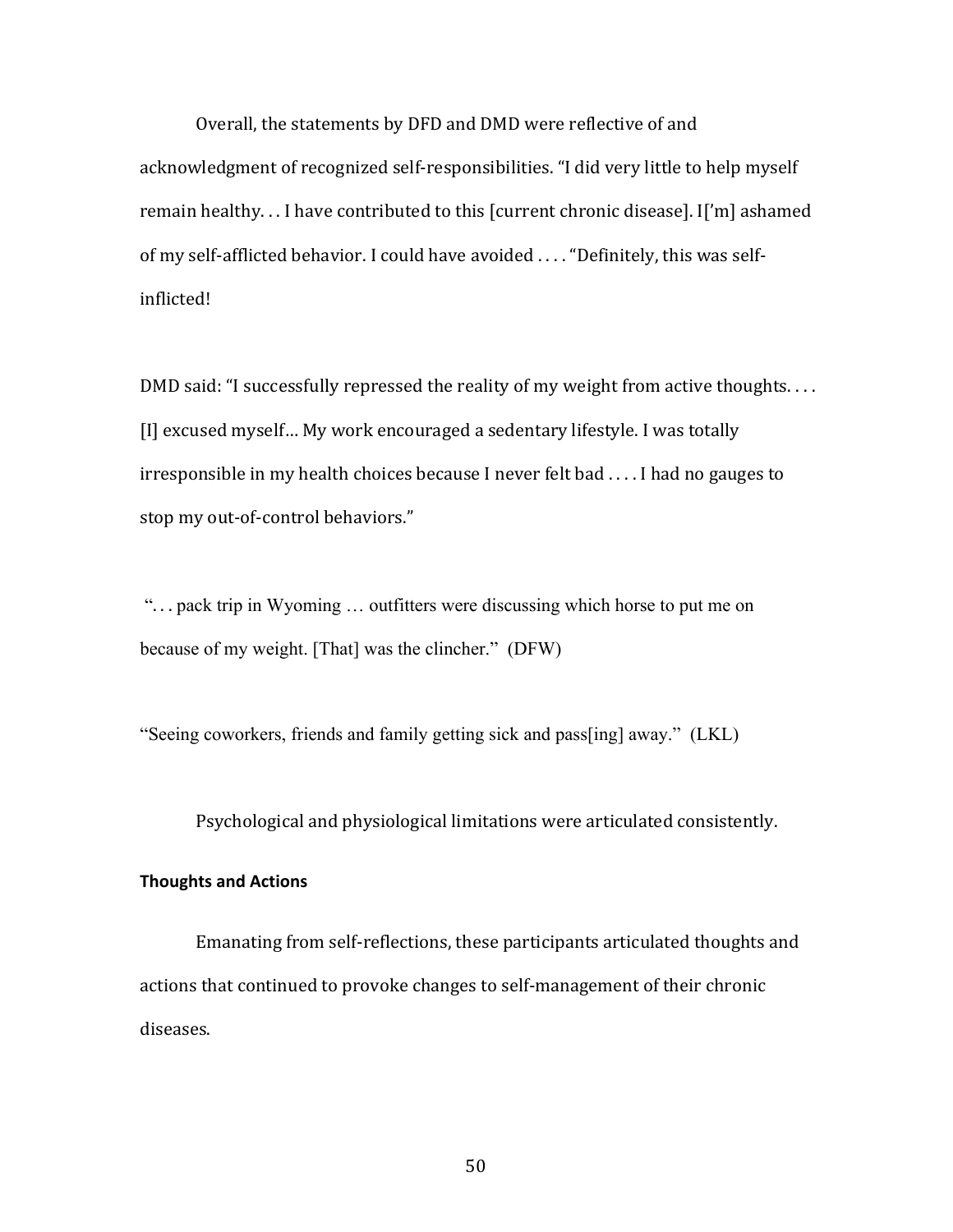"I guess I was looking down the road and not liking what I saw  $\ldots$ " PAL said.

"My doctor wanted me to start with insulin. [Needles … I can't]" (DFD)

... a patient in the emergency room... This gentleman was in his mid-seventies ... in fantastic physical condition as far as his physique was concerned  $\ldots$  [I] decided to make lifestyle changes . . ." (DET)

PPH stated: "Your life is over if you don't change… fact that I could no longer walk 2 miles without resting to 'catch my breath.' " (PPH)

Stated DFD: "Not prepared for such a diagnosis!  $\ldots$  Now [I'm] a part of my genetic pool ... joining the ranks of family members ... My relationship with food has changed. I no longer feel addicted to food. I no longer want that full feeling  $\dots$  don't particularly like or crave [certain foods, but] knowing that are there are good fuelfood for my body." (DFD)

"When they said I had sleep [apnea] it hit me "Wow[,] I need to change things." (DFW)

# Theme 3: Life Anew - Stronger Self and Greater Self-involvement

Paradigmatic shifts from "here" to "there" emanated from all participants. Two categories were developed from these shifts, changes to descriptions of self and of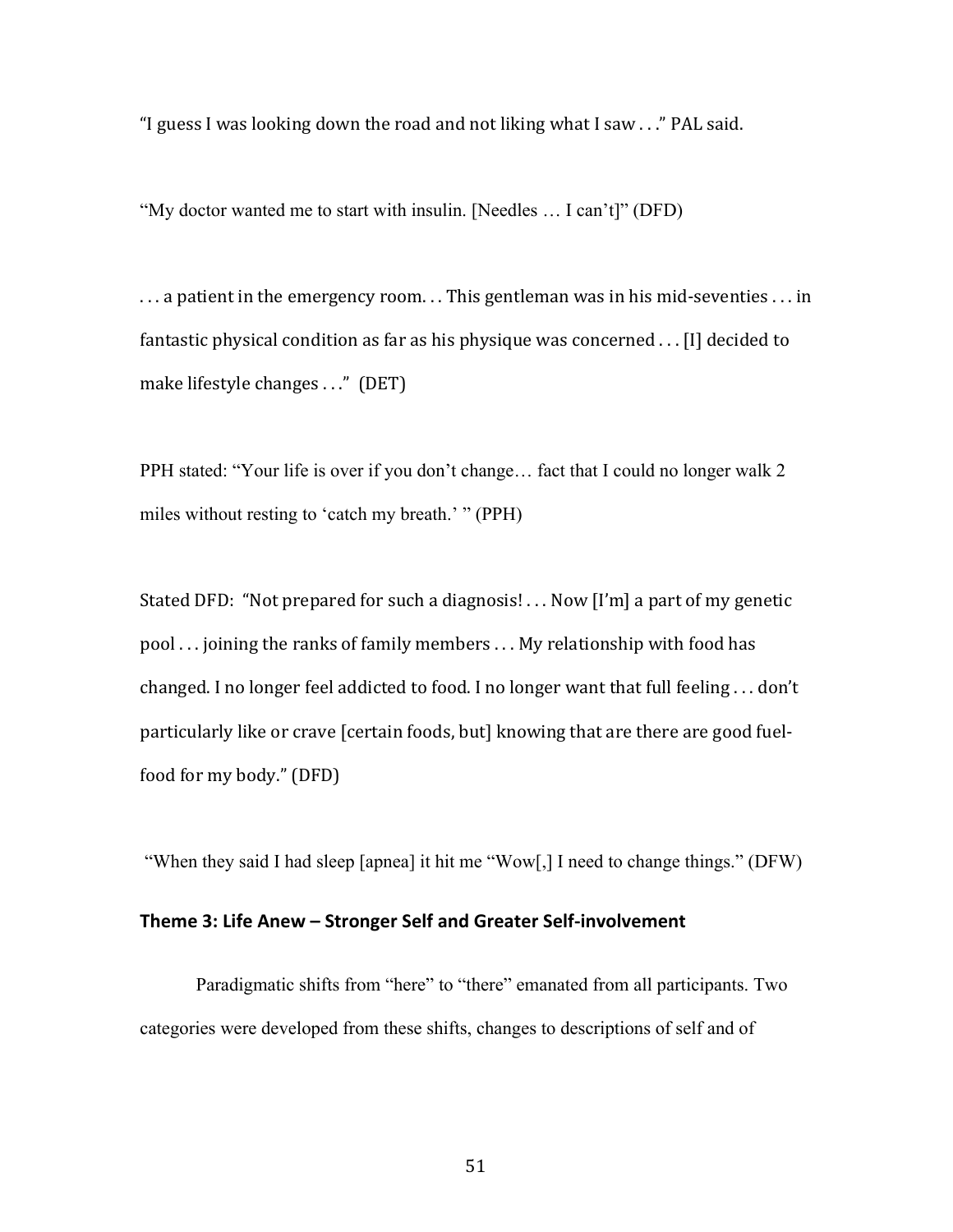changes in activities. Overall, DFW said it the most succinctly. "I believe I have changed my thoughts about my health."

#### **Paradigmatic Shifts - Self-identification**

Categorically, all participants developed positivity about self. Regardless of current circumstances, all participants distinctly identified their respective personhoods in a positive manner, apart from their diseases.

From "concern, self-conscious . . ." to "Lucky, fortunate, gifted, refreshed, encouraged. . ." (WMP).

Humble ... Stronger ... improving." (DFD)

From "Bouts of depression . . . not feeling useful ... embarrassed ashamed . . ." to "See[ing] the progress gives me the 'I can . . .' attitude" (WMP)

"By doing the above [no more whining, strategic planning, better solutions, new exercise protocol] I moved away from a depressionable situation to a happier state  $\ldots$ " (PPH)

# **Paradigmatic Shifts - Activities**

Continuing with the previous subcategory of paradigmatic shifts in selfidentification, this section conveys the positivity as extended onto their activities.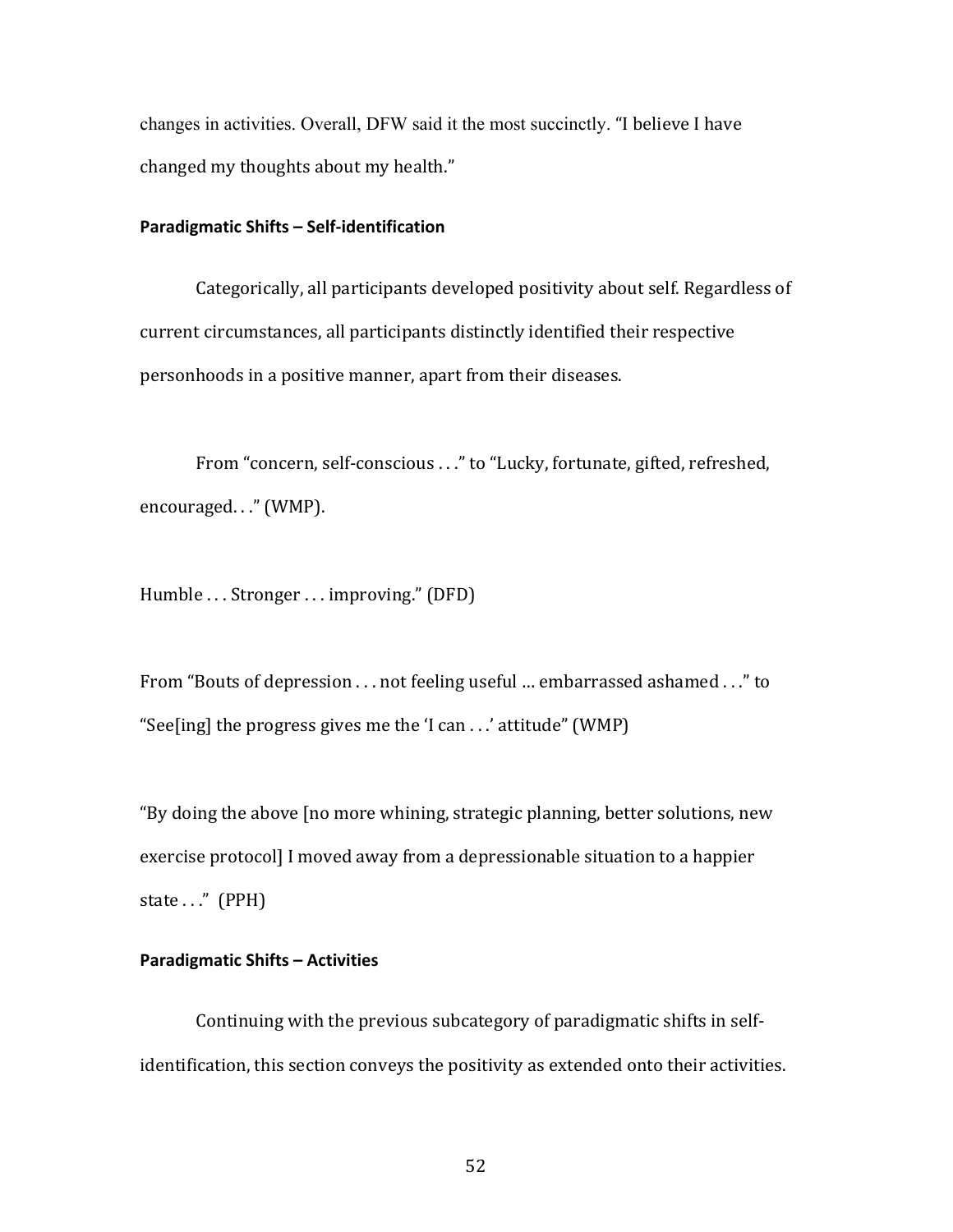"I am the keeper of my health. My doctor is not responsible for my health  $\ldots$ " (DFD)

From "[I] never thought about eating healthy" and "[I] was an occasional exerciser" to "The working on healthy eating is one goal I know I can do." (MFS) From "My heart attacks" to '[Now I] read labels. [I] use relaxation techniques." (CFP)

MFS said, from " $\ldots$  dis[gusted] with myself  $\ldots$ " to working on healthy eating is one goal I know I can do."

From "My poor eating habits, as well as limited exercise  $\ldots$ " to "I am preparing more food at home and reading more nutritional labels." (DFD)

From "Careless physical activities ... lack of self-control in skiing, playing ball!" to "I am currently eating healthier meals and avoiding 'junk' and sweets. [I am] walking more." (WMP)

PPH's prior activities were "...eating the wrong combo of foods  $\dots$  stopped exercising." And "... eating 3 squares [meals] a day." He has since adopted new choices, "creating better eating solutions."

"My thinking of eating healthy and doing more exercise make[s] me feel more refresh[ed] and better." And "Since I did my regular checkup and doing my yearly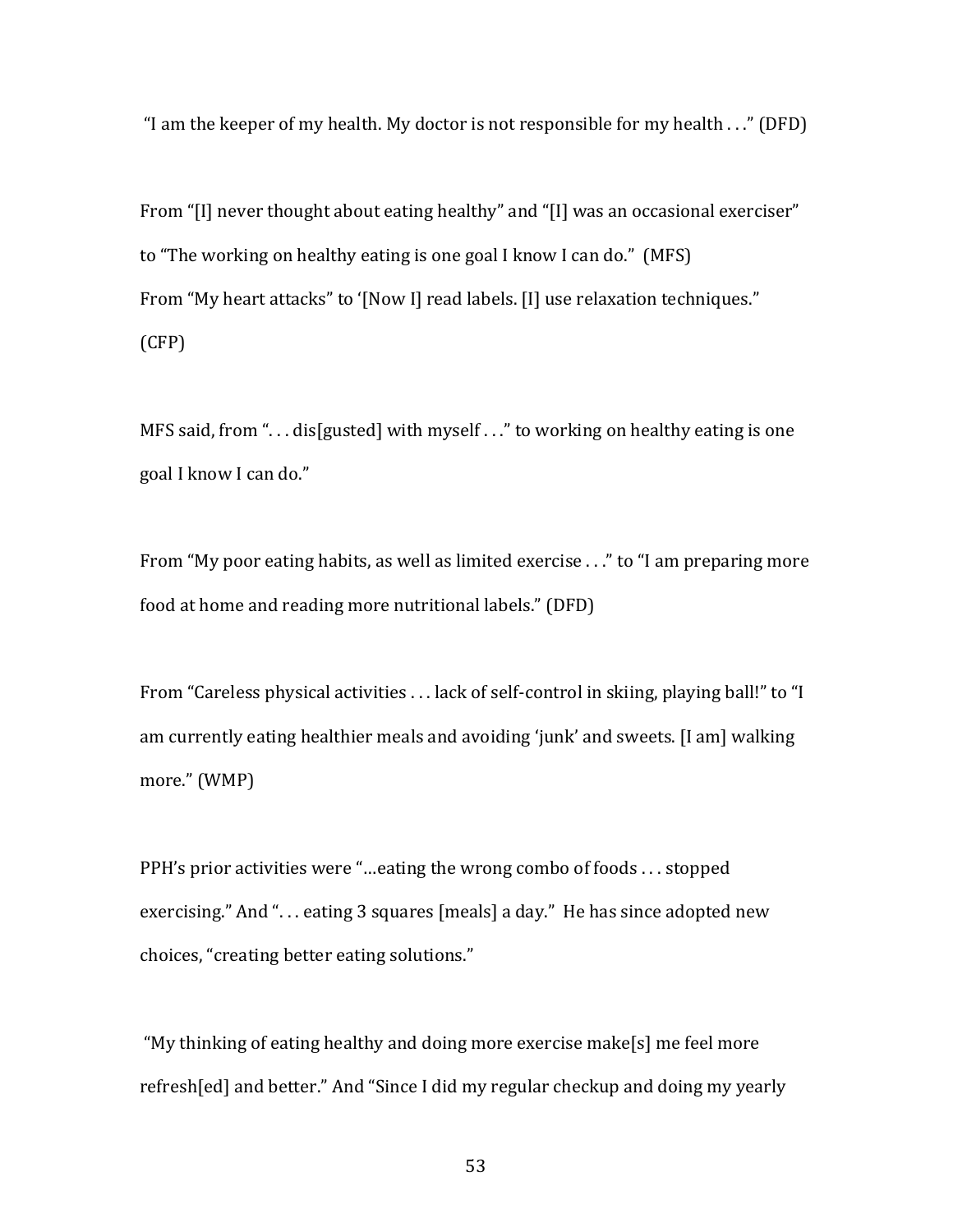biometric screening, I'm more aware of my condition of aging." (LKL) LKL concluded with, "My thoughts about managing my health [are] very important to live comfortably without pain and [to live] longer. [I'm] looking forward to better aging." 

## **Theme 4: The Present**

In this last series of questions, participants were asked to identify personal thoughts of journeys to self-management. Several clusters of thoughts were expressed: No blame, good health habits are a priority, letting go of "doing it all," and positivity  $-$  the attitude that "I can. It's not too late!" A few powerful were statements:

CFP wrote: "... Use relaxation techniques. Learn something new. Do something fun. Breathe!" 

Stated DET, "... expect plateaus, but don't give up ... it will be worth it. Listen to your body. There will be days when you need a break, that's okay."

WMP wrote, "Appreciate opportunities, longevity, healthy choices . . ."

# **Relating Participant Characteristics to Self-efficacy and Foundational Beliefs**

Regardless of the small number of participants, bringing together the constructs of self-efficacy and foundational beliefs with sociological, demographic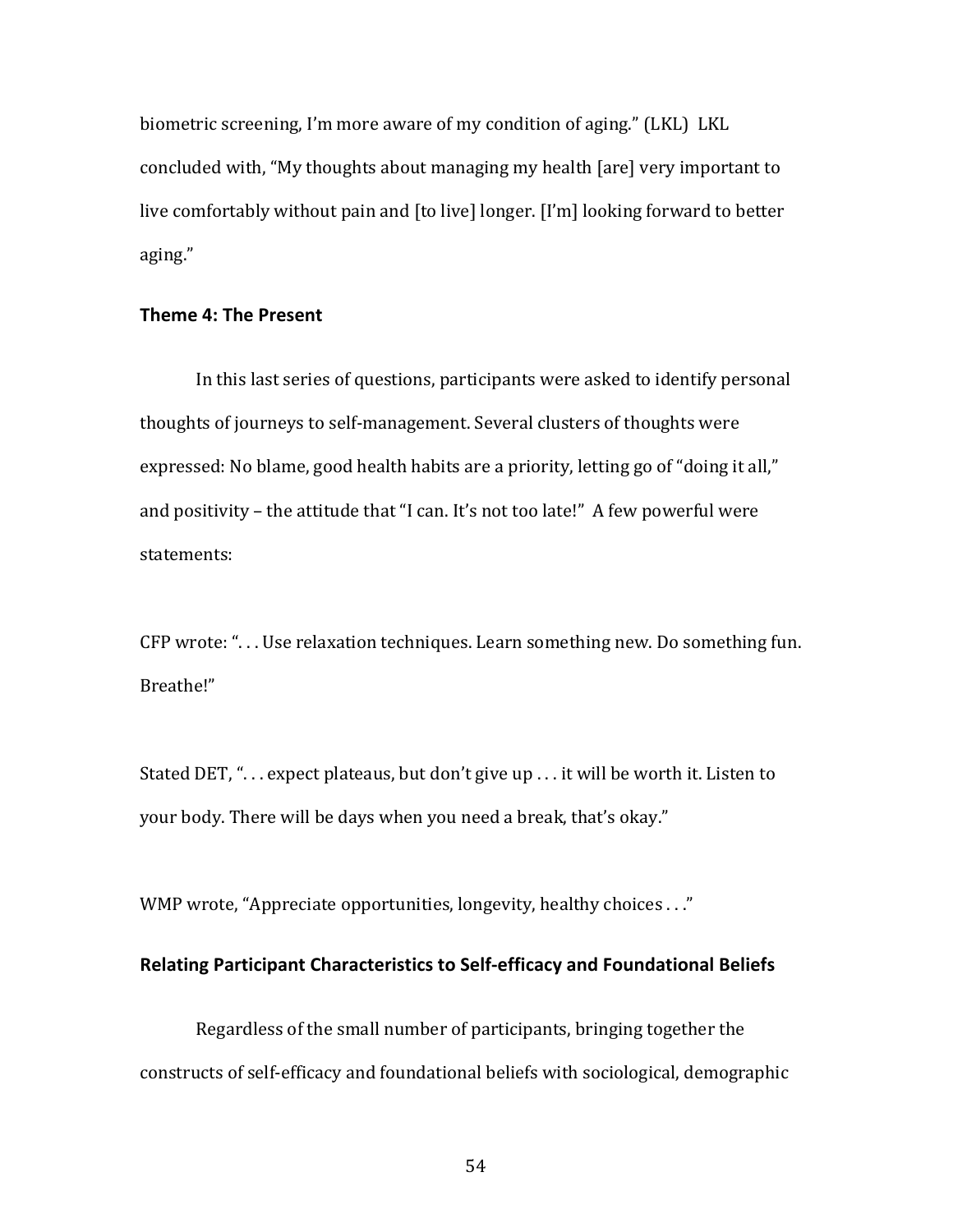and anthropometric markers as reflected in the next table, Table  $3$  – Averages of Self-efficacy and Foundational Beliefs (expressed as mean value of 0.00) is important to this study. The explanation of the averages for all five Likert-scaled categories is provided. For each of the five categories, each participant's response was averaged. Higher ranges of 3.51 to 5.00 indicate some level of agreement, whereas lower ranges of 1.00 to 3.50 indicate some level of disagreement. Given the small number of participants, only descriptive comments about this information are appropriate. 

The rationale for Table 3 was to provide a succinct table of each participant's demographic characteristics (age, gender and income), relating these characteristics to beliefs of self and foundational beliefs. Self-beliefs were reflected as levels of selfefficacy (dichotomous values of high and low). Foundational beliefs included, first, the relationships of advancing age to chronic pain, disease and disability. Second and third, each participant's foundational beliefs in one's role in unhealthy weight progression and personal beliefs of the relationship between lifestyle choices and development of unhealthy weight and concomitant comorbidity development are related.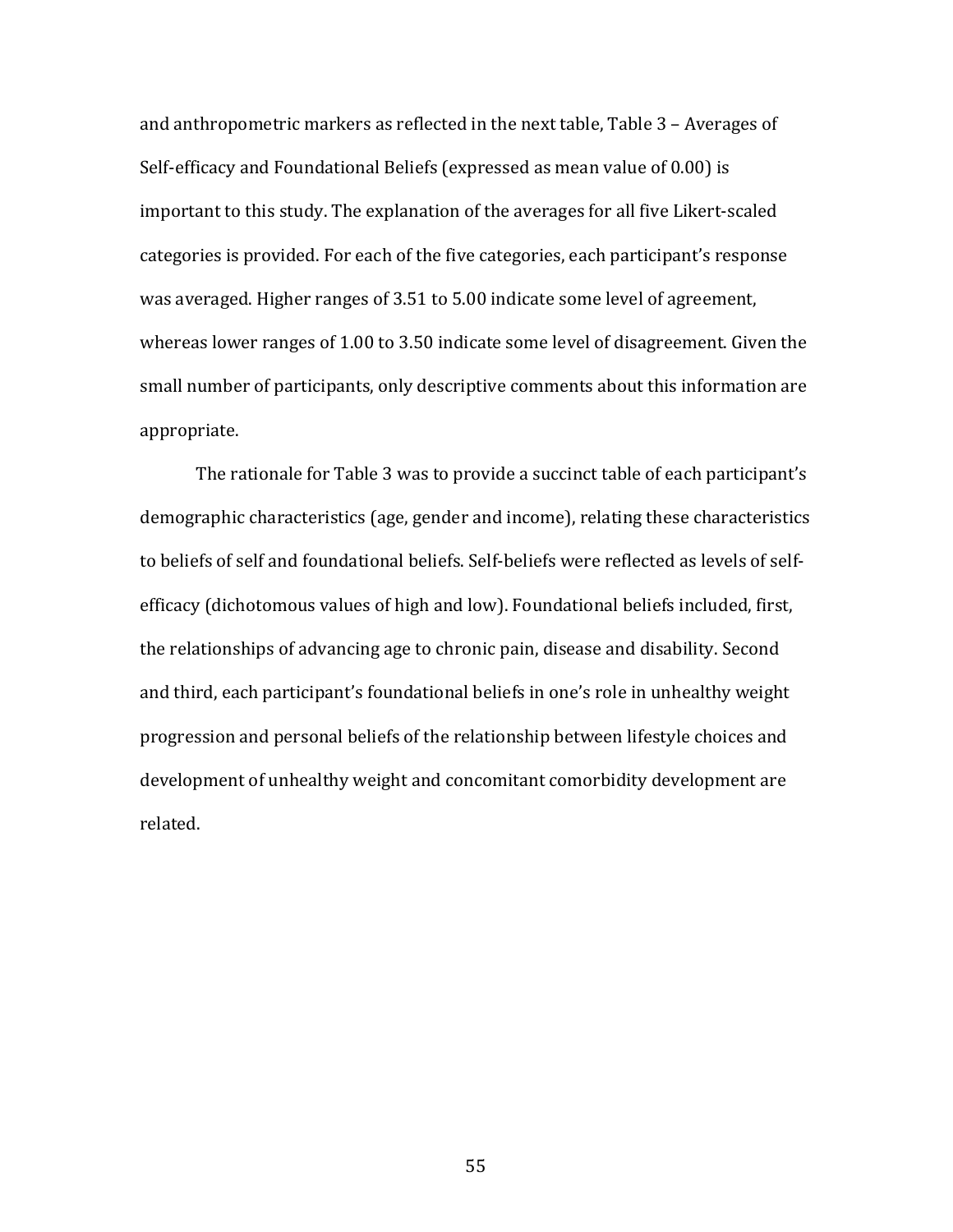| Pseudonym      | <b>DET</b>   | LKL   | DMD   | PAL   | <b>WMP</b> | <b>PPH</b> | <b>DLW</b> | <b>DFD</b>   | <b>MFS</b> | <b>CFP</b> |
|----------------|--------------|-------|-------|-------|------------|------------|------------|--------------|------------|------------|
|                |              |       |       |       |            |            |            |              |            |            |
| Gender         | Male         | Male  | Male  | Male  | Male       | Male       | Female     | Female       | Female     | Female     |
| Age range      | 50-55        | 61-65 | 61-65 | $70+$ | $70+$      | 66-70      | 56-60      | 61-65        | 66-70      | $70+$      |
| Income         | 50-75        | 50-75 | >75   | N/R   | 25-35      | 50-75      | < 10       | >75          | $10 - 25$  | ~10        |
| ( \$1,000]     |              |       |       |       |            |            |            |              |            |            |
| Diagnosis to   | $\mathbf{1}$ | 3     | 12    | 12    | 67         | 44         | 33         | $\mathbf{1}$ | 3          | 3          |
| management     |              |       |       |       |            |            |            |              |            |            |
| (months)       |              |       |       |       |            |            |            |              |            |            |
| High self-     | 4.33         | 4.33  | 3.67  | 3.78  | 3.78       | 3.33       | 4.44       | 4.11         | 4.22       | 3.67       |
| efficacy       |              |       |       |       |            |            |            |              |            |            |
| Low self-      | 3.33         | 3.11  | 2.78  | 3.22  | 2.67       | 3.22       | 3.44       | 4.00         | 2.33       | 3.33       |
| efficacy       |              |       |       |       |            |            |            |              |            |            |
| Aging,         | 2.20         | 2.70  | 2.30  | 2.90  | 1.60       | 2.60       | 2.60       | 2.20         | 2.30       | 1.90       |
| disease, pain  |              |       |       |       |            |            |            |              |            |            |
| & disability   |              |       |       |       |            |            |            |              |            |            |
| beliefs        |              |       |       |       |            |            |            |              |            |            |
| Self-          | 3.36         | 3.43  | 3.64  | 2.64  | 2.71       | 3.07       | 3.00       | 3.21         | 3.43       | 2.71       |
| responsibility |              |       |       |       |            |            |            |              |            |            |
| beliefs        |              |       |       |       |            |            |            |              |            |            |
| Lifestyle      | 3.00         | 4.75  | 2.50  | 3.50  | 2.50       | 3.00       | 3.00       | 3.00         | 4.50       | 3.50       |
| choice beliefs |              |       |       |       |            |            |            |              |            |            |

**Table 3. Self-efficacy and Personal Beliefs**

#### **Relating Research Questions to Identified Themes**

The research questions prefaced by "What" and "How" were answered by participants like this: "What" were the clinical diagnoses and physical limitations and "How" clinical diagnoses and physical limitations initiated self-management was the final acceptance personal responsibility. As discussed, four themes were developed from this study and aligned to the suggested process of transformative change as articulated by Mezirow (1978).

Table 4 - Linking Research Questions to Themes provides a summary of articulated words that were aligned to each of the themes. This table has provided, in summary form, how themes were developed from the "what (nouns)" and "how (verbs)" of verbatim participant words.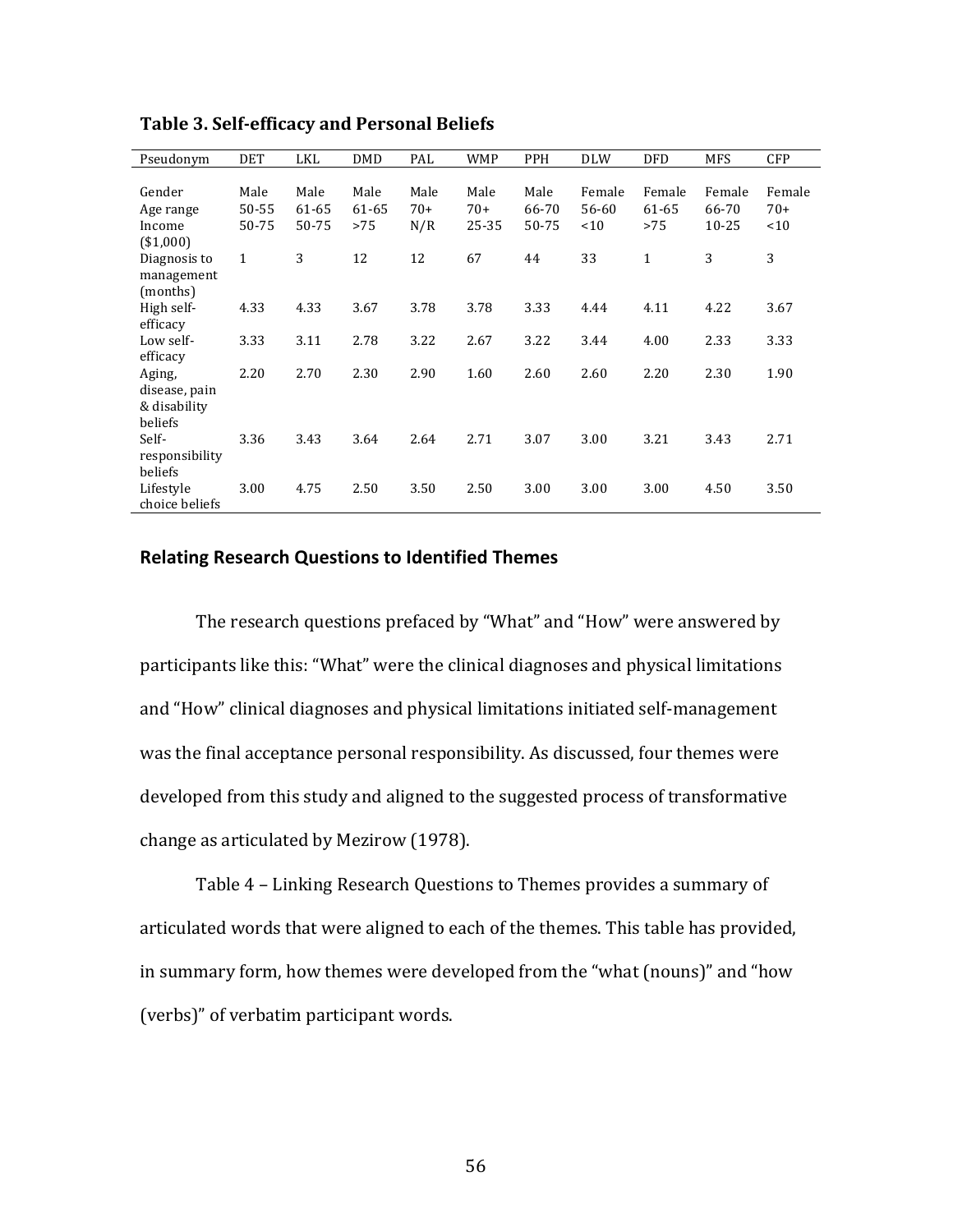| Table 4. Research Questions and Themes |
|----------------------------------------|
|----------------------------------------|

| Theme                                                          | What                                                                                                                               | How                                                                        |
|----------------------------------------------------------------|------------------------------------------------------------------------------------------------------------------------------------|----------------------------------------------------------------------------|
| 1: The "all's right with the<br>world"                         | Food, exercise, positive<br>emotions                                                                                               | Disregarding, ignoring,<br>not feeling<br>Watching, not-<br>participating  |
| 2: Coming to grips with<br>the disorienting dilemma            | Diagnoses, heart attacks,<br>death<br>Change, DKA, no strength,<br>fatigue, Future, needles,<br>shorter life, depression,<br>shame | Not being able to inhale,<br>huffing<br>Dying, reflecting, being<br>scared |
| 3: Life anew - stronger<br>self & greater self-<br>involvement | Lucky, fortunate, gifted<br>Self-responsibility,<br>relaxation, fun<br>OK, opportunities                                           | Refreshing, encouraging                                                    |
| 4: The present                                                 | Mental attitude, never too<br>late                                                                                                 | Delegating, breathing                                                      |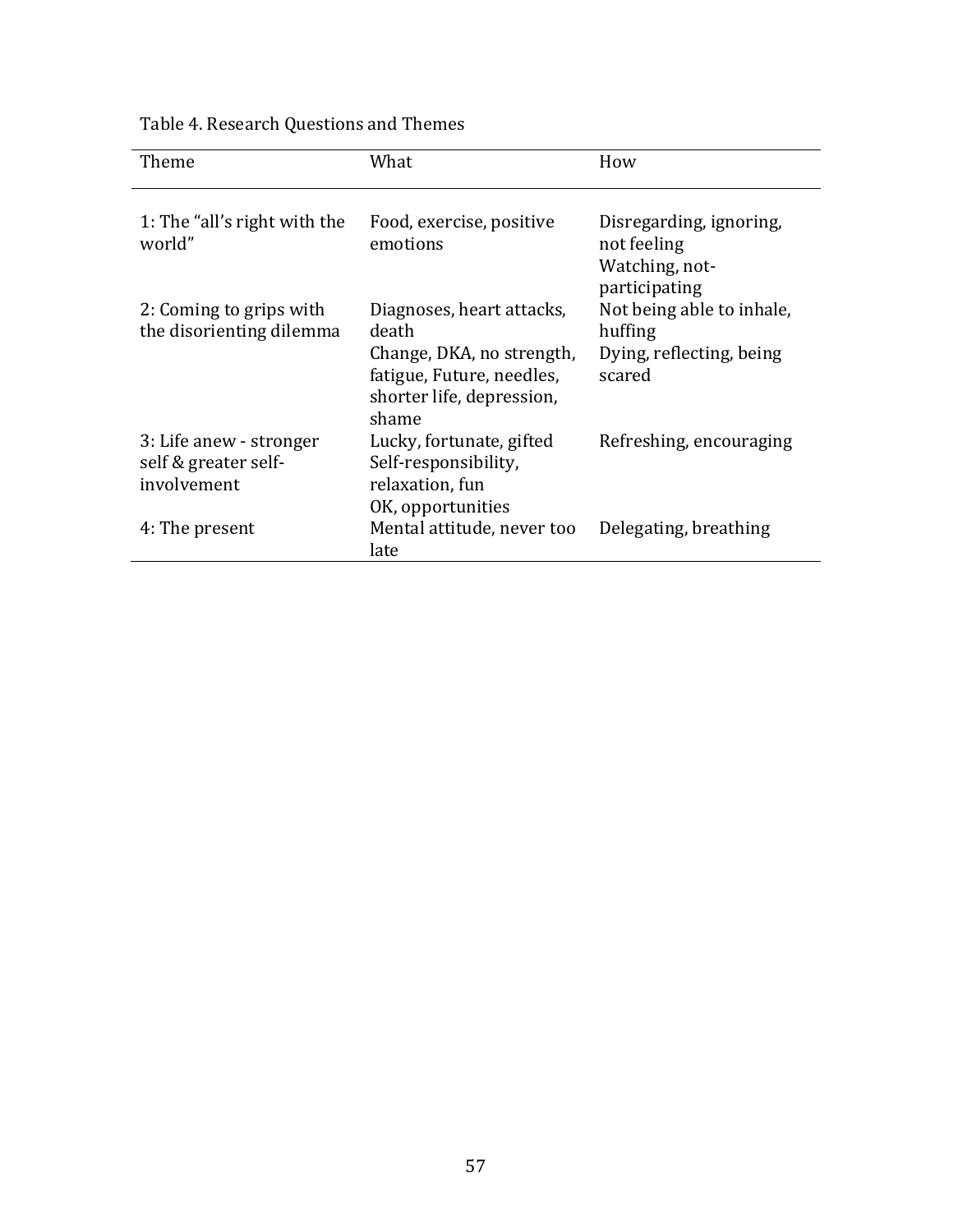# **Chapter 5**

# **Discussion**

### **Introduction**

This chapter includes the following discussions. The first topic is the study's findings. This is followed by suggestions as to how healthcare practitioners can guide individuals similar to these study participants in the earlier initiation of healthcare self-management activities. The fourth topic is conveying the importance of timely consideration of this study on making an impact on the current alarming health trends that make up "unhealthy." A discussion of study delimitations and limitations is addressed next.

#### **Findings**

The first topic is focused on the research questions. The second topic focuses on the influences of demographics (gender, age, and income), the levels of selfefficacy (low and high), and foundational beliefs (relationship of aging to pain, disease, and disability) as these influence the period to initiating the selfmanagement of unhealthy weight-related chronic disease.

The research questions are provided below.

What are the thoughts and actions that an individual with a chronic disease diagnosis has identified as contributory to initiating self-management?

• How, from the perspective of the individual, do these thoughts and actions contribute to initiating self-management?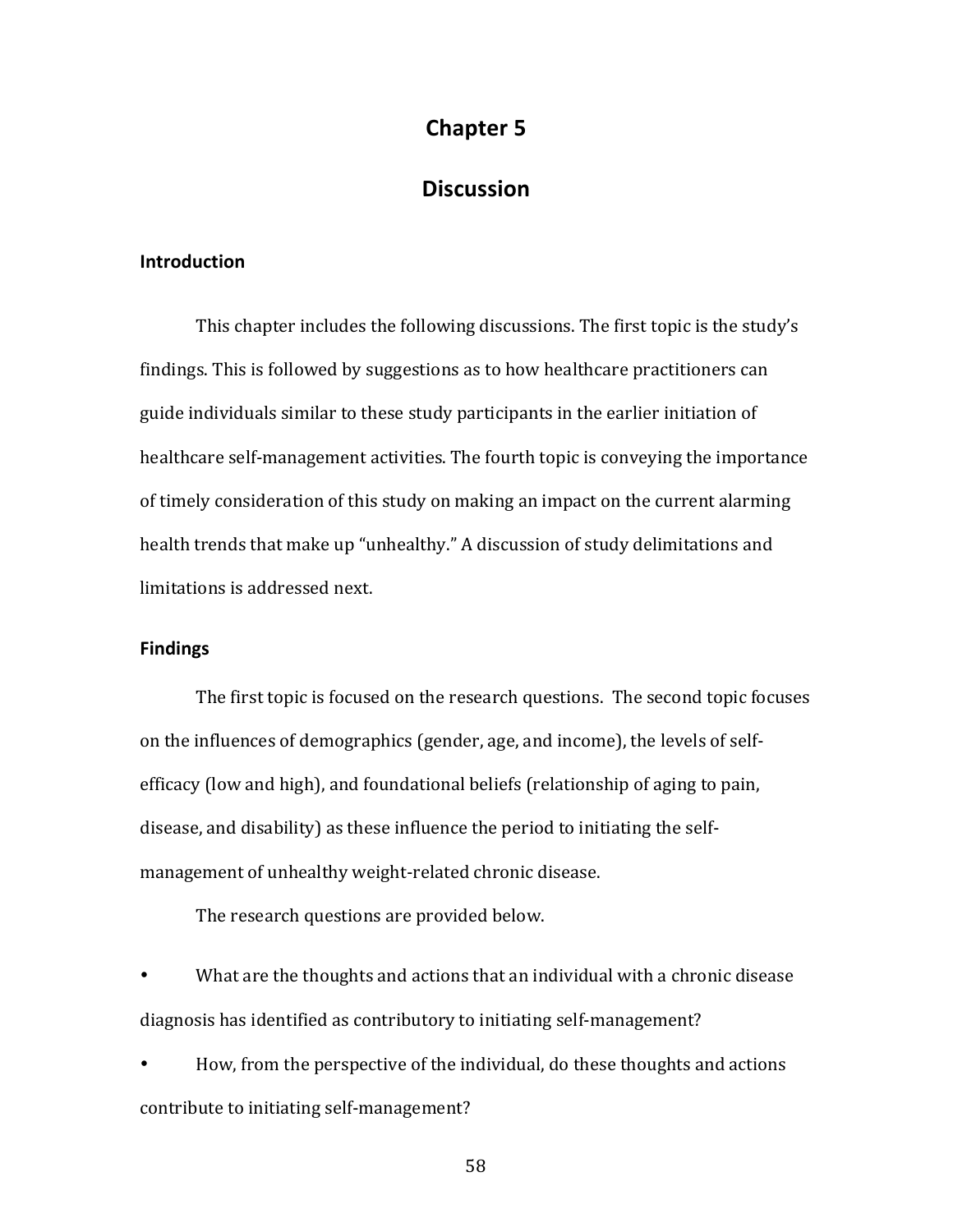Were the research questions answered? Yes. In answering the first research question of "What," the factors were the clinical diagnoses and the self-perception of physical limitations. "How" these factors promoted self-management were through each individual's final acceptance of a chronic disease diagnosis and/or the final acknowledgment of restricted activities and physical limitations. Although the study provided answers to the questions, much remains unanswered. One big question is whether or not these factors can initiate the process of self-management sooner.

#### **Relating Initiation to Demographics, Self-efficacy and Foundational Beliefs**

To partially provide this answer, it is important to consider the influence of an individual's level of self-efficacy and/or foundational beliefs on time to initiation. Table 5, Summary of Inter-relationships, provides a comparison between the period of time intervening between the diagnosis of chronic disease to initiation of selfmanagement and (a) demographic (gender, age, and income), (b) self-efficacy levels (low or high), (c) foundational belief of the relationship of aging to pain, disease, and disability,  $(d)$  foundational belief of the relationship of self-responsibility, and  $(e)$ foundational belief of the relationship of lifestyle choice. The rationale for each of these comparisons in provided in the column entitled, "Rationale for Relationship."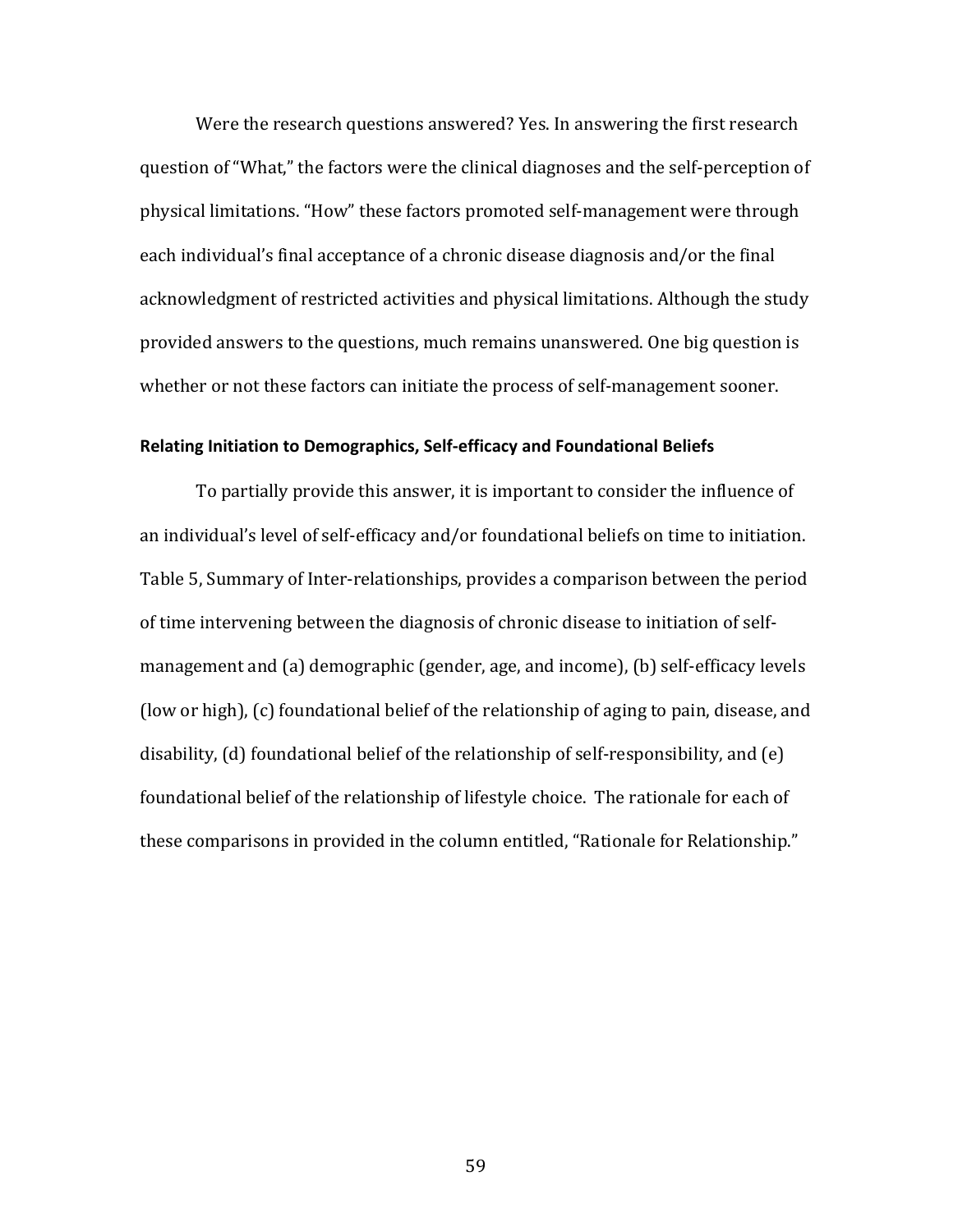| <b>Table 5: Summary of Inter-relationships</b> |  |  |  |  |  |  |  |  |  |  |  |
|------------------------------------------------|--|--|--|--|--|--|--|--|--|--|--|
|------------------------------------------------|--|--|--|--|--|--|--|--|--|--|--|

| Time between Diagnosis and Self-Management with      | Rationale for Relationship                             |
|------------------------------------------------------|--------------------------------------------------------|
| Demographics (gender, age, and income)               | Potentially, age, gender and/or income may influence   |
|                                                      | the intervening time between diagnosis and initiating  |
|                                                      | self-management                                        |
| Self-efficacy (low and high)                         | Self-perception of level of one's efficacy may affect  |
|                                                      | initiating change                                      |
| Foundational beliefs (relationship of aging to pain, | The belief that pain, disability, and disease          |
| disease, and disability)                             | accompany the aging process may preclude active        |
|                                                      | involvement in maintaining a healthy weight            |
| Foundational beliefs (self-responsibility)           | A higher level of self-responsibility may encourage an |
|                                                      | individual to initiate change to self-management more  |
|                                                      | quickly.                                               |
| Foundational beliefs (lifestyle choice)              | Acknowledging that lifestyle choices result in current |
|                                                      | disease state(s) may decrease the time period          |
|                                                      | between diagnosis and self-management                  |

Although identified that demographic variables influence thoughts and actions (Campbell et al., 2014), the small number of participants made identifying the influence of the variables untenable. Referring back to Table 3, Self-efficacy and Personal Beliefs, gender had no relationship to period of initiation to selfmanagement, the range (in months) for males was from 1 month to forty-four months and between females was 1 month to thirty-three months. Income range for men was from no response to  $> $75,000$ . For females, the income range was from  $<$  $$10,000$  to  $> $75,000$ . The range for age of males was from 50-55 years of age to  $70+$  years of age.

There was no relationship between the period of initiation to selfmanagement and the level of self-efficacy because of over-lapping ranges between low self-efficacy and high self-efficacy. Low self-efficacy ranged from 2.33 to 4.00 while high self-efficacy ranged from 3.33 to 4.33.

Finally relating period of initiation to self-management to foundational beliefs, there were no relationships. Although somewhat subjective in categorizing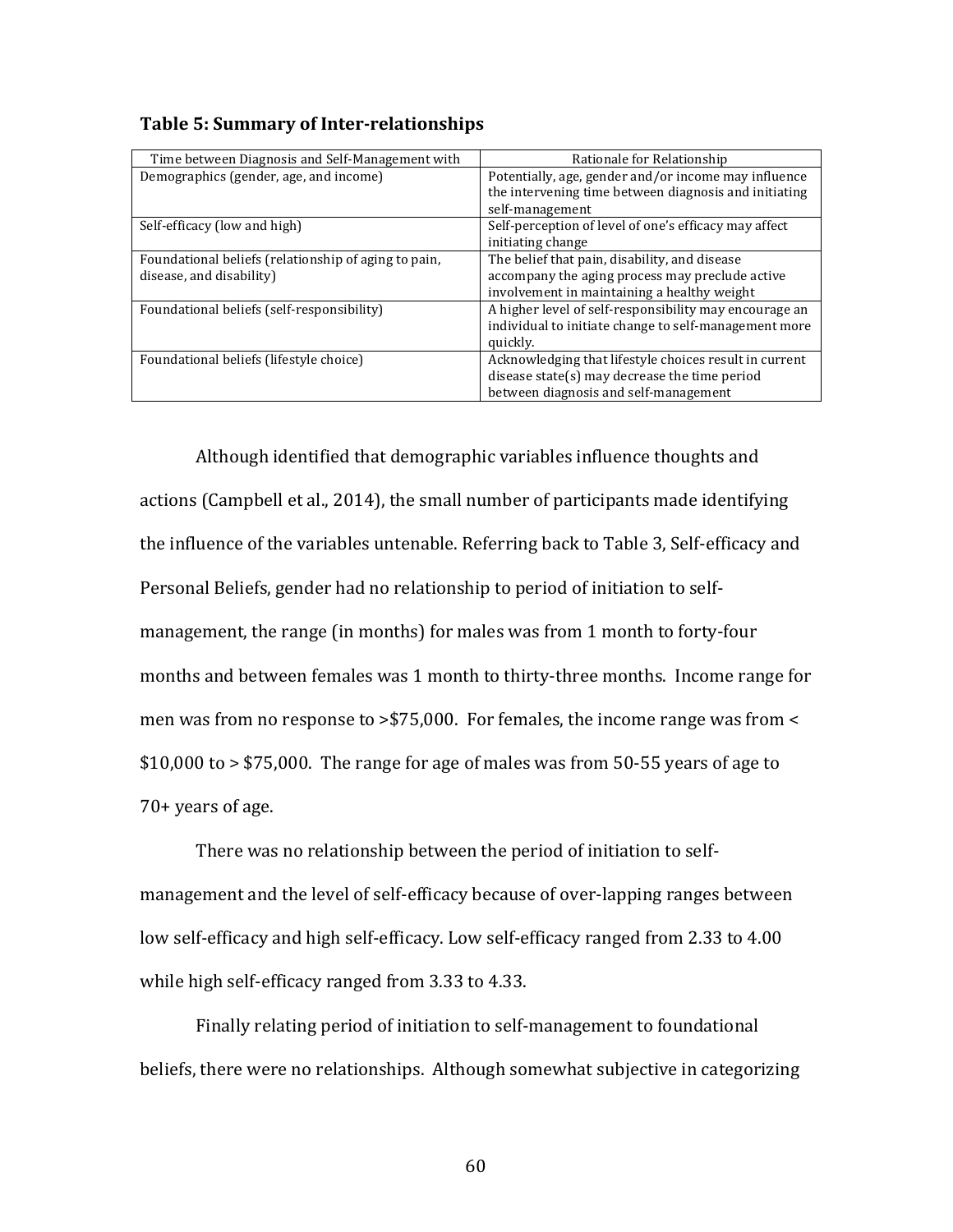periods of initiation as "fast," "moderate," or "slow," the classifications are needed to determine relationships between the period of initiation with demographics, selfefficacy and foundational beliefs as self-efficacy and foundational beliefs are noted in literature as contributory to change (Bandura, 1997; Husserl, 1931) (In this study, change is the initiation of self-management of health activities). The period of initiation to self-management was divided into three ranges: fast  $(1 \text{ to } 12 \text{ months})$ , moderate (13 to 36 months) and slow (37 to 67 months). For fast initiation, the range to initiate relating to beliefs of aging was from 1.90 to 2.70, for beliefs of selfresponsibility, the range was 2.71 to 3.43, and for beliefs of lifestyle choices, the range was 2.50 to 4.75. For moderate initiation, the range to initiate relating to beliefs of aging was from 2.30 to 2.90, for beliefs of self-responsibility, the range was 2.64 to 3.64, and for beliefs of lifestyle choices, the range was 2.50 to 3.50. For slow initiation, the range to initiate relating to beliefs of aging was from 1.60 to 2.60, for beliefs of self-responsibility, the range was 2.71 to 3.07, and for beliefs of lifestyle choices, the range was 2.50 to 3.00. Essentially, the ranges of foundational beliefs (aging, self-responsibility, and lifestyle choices) overlapped with the 3 periods of initiating (fast, moderate, and slow), making determining relationships between initiation and foundational beliefs untenable. Regardless of this limited information, there are a few points of interest. With regard to foundational beliefs, participants generally disagreed that disease, disability and pain are coincident with the aging process. This was not surprising, because if these participants felt that aging was coincident with disability, disease or pain, they likely would not have taken up selfmanagement activities. Also, acknowledging personal responsibility for the current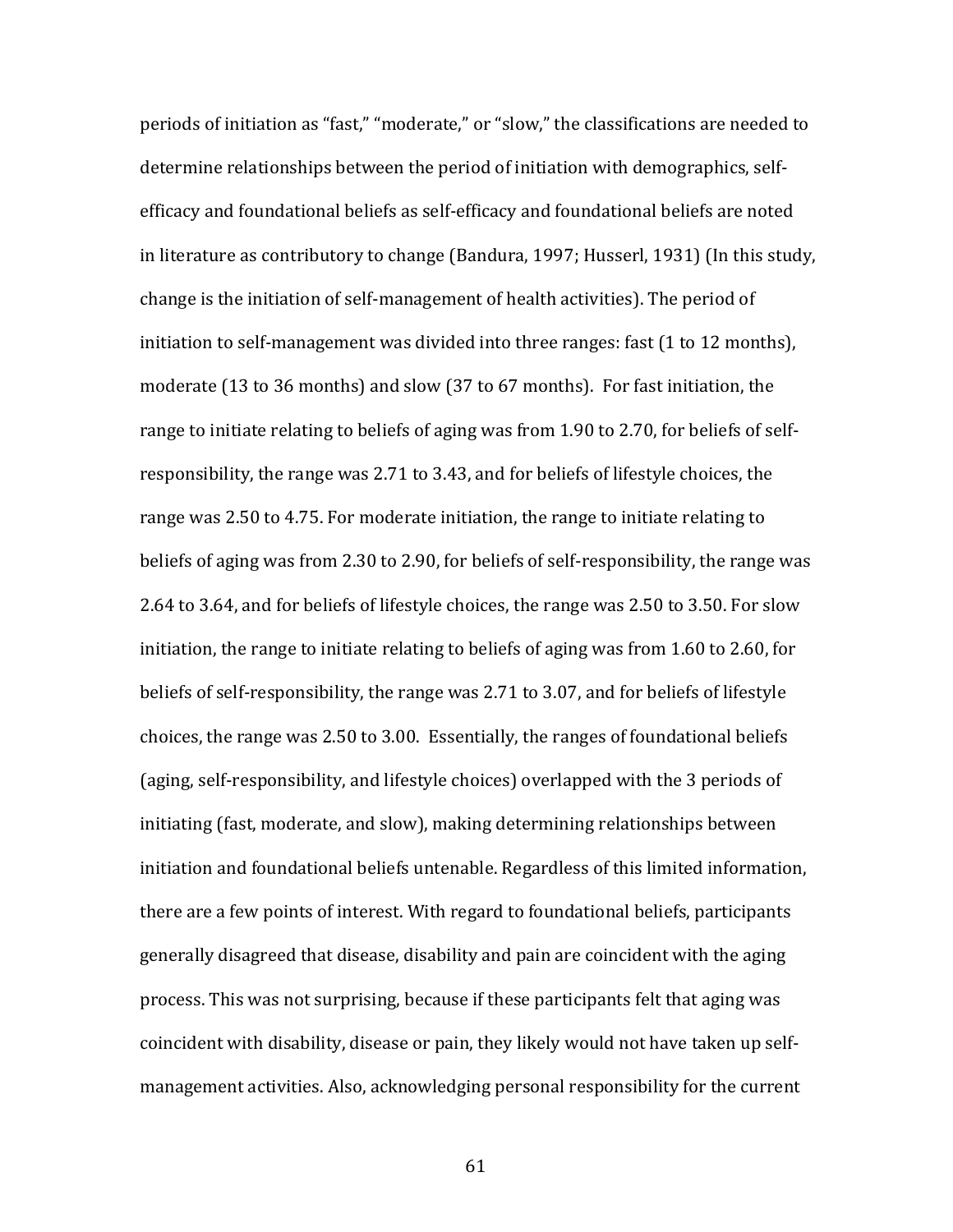ill health prompted the participants to act responsibly to attenuate further severity, without blaming anything or anyone else for their current chronic disease(s). Finally, participants generally agreed poor choices of improper nutrition and lack of routine physical activity promoted chronic disease development.

Regardless of limited ability to draw conclusions these participant data, pursuing factors that affect self-management initiation are important. The next discussion reinforces this statement.

#### **Making an Impact on the Trends of "Unhealth"**

There are three statistics. The first statistic is the average age at which Americans die: 78.3 years (Centers for Disease Control and Prevention, 2015). Americans are living longer. However, individuals are not living as healthily as evidenced by a gap of 10-12 years between development of a disease and death (Crimmins & Beltrán-Sánchez, 2010; Hubert et al., 2002).

The second statistic is the number of individuals within specific age ranges. There are more older individuals than younger individuals: the total population of the United States is skewing older. From 2000 to 2010, individuals aged 18-44 represented only  $6.0\%$  of the total United States population while those aged  $65+$ represented  $15.1\%$  of the total population (Howden & Meyer, 2011). Further, individuals  $65+$  are expected to increase from  $40.2$  million  $(2010)$  to  $88.5$  million in 2050 (National Health Statistics Group, 2010). These statistics convey that the financial and human resources of younger cohorts groups are unable to provide the necessary financial and human resources to care for older cohorts (Morgan & Kunkel, 2011).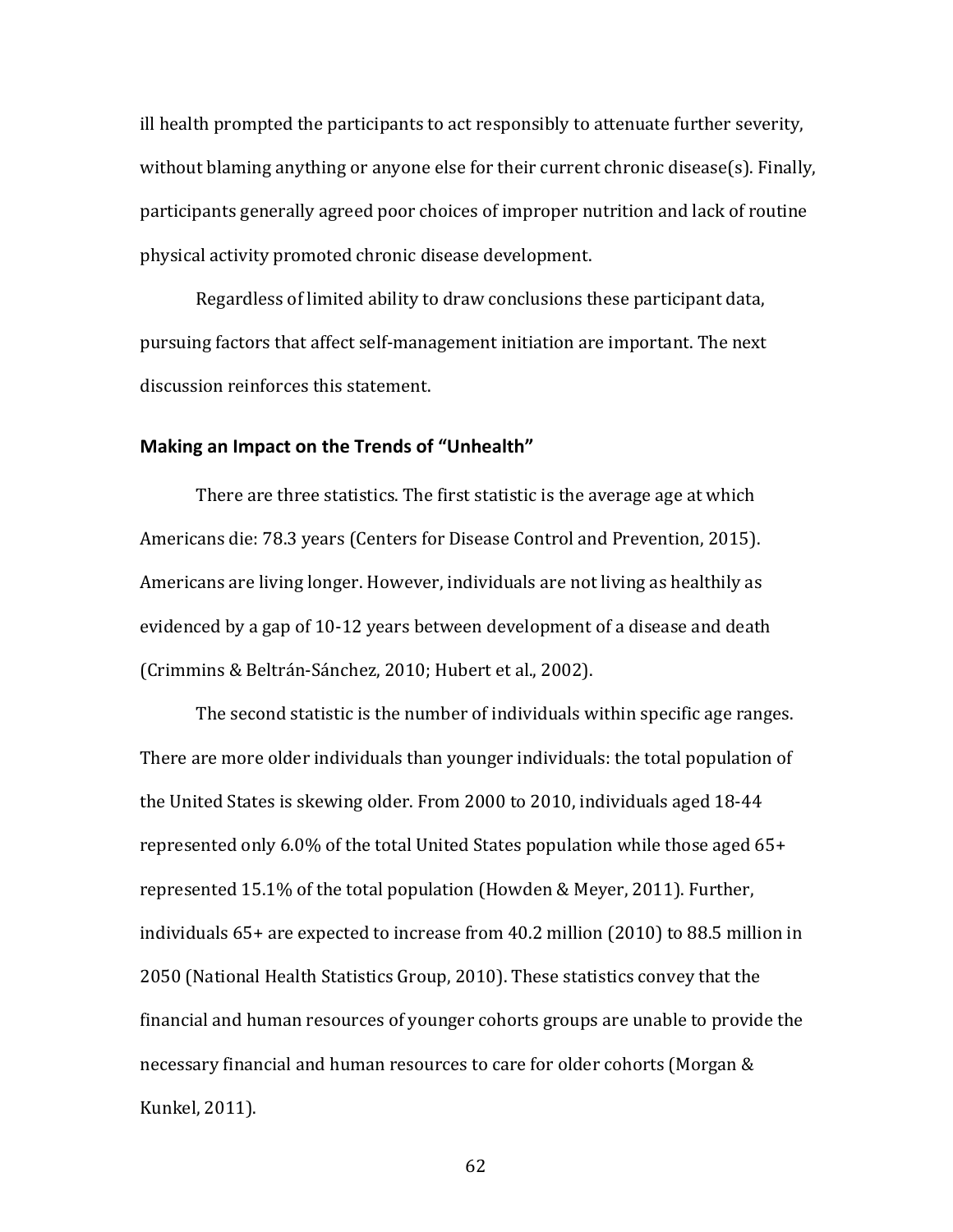The third statistic is financial. Total healthcare costs from 2009 to 2018 are expected to grow from \$2.5 trillion to \$4.4 trillion (National Health Statistics Group, 2010) while obesity-related healthcare costs are expected to increase from \$99.2 billion  $(1995)$  (Finkelstein, Trogdon, Cohen, & Dietz, 2009) to an estimated \$147 billion in 2008 (Wolf & Colditz, 1998). Individually, these figures represent a percapita lifetime expense for health-related costs of \$316,600 (Alemayehu & Warner,  $2004$ ). After age 50+, there is an exponential increase in healthcare-related expenses (Meerding, Bonneux, Polder, Koopmanschap, & van der Maas, 1998).

To summarize, having an individual self-manage weight within a healthy range will ensure that said individual will live with fewer chronic disease encumbrances and that societally, we will be able to provide care without potentially bankrupting our healthcare system.

Finally, participants generally agreed that poor choices of improper nutrition and lack of routine physical activity promoted chronic disease development.

### **Study Delimitations**

Important in phenomenological research is data heterogeneity and homogeneity. Heterogeneous responses increase the breadth of data that more closely approaches the object's noema (between the individual and object of consciousness) (van Manen, 2014) while homogeneous responses are representative of the purposive sampling of the population (Smith et al., 1995) that enhances validity. The study's delimitations and limitations are discussed.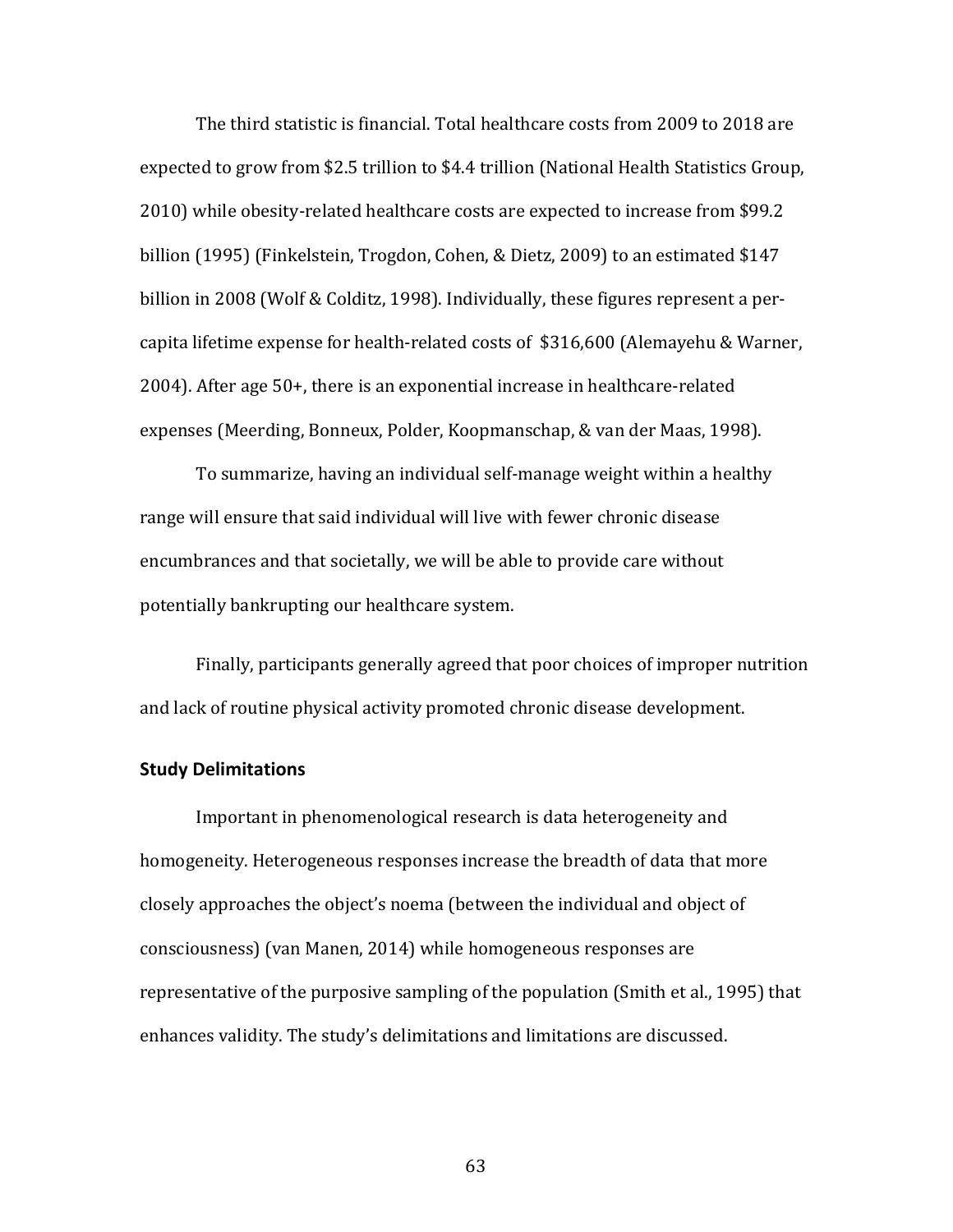Delimitations included geographical locale, the population segment from which individuals who met inclusion criteria were selected, and the actual participants. The study was offered to individuals who resided or worked in a large, metropolitan, southwestern city. This smaller geographical limitation may have eliminated qualified participants outside of the city.

Next, a significant delimitation was the pool of individuals from which potential participants were drawn. The individuals selected as participants met specific identified criteria but also possessed participant variables not identified as a part of this study. Thus, first, it was not prudent to generalize results to other individuals who fell outside the study's criteria. Second, unidentified variables could have influenced the thoughts, feelings of actions in some manner unbeknownst to me. Some of this potentially influencing variables may have been a) variables common to those who participated and those who chose not to participate,  $(b)$ individuals who were diagnosed and/or participated in some form self-management outside of the time parameters,  $(c)$  individuals who had participated in selfmanagement and reduced risk and comorbidity development but whose disease states were not considered, (d) the friends-of-friends network may not have been broad enough to get a more diverse potential participant pool, and (e) selection of participants was limited to individuals less than or equal to 50 years of age. This is important because individuals of any cohort (Morgan & Kunkel, 2011) have had societal experiences that are influential to activities and thoughts not identified in this study.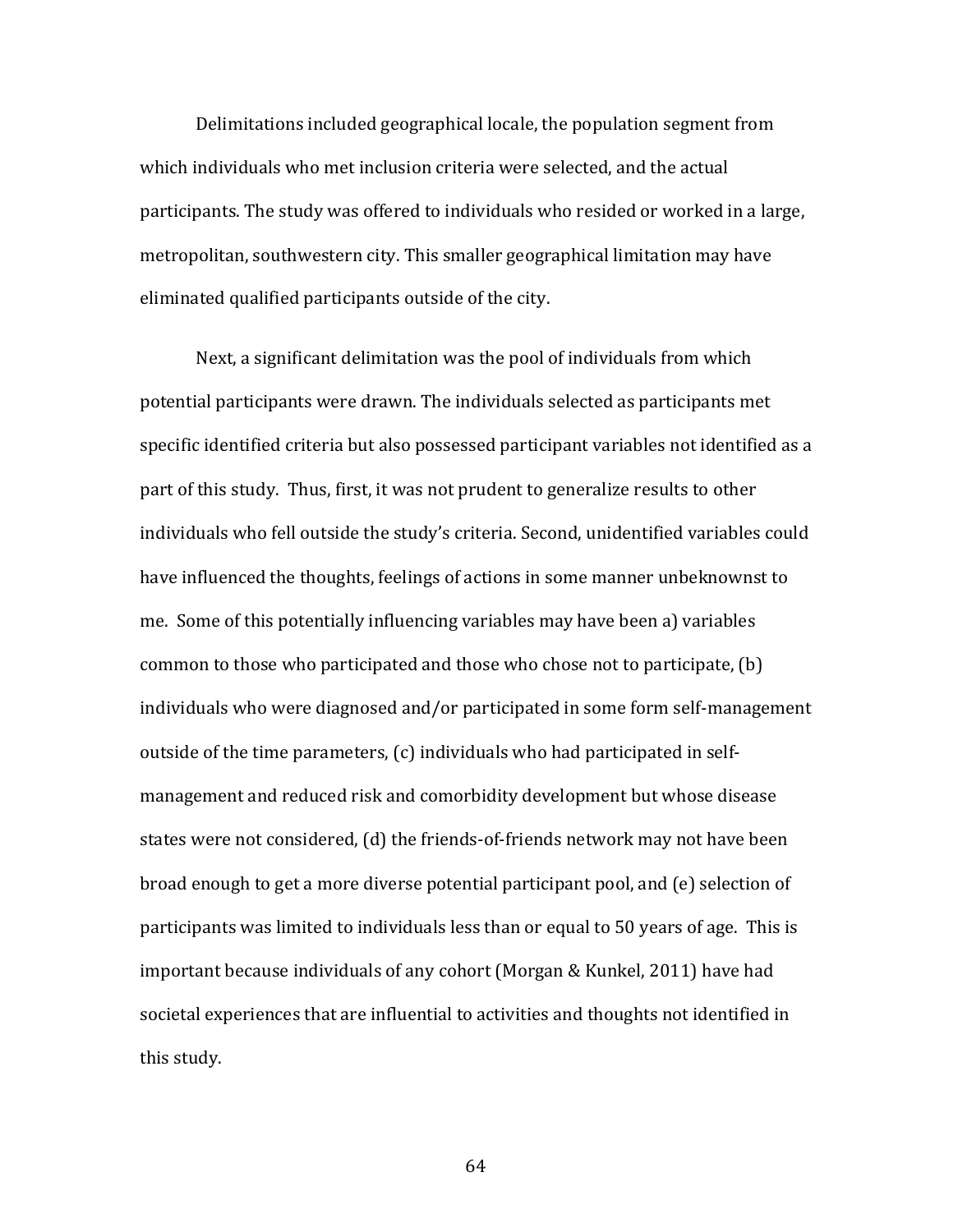#### **Study Limitations**

Limitations included the theory used, the methodology that guided study procedures, and the data instrument used. The transformative learning theory (constructs and processes) was used to ground this study. Transformative learning was chosen because of a common construct identified in this theory and the qualitative method of phenomenology. This common construct is reflection. Reflection, activated at appropriate times, prompted the self-identification of the "What" factors and "How" these factors initiated self-management. I had reviewed a similar change theory, the transtheoretical model of the stages of change (TTM) (Prochaska & DiClemente, 1982). I chose not to use it because of its comprehensive identification of biopsychosocial influences that would have blurred the study's focus. I sought information as revealed through personal reflection, not the collective of information from many individuals. Also, biological and sociological influences were beyond the scope of this study. Biological influences included genetic heritability and/or propensity for specific disease. Sociological cohort influences on the participant were outside of the scope of the study: transformative learning focuses on the relationship between individual and object of consciousness. Finally, TTM focused on identifying the various stages of an individual's readiness to change. This study was somewhat retrospective in that participants had already changed, and the focus was to identify the factors that initiated change and how these factors promoted change. Finally, the main focus of TTM is to engage more individuals to change, predicated upon the individual's readiness to change, whereas this study's focus was on identifying factors that initiated change.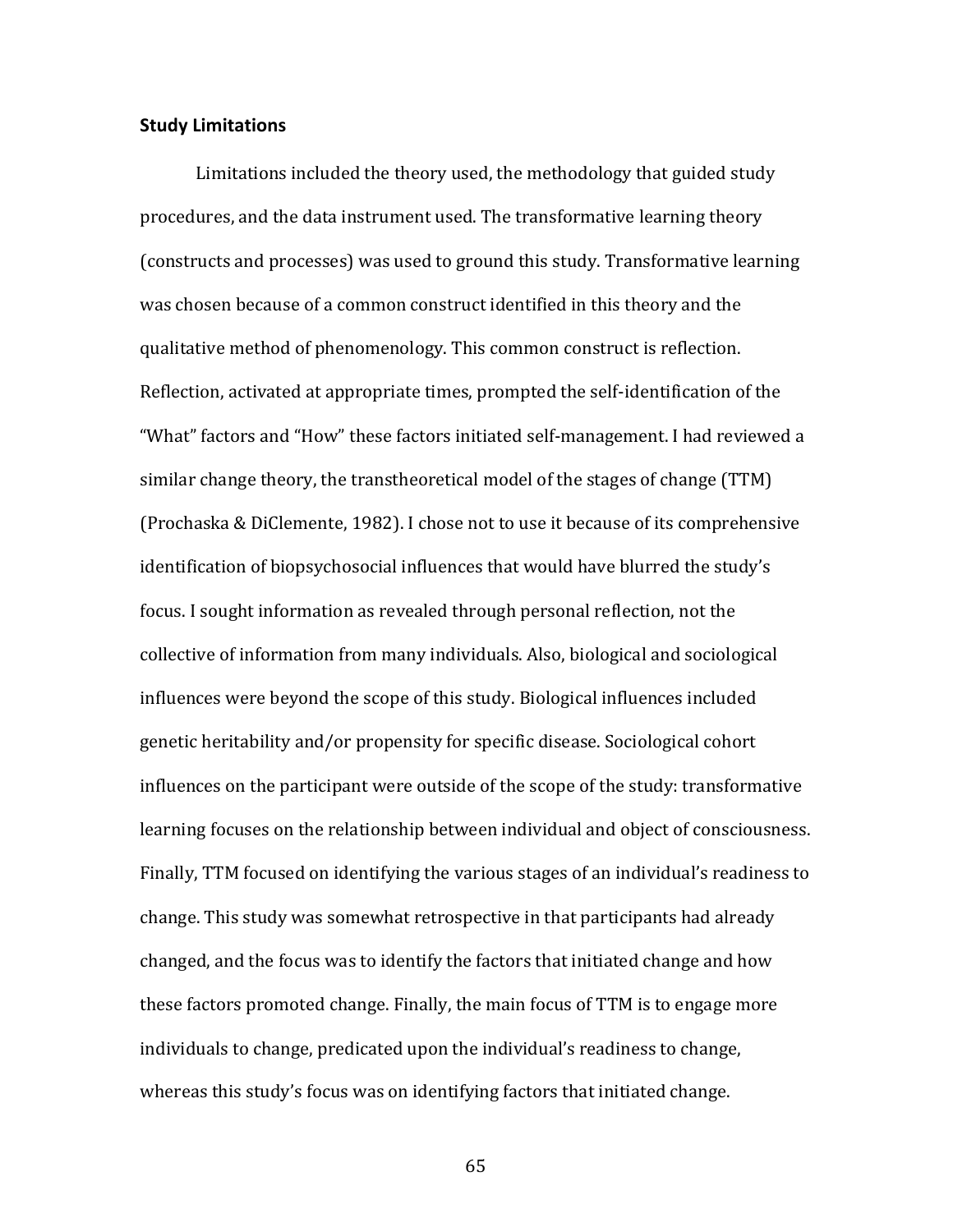Another limitation was the use of phenomenology as the qualitative approach. Of the five recommended qualitative approaches (Creswell, 2013), I also considered grounded theory. I had reviewed grounded theory but chose not to employ it because of its methodological approach and lens through which data is reviewed. Grounded theory starts with data that is analyzed to develop a new theory. I did not start with data because the participant and I needed to "clear our minds" of any preconceptions. The goal was to understand the purity of the relationship between the participant and the object of their disorienting dilemma.

Further, grounded theory encourages understanding the data through social interaction (Elliott  $&$  Lazenbatt, 2005). This study focused on the experiences of the participant and their relationship of the object of their disorienting dilemma, not on the articulated experiences derived from social interactions.

Finally, a validated instrument was not found; however, I created an instrument that was construct-validated through revision of a similar survey from two prior studies (2013 and 2014). The new version expanded on constructs (affect and the nonlinear and reiterative nature of the process) embedded in later versions of transformative learning theory espoused by Mezirow.

#### **Study Importance**

Why should this study even be considered? There has been a modicum of naiveté in initiating, conducting and completing this study. I strongly suggest, however, that perhaps naiveté permitted me to conduct a study in which more scholarly, knowledgeable colleagues might have considered this as a fruitless or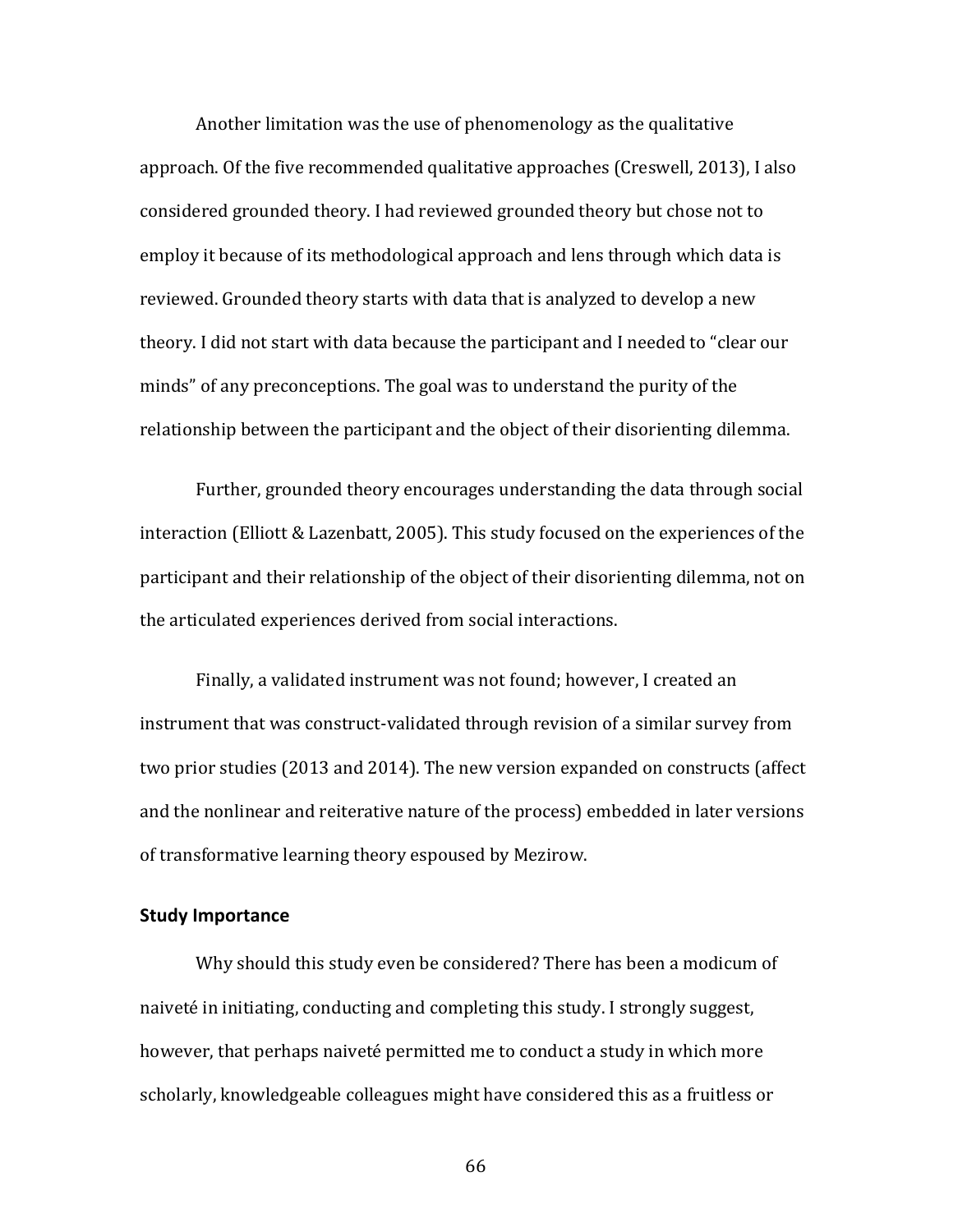nonproductive venture. I present these reasons regarding the importance of this study. 

- The identification of a "pre" phase. Virtually no information is available about what prompts individuals, from their perspectives, to initiate selfmanagement. Studies have presented information of the value of selfmanagement while in a program (during the maintenance phase) but have failed to identify what "gets an individual into the door." Further, efficacy of the maintenance phases has also been well documented.
- Using a phenomenological approach and lens to delve into transformative learning from the first-person perspective. There are two benefits from this approach. First, from this perspective, the actual thoughts, actions and feelings are not subjected to erroneous interpretation. Second, ambiguities conveyed can be eliminated through further queries.
- Cognitive reflection. The common construct between the transformative learning theory and phenomenology is individualized reflection: withheld and then activated to guide the participant through the process of transformation. Reflection aided the participant in developing a better understanding of one's personal role in future health. Another important point of cognitive reflection was it was integral to understanding the need for personal and achievable involvement, casting aside prior excuses, and developing action to attenuate further risk and severity.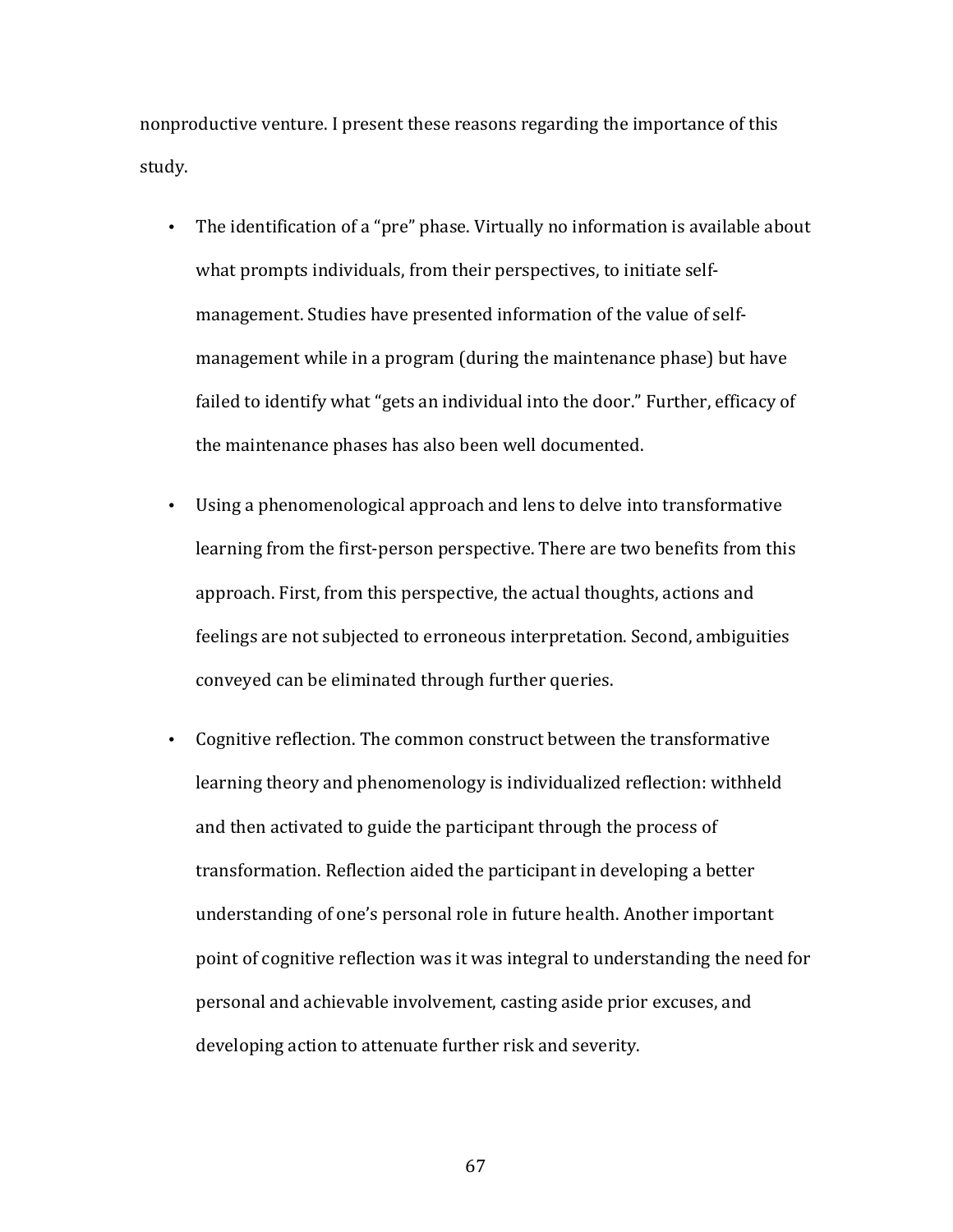• A blank slate or *tabula rasa*. Peer-reviewed research is generally of a quantifiable nature without understanding the depth of emotion and turmoil involved in making a significant change (that which enters into foundational beliefs). This study has driven deeply into sensitive and untapped emotions of participants. As researchers, I suggest that we must lower the individual's defenses so as to gently draw out information. I believe in leaving a legacy from which builds upon the knowledge of the past.

#### **Who Needs to Know**

The cost of healthcare is likely to exceed the human and financial resources of generations who will foot the bill. The younger generations, purely in numbers of individuals, will be unable to support the burgeoning budget and human resources mandated to care for "us older individuals." Therefore, regardless of one's discipline, the care of any individual to preserve one's dignity is the responsibility of all individuals, regardless of discipline. Particularly, those professionals engaged in a holistic approach should pay heed. This study integrates psychology and physiology. Those who need to know include all psychological and physiological professionals.

#### **Future Directions**

This was a small study. Recommendations for future studies are infinite. In my opinion, qualitative studies first, quantitative studies next. This recommendation is because of delimitations and limitations of this study.

Delimitations and limitations of this study were potential participants who met all inclusion criteria, a nonvalidated survey instrument, use of phenomenology,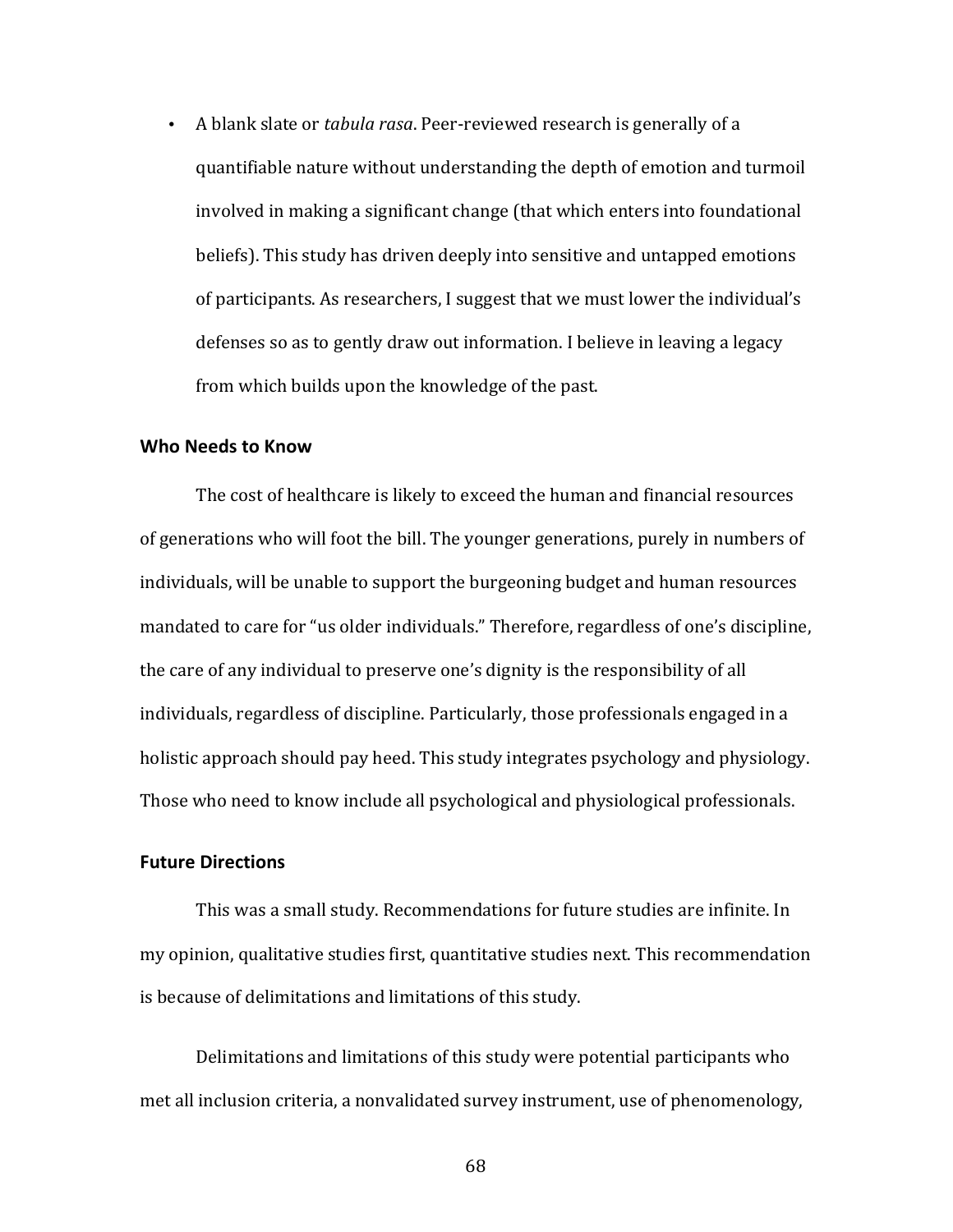and grounding the study in the transformative learning theory. The use of phenomenology and transformative learning theory were defensible. However, it is difficult to defend the small area from which participants were drawn. The next study should broaden the potential participant pool. A new survey should be developed. Reasons for these recommendations follow.

There were 10 participants who met inclusion criteria (exception being body mass index or BMI  $\geq 30.0 \text{ kg/m}$  that was discussed). This study can now draw conclusions of what factors and how these factors initiated the process of selfmanagement of chronic disease for this group of participants. However, what of other individuals who did not fit into the inclusion criteria: individuals younger than 50? What of other individuals not included who tried and failed to initiate selfmanagement? What of individuals who did not attend healthcare facilities from which participants were drawn? The area outside of this southwestern metropolitan area must be broadened to encapsulate a larger geographic area, thereby increasing the demographic profile and including other variables, such as ethnicity and education. Second, an understanding of psychographics (cultural practices, mores, and beliefs) and its influence on health practices must be explored. I state this because, as a community of scholars, we need to understand why, with evidence of progression from unhealthy weight to chronic disease, an individual delays acknowledgment and personal responsibility. Third, insufficient numbers of participants in this study precluded developing relationships between these study variables: demographic characteristics (income, age), self-efficacy, and foundational beliefs, and the time period between diagnosis and initiation of self-management.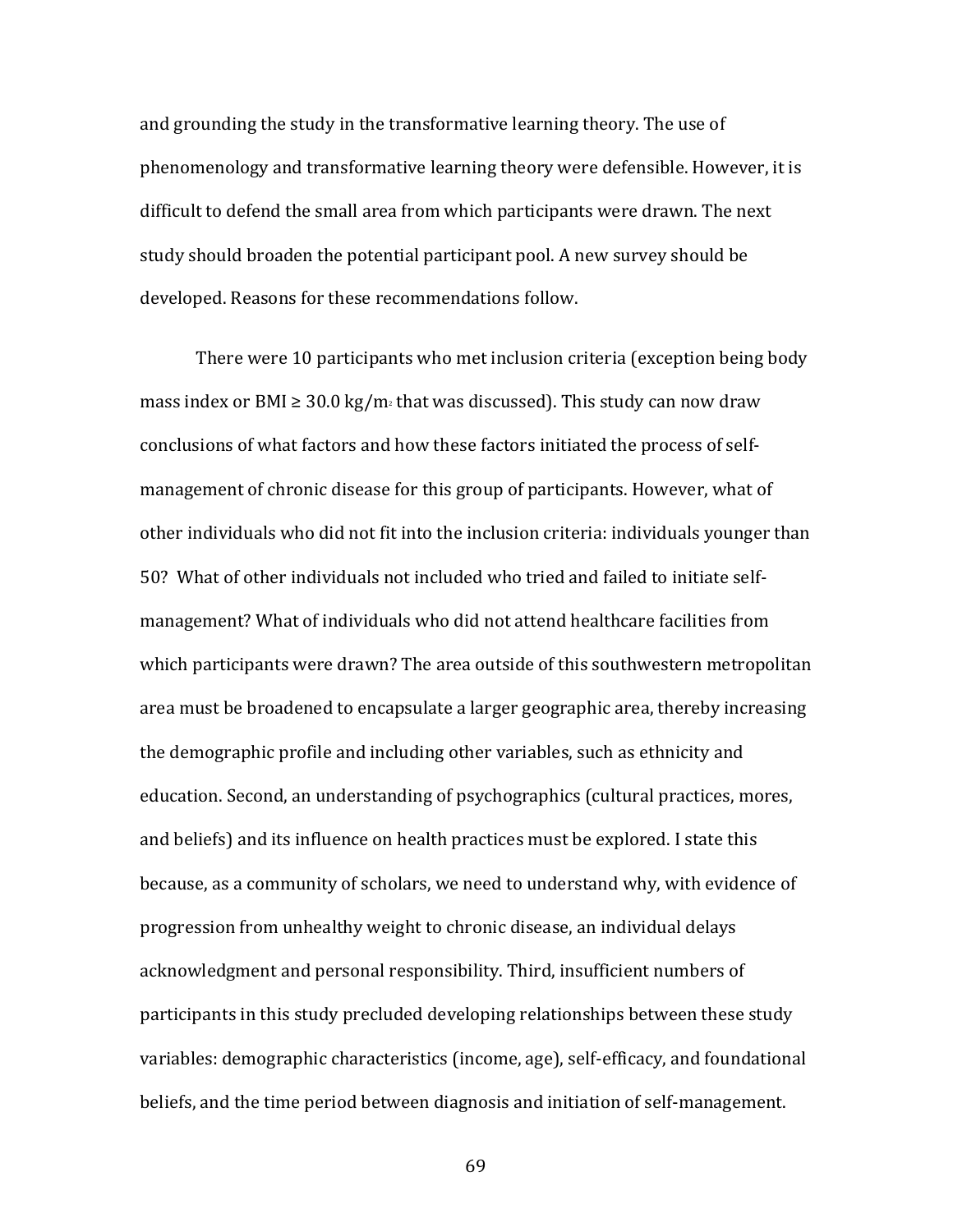First, the TTM Stages of Change and the transformative learning theories must ground the development of a new qualitative study. The purpose of grounding a study in these two theories is to better understand the transformative process within the precontemplation stage of TTM. The potential benefit would be the acceleration of the individual's acknowledgment and acceptance of responsibility, leading to active involvement to attenuate severity, and mitigate comorbidity development.

The second recommendation should be a more divergent segment of the population. Characteristics of one's social circle need to be explored: Is there a distinction between those born and bred in the urban areas, those with less exposure to other cultural beliefs, or those with less education? Demographics that include income, multigenerational cohorts, and educational level are other areas of research. 

Third, in addition to a broadening of geographical area, a more in-depth incorporation of foundational beliefs must be explored because I believe this study has just skimmed the surface of their influence.

Fourth, a broadening of the geographical area from which to draw potential participants must be undertaken.

Finally, foundational prejudices need to be explored: ageism, gender stereotyping, and ethnic typecasting. Do these prejudices hinder an individual's ability to go against cultural mores and traditions to such a degree that it may preclude self-involvement in one's health? All of these suggestions are because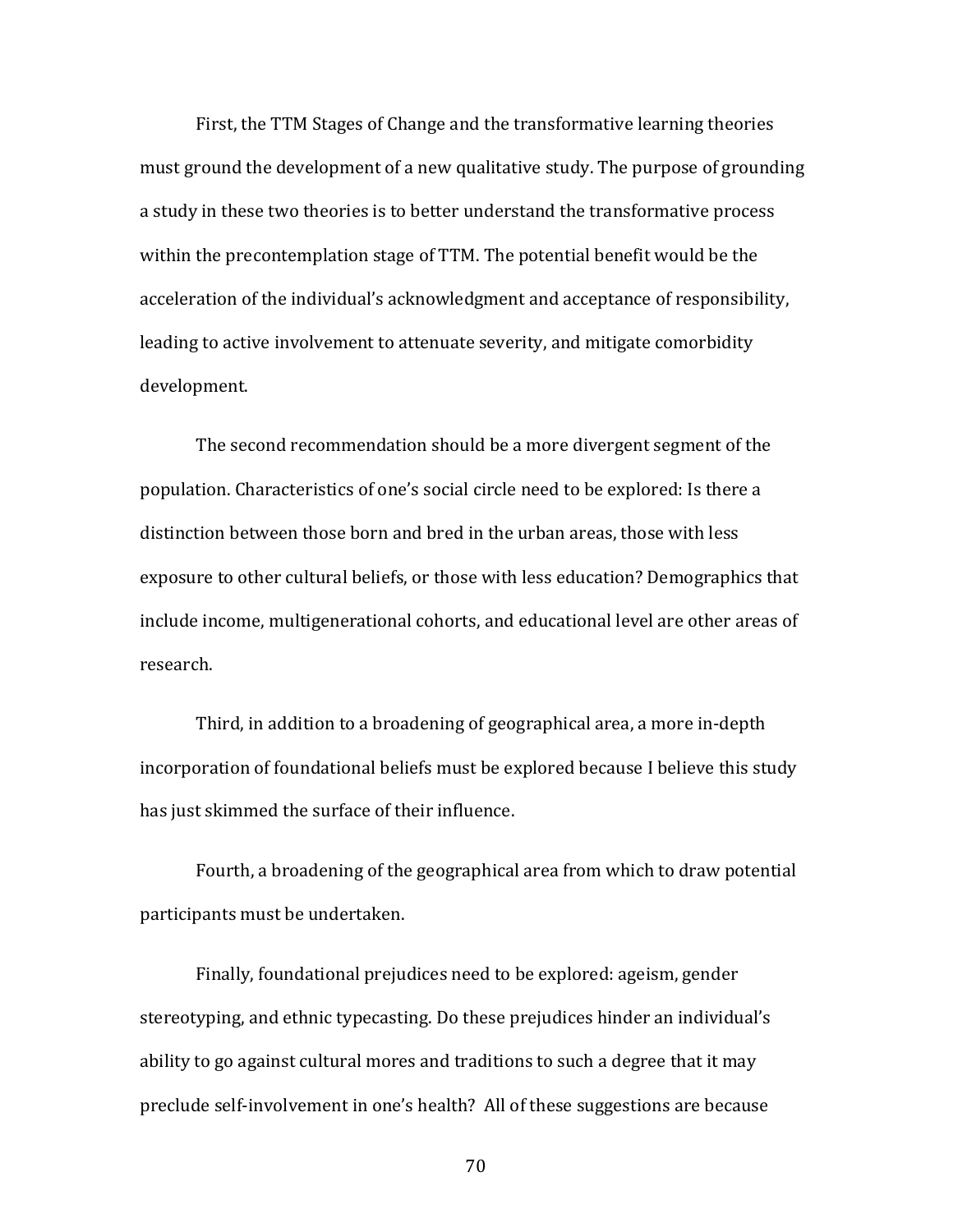current literature includes studies of homogeneous populations containing small numbers of participants. We need heterogeneity.

The fourth recommendation is to develop a new survey instrument. I strongly suggest that I did not get a full perspective on why, at first event, many of these participants did not initiate and maintain more-prudent choices in nutrition and exercise. Were there unidentified extraneous influences that precluded sustained involvement?

The ability of an individual to change the course of one's increased risk of chronic disease associated with unhealthy weight is influenced by a multifactorial influence of personal behavior, close family and friend influences, and the environment in which the individual lives. It behooves the scholarly and healthcare communities to engage in joint endeavors to guide consumers to healthier lifestyles to mitigate potentially, highly deleterious health conditions.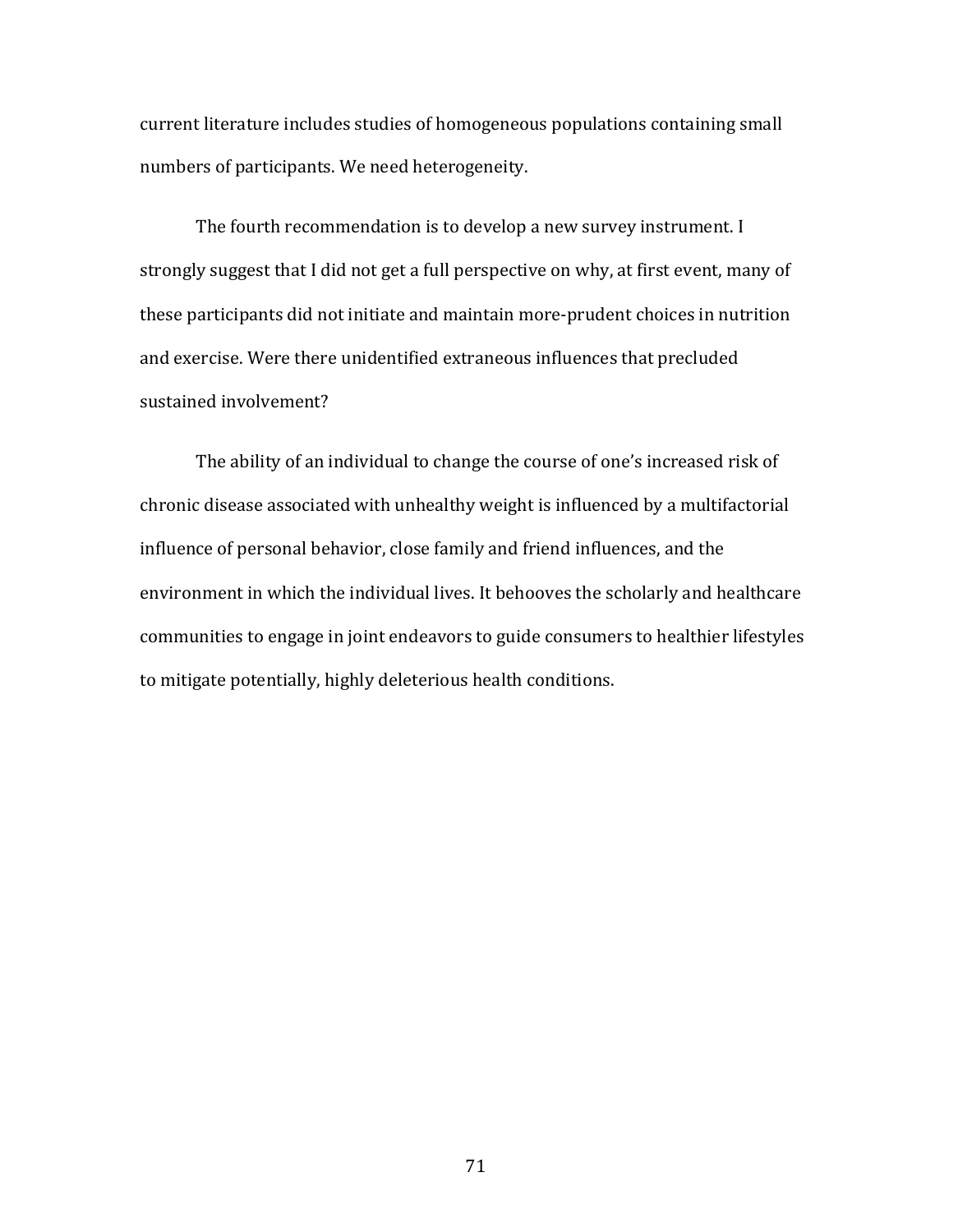# **APPENDICES**

# **APPENDIX A**

# **DEFINITION OF TERMS USED IN CONTEXT**

| Term            | Definition                                                       |
|-----------------|------------------------------------------------------------------|
| Body mass index | Identified by the acronym, BMI: ratio of weight/height,          |
|                 | expressed as kilograms per meters squared ( $\text{kg/m}_2$ ).   |
| Chronic disease | This study is inclusive of the following health conditions that  |
|                 | have an etiology resulting primarily from obese weight (BMI)     |
|                 | Finally, participants generally agreed that poor choices of      |
|                 | improper nutrition and lack of routine physical activity         |
|                 | promoted chronic disease development.                            |
| Comorbidity     | An accompanying health condition that likely stems from          |
|                 |                                                                  |
|                 | current poor health that increases the risk of other chronic     |
|                 | disease.                                                         |
| Critical        | A critique consisting of critical assumptions or presuppositions |
| reflection      | that are the basis for personal beliefs (Mezirow, 1990).         |
| Disorienting    | A significant event in an adult's life (Mezirow, 1978) that      |
| dilemma         | triggers a life crisis (Cranton, 2006). Posited by Mezirow to    |
|                 | initiate a transformative learning event (Mezirow, 1978).        |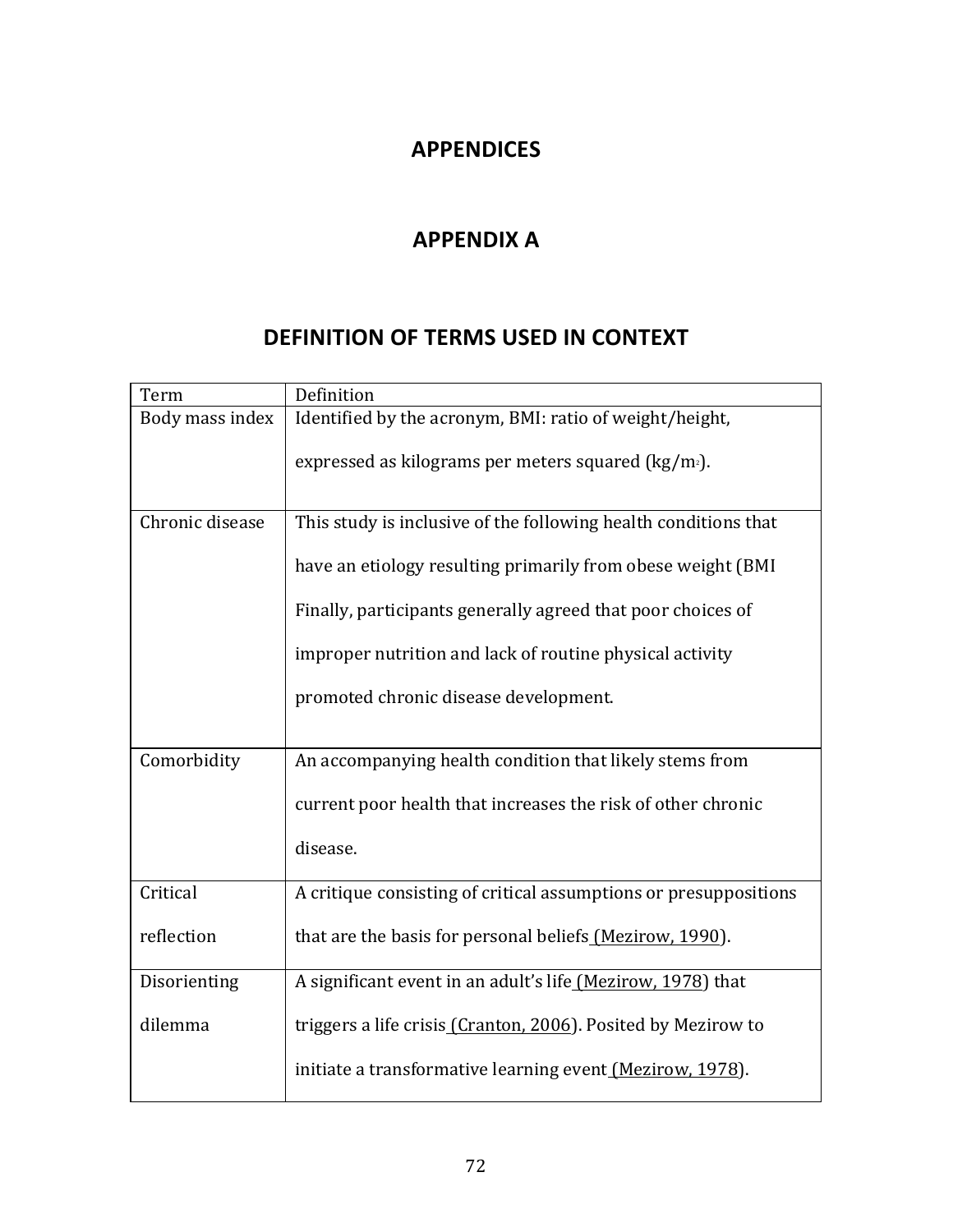| Frame of          | Foundation and compilation of individual's history, experiences |
|-------------------|-----------------------------------------------------------------|
| reference         | and knowledge. Self-activated to assess the new (Mezirow,       |
|                   | 1978).                                                          |
| Lifestyle-related | Unhealthy weight resulting in chronic disease stemming from     |
| chronic disease   | poor nutritional choices and/or physical activity.              |
| Meaning making    | Central to transformative learning: invoked for a learning      |
|                   | experience to be "transformative." Meaning making is resolution |
|                   | of the disorienting dilemma through the use of new perspectives |
|                   | (Courtenay et al., 1998).                                       |
| Morbidity gap     | Identified as the gap between development of first chronic      |
|                   | disease and death.                                              |
| Noema - noun      | Term used by Husserl (1931) to identify the true essence of an  |
| Noemata-          | experience. Noematic properties of a phenomenon were not        |
| adjective         | discoverable because the essence or truth remained elusive.     |
|                   | Adjective is "noemata."                                         |
| Noesis - noun     | Individual's perception at single encounter with object.        |
| Noetic-           |                                                                 |
| adjective         |                                                                 |
| Phenomenon        | The individual's experience with the object of consciousness.   |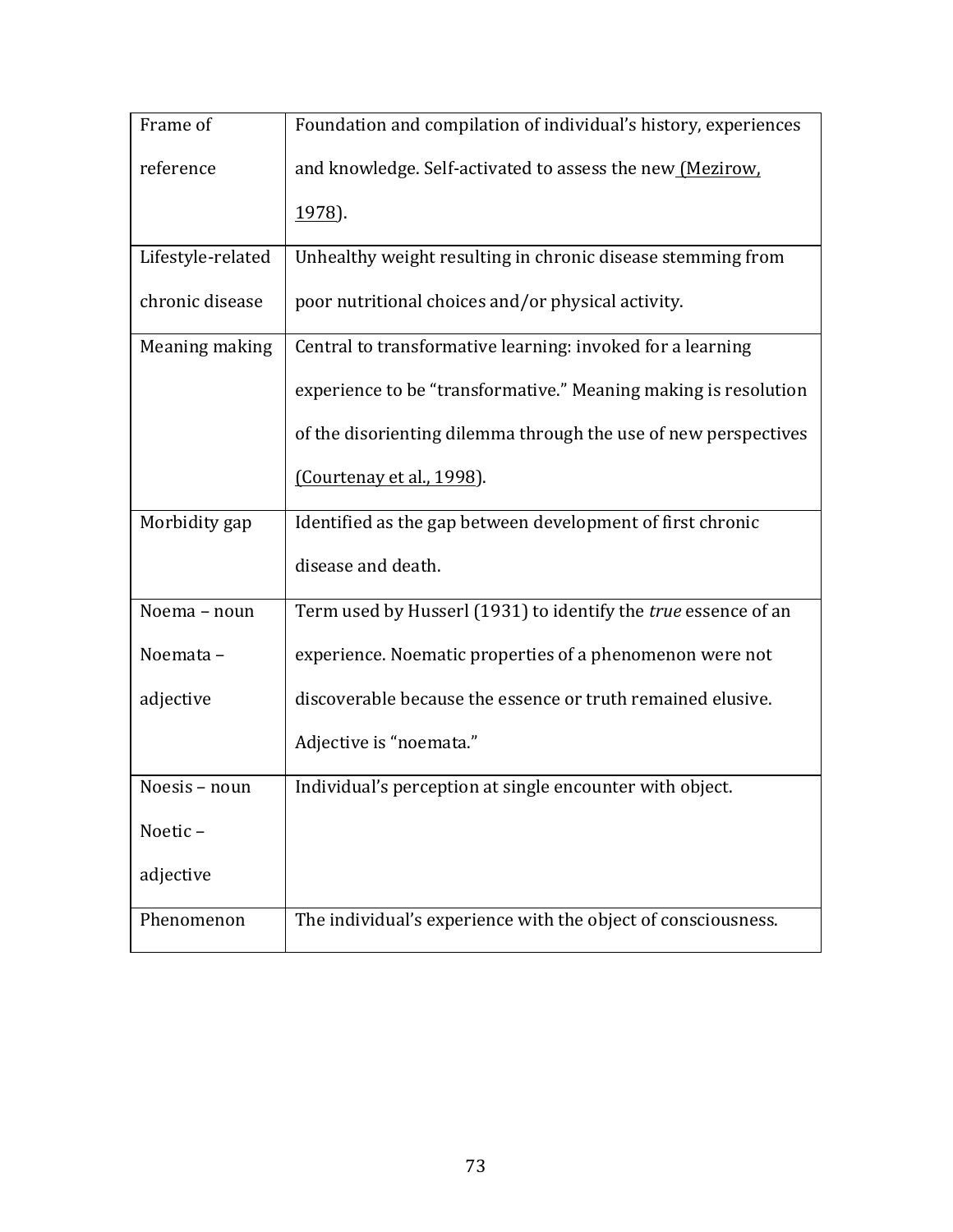## **APPENDIX B**

# **OPEN LETTER TO ORGANIZATIONS**

IDENTIFYING YOUR CLIENT'S SUCCESSFUL SELF-MANAGEMENT TECHNIQUES OF THEIR HEALTH

Completion of Doctoral Requirements via Dissertation for the University of New Mexico, Albuquerque campus

### GOAL OF THIS OPEN LETTER

I am seeking your assistance in identifying clients who have been participating in self-managing their chronic disease through active participation in your organization's activities. Self-management, for purposes of my qualitative study, includes participating in any activity. My most urgent task is securing participants for the qualitative data that addresses:

### **Research Questions**

- What are the cognitive responses and subsequent actions that an individual with a recent chronic disease diagnosis has identified as contributory to selfmanagement?
- How, from the perspective of the individual, have these responses and actions contributed to self-management?

I, Celeste L. Lee, am a Ph.D. candidate in the Department of Organization, Instruction and Learning Sciences (OI&LS) housed within Library Sciences at the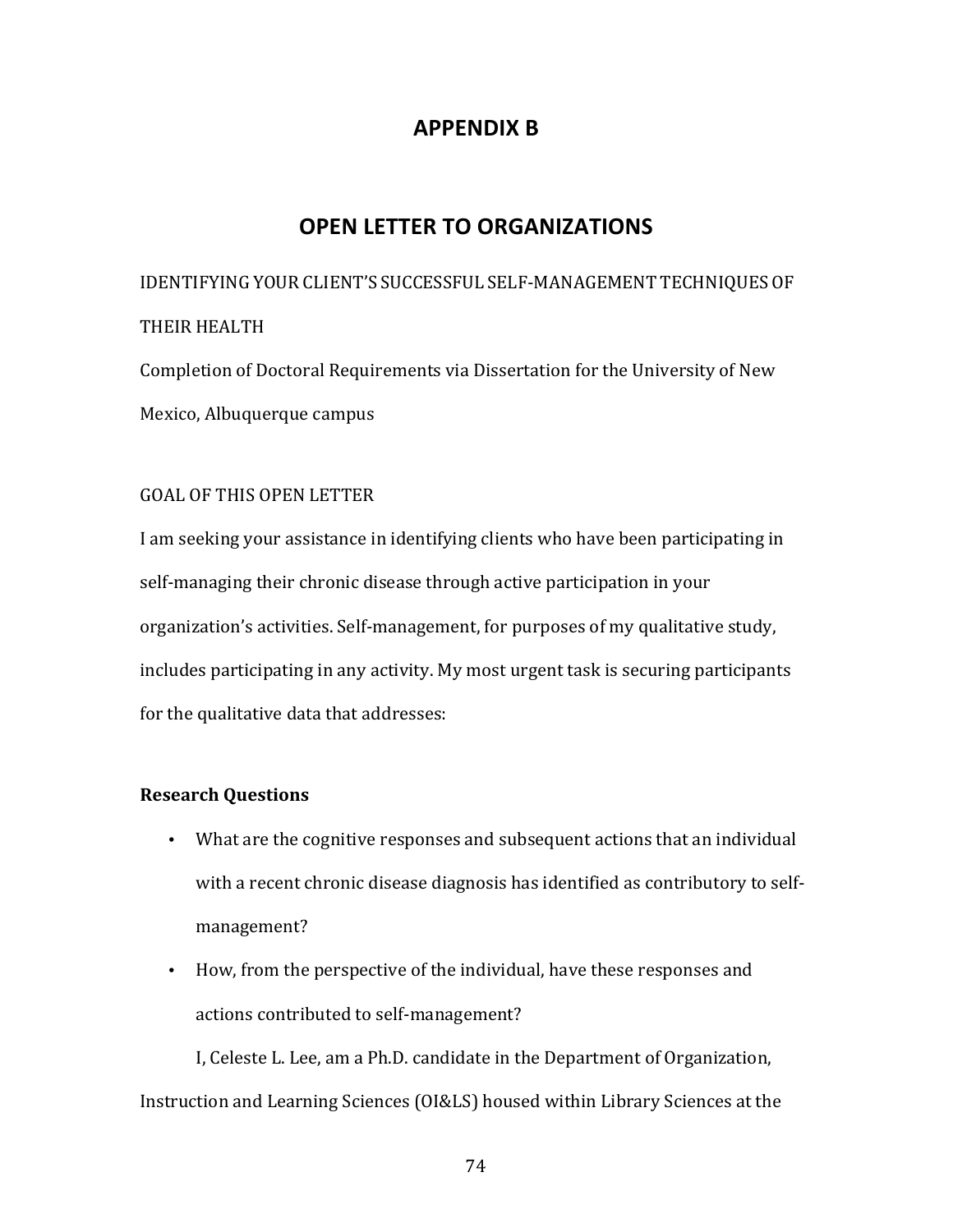University of New Mexico, Albuquerque campus. I have completed all doctoral requirements. My dissertation committee is comprised of four individuals who possess integral knowledge of study content. All are professors at the University of New Mexico.

I am in possession of an approved IRB (Institutional Review Board) #05714 from the University of New Mexico, Albuquerque campus that is in the renewal and approval process.

I will now provide the background that will guide you to why I am seeking your assistance:

#### **Dissertation Title**

Initiating Self-management of Lifestyle-related Chronic Disease Resulting from Unhealthy Weight: Identifying Thoughts and Actions through Phenomenology

### **Problem Statement**

The overriding problem and therefore the impetus of conducting this study is to address why, with evidence-based support that self-management of chronic disease can attenuate further severity and reduce risk of comorbidity development do some individuals begin a process of self-management?

### **Statement of Purpose**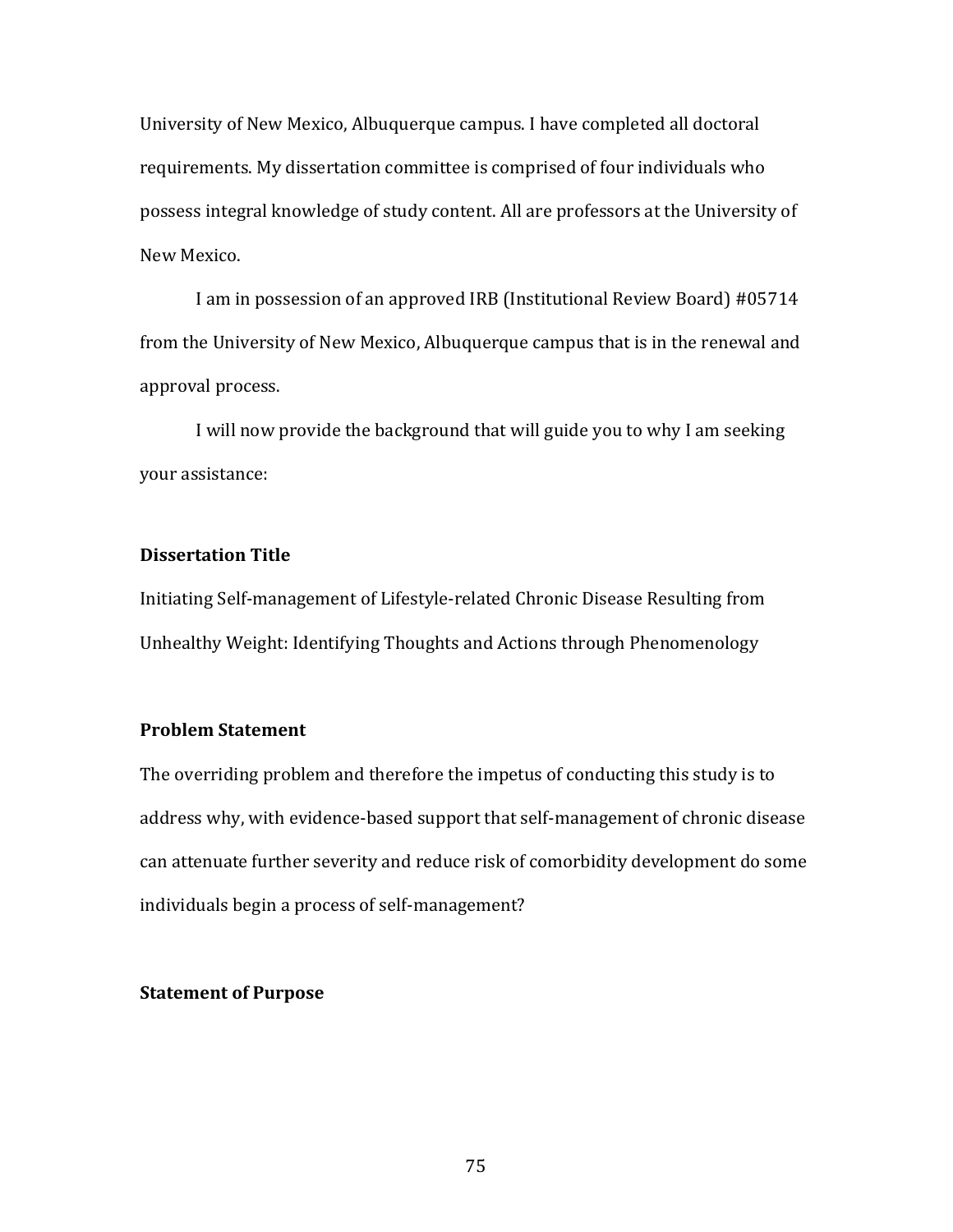The purpose of the study is to identify the cognitive responses and subsequent actions of individuals who are proactively self-managing their chronic disease and elucidate how these responses and actions have guided them to self-management.

**Participant Criteria** (prospective participants must meet *all* criteria)

- Individuals aged  $50+$ .
- Classified as obese: BMI (body mass index)  $\geq$  30.0.
- Diagnosed with a nutrition and/or exercise-related disease and/or disability\*) within the past six months to five years.
- Currently participating in an exercise or nutrition-related support/program. The support/program has a range from informal  $\rightarrow$  formal.

\*Per my literature review, the following chronic diseases are *predominantly* the result of an obese weight condition  $(BMI \geq 30.0)$ . These include atherosclerosis, stroke, hypertension, myocardial infarction, and type-2 diabetes. Other diseases that are attributable to nutrition and exercise choices and therefore are amenable to selfmanagement are sarcopenia, osteopenia and/or osteoporosis. Please note: the identified chronic diseases are *not inclusive* of all evidenced-based chronic disease with a nutrition/physical activity etiology.

Post my dissertation defense, as a contributor, I am willing to share my dissertation results with you. You will have qualitative study results that can guide you in further enhancing your program offerings to attract new clients **and retain existing clients.**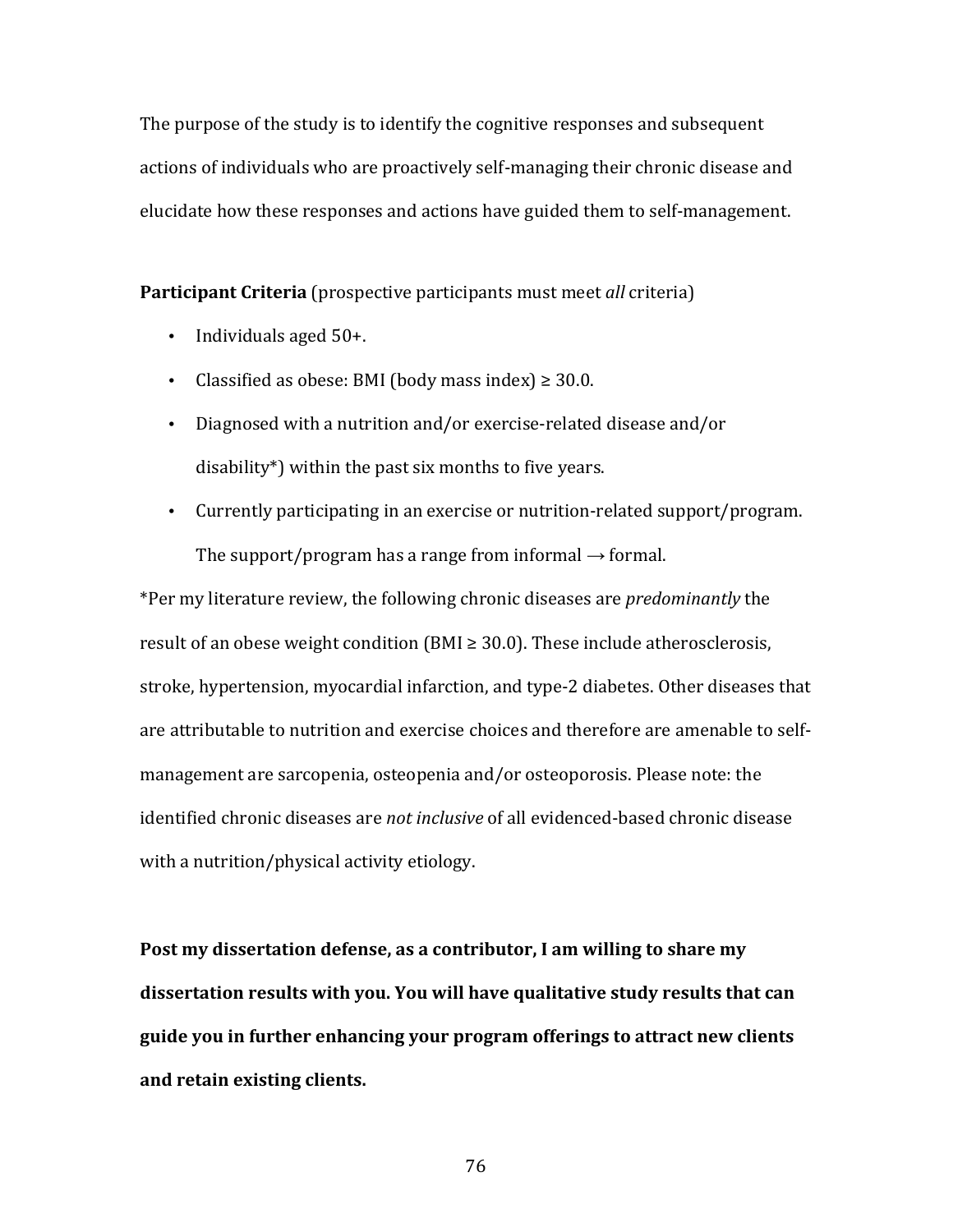I am seeking your support and approval in selecting participants from your clients who meet the inclusion criteria. Please join me in the first step of identification.

Respectfully,

Celeste L. Lee

Celeste L. Lee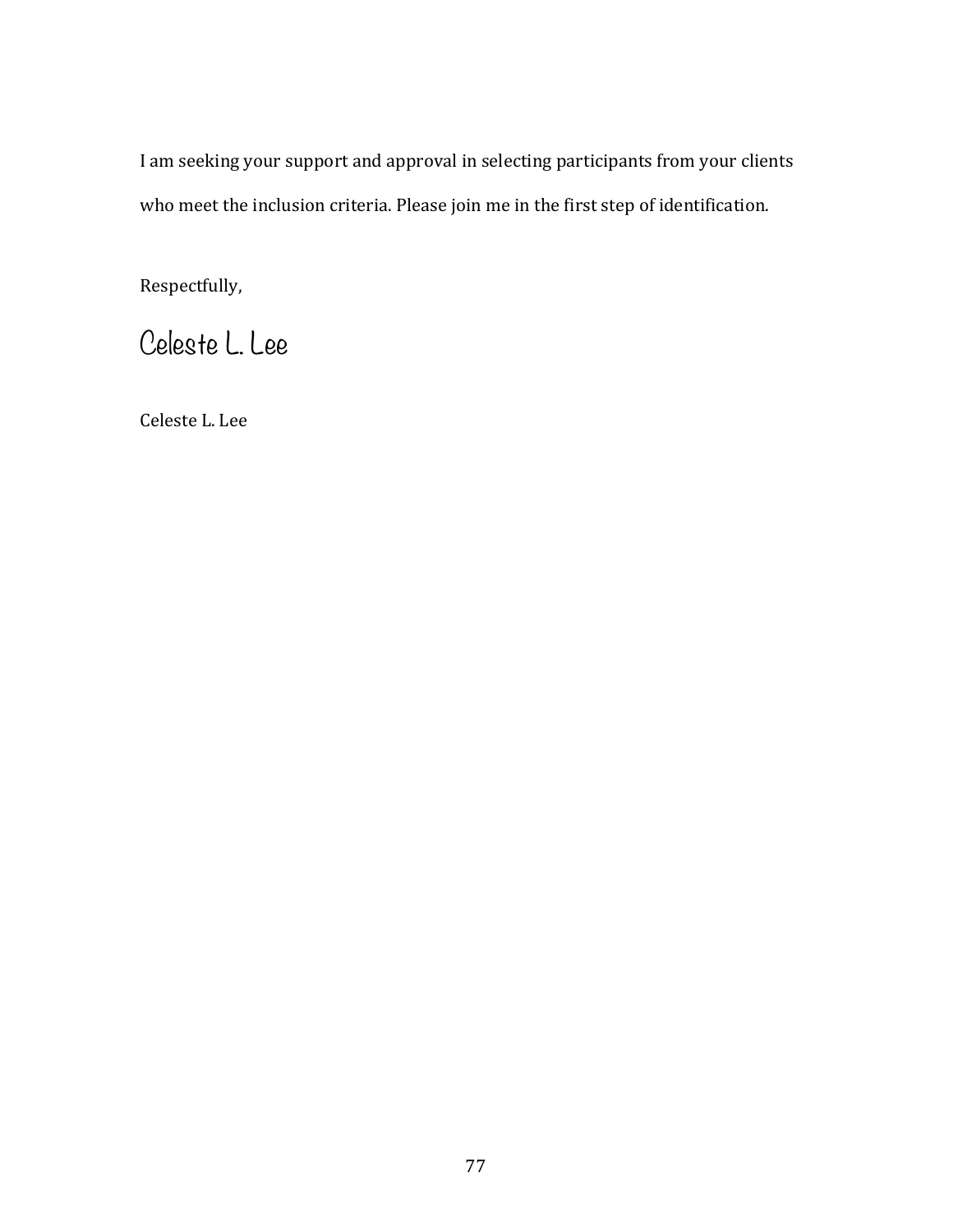# **APPENDIX C**

# **PARTICIPANT FLYER**

## **CONTRIBUTE TO AN IMPORTANT STUDY!!!**

Self-management of Your Health

- Are you aged  $50+?$
- Do you have an unhealthy body weight or body mass index (BMI) greater than 30.0? If you don't know, we will determine it.
- Do you have a diagnosis of chronic disease or disability (atherosclerosis, hypertension, cardiovascular disease, heart attack (MI), unhealthy triglycerides, unhealthy cholesterol, type-2 diabetes, sarcopenia, osteopenia and/or osteoporosis) that was diagnosed within the past six months to past five years?
- Have you made changes to your diet or exercise since *this* diagnosis (within the past six months to five years)?

If you answered *YES* to *all* of these questions, you *may* be eligible to participate in a research study identifying information related to these changes in your diet and/or exercise.

The purpose of this research study is to identify *your* thoughts and actions that encouraged you to make changes that increased *your* health self-management *since* the diagnosis. Compensation will not be offered. However, based upon your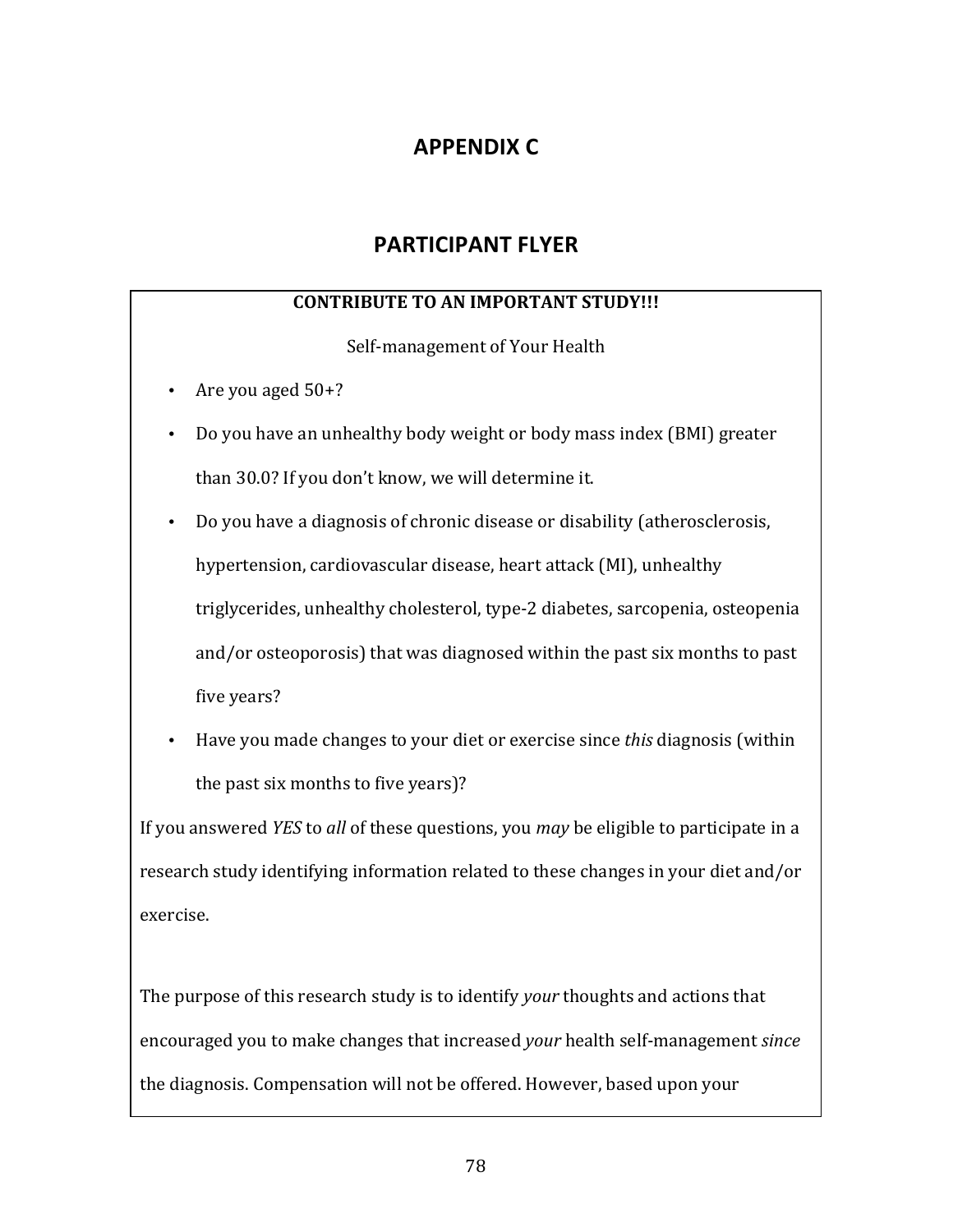responses, you become a part of this very important research.

The study is being conducted by Celeste L. Lee (MBA, MS, LN), doctoral candidate, under the direction of Dr. Victor Law, assistant professor in the department of Organization, Instruction & Learning Sciences, Library Sciences. Your information will be *confidential*, following protocol established by the University of New Mexico. You will be required to answer questions on a computer\* that will be followed up with a face-to-face interview (to clarify your responses). The time commitment for you to complete your responses on the computer is 45 minutes to 1.5 hours. The face-to-face interview can be completed in one to two hours.

(\*If you do **not** have a computer, I will set up a convenient time for *both* [2] face-toface interviews). Please call Celeste L. Lee at (925) XXX.XXXX or email peppercornlee@gmail.com for more information.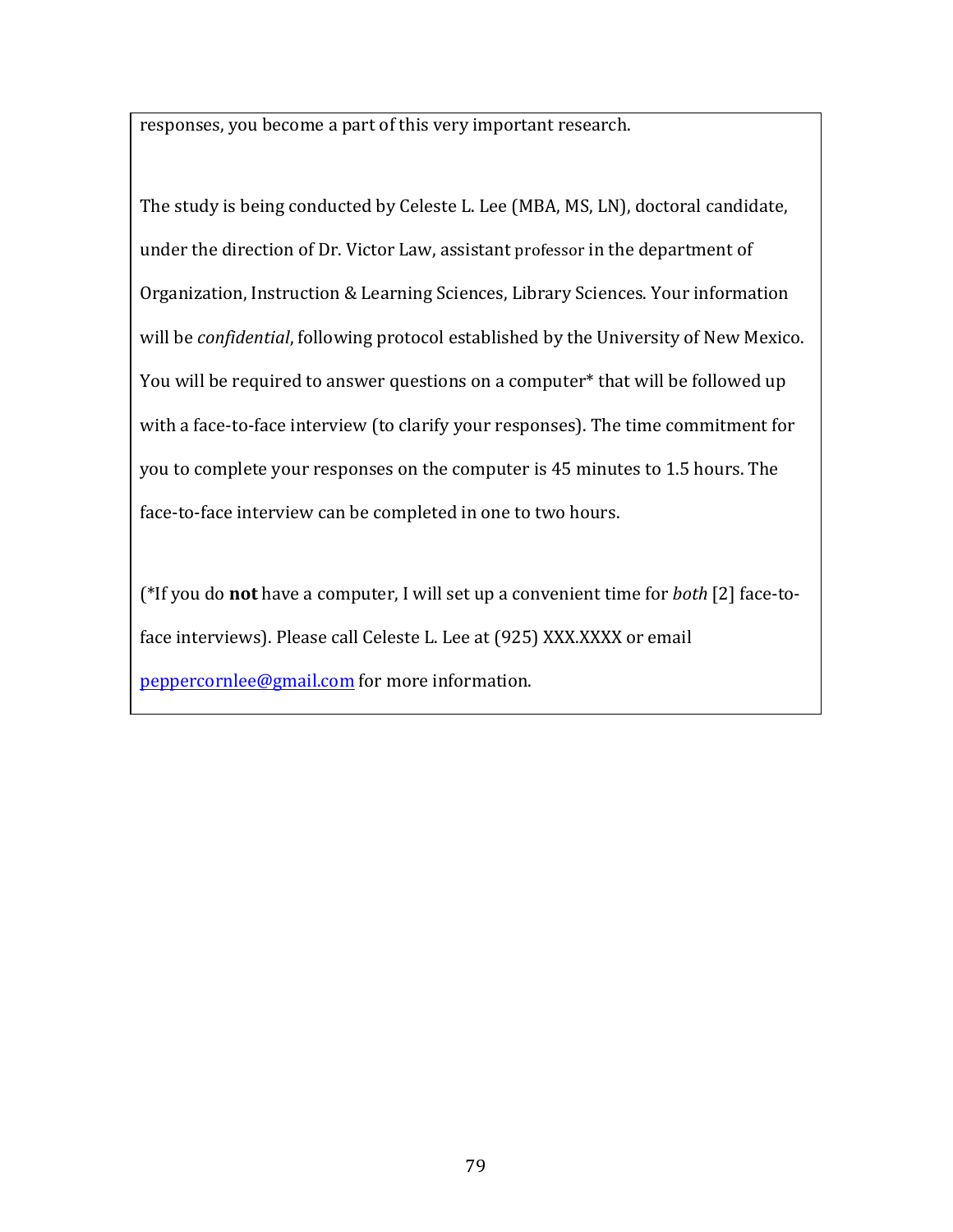## **APPENDIX D**

## **INTERPRETATIVE PHENOMENOLOGICAL ANALYSIS**

Interpretative phenomenological analysis (IPA) (Smith, Flowers, & Osborn, 1997; Smith et al., 1995; Smith, Jarman, & Osborn, 1999):

- Emanated from health psychology or the intersection of health, illness, and care (Johnston, 1994).
- IPA aligns with (Fade, 2004) Husserlian phenomenology (van Manen, 2014) that emphasizes an individual's experience with the individual's object of conscientiousness and consciousness. In this study, IPA aligns with the disorienting dilemma.

What is Interpretative Phenomenological Analysis (IPA)?

- IPA is one method of data analysis and interpretation of qualitative research data.
- IPA relies on the understanding the first-person perspective (Smith, Flowers,  $&$  Larkin, 2012), through suspension of reflection from the participant.

Alignment to Current Study

• First, continued reflection from participants has been presumed. This statement is evidenced by the nature of the questions (prefacing with "What"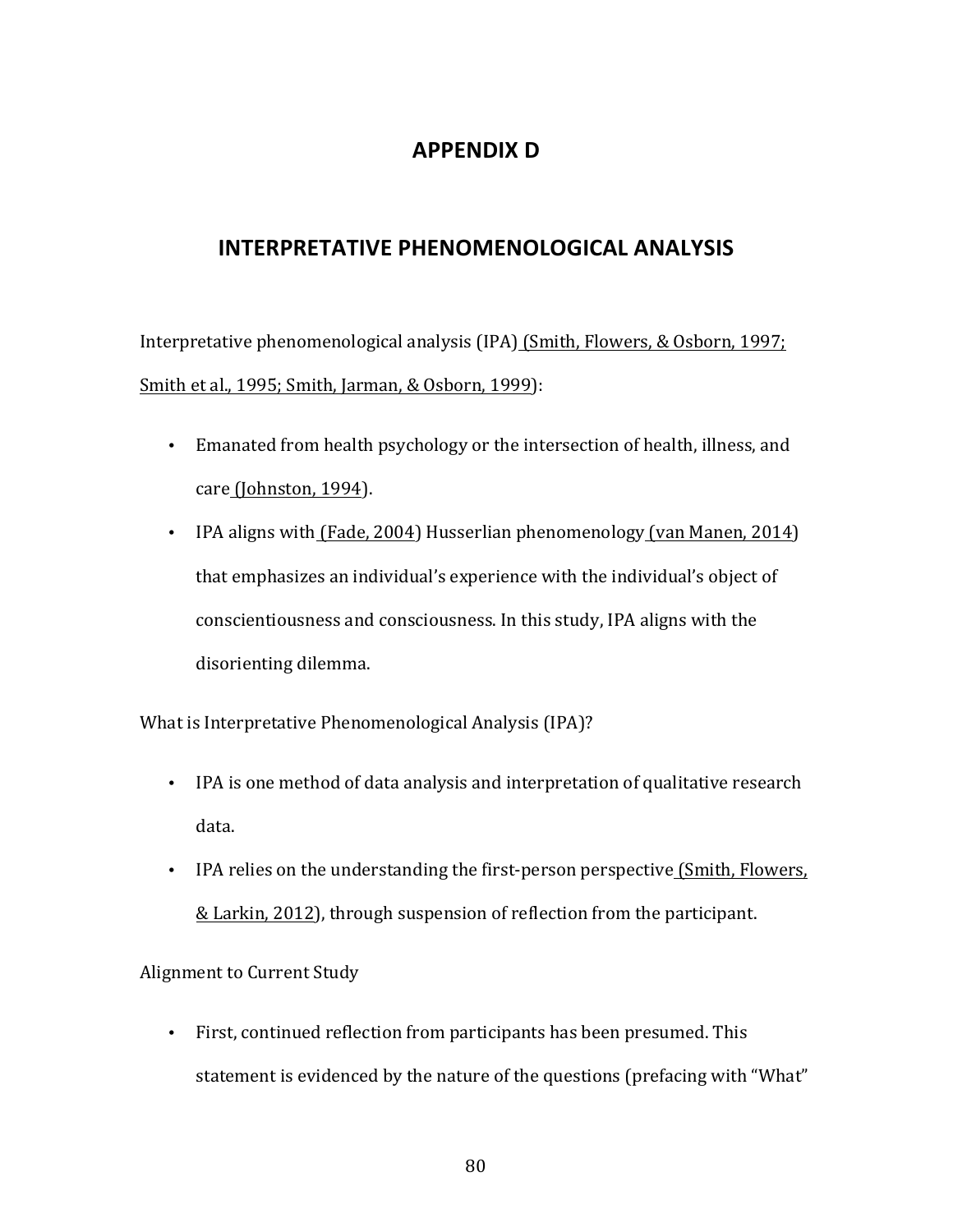and "how," as opposed to "why") in this document, covered in Chapter  $3$  – Methodology and Appendix Participant Survey Questions (Appendix F), discussed previously.

- IPA seeks to guide an individual's understanding one's transformative learning experience (as evidenced by data compilation and subsequent analysis).
- IPA aligns with Husserl's phenomenology in that the goal of a phenomenological inquiry results in the individual developing a greater understanding of an experience with the phenomenon or disorienting dilemma.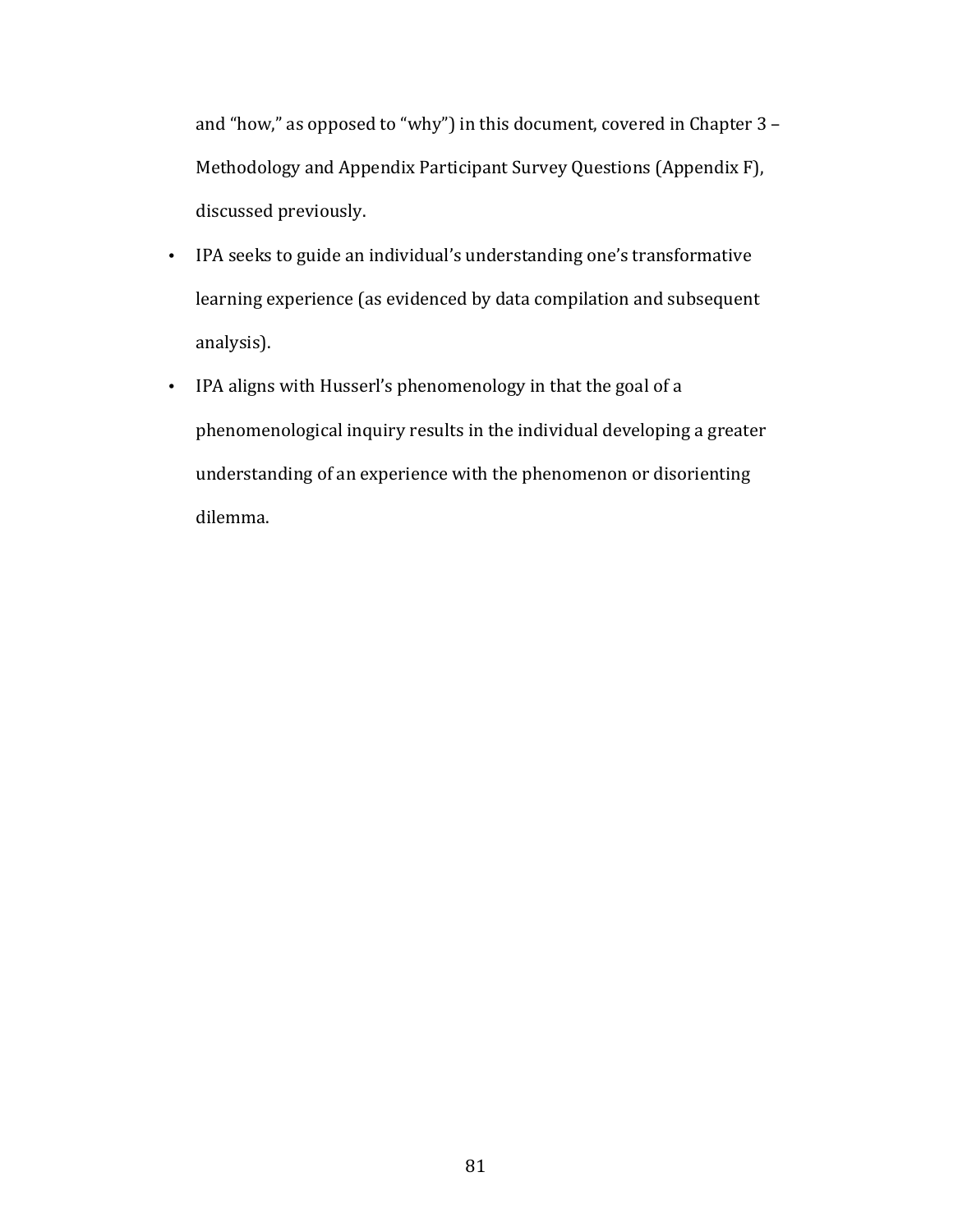# **APPENDIX E**

# **PARTICIPANT QUALIFYING FORM**

Participant Qualifying: "Self-managing *your* health: Identifying *your* thoughts and actions."

### Instructions: Click on each box to type your response.

| Name                                                                                        |                                                                                                     |        |                            |                                                          |                                               |                            |  |                       |                             |
|---------------------------------------------------------------------------------------------|-----------------------------------------------------------------------------------------------------|--------|----------------------------|----------------------------------------------------------|-----------------------------------------------|----------------------------|--|-----------------------|-----------------------------|
| Age (Click on a box and a " $\checkmark$ " checkmark will appear.)                          |                                                                                                     |        |                            |                                                          |                                               |                            |  |                       |                             |
| Age 50-55                                                                                   | Age 56-60                                                                                           |        | Age 61-65                  |                                                          |                                               | Age 66-70                  |  | Age 70+               |                             |
|                                                                                             | <b>Income/retirement</b> (A " $\checkmark$ " check mark will appear in the box you click on.)       |        |                            |                                                          |                                               |                            |  |                       |                             |
| Less than/equal to \$10,000 per year                                                        | \$10,001-\$25,000 per year                                                                          |        | \$25,001-\$35,000 per year |                                                          |                                               | \$35,001-\$50,000 per year |  | \$50,001-\$75,000 per | More than \$75,000 per year |
|                                                                                             |                                                                                                     |        |                            |                                                          |                                               |                            |  | year                  |                             |
|                                                                                             |                                                                                                     |        |                            |                                                          |                                               |                            |  |                       |                             |
| Height                                                                                      |                                                                                                     | Weight |                            |                                                          |                                               |                            |  |                       | <b>BMI</b> (leave blank)    |
|                                                                                             | <b>Health Conditions</b> (A " $\checkmark$ " check mark will appear in the box/boxes you click on.) |        |                            |                                                          |                                               |                            |  |                       |                             |
| Atherosclerosis                                                                             | Unhealthy                                                                                           |        |                            | Unhealthy                                                |                                               | Heart attack               |  |                       | Cardiovascular              |
|                                                                                             | cholesterol<br>triglycerides                                                                        |        |                            |                                                          |                                               | disease                    |  |                       |                             |
| Type-2                                                                                      | Sarcopenia                                                                                          |        |                            | Hypertension                                             |                                               | Osteopenia                 |  |                       | Osteoporosis                |
| diabetes                                                                                    |                                                                                                     |        |                            |                                                          |                                               |                            |  |                       |                             |
| Other health conditions not listed                                                          |                                                                                                     |        |                            |                                                          |                                               |                            |  |                       |                             |
| Estimated date of poor health diagnosis?                                                    |                                                                                                     |        |                            |                                                          | Which health condition encouraged you to act? |                            |  |                       |                             |
| Estimated date you decided to self-manage.<br>Have a computer? (Use "Y" or "N" in dropdown) |                                                                                                     |        |                            |                                                          |                                               |                            |  |                       |                             |
| Do you use a computer? (Use "Y" or "N" in dropdown)                                         |                                                                                                     |        |                            | Use word processor program? (Use "Y" or "N" in dropdown) |                                               |                            |  |                       |                             |
| Do you have any additional comments? If so, use this space to write.                        |                                                                                                     |        |                            |                                                          |                                               |                            |  |                       |                             |

Please remember to (a) **Save** your answers by **creating** a *new* file on your computer

and (b) **send** me your document as an attachment to my email:

peppercornlee@gmail.com. Questions: Email or call (925) XXX-XXXX.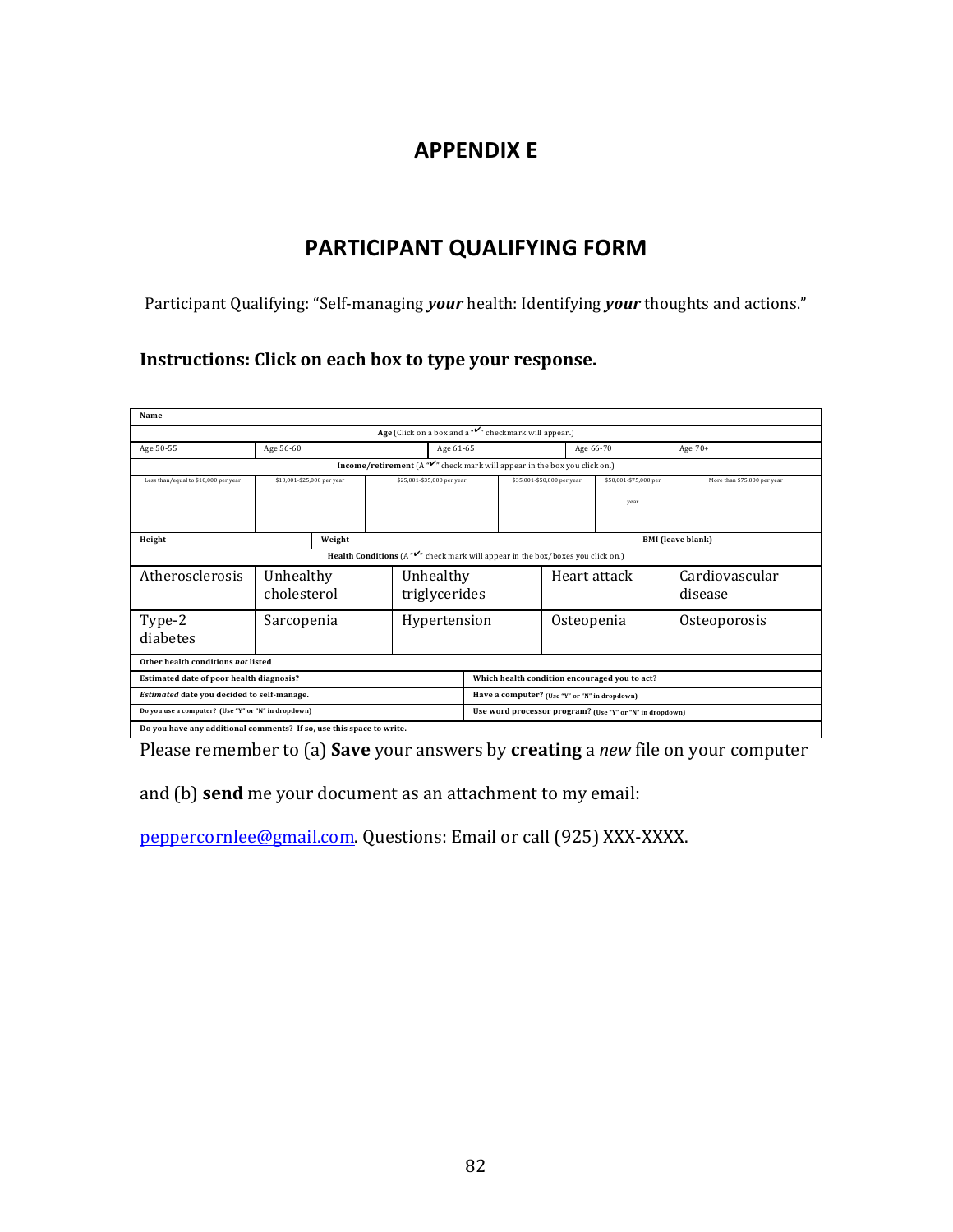## **APPENDIX F**

## **PARTICIPANT SURVEY QUESTIONS**

Participant Survey Questions

"Self-managing *your* health: Identifying *your* thoughts and *your* actions."

An open letter to you:

The information you provide is an important piece for my study. As a reminder, I will not reveal any personal information, but will use your answers as a part of my *whole* report. Thank you.

There are four sections to this survey. The *first* part of each section has questions that ask you to agree or disagree using the following key.

Please type: 1, 2, 3, or 4 indicating your response:

| Strongly Disagree   Disagree   Agree   Strongly Agree |  |  |
|-------------------------------------------------------|--|--|
|                                                       |  |  |

Click on each box, and you will be able to select your answer:  $1, 2, 3$ , or  $4$ .

Example 1: "I like to pay income taxes."

If you **strongly** disagree, you would type or write "1."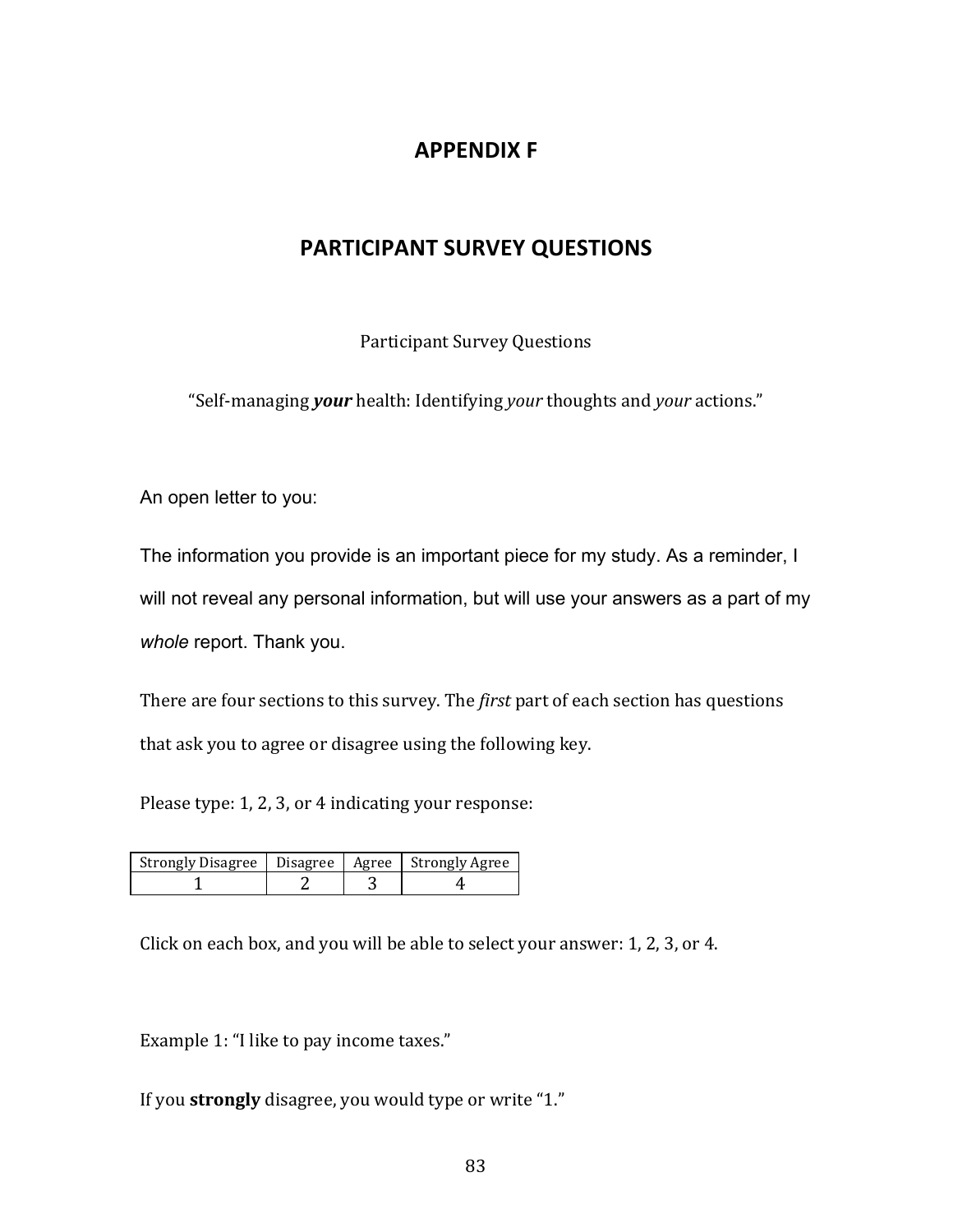If you **disagree**, you would type or write "2."

If you **agree**, you would type or write "3."

If you **strongly** agree, you would type or write "4."

I like to pay income taxes. 1

By typing or writing "1" in the above example, you "strongly disagree" with the statement.

Here is another example:

Example 2: "I do not like spicy New Mexican food."

If you **strongly disagree**, you would type or write "1."

If you **disagree**, you would type or write "2."

If you **agree**, you would type or write "3."

If you **strongly agree**, you would type or write "4."

I like spicy New Mexican food. 3

By typing or writing "3" in the above example, you "agree" that you do like spicy

New Mexican food.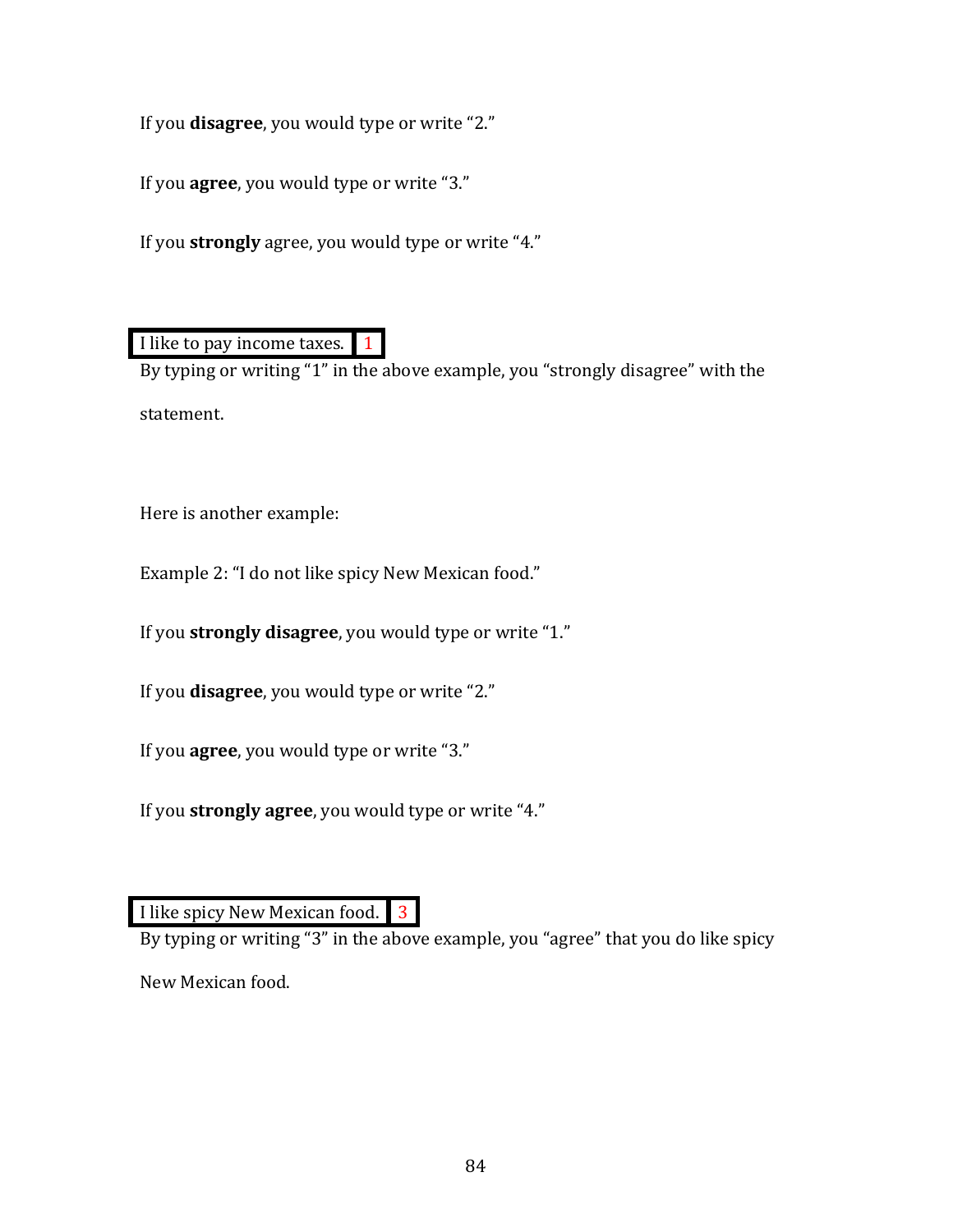The second part of each of the four sections asks you to provide more information, using the box provided with each question. Give detail, as much as you can for each survey question.

**Once you answer the questions, PLEASE do** *not* **change your answers. I'm** looking for your first (initial or "gut") response.

## *Please remember: ALL information you provide is confidential.*

Let's begin. Please respond without your first thoughts. Again, here's the key:

| Strongly Disagree   Disagree   Agree   Strongly Agree |  |  |
|-------------------------------------------------------|--|--|
|                                                       |  |  |

## **Section 1: Growing Older**

| <b>Statement</b>                                                     | Your<br>Response |
|----------------------------------------------------------------------|------------------|
| The opinions of others about <i>me</i> are important to me.          |                  |
| As I get older, remaining healthy is important.                      |                  |
| I don't want others to help me.                                      |                  |
| As I get older, I can't do much about getting some permanent         |                  |
| disease.                                                             |                  |
| Not every older person has unhealthy weight.                         |                  |
| What others feel about me is important to me.                        |                  |
| As I get older, I am not comfortable with trying out new activities. |                  |
| The older I get, the more pain I will get.                           |                  |
| I do <i>not</i> want others to help me.                              |                  |
| Getting older, I will get a disease.                                 |                  |
| As I get older, I don't care about how I feel.                       |                  |
| As I get older, I can't do much about having pain.                   |                  |
| I do <i>not</i> like others to see me as needing help.               |                  |
| I am trying to reduce the seriousness of my health condition.        |                  |
| I rely more on other people to help me.                              |                  |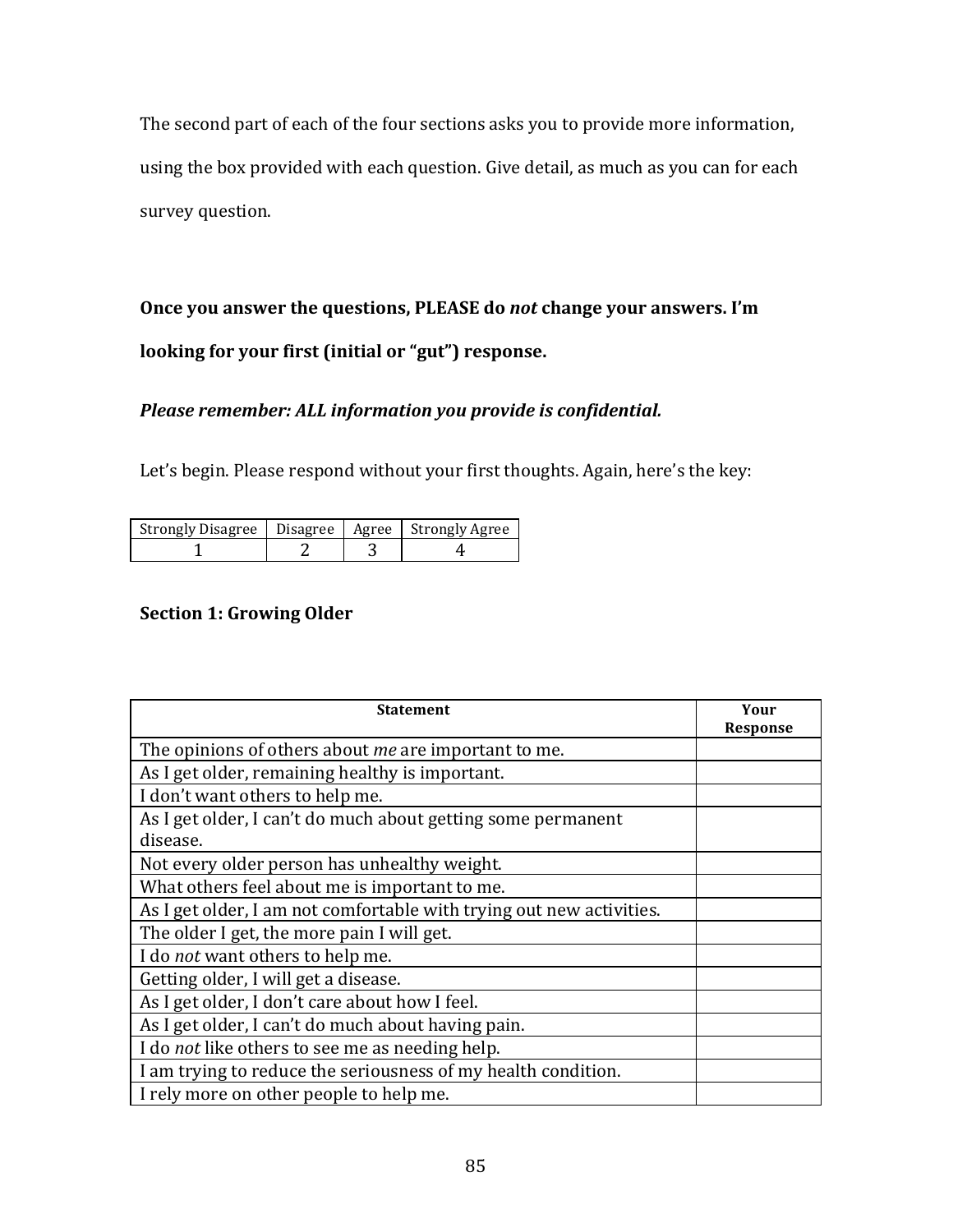What are your *personal* feelings, thoughts, and beliefs about getting old?

How have these feelings, thoughts, and beliefs influenced your activities and actions? Since you have started managing your health, have you changed your feelings, thoughts, or beliefs?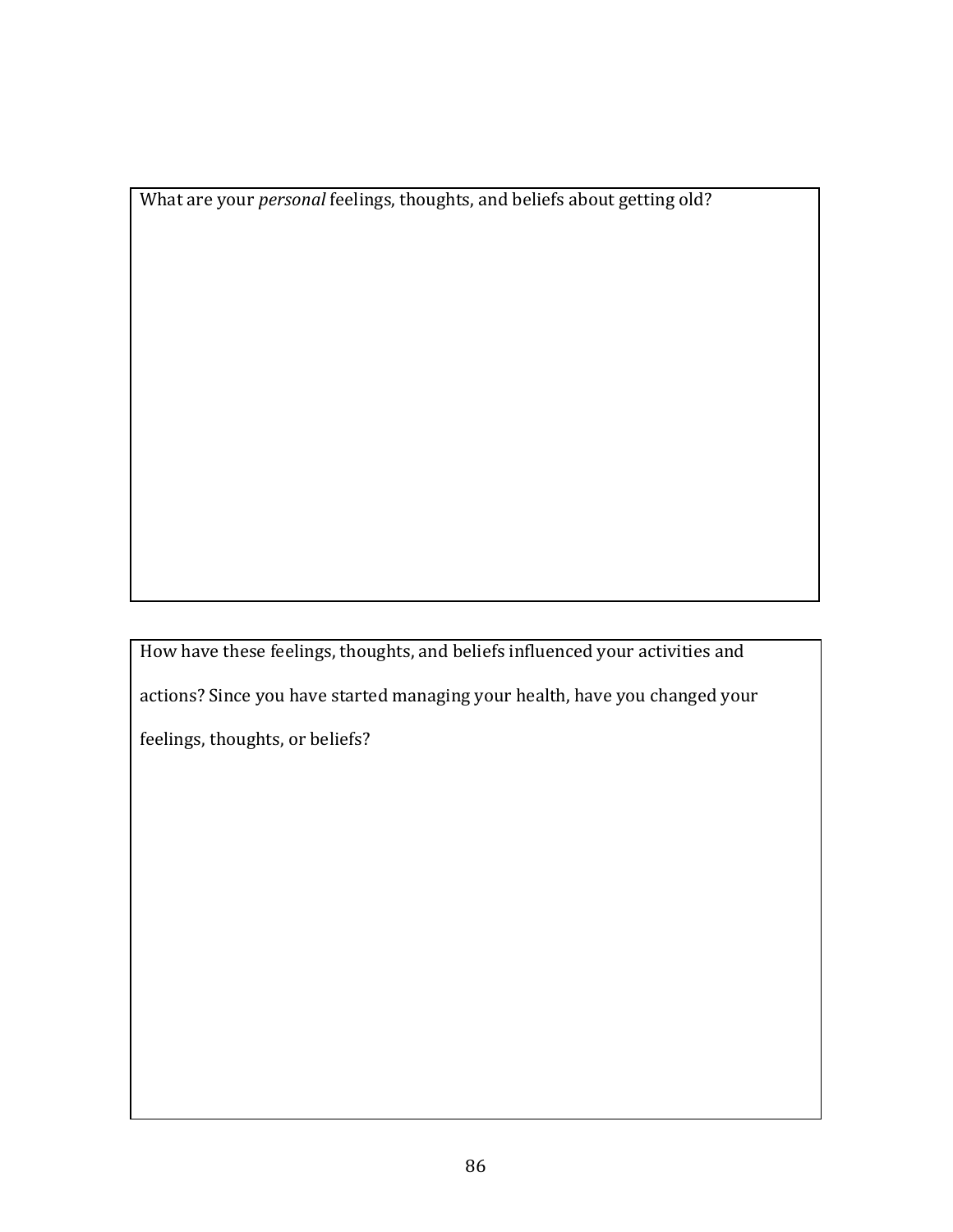How have your beliefs, thoughts, and feelings matched up to *your* actual

experiences?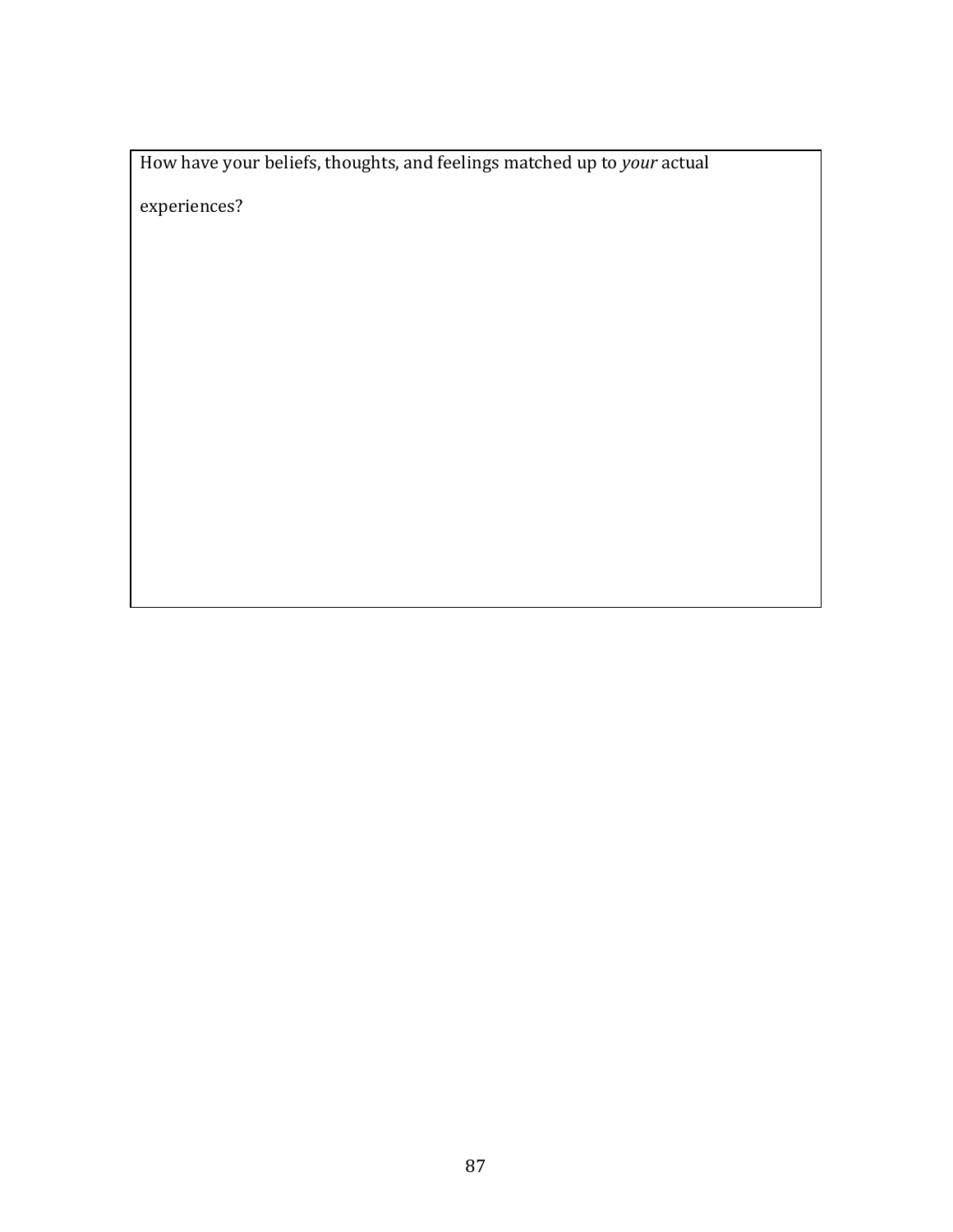## **Section 2: Unhealthy Weight and Poor Health**

Again, please use this key to answer.

| Strongly Disagree   Disagree   Agree   Strongly Agree |  |  |
|-------------------------------------------------------|--|--|
|                                                       |  |  |

| <b>Statement</b>                                                    | <b>Your Response</b> |
|---------------------------------------------------------------------|----------------------|
| Not all older people get a disease.                                 |                      |
| I feel that I can control how healthy I am.                         |                      |
| My unhealthy weight is because I am older.                          |                      |
| I can't help my unhealthy weight.                                   |                      |
| I could have exercised to prevent unhealthy weight.                 |                      |
| There is nothing I did to get poor health.                          |                      |
| My unhealthy weight caused my pain.                                 |                      |
| I believe that being older caused my poor health.                   |                      |
| My unhealthy eating caused my unhealthy weight.                     |                      |
| There is nothing I could have done to prevent my poor health.       |                      |
| The older you get, the less control you have over getting sick.     |                      |
| I believe I could have done something to avoid having pain.         |                      |
| My unhealthy weight caused my disease.                              |                      |
| I believe I could have done something to avoid my unhealthy weight. |                      |
| I am responsible for my unhealthy weight.                           |                      |
| I am responsible for having a disease.                              |                      |
| I am responsible for having pain.                                   |                      |

What thoughts or activities do you think caused your unhealthy weight (please

provide details)? Looking back, were there other things you could have done? Are

there other things you could have *avoided*?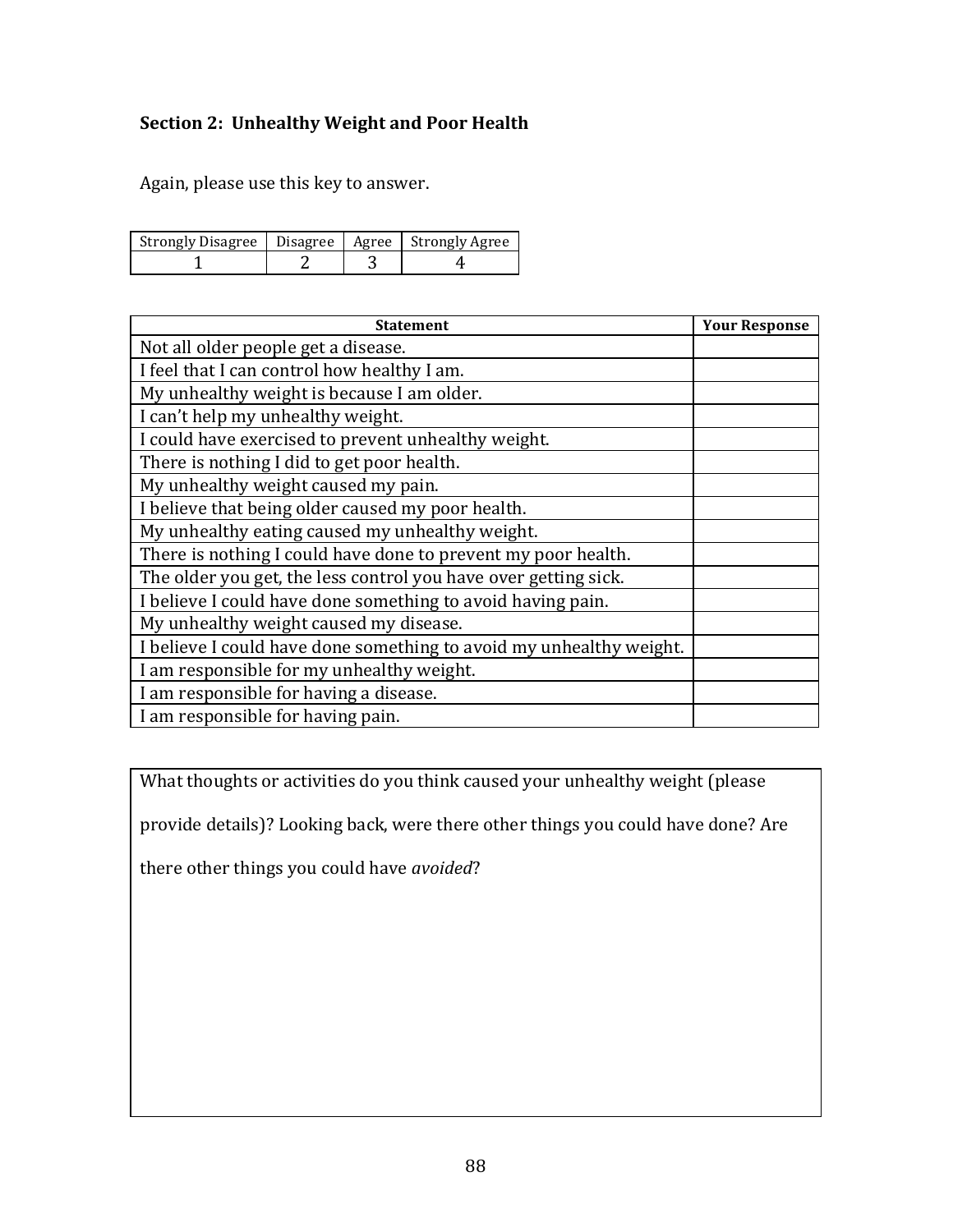### **Section 3: The Change Process**

This key will help you in responding to these questions.

| Strongly Disagree   Disagree   Agree   Strongly Agree |  |  |
|-------------------------------------------------------|--|--|
|                                                       |  |  |

| <b>Statement</b>                                                   | <b>Your Response</b> |
|--------------------------------------------------------------------|----------------------|
| I had to do something to get better health.                        |                      |
| In making changes, I feel better about myself.                     |                      |
| I could not have made changes without someone to guide me.         |                      |
| I knew that I could reduce my weight to a healthy weight.          |                      |
| I knew I could help myself become healthier.                       |                      |
| I am responsible for my future health.                             |                      |
| I didn't know that my food choices could make me sick.             |                      |
| I need reassurance from others that I was doing "well."            |                      |
| I could not have made changes without someone to support me.       |                      |
| I didn't know that a lack of exercise could cause health problems. |                      |
| I know eating good foods will help keep my weight healthy.         |                      |
| I need to exercise most days of the week.                          |                      |
| I feel that I control my health.                                   |                      |

Before your doctor (or other health person) told you about your poor health, how did you

feel about your unhealthy weight? After you got sick or developed pain, what were your

thoughts about your (a) your weight, (b) your poor health, and (c) the relationship

between unhealthy weight and your poor health?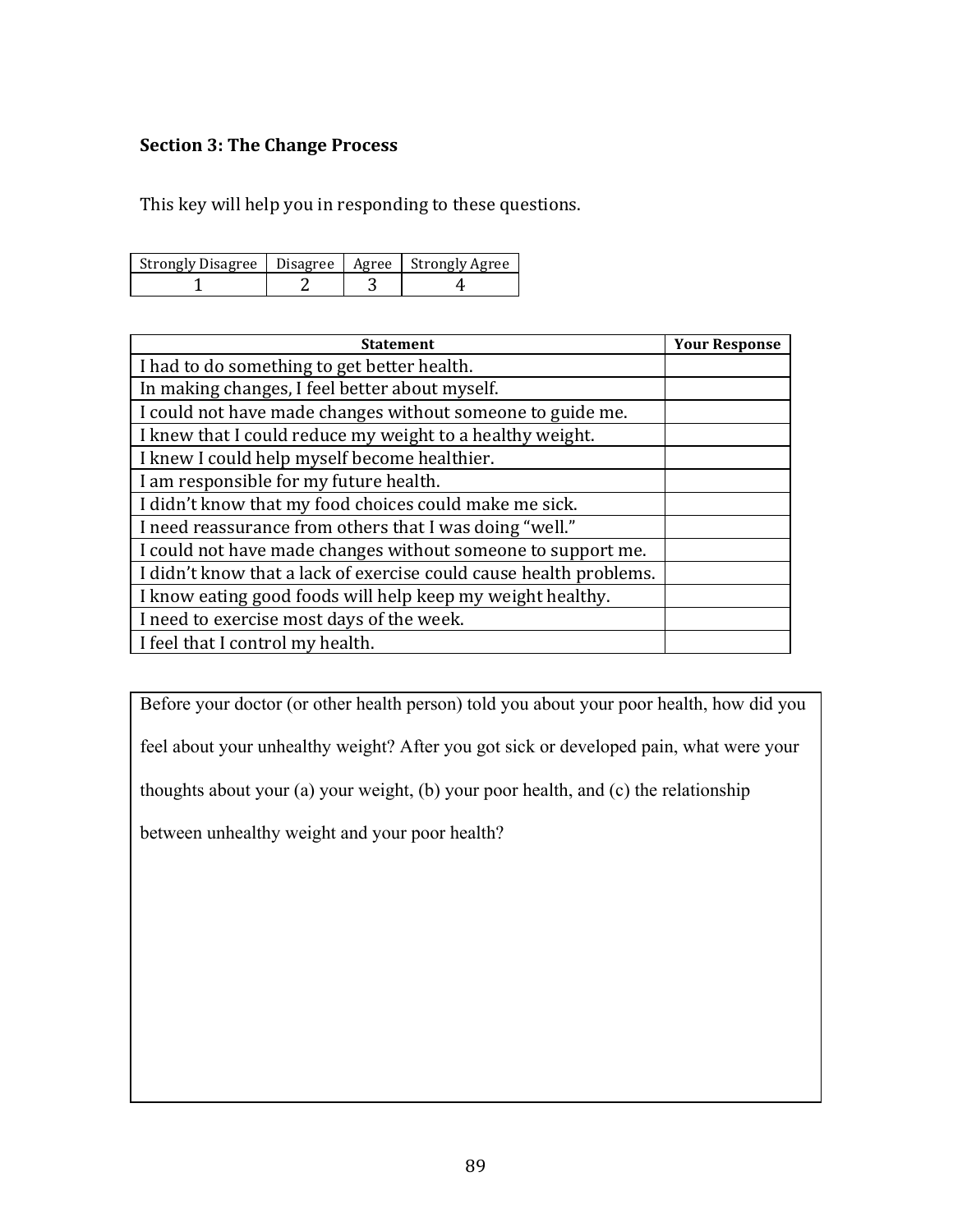How did these thoughts get you to make decisions about losing weight? How do you

think your thoughts motivated you?

What were some of the issues you thought about after you started experiencing poor

health? Describe *what* you felt after you understood you have poor health.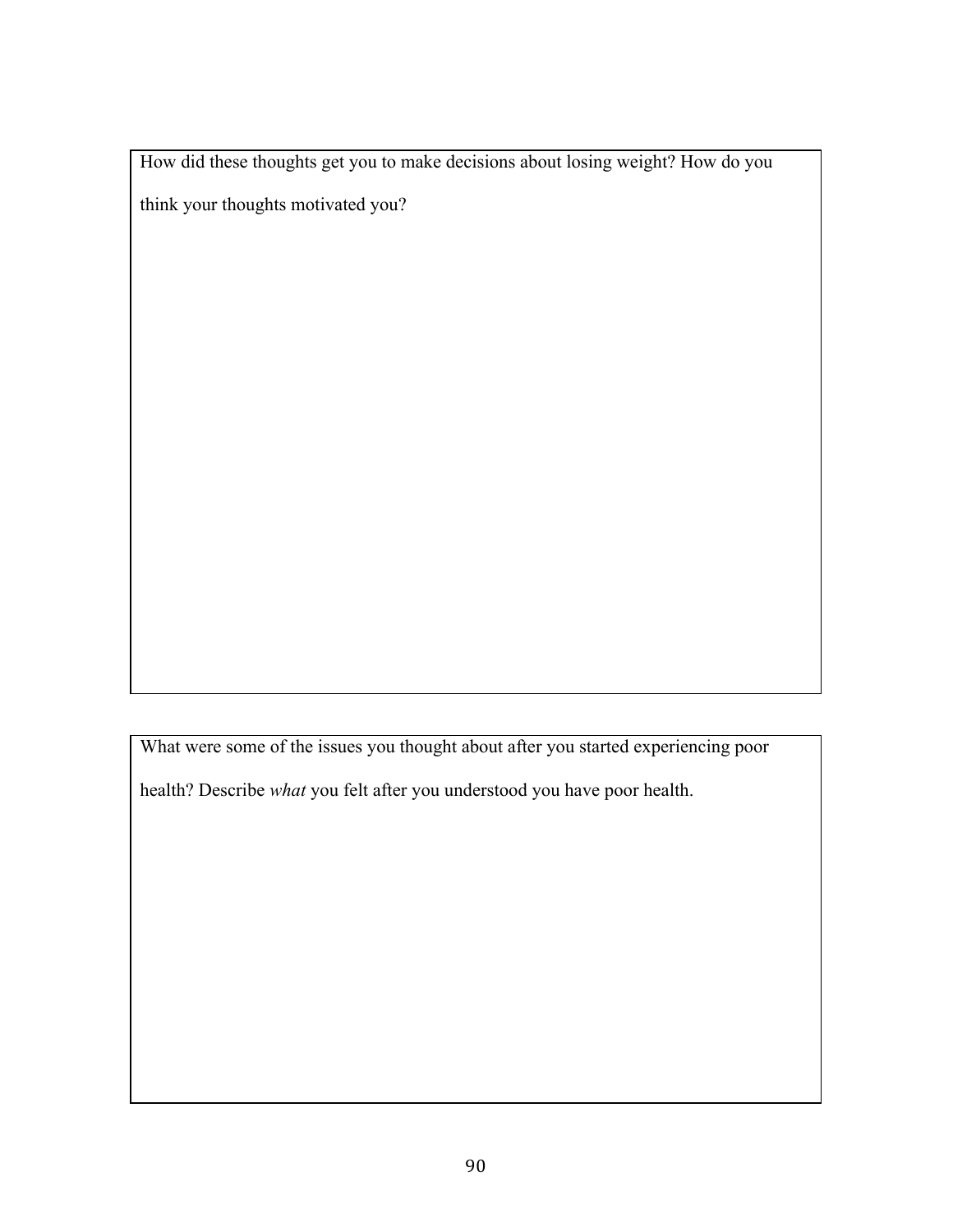Describe *how* you currently manage your chronic disease. What are some of the activities that have changed? How do you feel making these changes?

What are your feelings that your own actions were responsible for you becoming sick or

developing pain?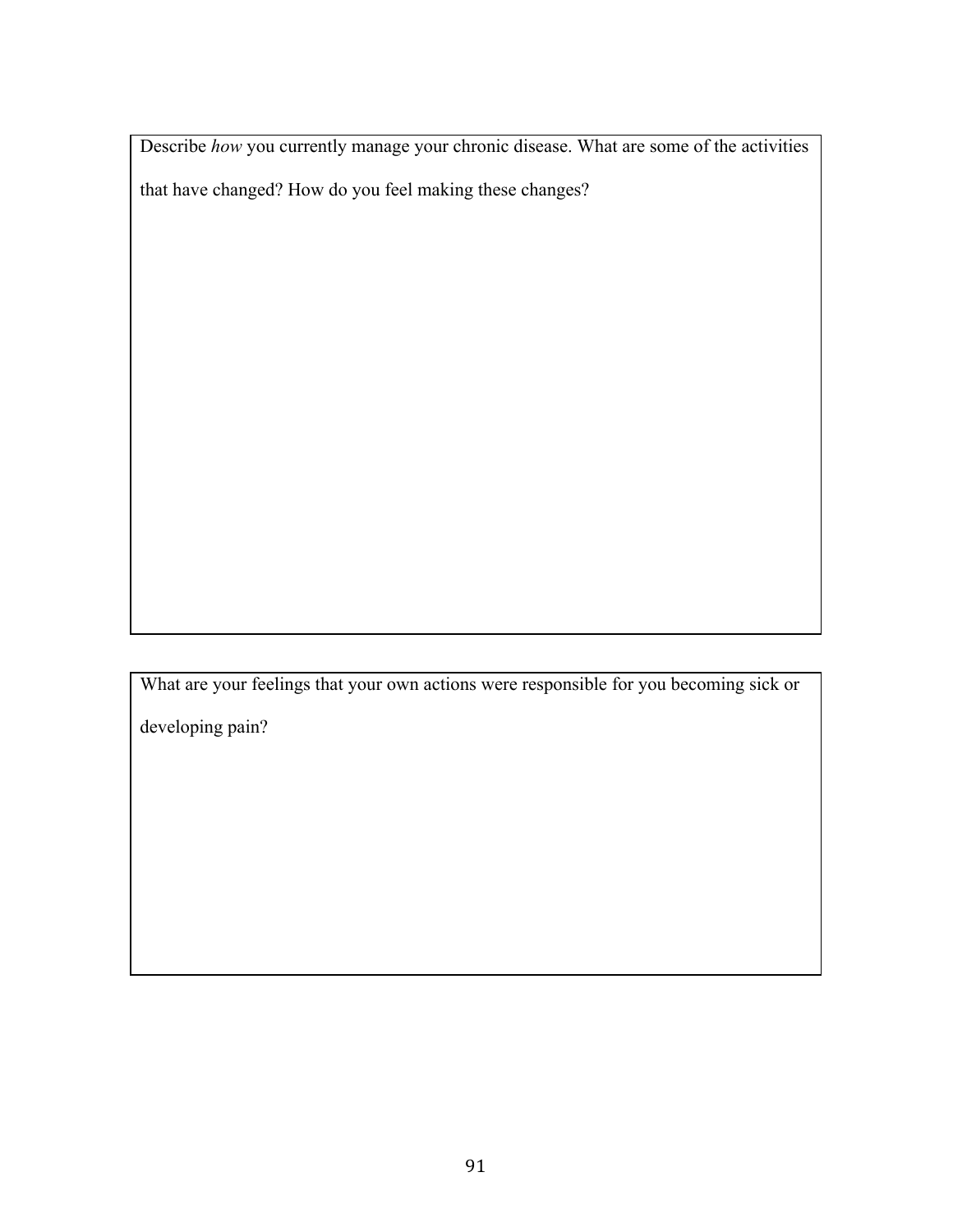How have you felt about your unhealthy weight?

What was the *most important* event/thought that got you to a healthier weight?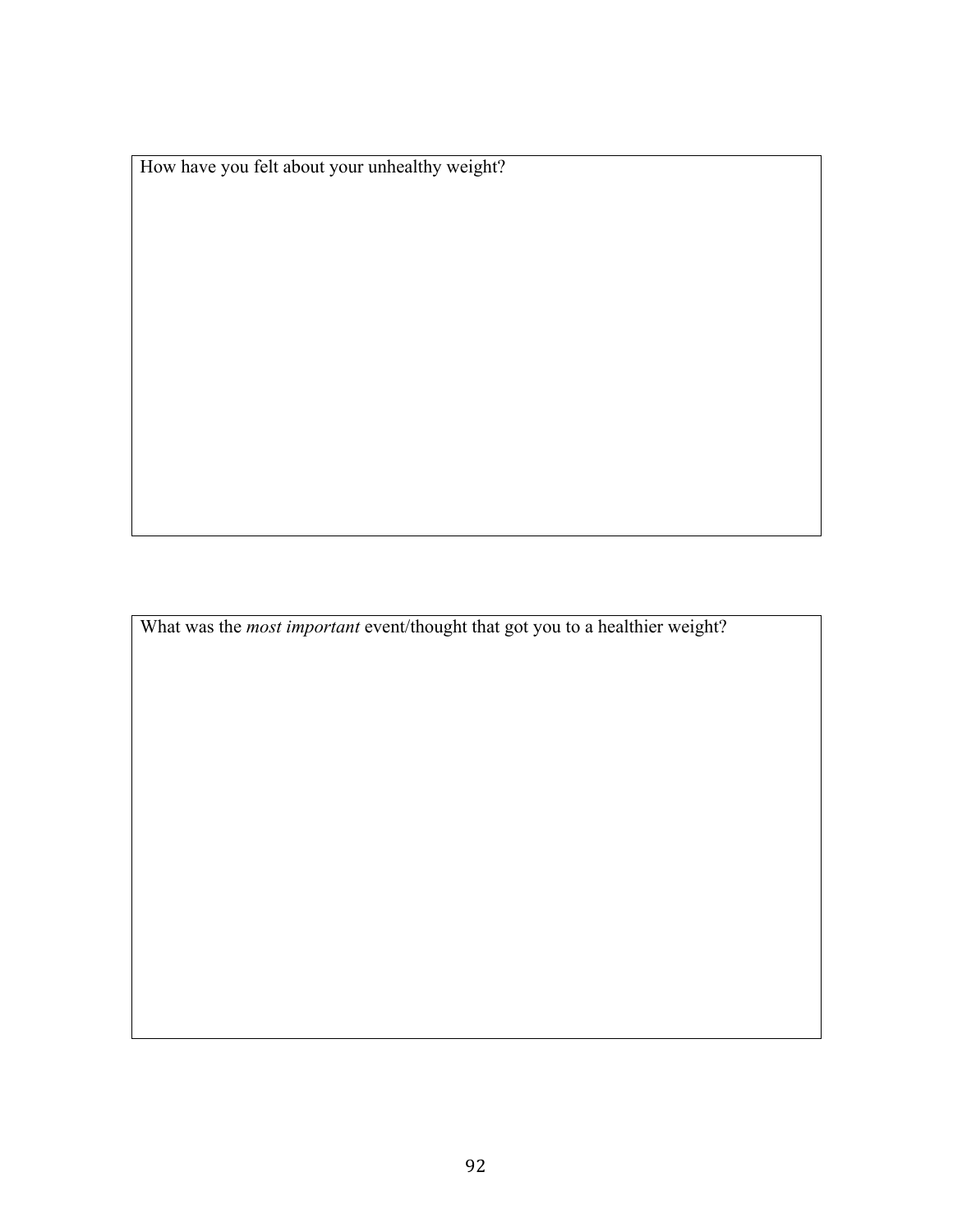Before you developed your chronic disease, how did you feel about (a) eating better, (b)

getting regular exercise, (c) your weight, *and* (d) any other personal choices?

How have time, money, and convenience affected your decisions and actions to make

changes to your choices?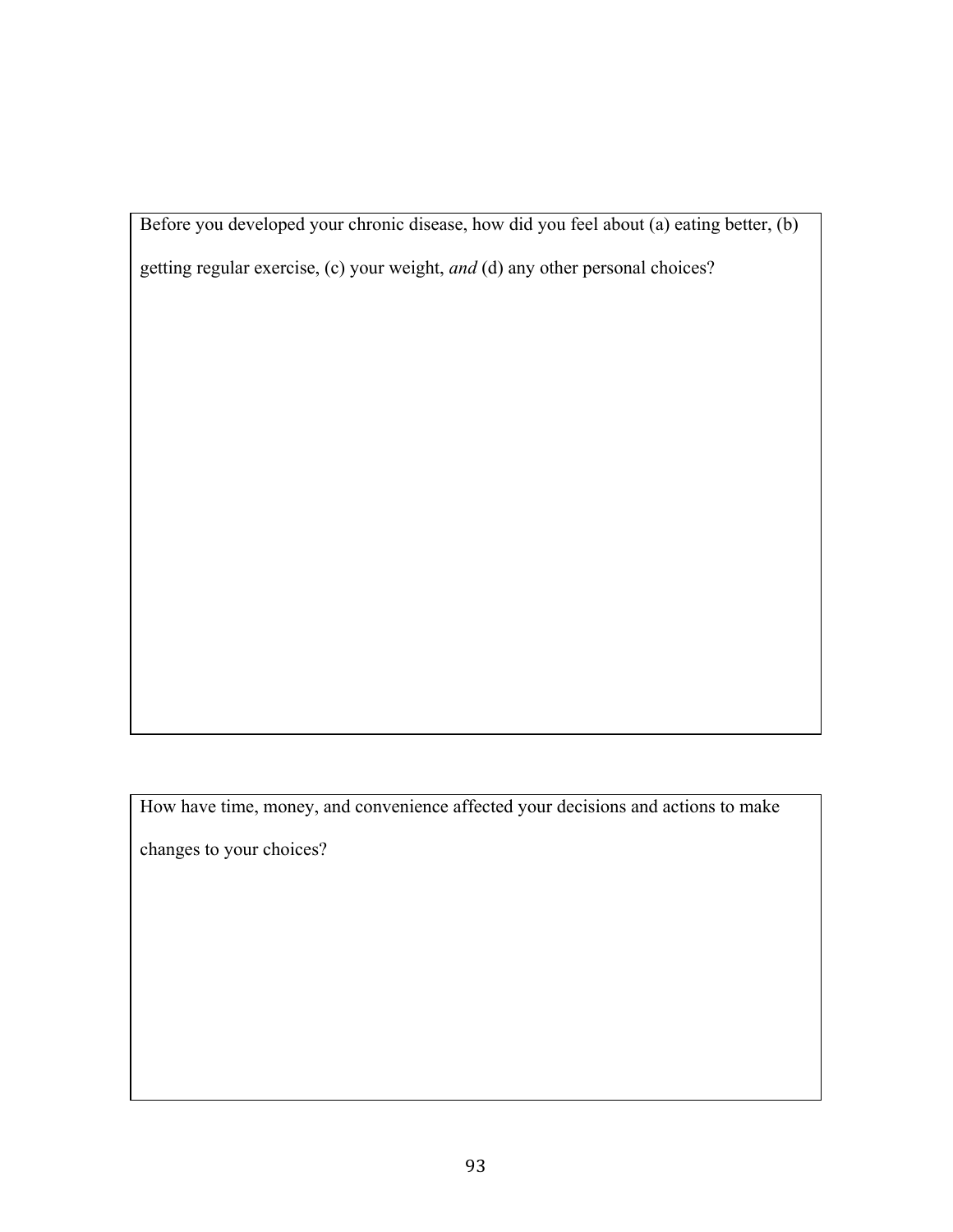Complete this table by detailing your thoughts and activities of the change process from *prior* to diagnosis to *current* participation in your own self-management (you do NOT need to fill in all the spaces).

| First           |  |  |
|-----------------|--|--|
| Second          |  |  |
| Third           |  |  |
| $\mbox{Fourth}$ |  |  |
| Fifth           |  |  |
| Sixth           |  |  |
| Seventh         |  |  |
| Eighth          |  |  |
| Ninth           |  |  |
| Tenth           |  |  |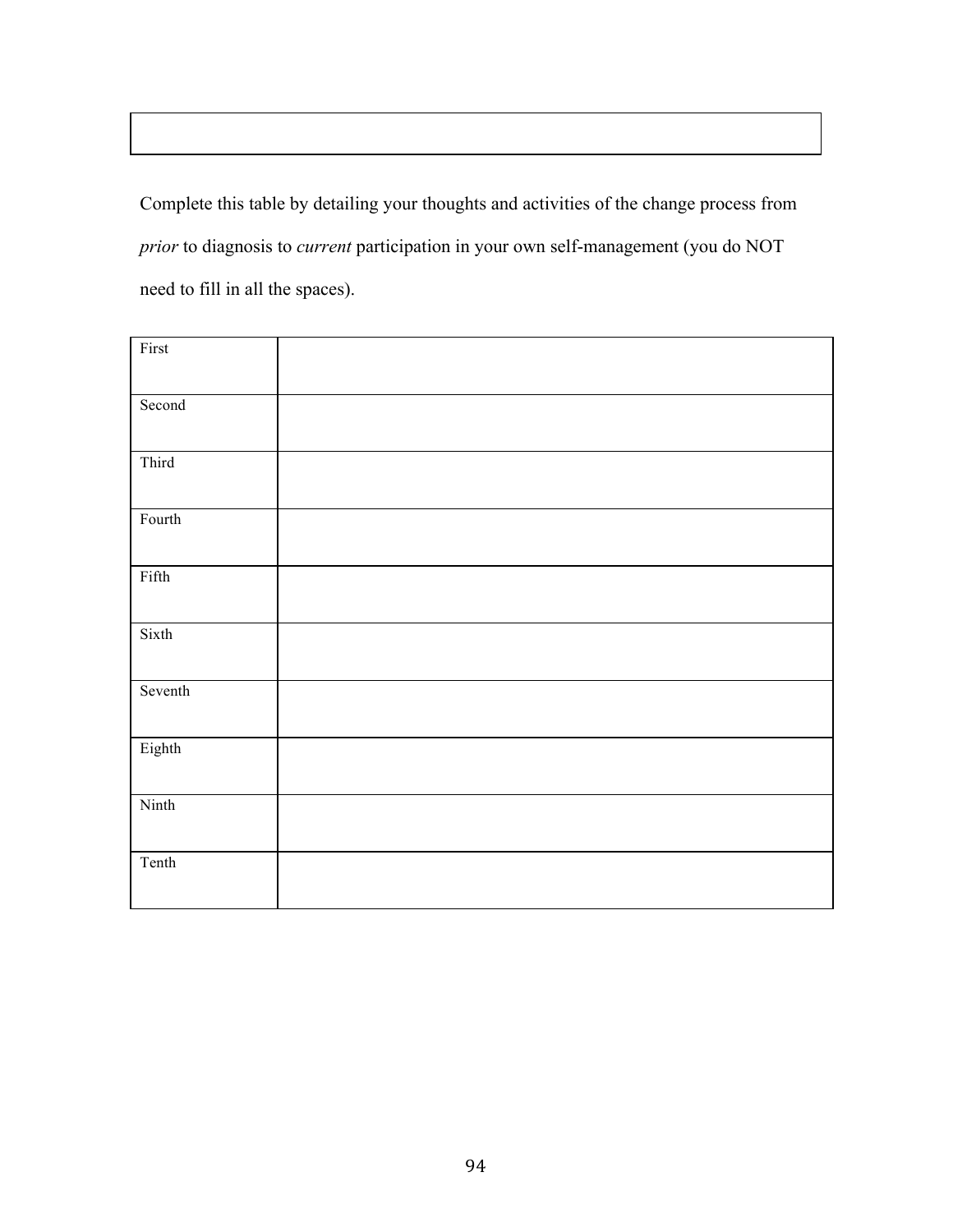## **Section 4: The Present**

What are some words that describe you *now*? Describe how you feel about living with your disease or poor health? Please use words that describe how you view, think, and feel about yourself!

What are your thoughts about your activities in managing your health? How have these

thoughts changed you?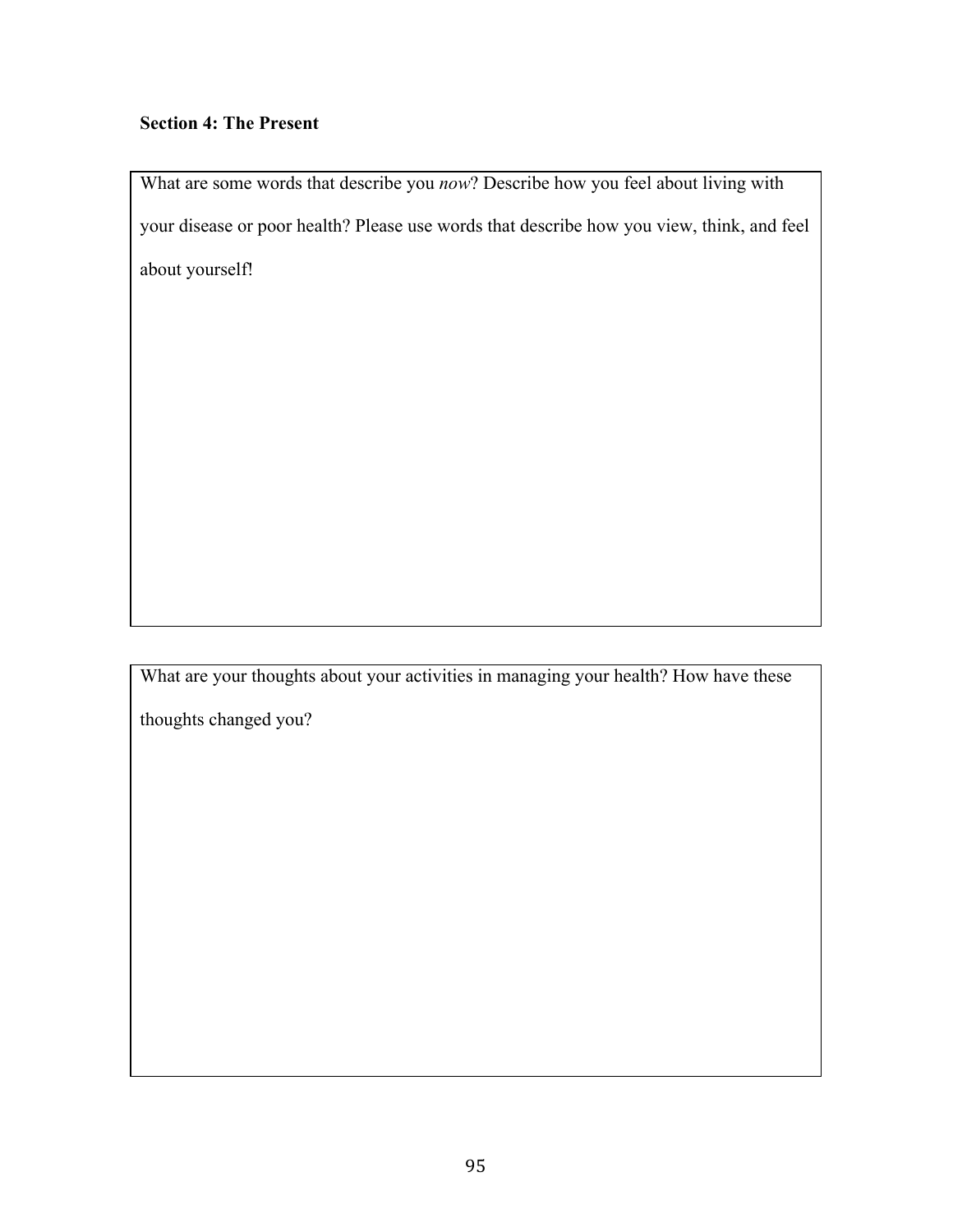Thank you. This is the end of your survey. I will contact you in 24-72 hours to schedule another appointment to review your responses. I may ask you for more details to some of your responses.

Please remember to (a) **Save** your answers by **creating** a *new* file on your computer and (b) **sending** your document to me as an attachment to my email: peppercornlee@gmail.com. Questions: Email or call (925) XXX-XXXX.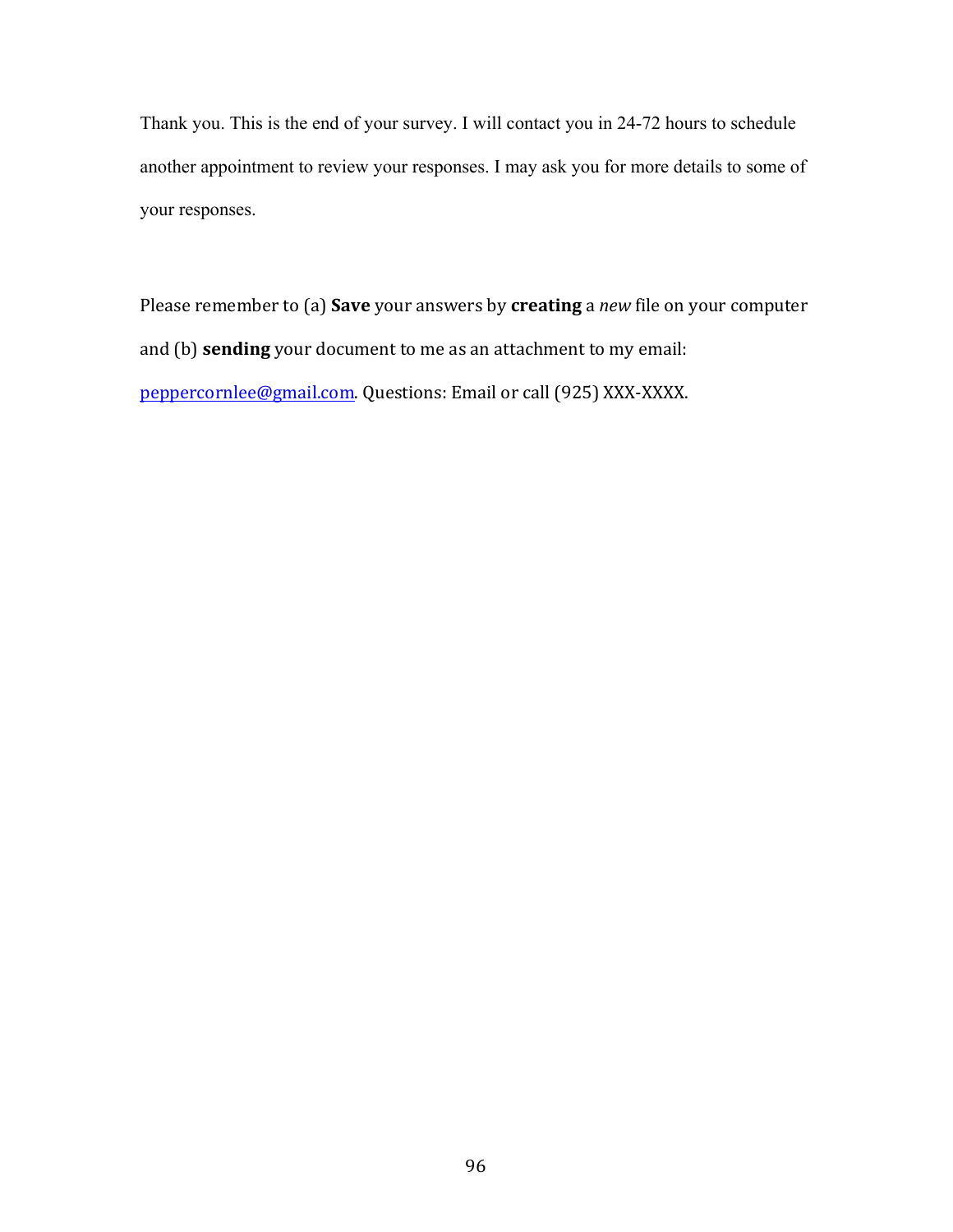# **APPENDIX G**

# **LIKERT-SCALED QUESTIONS BY CATEGORY**

### Questions of High Self-efficacy

- I feel that I control my health.
- I feel that I can control how healthy I am.
- In making changes, I feel better about myself.
- I knew that I could reduce my weight to a healthy weight.
- I knew I could help myself become healthier.
- I am responsible for my future health.
- As I get older, remaining healthy is important.
- I don't want others to help me.
- I do not want others to help me.

Questions of Low Self-efficacy

- The opinions of others about me are important to me.
- What others feel about me is important to me.
- I could not have made changes without someone to guide me.
- I do not like others to see me as needing help.
- As I get older, I am not comfortable with trying out new activities.
- I rely more on other people to help me.
- I need reassurance from others that I was doing "well."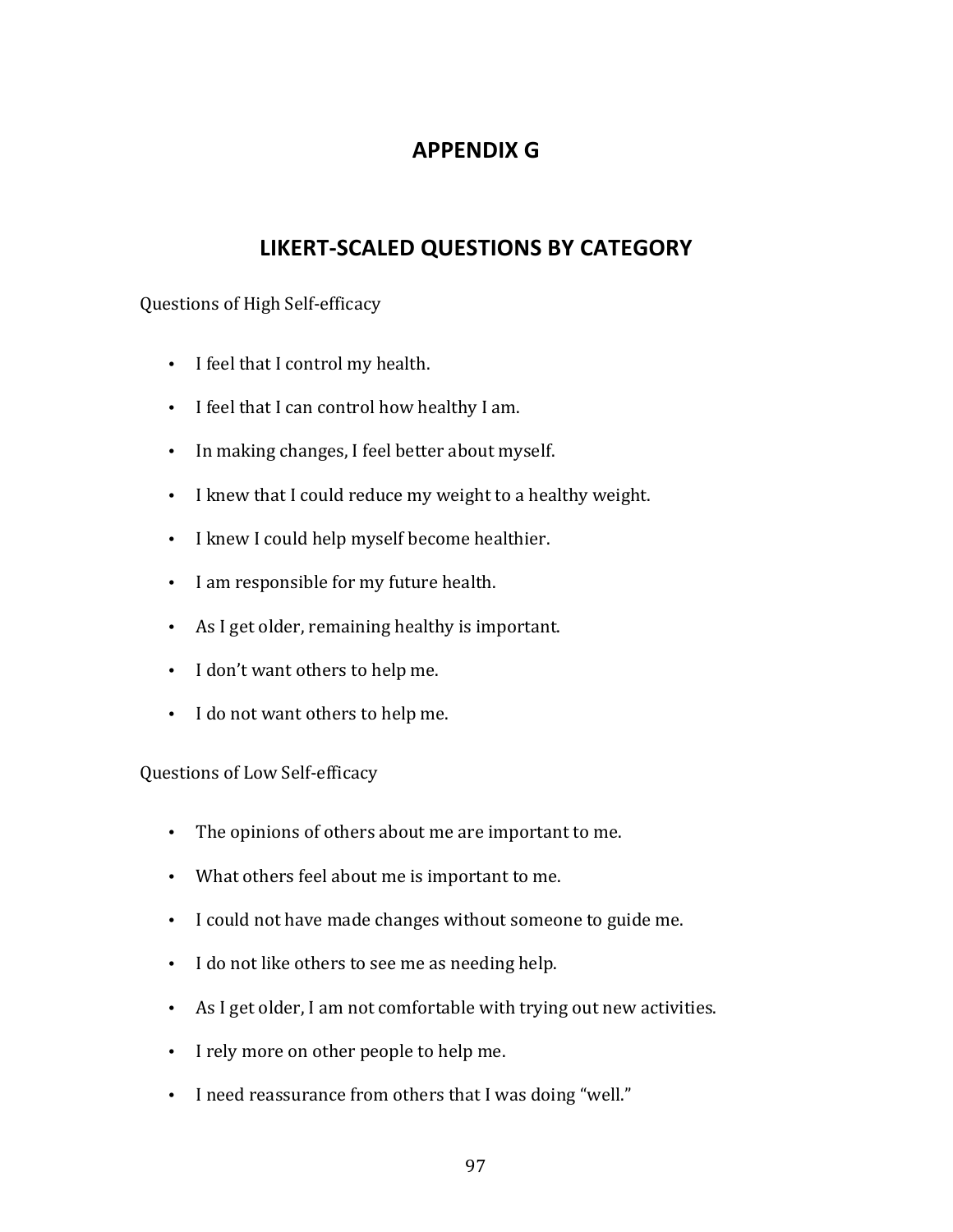- I could not have made changes without someone to support me.
- I am trying to reduce the seriousness of my health condition.

Foundational Beliefs -- Aging, Disease, Pain, and Disability

- As I get older, I don't care about how I feel.
- Not all older people get diseases.
- My unhealthy weight is because I am older.
- I believe that being older caused my poor health.
- As I get older, I can't do much about getting some permanent disease.
- Not every older person has unhealthy weight.
- The older you get, the less control you have over getting sick.
- Getting older, I will get a disease.
- The older I get, the more pain I will get.
- As I get older, I can't do much about having pain.

Foundational Beliefs -- Personal Responsibility

- I am responsible for my unhealthy weight.
- There is nothing I did to get poor health.
- There is nothing I could have done to prevent my poor health.
- I can't help my unhealthy weight.
- My unhealthy weight caused my pain.
- My unhealthy eating caused my unhealthy weight.
- My unhealthy weight caused my disease.
- I believe I could have done something to avoid my unhealthy weight.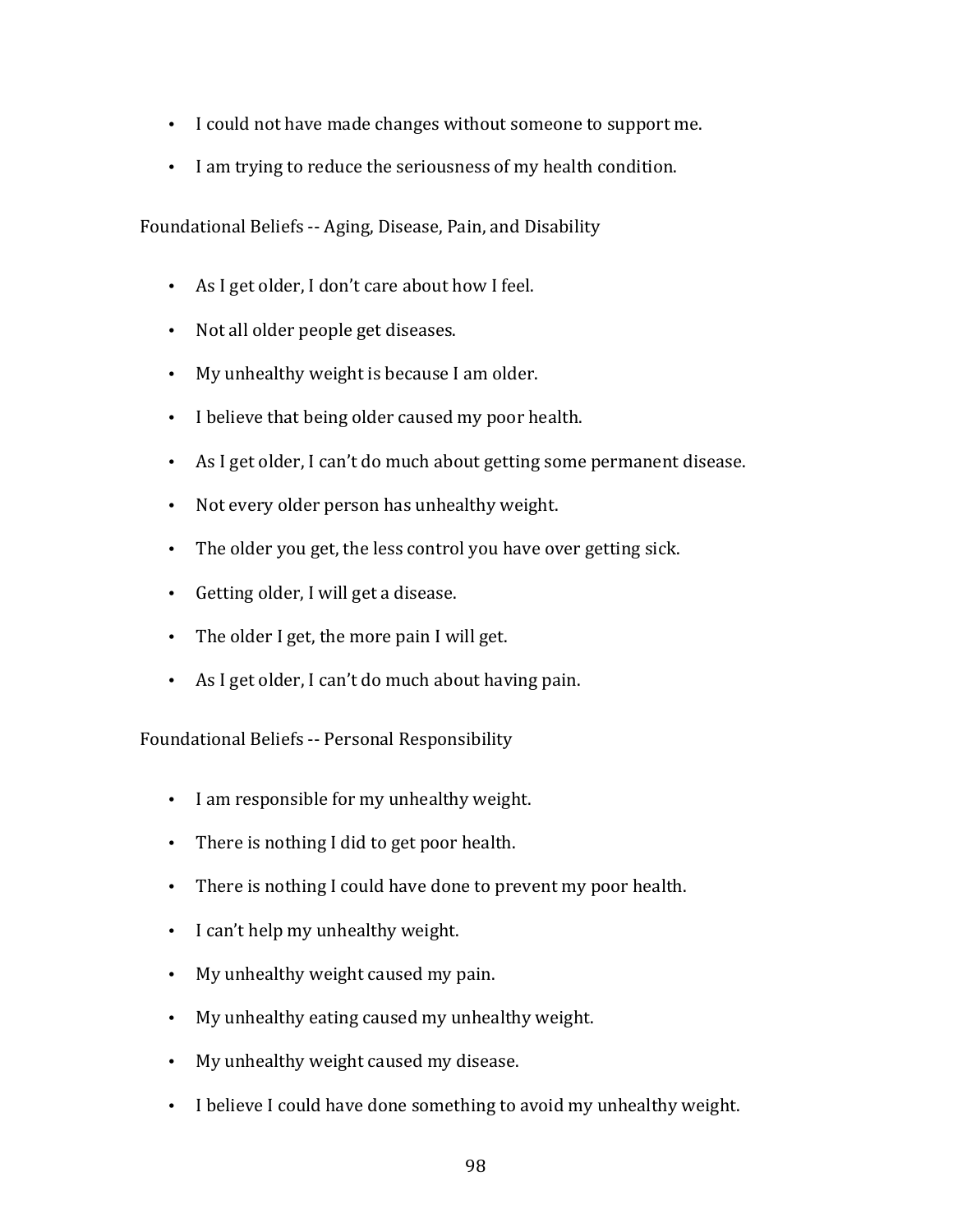- I am responsible for having disease.
- I am responsible for having pain.
- I had to do something to get better health.
- I could have exercised to prevent unhealthy weight.
- I believe I could have done something to avoid having pain.

# Foundational Beliefs -- Lifestyle Choices

- I didn't know that my food choices could make me sick.
- I didn't know that lack of exercise could cause health problems.
- I know eating good foods will help keep my weight healthy.
- I need to exercise most days of the week.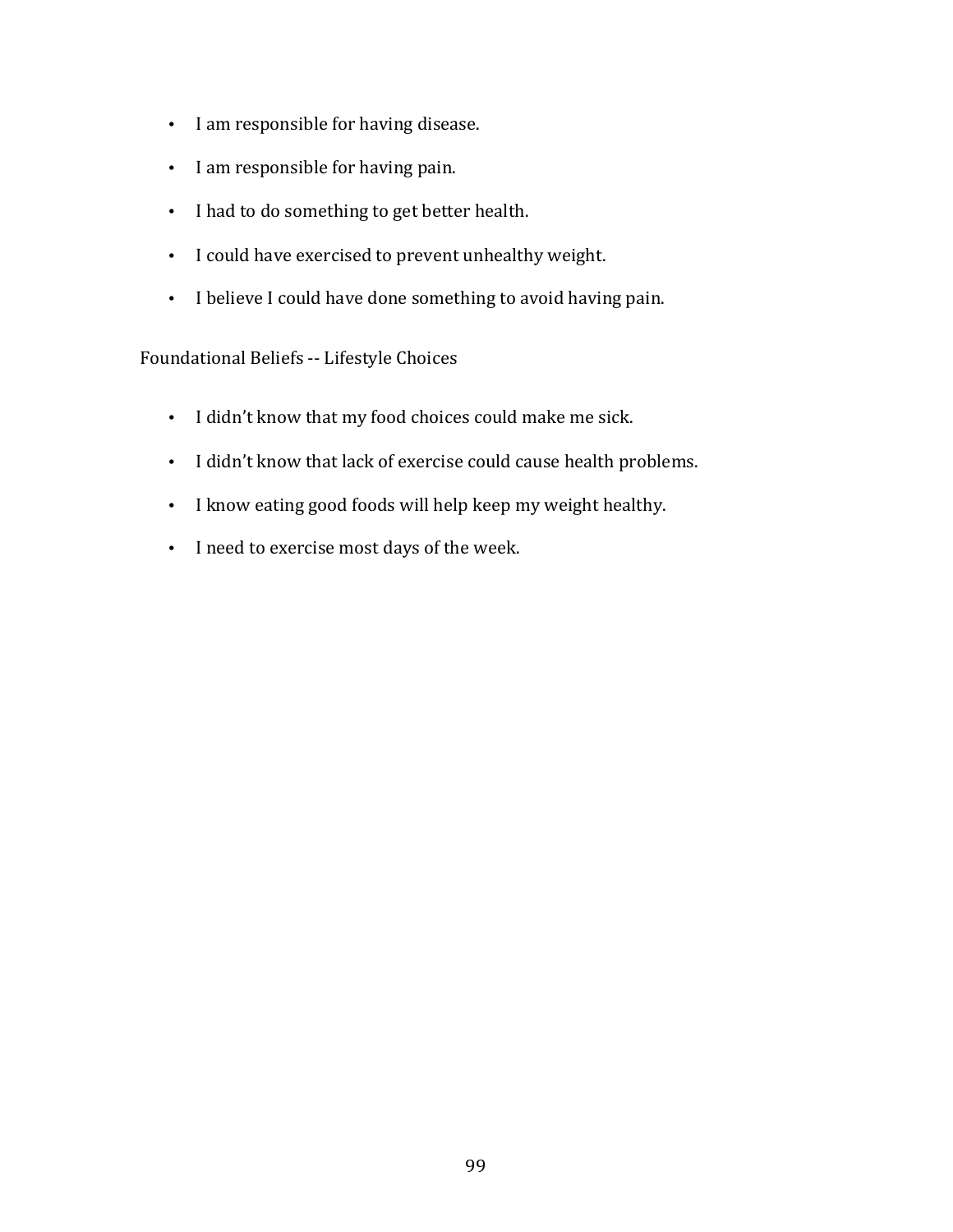### **APPENDIX H**

# **RESEARCHER EPISTEMOLOGY**

I have put forth my personal epistemology or the influences and foundational development of my knowledge to be upfront about my subjectivity. My perspective, as the sole researcher for this study, is biased. Regardless of the degree to which I have suspended personal reflections, my perspective has been comprised of reflections of experiences (Moustakis, 1994b) that create my reality. All knowledge has passed through any current perspective of knowledge that I hold (van Manen, 2014). I have accepted new knowledge as true, if, when compared to current knowledge of the subject matter, the statement is congruent with my existing knowledge (Moustakis, 1994b; van Manen, 2014). Conversely, I have deemed that some knowledge is not reflective of truth if, after reflection, the statement is not congruent with existing knowledge. I also have believed that confirmation of false is not an option.

My reality is fluid; therefore, any current foundational frames of reference of knowledge are fluid. As expressed by Husserl (1931) I have accepted that my reality is only a representation of the truth, in an instant. Further, my reality is not wholly unconstrained. There are boundaries to the limits of the amplitude to which reality can rise and fall, constrained by my logic. Within the range, there is much opportunity to extend the boundaries of "truth." This has been acceptable because it enables me to have accepted a wider variety of opinions, allowing for consideration

100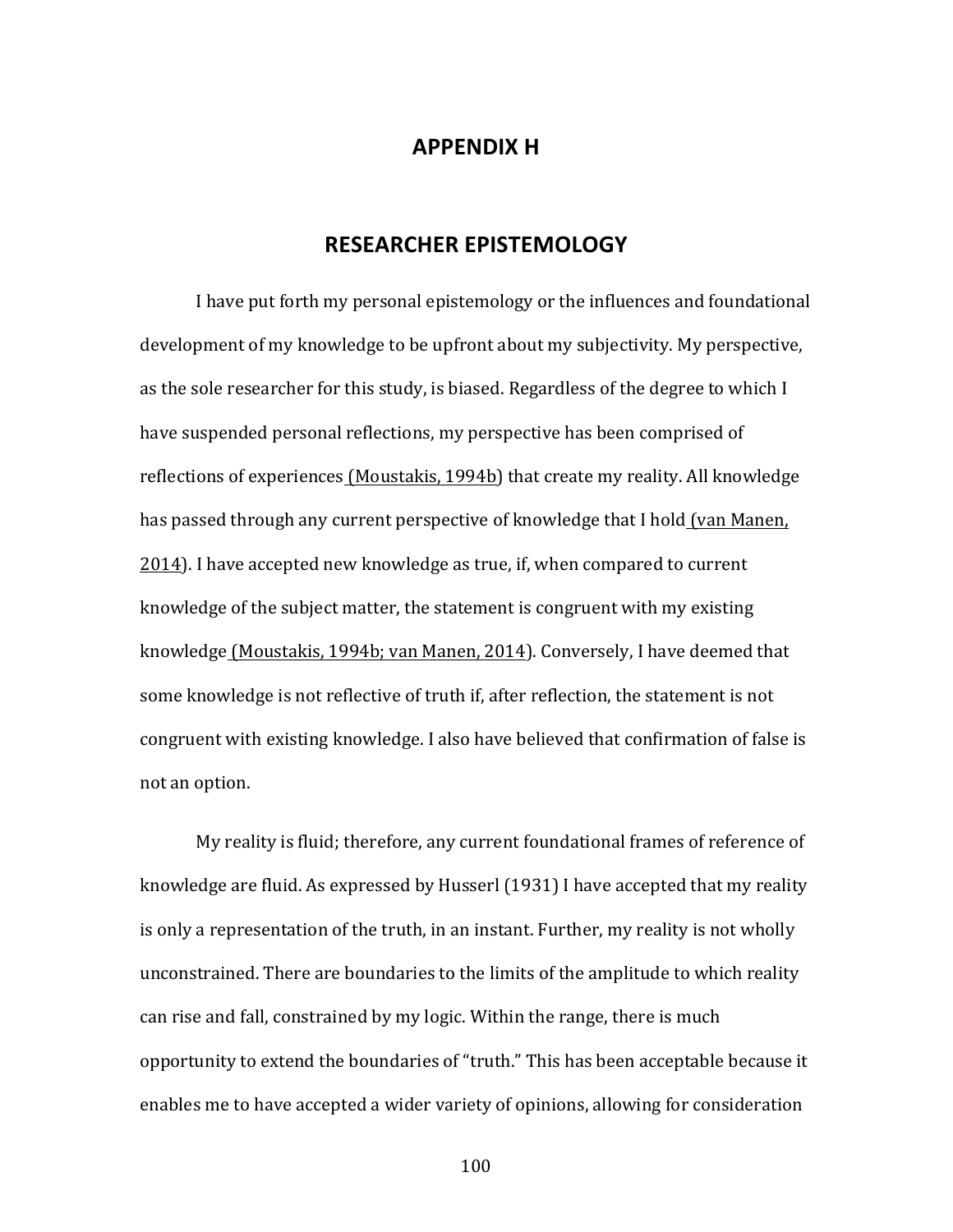of other perspectives and the possibility of new knowledge. Were I, the researcher, to have quashed new points of view or new information, there would have been a fixed reality, closed to the opportunity for new knowledge that would have changed reality. In a less constrained environment, I have been psychologically prepared to experience temporary discord and have managed the resultant physiological responses as new input was processed. I have asked, "Why did that person put forth this viewpoint?" My forthrightness in putting forth this information provides evidence that I have acknowledged my subjectivity. In doing so, acknowledgment has also cautioned me to exercise objectivity through consciously keeping an open mind, of being in that world of a participant's experience, and not in the world of preconceptions and judgments.

My researcher assumptions include the following:  $(a)$  I believe in the voracity of the participant, that the participant is wholly forthright, honest, and states, to the best of one's knowledge, an accurate representation of the thoughts and action that led to participating in self-management of a chronic disease; (b) I believe I am able to bracket existing prejudices (prior knowledge and prior  $experience$ ;  $(c)$  I accept that (as evidenced by literature reviews of the association) participants' chronic disease emanated primarily from poor lifestyle choices of nutrition and/or exercise; (d) I know that the inclusion criteria developed for potential participants will create usable, relevant, and good data to reduce the risk of chronic disease; and  $(e)$  through research, I accept that the potential for symptom severity reduction is possible.

101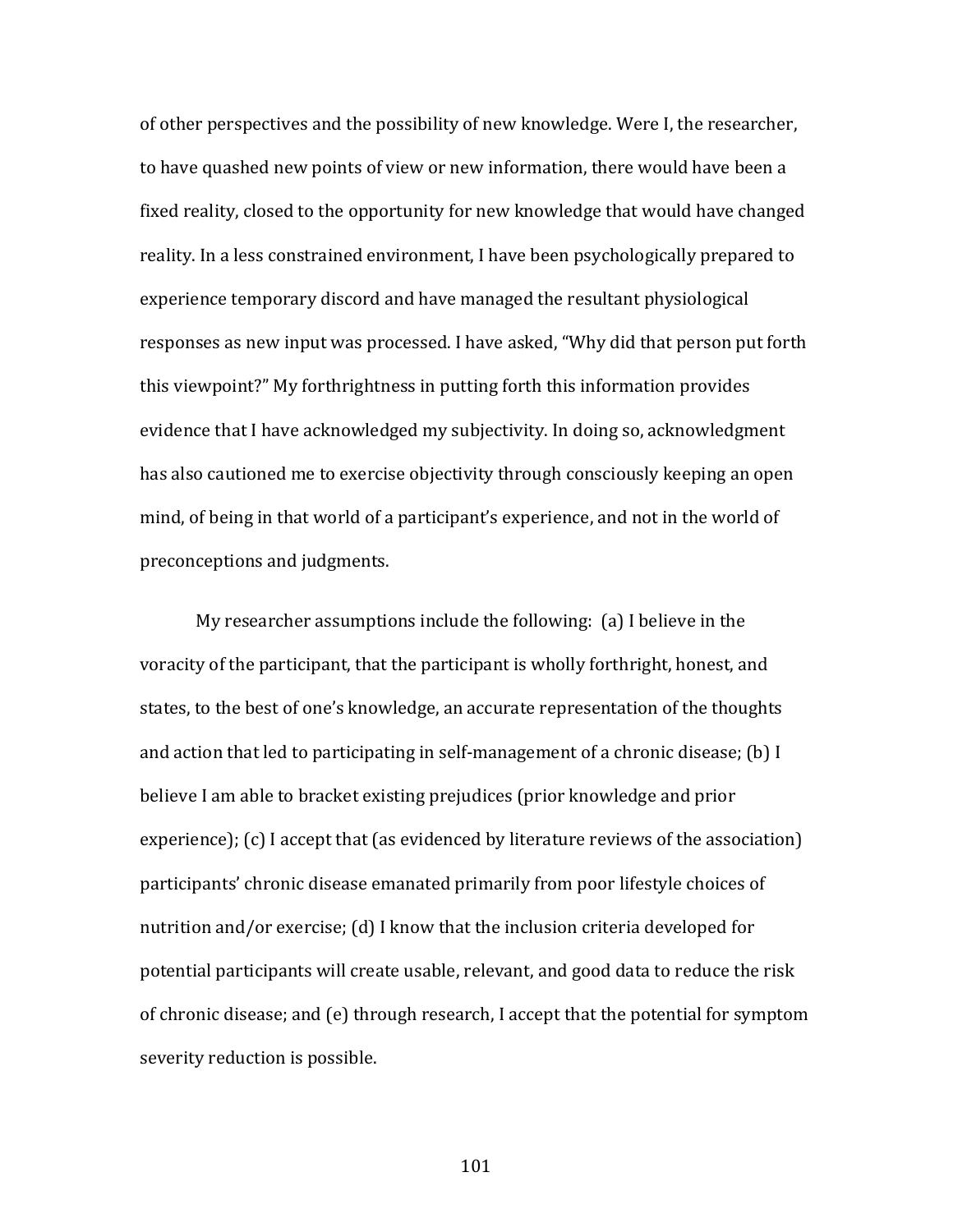#### **REFERENCES**

Abramson, L. Y., Seligman, M. E. P., & Teasdale, J. D. (1978). Learned helplessness in humans: Critique and reformulation. *Journal of Abnormal Psychology*, 87(1), 49-74. doi: http://dx.doi.org/10.1037/0021-843x.87.1.49

Adams, K. F., Schatzkin, A., Harris, T. B., Kipnis, V., Mouw, T., Ballard-Barbash, R., ... Leitzmann, M. F. (2006). Overweight, obesity, and mortality in a large prospective cohort of persons 50-71 years old. The New England Journal of *Medicine, 355*(8), 763-778. doi:http://dx.doi.org/10.1016/j.jvs.2006.10.010

Alemayehu, B., & Warner, K. E. (2004). The lifetime distribution of health care costs. *Health Services Research, 39*(3), 627-642. 

doi:http://dx.doi.org/10.1111/j.1475-6773.2004.00248.x

- Ashe, B., Taylor, M., & Dubouloz, C.-J. (2005). The process of change: Listening to transformation in meaning perspectives of adults in arthritis health education groups. *Canadian Journal of Occupational Therapy, 72*(5), 280-288. doi: http://dx.doi.org/10.1177/000841740507200504
- Ashima, R. S. (2009). Connecting obesity, aging, and diabetes. *Nature Medicine*, 15(9), 996 - 997. doi:http://dx.doi.org/10.1038/nm0909-996

Aujoulat, I., Marcolongo, R., Bonadiman, L., & Deccache, A. (2008). Reconsidering patient empowerment in chronic illness: A critique of models of self-efficacy and bodily control. *Social Science & Medicine*, 66(5), 1228-1239. doi:http://dx.doi.org/10.1016/j.socscimed.2007.11.034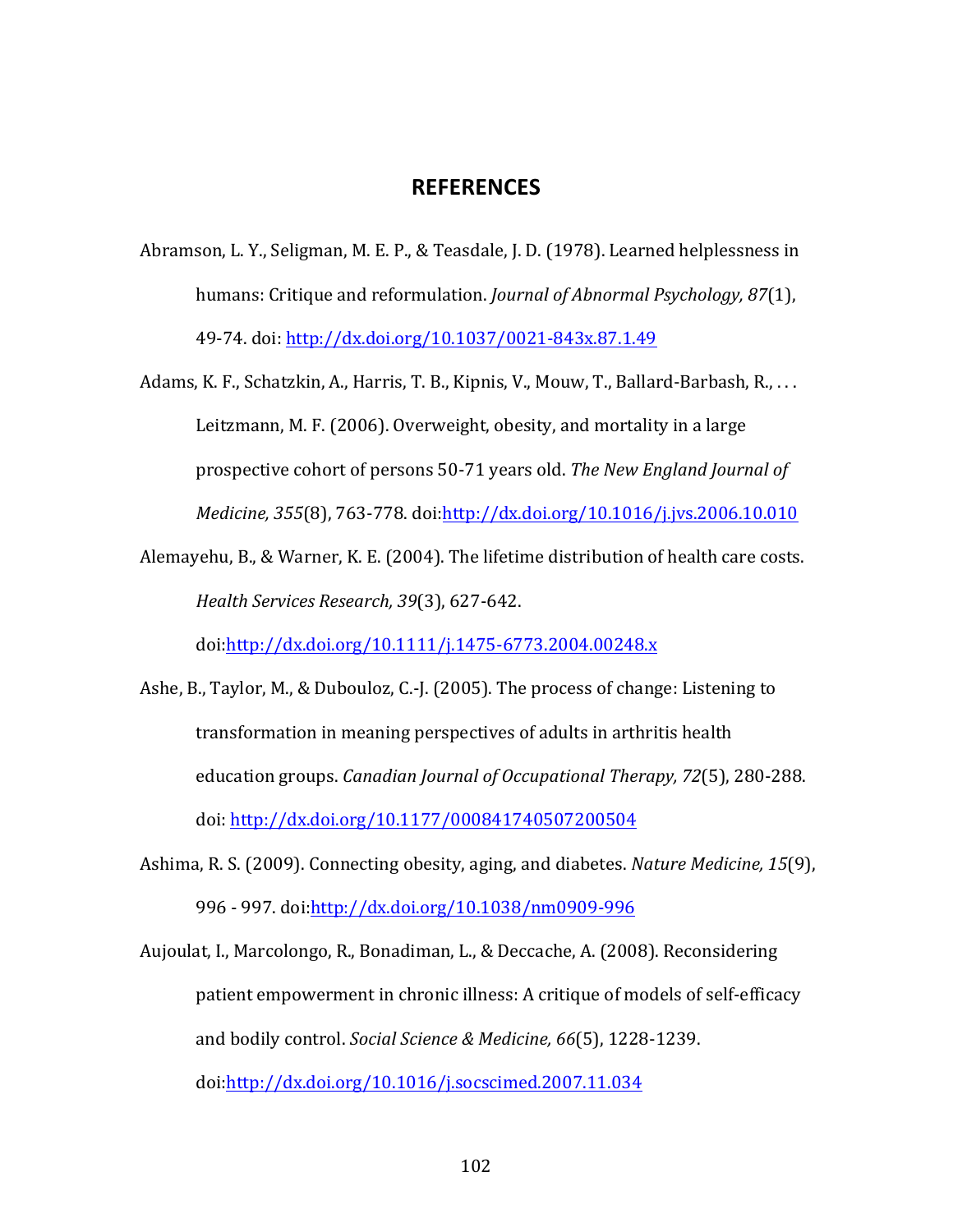- Bandura, A. (1993). Perceived self-efficacy in cognitive development and functioning. *. Educational Psychologist, 28*(2), 117-148. doi: http://dx.doi.org/10.1207/s15326985ep2802\_3
- Bandura, A. (1997). *Self-efficacy: The exercise of control*. New York, NY: W. H. Freeman.
- Bandura, A. (2000). Social cognitive theory in cultural context. *Applied Psychology*, 51(2), 269-290. doi: http://dx.doi.org/10.1111/1464-0597.00092
- Barclay-Goddard, R., King, J., Dubouloz, C.-J., & Schwartz, C. E. (2012). Building on transformative learning and response shift theory to investigate healthrelated quality of life changes over time in individuals with chronic health conditions and disability. Archives of Physical Medicine and Rehabilitation, 93(2), 214-220. doi:http://dx.doi.org/10.1016/j.apmr.2011.09.010
- Baumgartner, L. M. (2005). HIV-positive adults' meaning making over time. *New Directions for Adult & Continuing Education, 2005*(105), 11-20.

doi:http://dx.doi.org/10.1002/ace.165

- Bloomberg, L. D., & Volpe, M. (2012). *Completing your qualitative dissertation A road map from beginning to end* (2nd ed.). Thousand Oaks, CA: Sage
- Boud, D., Keogh, R., & Walker, D. (1994). *Promoting reflection in learning: A model.* London, UK: Routledge Falmer.
- Boyer, N. R., Maher, P. A., & Kirkman, S. (2006). Transformative learning in online settings: The use of self-direction, metacognition, and collaborative learning. *Journal of Transformative Education, 4*(4), 335-361. doi: http://dx.doi.org/10.1177/1541344606295318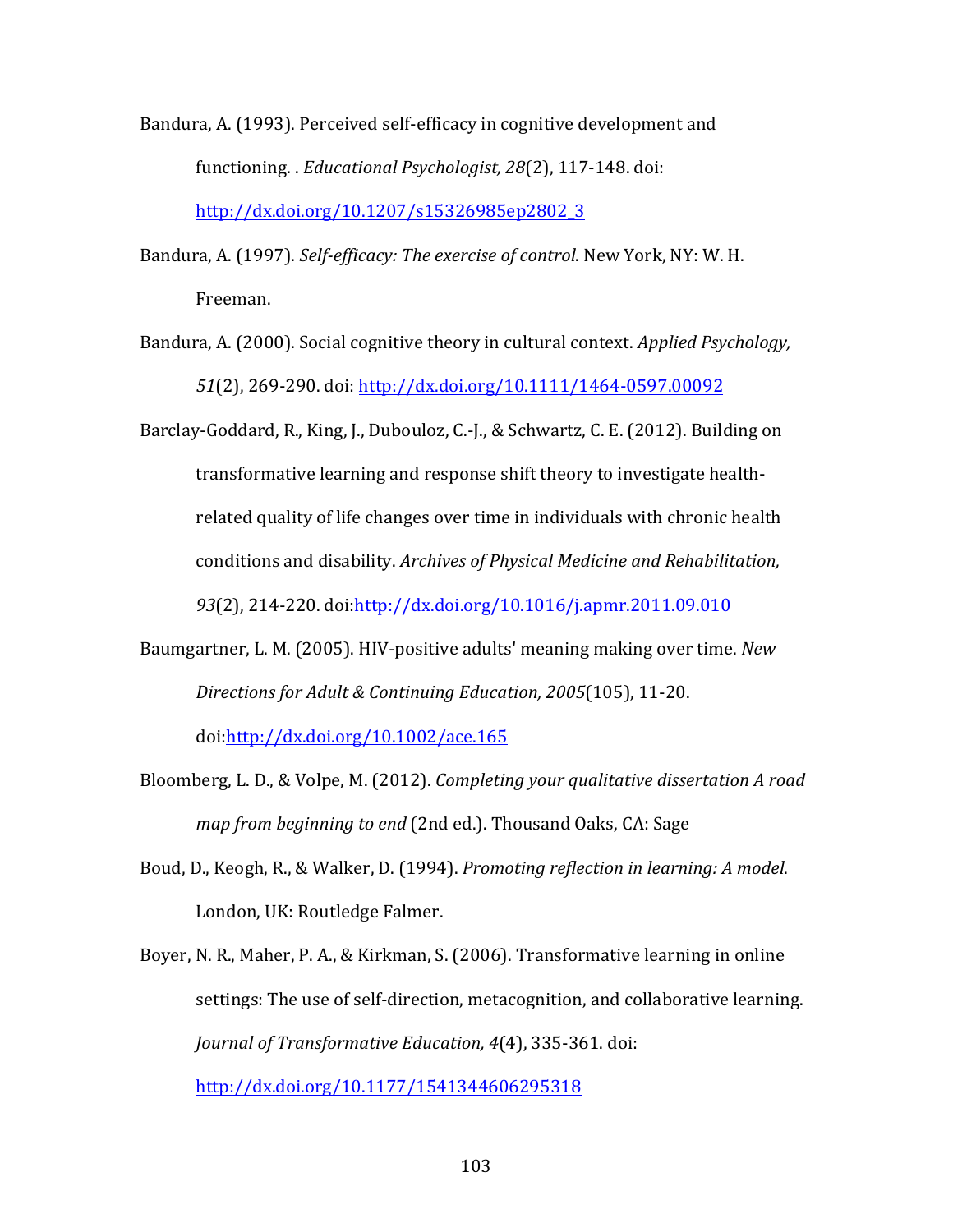- Brookfield, S. D. (1995). *The power of critical theory: Liberating adult learning and teaching.* . San Francisco, CA: Jossey Bass.
- Carpenter, J. S., Brockopp, D. Y., & Andrykowski, M. A. (1999). Self-transformation as a factor in the self-esteem and well-being of breast cancer survivors. *Journal of Advanced Nursing, 29*(6), 1402-1411. doi:

http://dx.doi.org/10.1046/j.1365-2648.1999.01027.x

- Centers for Disease Control and Prevention. (2005). *Preventing obesity and chronic* diseases through good nutrition and physical activity. Atlanta, GA: National Center for Chronic Disease Prevention and Health Promotion Retrieved from http://www.cdc.gov/nccdphp/publications/factsheets/prevention/pdf/obe sity.pdf.
- Centers for Disease Control and Prevention. (2014). Obesity and overweight. Hyattsville, MD: Centers for Disease Control and Prevention Retrieved from http://www.cdc.gov/nchs/fastats/obesity-overweight.htm.
- Centers for Disease Control and Prevention. (2015). *Health, United States, 2014 with* special feature on adults 55-64. Hyattsville, MD: Centers for Disease Control and Prevention Retrieved from http://www.cdc.gov/nchs/fastats/obesityoverweight.htm.
- Chang, B. L., Chang, A. F., & Shen, Y. (1984). Attitudes toward aging in the United States and Taiwan. *Journal of Comparative Family Studies, 15*(1), 109-130.
- Chen, P.  $(2012)$ . Empowering identity reconstruction of indigenous college students through transformative learning. *Educational Review, 64*(2), 161-180. doi: http://dx.doi.org/10.1080/00131911.2011.592574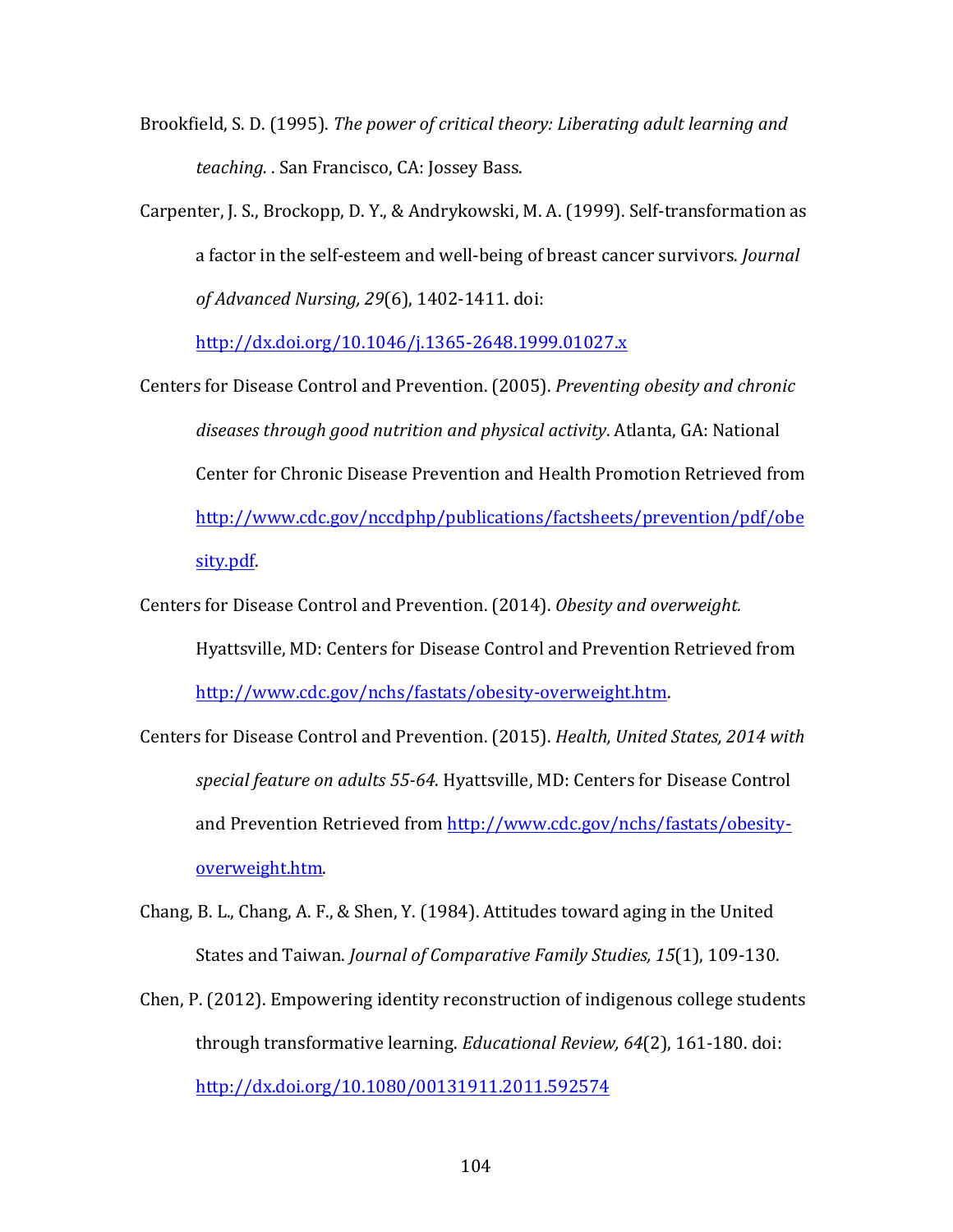Clark, J. M., & Brancati, F.  $(2000)$ . The challenge of obesity-related chronic diseases. *Journal of General Internal Medicine, 15*(11), 828-829. doi:http://dx.doi.org/10.1046/j.1525-1497.2000.00923.x

Coady, M. (2013). Adult health learning and transformation: A case study of a Canadian community-based program. Adult Education Quarterly, 63(4), 321-

337. doi:http://dx.doi.org/10.1177/0741713612471419

- Courtenay, B. C., Merriam, S. B., & Reeves, P. M. (1998). The centrality of meaning making in transformative learning: How HIV-positive adults make sense of their lives. Adult Education Quarterly, 48(65), 65-84. doi:10.1177/074171369804800203
- Cozby, P. C., & Bates, S. C. (2012). *Methods in behavioral research* (11th ed.). New York, NY: McGraw-Hill.
- Cranton, P. (2006). *Understanding and promoting transformative learning (A guide for educators of adults*) (2nd ed.). San Francisco, CA: Jossey Bass.
- Creswell, J. W. (2007). *Five qualitative approaches to inquiry* (2nd ed.). Thousand Oaks, CA: Sage
- Creswell, J. W., & Miller, D. L.  $(2000)$ . Determining validity in qualitative inquiry. *Theory in Practice, 39*(3), 124-131. doi:

http://dx.doi.org/10.1207/s15430421tip3903\_2

Crimmins, E. M., & Beltrán-Sánchez, H. (2010). Mortality and morbidity trends: Is there compression of morbidity? *. Journal of Gerontology: Social Sciences,* 66B(1), 75-86. doi:http://dx.doi.org/10.1093/geronb/gbq088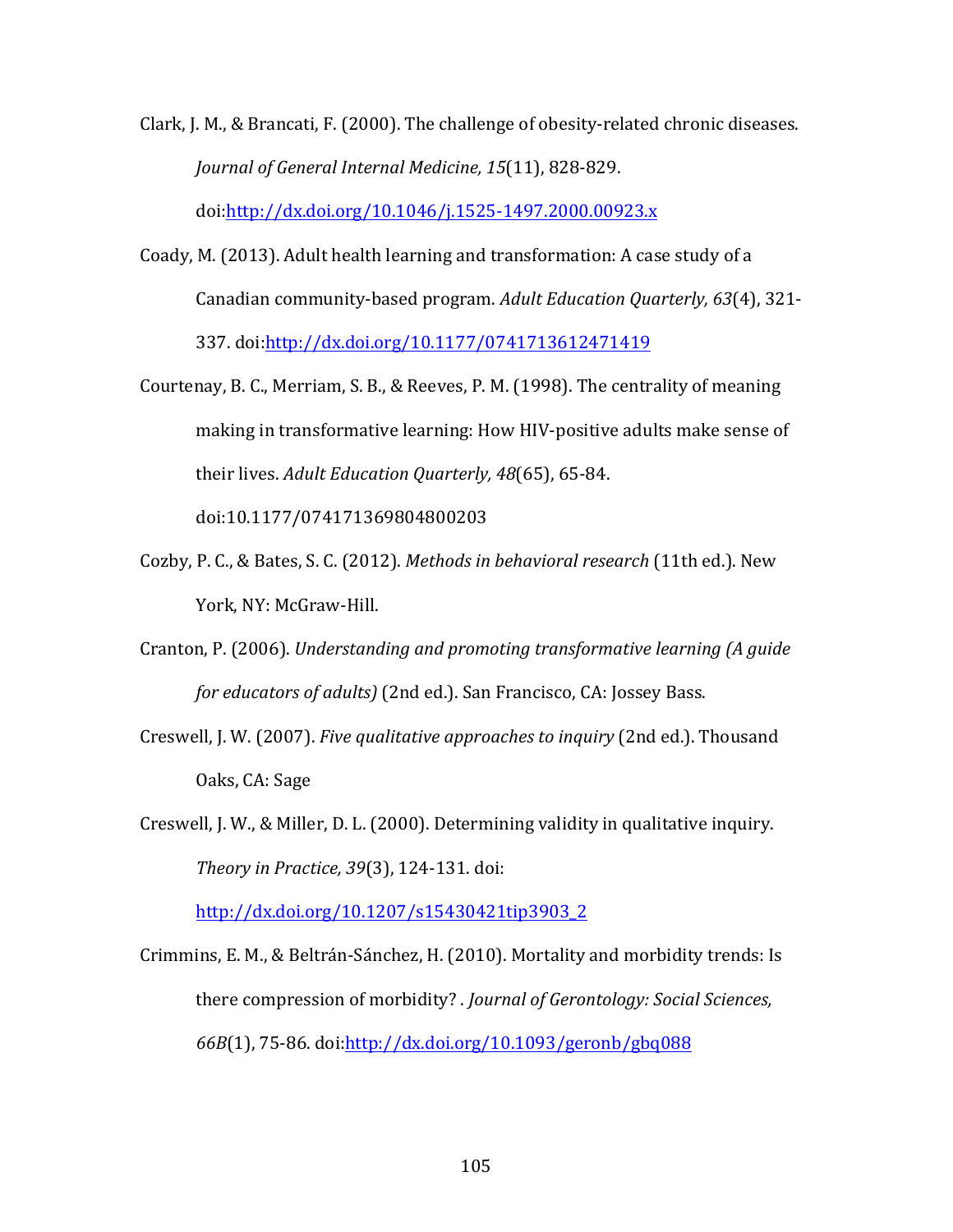- DeMaio, T. J. (1985). Social desirability and survet measurement: A review. In C. F. Turner & E. Martins (Eds.), *Surveying subjective phenomena, volume 2.* (pp. 257-284). New York, NY: Russell Sage Foundation
- Devins, G. M. (2010). Using the Illness Intrusive Ratings Scale to understand healthrelated quality of life in chronic disease. *Journal of Psychosomatic Research*, 68(6), 591-602. doi: http://dx.doi.org/10.1016/j.jpsychores.2009.05.006
- Dillenbourg, P. (1999). What do you mean by collaborative learning? *Collaborativelearning: Cognitive and computational approaches* (pp. 1-19). Oxford, UK: Elsevier.
- Dubouloz, C.-J., King, J., Ashe, B., Paterson, B., Chevrier, J., Moldoveanu, M., ... Debuse, D. (2010). The process of transformation in rehabilitation: What does it look like? *International Journal of Therapy & Rehabilitation, 17*(11), 604-615. doi:http://dx.doi.org/10.12968/ijtr.2010.17.11.79541

Fink, A. (2003). *The survey handbook* (2nd ed.). Thousand Oaks, CA: Sage.

Finkelstein, E. A., Trogdon, J. G., ., Cohen, J. W., & Dietz, W. (2009). Annual medical spending attributable to obesity: payer-and service-specific estimates. *Health* Affairs, 28(5), w822- w831. doi:http://dx.doi.org/10.1377/hlthaff.28.5.w822

Finucane, M. M., Stevens, G. A., Cowan, M. J., Danaei, G., Lin, J. K., Paciorek, C. J., ... Ezzati, M. (2011). National, regional, and global trends in body-mass index since 1980: Systematic analysis of health examination surveys and epidemiological studies with 960 country-years and 9.1 million participants. *Lancet, 377*(557-567). doi:http://dx.doi.org/10.1016/s0140- 6736(10)62037-5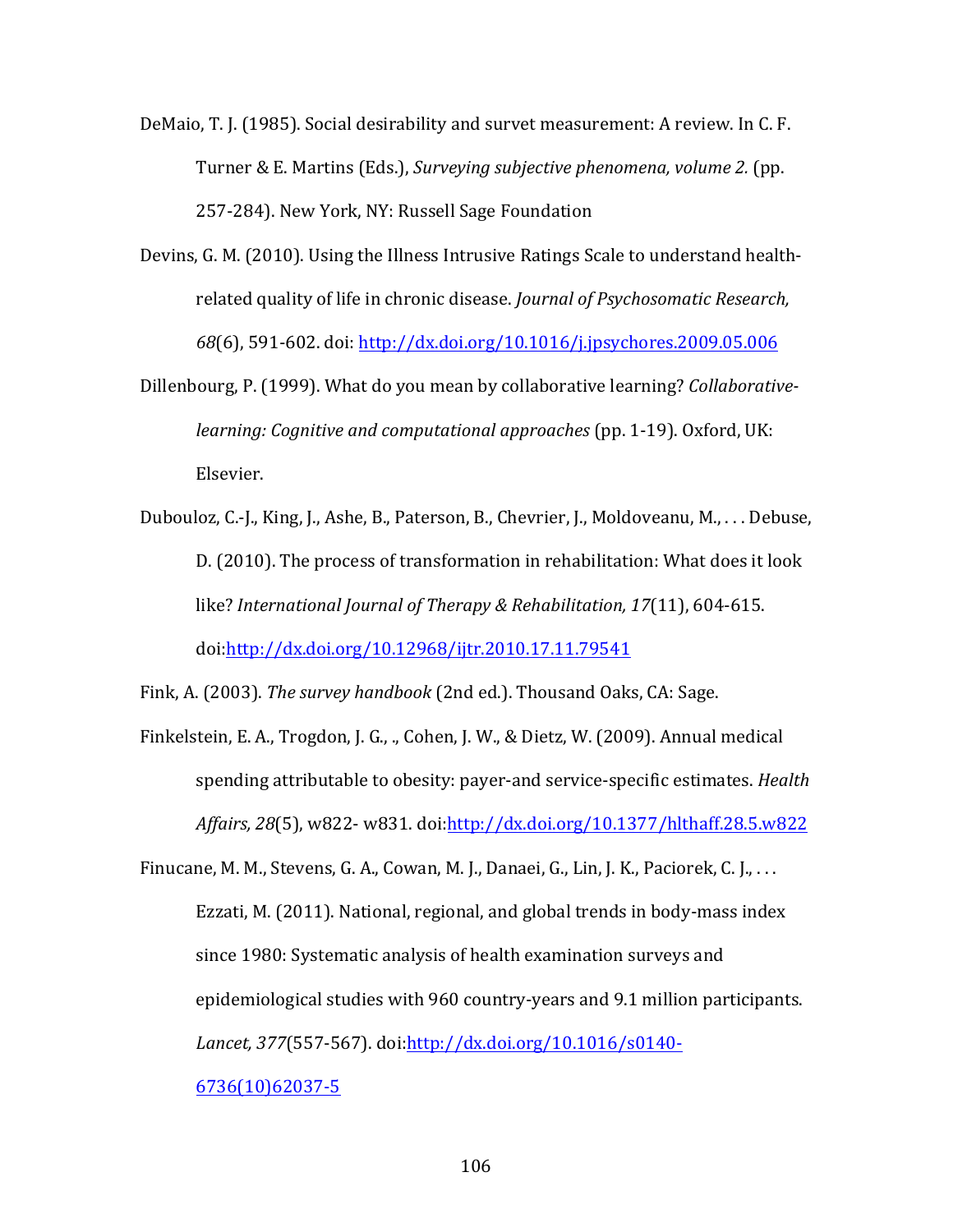- Fries, J. F. (1980). Aging, natural death, and the compression of morbidity. *New England Journal of Medicine, 303*(2), 130-135. doi: http://dx.doi.org/10.1056/nejm198007173030304
- Garland, R. (1991). The mid-point on a rating scale: Is it desirable? *MArketing Bulletin, 2*, 66-70.
- Ginsberg, H. N., & MacCallum, P. R. (2009). The obesity, metabolic syndrome, andt ype 2 dabetes mellitus pandemic: Part I. increased cardiovascular disease risk and the importance of atherogenic dyslipidemia in persons with the metabolic syndrome and type 2 diabetes mellitus. *Journal of the Cardiometabolic Syndrome, 4*(2), 113-119.

doi:http://dx.doi.org/10.1111/j.1559-4572.2008.00044.x

- Glaser, B., & Strauss, A. (1967). *The discovery of grounded theory: Strategies for qualitative research.* New York, NY: Aldine Publishing Company.
- Golafshani, N. (2003). Understanding reliability and validity in qualitative research. *The Qualitative Report, 8*(4), 597-607.
- Higginbottom, G. M. A. (2004). Sampling issues in qualitative research. *Nurse Researcher, 12*(1), 7-19
- Howden, L. M., & Meyer, J. A. (2011). *Age and sex composition in the United States: 2010 Census Brief* Washington, DC: U. S. Census Bureau Retrieved from http://www.census.gov/population/age/.
- Hubert, H. B., Bloch, D. A., Oehlert, J. W., & Fries, J. F. (2002). Lifestyle habits and compression of morbidity. The Journals of Gerontology Series A: Psychological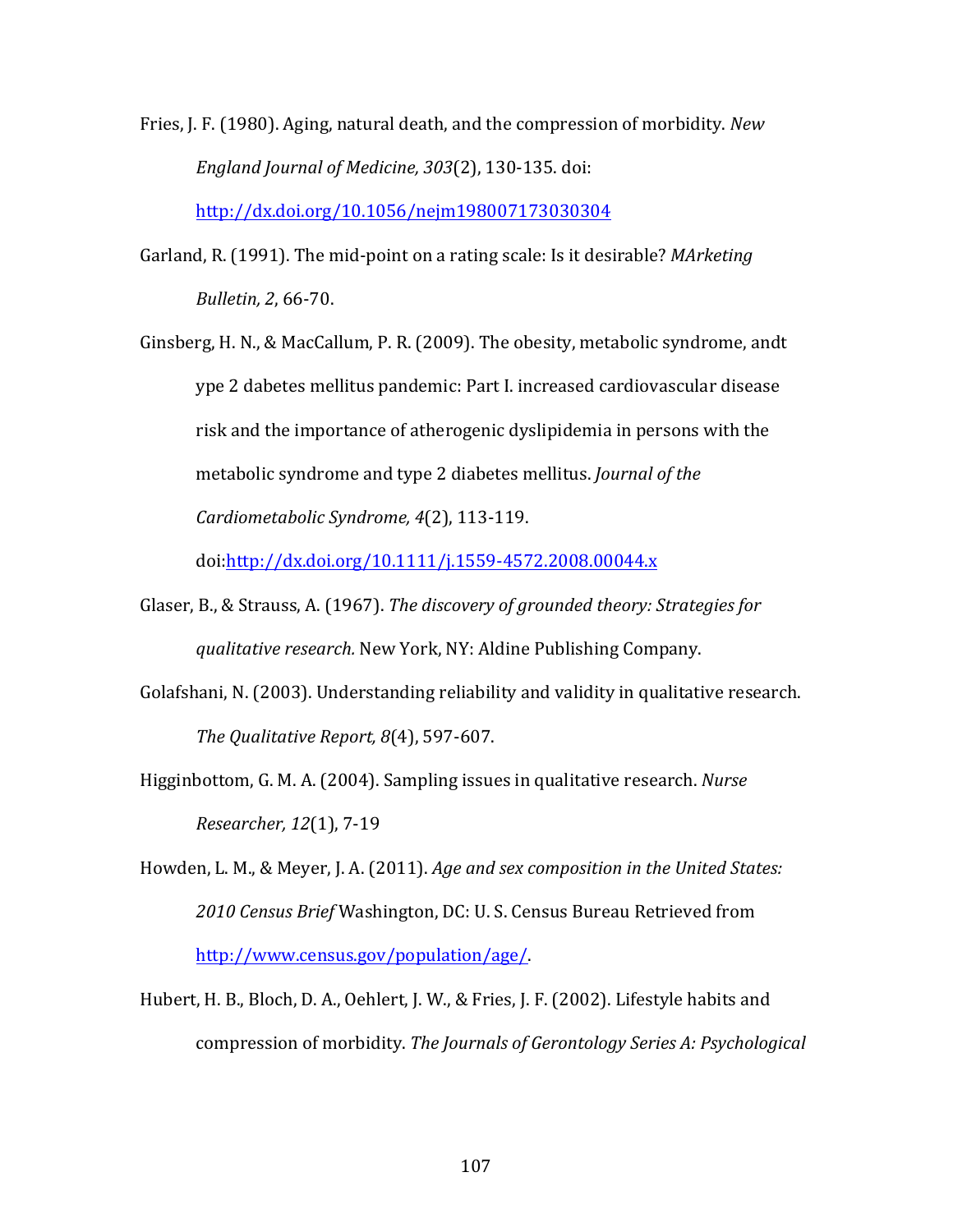*Sciences and Social Sciences, 57*(6), M347-M351. doi: 

http://dx.doi.org/10.1093/gerona/57.6.m347

Husserl, E. (1931). *Ideas (W. R. Boyce Gibson Trans.*). London, UK: George Allen & Unwin.

James, W. (1890). *The principles of psychology* (Vol. 1). New York, NY: Cosimo.

Jansen, H. (2010). The logic of qualitative survey research and its position in the field of social research methods. *. Forum: Qualitative Social Research, 11*(2). Retrieved from <http://www.qualitative-

research.net/index.php/fqs/article/view/1450>

- Kart, C. S., Metress, E. K., & Metress, S. P. (1992). *Human aging and chronic disease.* Boston, MA: Jones & Bartlett Learning.
- Kessler, D., Dubouloz, C.-J., Urbanowski, R., & Egan, M. (2009). Meaning perspective transformation following stroke: The process of change. *Disability & Rehabilitation, 31*(13), 1056-1065. doi:

http://dx.doi.org/10.1080/09638280802509512

- King, K. P. (2002). Educational technology professional development as transformative learning opportunities. Computers & Education, 39(3), 283-297. doi:http://dx.doi.org/10.1016/S0360-1315(02)00073-8
- Kirby, S. E., Dennis, S. M., Bazeley, P., & Harris, M. F. (2013). Activating patients with chronic disease for self-management: comparison of self-managing patients with those managing by frequent readmissions to hospital. *Australian Journal* of Primary Health, 19(3), 198-206. doi: http://dx.doi.org/10.1071/py12030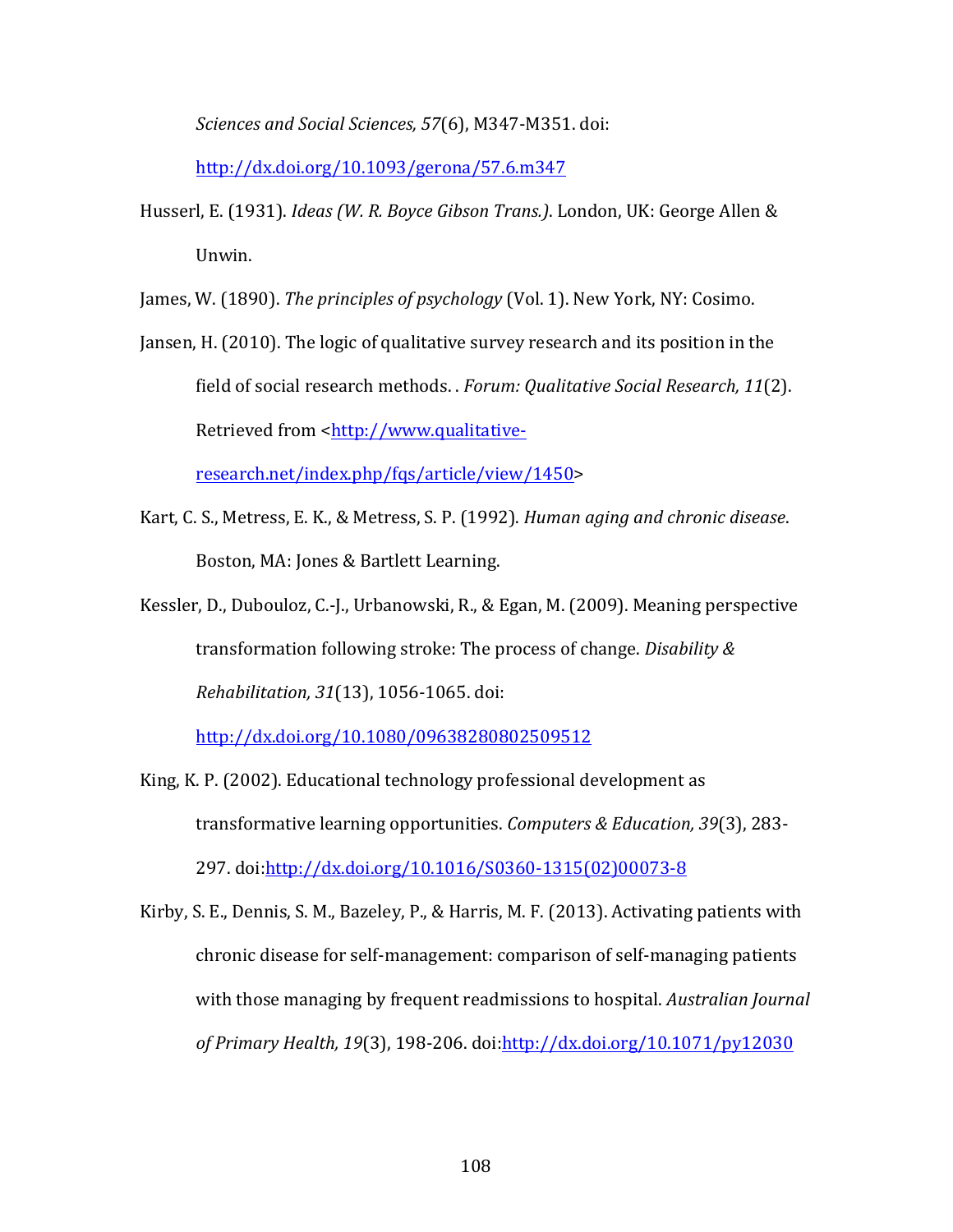Lee, V. (2008). The existential plight of cancer: Meaning making as a concrete approach to the intangible search for meaning. *Supportive Care in Cancer*, *16*(7), 779-785. doi:http://dx.doi.org/10.1007/s00520-007-0396-7

- Levy, B. R., & Langer, E. (1994). Aging free from negative stereotypes: Successful memory in China and among the American deaf. *Journal of Personality and Social Psychology,* 66(6), 989-997. doi: http://dx.doi.org/10.1037//0022-3514.66.6.989
- Lincoln, Y. S., & Guba, E. G. (1985). *Naturalistic Inquiry* (Vol. 29). Beverly Hills, CA: Sage.
- Lorig, K. R., Sobel, D. S., Stewart, A. L., Byron William Brown, Jr., Bandura, A., Ritter, P., ... Holman, H. R. (1999). Evidence suggesting that a chronic disease selfmanagement program can improve health status while reducing hospitalization: A randomized trial. *Medical Care, 37*(1), 5-14. doi:10.2307/3767202
- Mälkki, K. (2012). Rethinking disorienting dilemmas within real-life crises: The role of reflection in negotiating emotionally chaotic experiences. *Adult Education Quarterly, 62*(3), 207-229.

doi:http://dx.doi.org/10.1177/0741713611402047

Meerding, W. J., Bonneux, L., Polder, J. J., Koopmanschap, M. A., & van der Maas, P. J. (1998). Demographic and epidemiological determinants of healthcare costs in Netherlands: Cost of illness study. *British Medical Journal, 317*(7151), 111-115. doi:http://dx.doi.org/10.1136/bmj.317.7151.111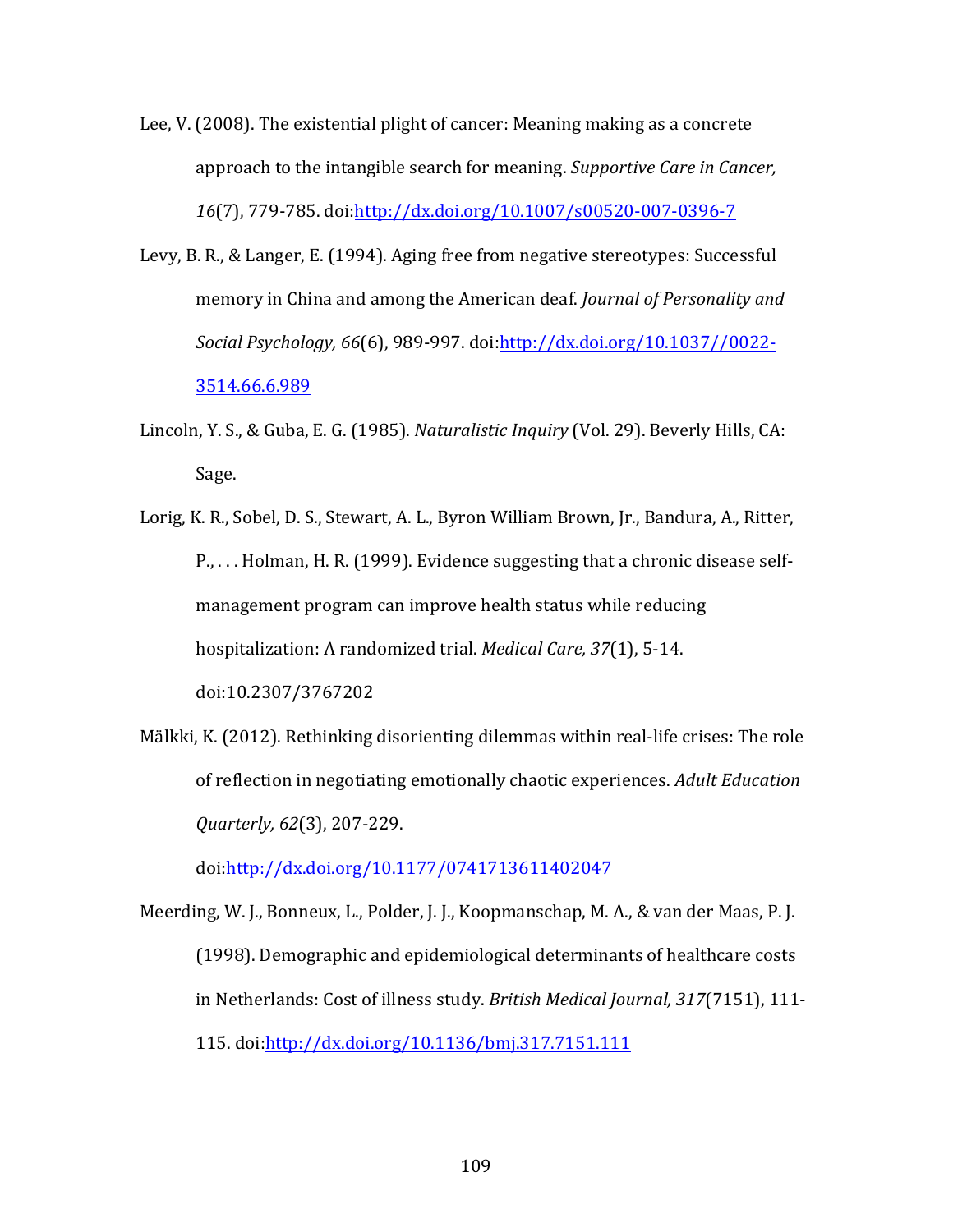- Mezirow, J. (1978). *Education for perspective transformation:* Women's re-entry *program in community college.* Retrieved from New York, NY:
- Mezirow, J. (1990). How critical reflection triggers transformative learning: Fostering critical reflection in adulthood. 1-20. doi:184.182.233.150
- Mezirow, J. (1991). *Transformative dimensions of adult learning* San Francisco, CA: Jossey Bass.
- Mezirow, J. (1997). Transformative learning: Theory to practice. *New Directions for Adult and Continuing Education, 1997*(74), 5-13. doi:10.1002/ace.7401
- Mezirow, J. (2000). Learning to think like an adult. In J. Mezirow & Associates (Eds.), Learning as transformation: Critical perspectives on a theory in progress. San Francisco, CA: Jossey Bass.
- Mokdad, A. H., Ford, E. H., Bowman, B. A., Dietz, W. H., Vinicor, F., Bales, V. S., & Marks, J. S. (2003). Prevalence of obesity, diabetes, and obesity-related health risk factors. journal of the American Medical Association, 289(1), 76-79. doi: http://dx.doi.org/10.1001/jama.289.1.76
- Mokdad, A. H., Marks, J. S., Stroup, D. F., & Gerberding, J. L. (2000). Actual causes of death in the United States. *journal of the American Medical Association*, *293*(3), 1238-1245. doi:http://dx.doi.org/10.1001/jama.293.3.293
- Morgan, L. A., & Kunkel, S. R. (2011). *Aging, society, and the life course* (4th ed.). New York, NY: Springer
- Morrell, J. S., Lofgren, I. E., Burke, J. D., & Reilly, R. A. (2012). Metabolic syndrome, obesity, and related risk factors among college men and women. *Journal of*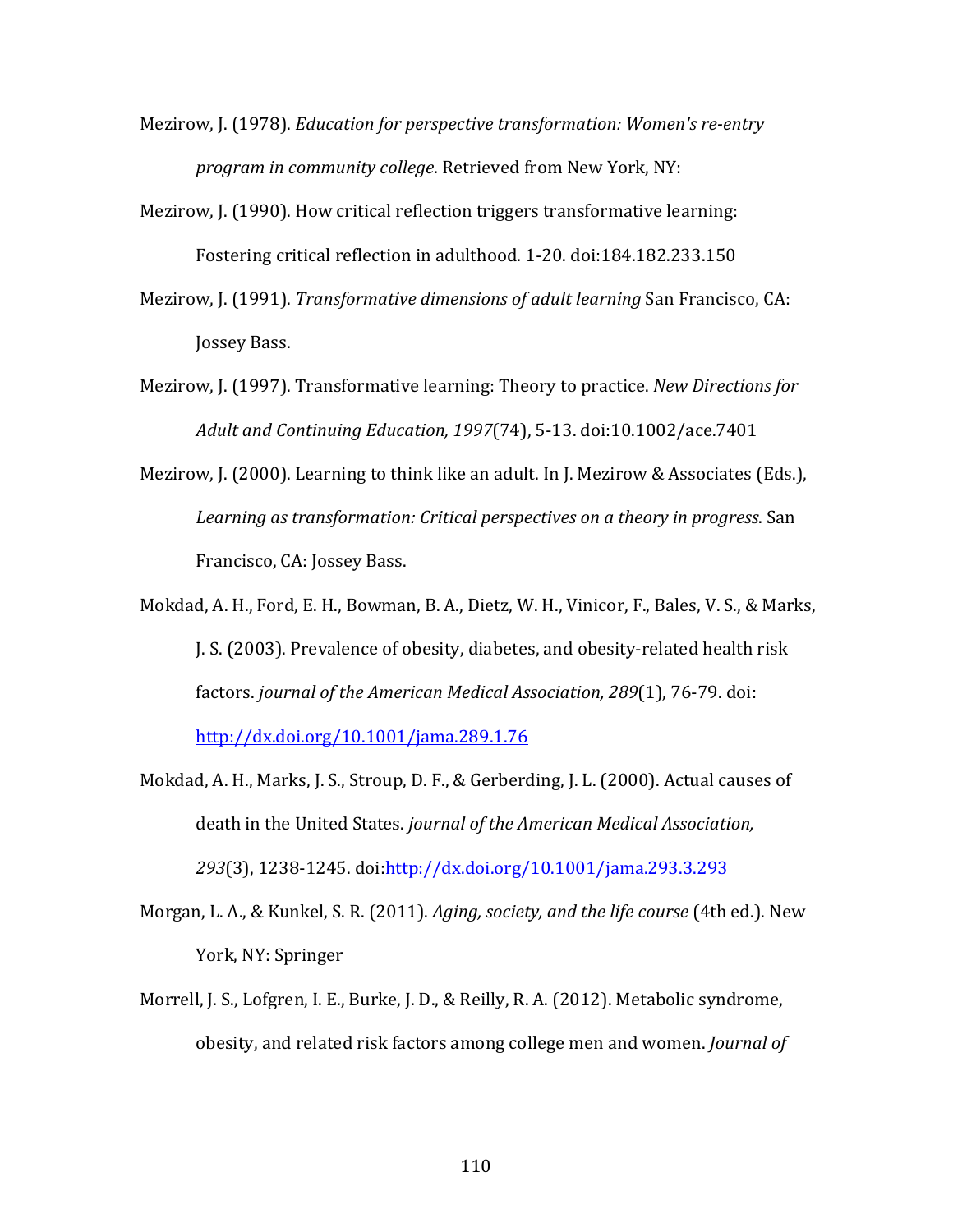*American College Health, 60*(1), 82-89.

doi:http://dx.doi.org/10.1080/07448481.2011.582208

- Morse, J. M. (1994). Designing funded qualitative research. In N. K. Denzin & Y. S. Lincoln (Eds.), *Handbook of qualitative research* (2nd ed., pp. 220-235). Thousand Oaks, CA: Sage.
- Morse, J. M. (2000). Determining sample size. *Qualitative Health Research, 10*(1), 3-5. doi:http://dx.doi.org/10.1177/104973200129118183
- Moustakis, C. (1994a). Human science perspectives and models. *Phenomenological* research methods (pp. 1-24). Thousand Oaks, CA: Sage
- Moustakis, C. (1994b). *Phenomenological research methods*. Thousand Oaks, CA: Sage
- National Health Statistics Group. (2010). *National health expenditures aggregate*, 1960–2009. Baltimore, MD: Centers for Medicare & Medicaid Services Retrieved from http://www.cms.gov/Research-Statistics-Data-and-Systems/Statistics-Trends-and-

Reports/NationalHealthExpendData/Downloads/tables.pdf.

Nejat, E. J., Polotsky, A. J., & Pal, L. (2010). Predictors of chronic disease at midlife and beyond - the health risks of obesity. *Maturitas*, 65(2), 106-111. doi:http://dx.doi.org/10.1016/j.maturitas.2009.09.006

O'Rourke, R. W. (2009). Inflammation in obesity-related diseases. *Surgery, 145*(3), 255-259. doi:http://dx.doi.org/10.1016/j.surg.2008.08.038

Ogden, C. L., Carroll, M. D., Kit, B. K., & Flegal, K. M. (2014). Prevalence of childhood and adult obesity in the United States, 2011-2012. *journal of the American*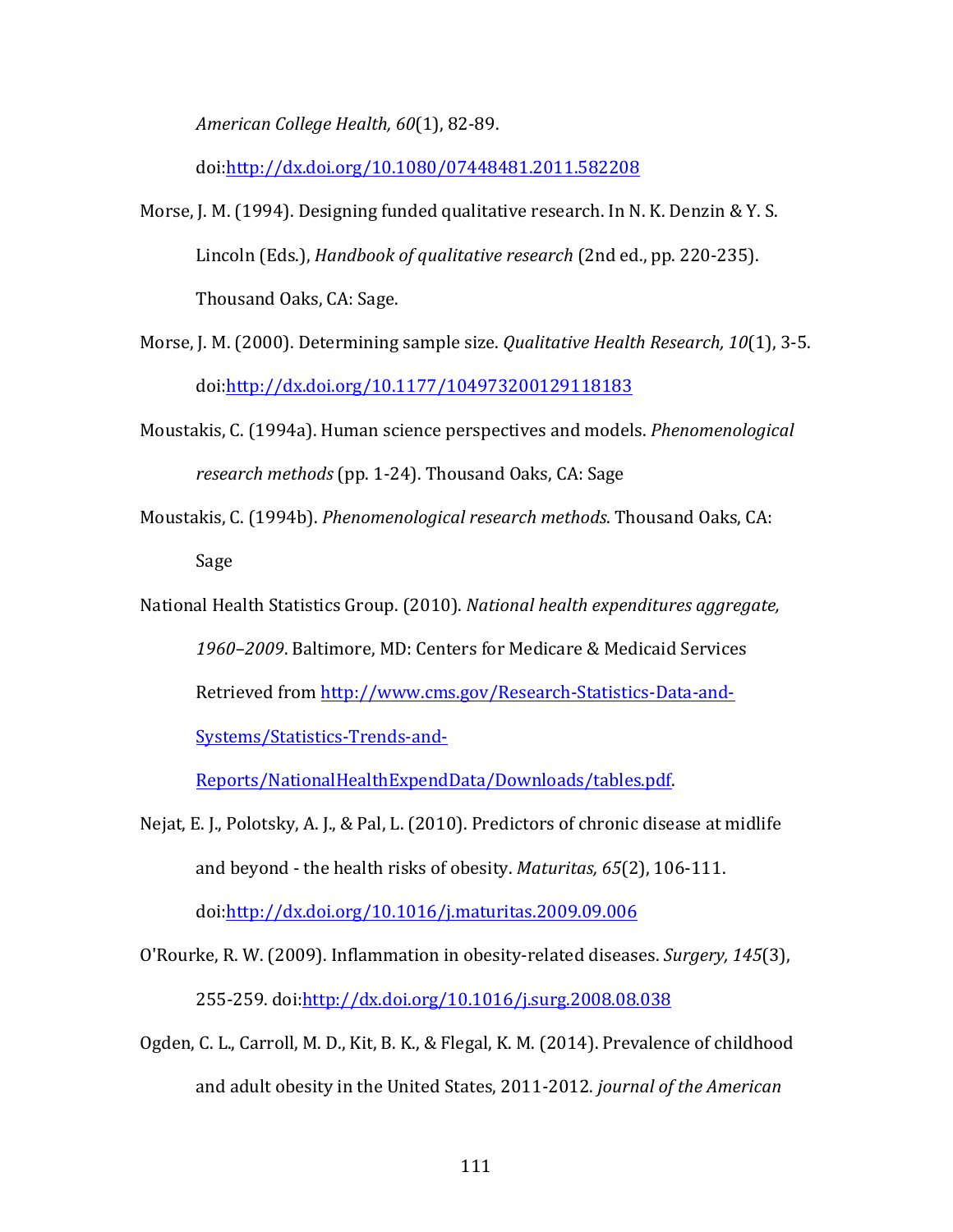*Medical Association, 311*(8), S806-S814. doi: 

http://dx.doi.org/10.1097/01.sa.0000451505.72517.a5

Padgett, D. K. (2009). Qualitative and mixed methods in social work knowledge development. *Social Work,* 54(2), 101-105. doi:

http://dx.doi.org/10.1093/sw/54.2.101

- Patton, M. Q. (2002). *Qualitative evaluation and research methods* (3rd ed.). Thousand Oaks, CA: Sage.
- Pi-Sunyer, F. X. (1993). Medical hazards of obesity. *Annals of Internal Medicine*, *119*(2), 655-660. doi: http://dx.doi.org/10.7326/0003-4819-119-7\_part\_2-199310011-00006
- Rosenstock, I. M., Strecher, V. J., & Becker, M. H. (1988). Social learning theory and the health beliefs model. *Health Education Quarterly, 15*(2), 175-183. doi:http://dx.doi.org/10.1177/109019818801500203
- Salihu, H. M., Bonnema, S. M., & Alio, A. P. (2009). Obesity: What is an elderly population growing into? *Maturitas,* 63(1), 7-12.

doi:http://dx.doi.org/10.1016/j.maturitas.2009.02.010

- Savin-Baden, M., & Major, C. H. (2013a). Phenomenology. In M. Savin-Baden & C. H. Major (Eds.), *Qualitative research: The essential guide to theory and practice* (pp. 213-225). New York, NY: Routledge Chapman & Hall.
- Savin-Baden, M., & Major, C. H. (2013b). *Qualitative research: The essential guide to theory and practice.* . New York, NY: Routledge Chapman & Hall.
- Skeath, P., Norris, S., Katheria, V., White, J., Baker, K., Handel, D., ... Pollack, J. (2013). The nature of life-transforming changes among cancer survivors. *Qualitative*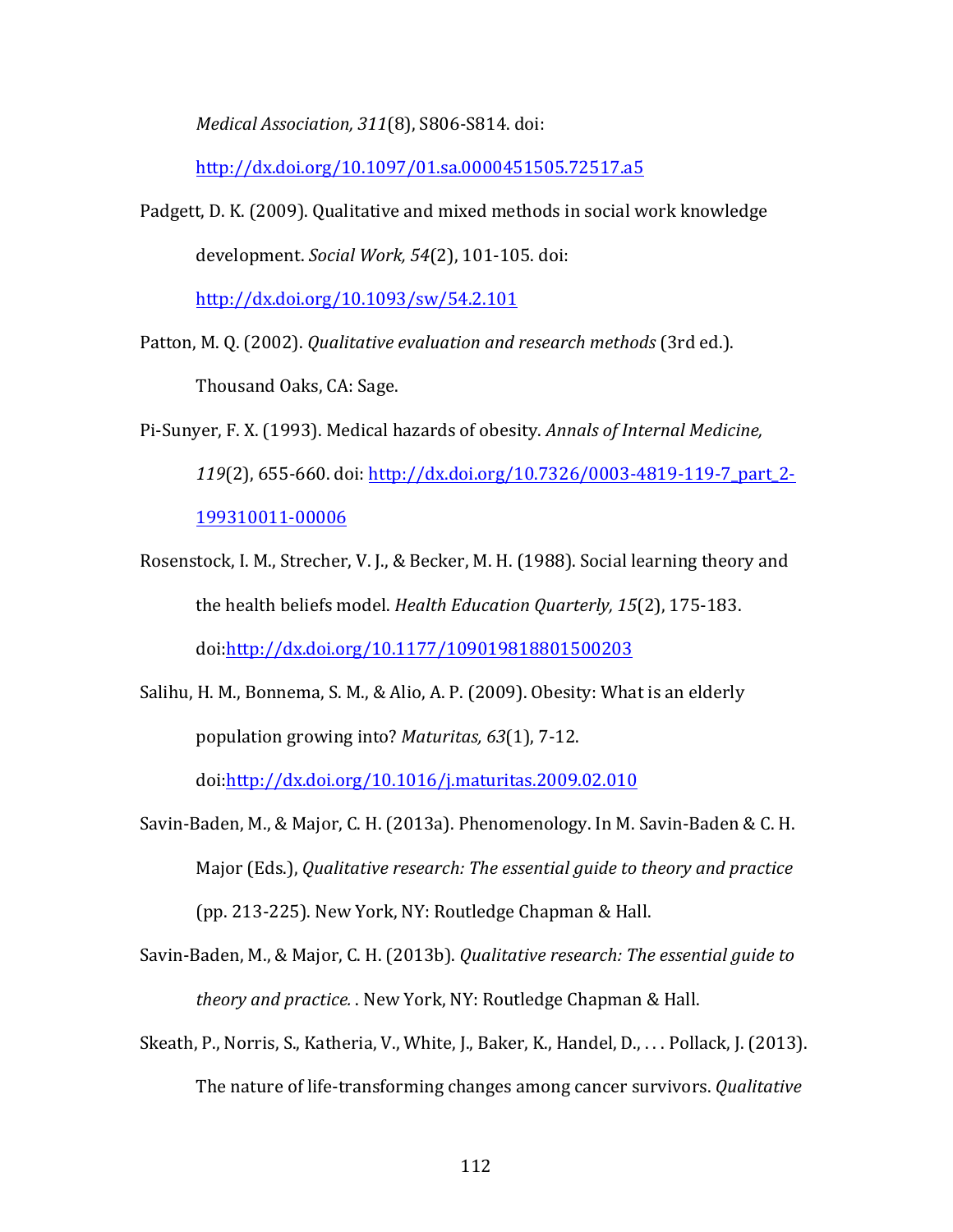*Health Research, 23*(9), 1155-1167. 

doi:http://dx.doi.org/10.1177/1049732313499074

- Smith, J. A., Haree, R., & Van Langerhove, L. (1995). Ideography and the case study. *Rethinking psychology* (pp. 59-69). London, UK: Sage
- Takacs, D. (2003). How does your positionality bias your epistemology. Thought and *Action, Summer, 2003*, 27-38.
- Taylor, E. W. (1997). Building upon the theoretical debate: A crtical review of the empirical studies of Mezirow's transformative learning theory. *Adult Education Quarterly*.
- Taylor, E. W. (2009). Fostering transformative learning. . In J. Mezirow, E. W. Taylor, & Associates (Eds.), *Transformative learning in practice: Insights from community, workplace and higher education* (1st ed.). San Francisco, CA: Jossey Bass.
- Taylor, E. W., & Cranton, P. (2012). *The handbook of transformative learning: Theory,* research and practice. . San Francisco, CA: Jossey-Bass.
- Thornton-Wells, T. A., Moore, J. H., & Haines, J. L. (2004). Genetics, statistics and human disease: analytical retooling for complexity. *Trends in Genetics, 20*(12), 640-647. doi:http://dx.doi.org/10.1016/j.tig.2004.09.007

van Manen, M. (2014). *Phenomenology of practice: Meaning-giving methods in phenomenological research and writing (Developing qualitative inquiry)*. Walnut Creek, CA: Left Coast Press.

Villareal, D. T., Apovian, C. M., Kushner, R. F., & Klein, S. (2005). Obesity in older adults: technical review and position statement of the American Society for